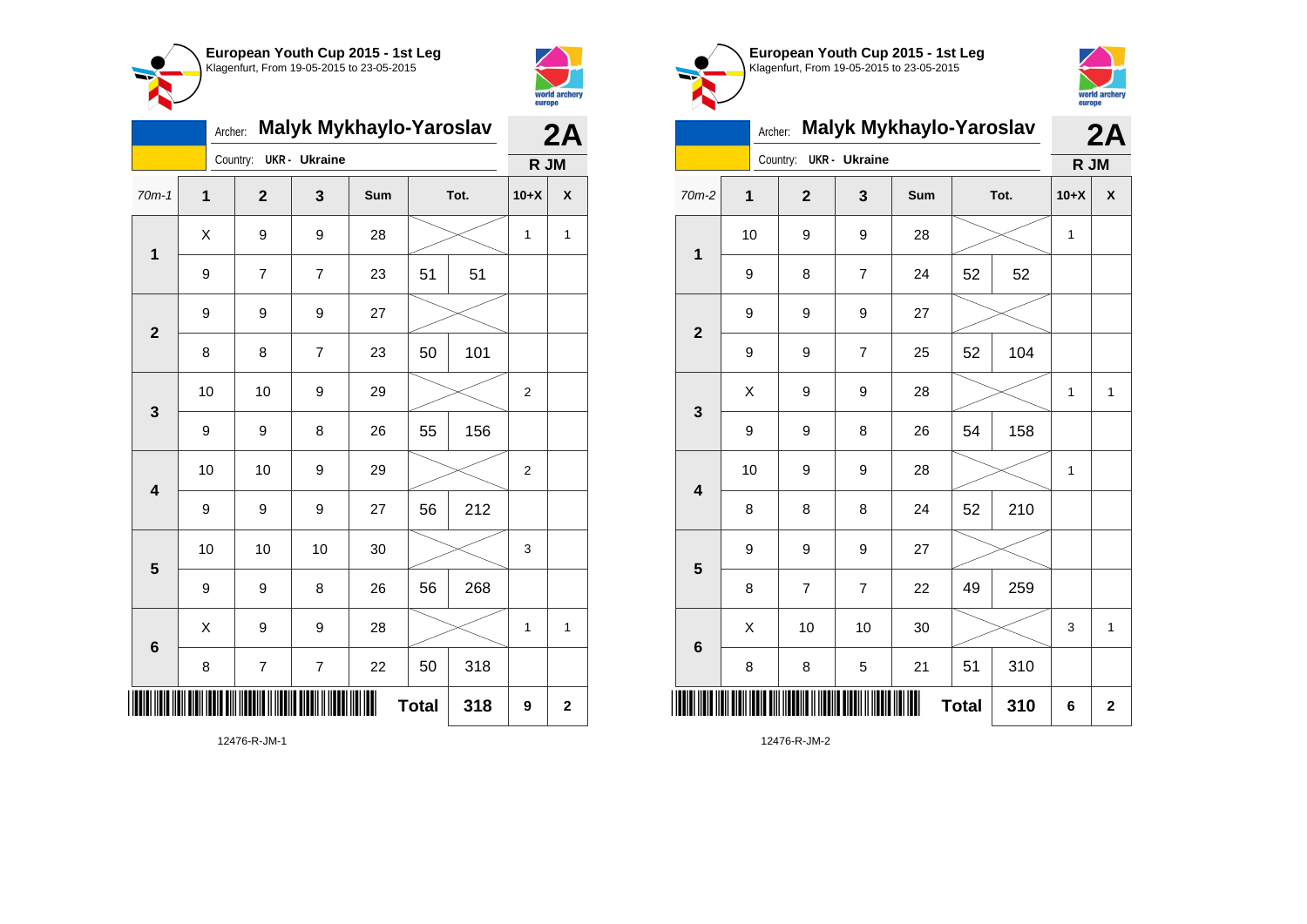



|                         | <b>Helbin Kasper</b><br>Archer: |  |                       |                         |     |              |      |                |              |
|-------------------------|---------------------------------|--|-----------------------|-------------------------|-----|--------------|------|----------------|--------------|
|                         |                                 |  | Country: POL - Poland |                         |     |              |      | R JM           |              |
| $70m-1$                 | $\mathbf{1}$                    |  | $\mathbf{2}$          | 3                       | Sum |              | Tot. | $10+X$         | X            |
| $\mathbf 1$             | Χ                               |  | 10                    | 10                      | 30  |              |      | 3              | 1            |
|                         | $\boldsymbol{9}$                |  | 9                     | 8                       | 26  | 56           | 56   |                |              |
| $\overline{\mathbf{2}}$ | 10                              |  | 9                     | 9                       | 28  |              |      | 1              |              |
|                         | 9                               |  | 8                     | $\overline{7}$          | 24  | 52           | 108  |                |              |
| 3                       | 10                              |  | 10                    | 9                       | 29  |              |      | $\overline{2}$ |              |
|                         | 9                               |  | 8                     | 6                       | 23  | 52           | 160  |                |              |
| $\overline{\mathbf{4}}$ | 9                               |  | 9                     | 9                       | 27  |              |      |                |              |
|                         | 9                               |  | 8                     | 8                       | 25  | 52           | 212  |                |              |
| $\overline{\mathbf{5}}$ | 9                               |  | 9                     | 9                       | 27  |              |      |                |              |
|                         | 9                               |  | 8                     | 8                       | 25  | 52           | 264  |                |              |
| 6                       | Χ                               |  | 9                     | 8                       | 27  |              |      | $\mathbf 1$    | $\mathbf{1}$ |
|                         | 8                               |  | 8                     | $\overline{\mathbf{7}}$ | 23  | 50           | 314  |                |              |
|                         |                                 |  |                       |                         |     | <b>Total</b> | 314  | 7              | $\mathbf 2$  |

Klagenfurt, From 19-05-2015 to 23-05-2015 Archer: **Helbin Kasper** Country: **POL - Poland R JM** 70m-2 **1 2 3 Sum Tot. 10+X X 1**  $\begin{array}{|c|c|c|c|c|c|}\hline \hspace{.1cm}X & \hspace{.1cm} \text{10} & \hspace{.1cm} \text{8} & \hspace{.1cm} \text{28} & \hspace{.1cm} \text{28} & \hspace{.1cm} \text{3} & \hspace{.1cm} \text{2} & \hspace{.1cm} \text{2} & \hspace{.1cm} \text{1} & \hspace{.1cm} \text{2} & \hspace{.1cm} \text{2} & \hspace{.1cm} \text{1} & \hspace{.1cm} \text{2} & \hspace{.1cm} \text{2} & \hspace{$ 8 | 8 | 4 | 20 | 48 | 48 **2** 10 | 9 | 9 | 28 |  $\times$  | 1 9 | 8 | 3 | 20 | 48 | 96 **3** 10 | 10 | 10 | 30 |  $\times$  | 3 9 | 9 | 8 | 26 | 56 | 152 **4**  $X$  | 9 | 9 | 28 |  $\times$  | 1 | 1 9 | 8 | 8 | 25 | 53 | 205 **5** 10 | 10 | 9 | 29 |  $\times$  | 2 9 | 9 | 8 | 26 | 55 | 260

10 | 10 | 9 | 29 |  $\times$  | 2

**Total 315 11 2**

9 | 9 | 8 | 26 | 55 | 315

**European Youth Cup 2015 - 1st Leg**



**2B**

14269-R-JM-2

\*14269-R-JM-2\*

**6**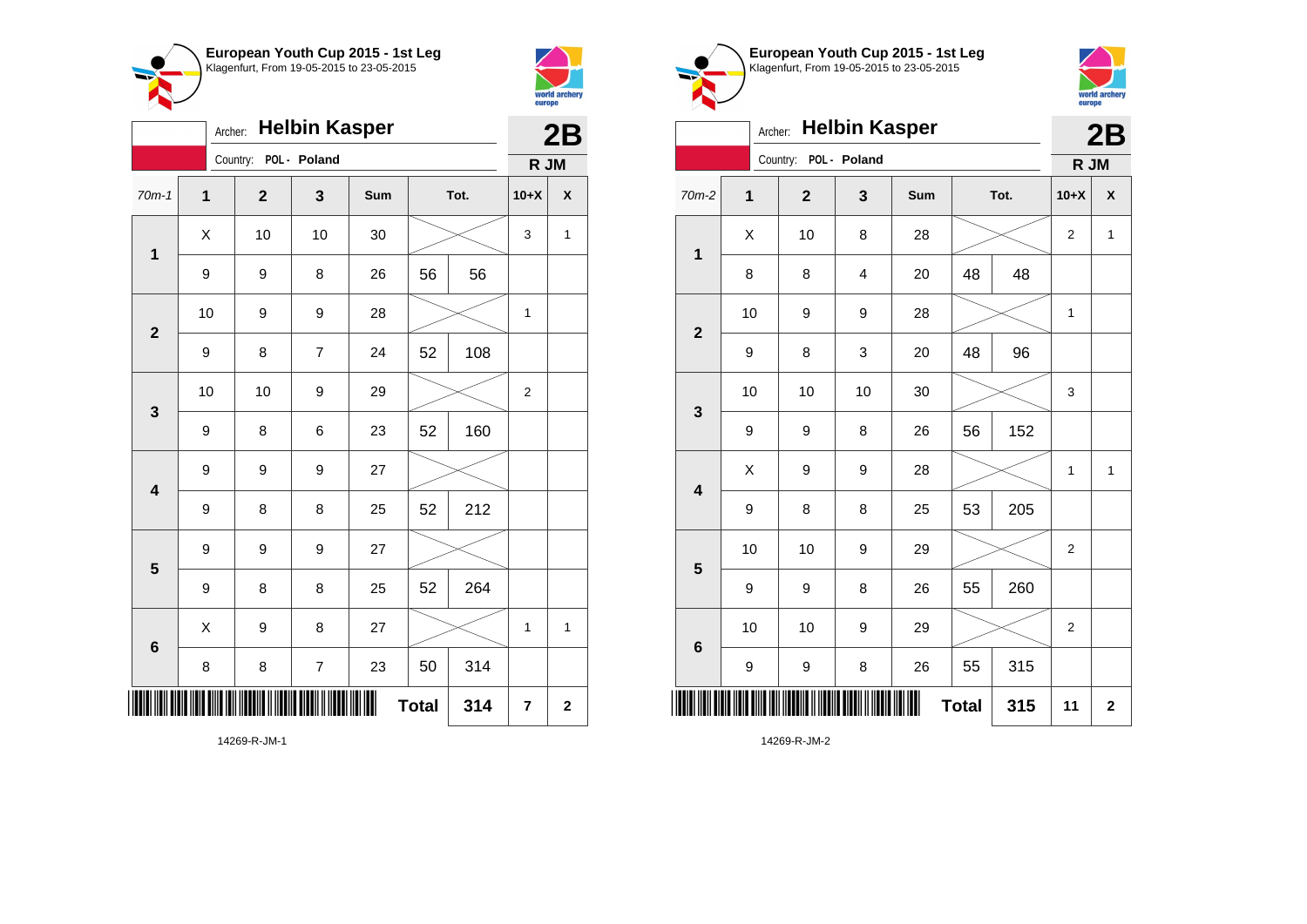



**1**

|                         | Archer:        | <b>Fregnan Elia</b>  |                 |     | 2C           |     |                |                           |
|-------------------------|----------------|----------------------|-----------------|-----|--------------|-----|----------------|---------------------------|
|                         |                | Country: ITA - Italy |                 |     |              |     | R JM           |                           |
| $70m-1$                 | $\overline{1}$ | $\mathbf{2}$         | 3               | Sum | Tot.         |     | $10+X$         | $\boldsymbol{\mathsf{x}}$ |
| 1                       | Χ              | Χ                    | 9               | 29  |              |     | 2              | $\overline{\mathbf{c}}$   |
|                         | 8              | 8                    | 6               | 22  | 51           | 51  |                |                           |
| $\mathbf{2}$            | 10             | 10                   | 9               | 29  |              |     | $\overline{2}$ |                           |
|                         | 9              | $\overline{7}$       | 6               | 22  | 51           | 102 |                |                           |
| $\mathbf{3}$            | Χ              | Χ                    | 9               | 29  |              |     | 2              | $\overline{\mathbf{c}}$   |
|                         | 9              | $\overline{7}$       | 5               | 21  | 50           | 152 |                |                           |
| $\overline{\mathbf{4}}$ | 10             | 9                    | 8               | 27  |              |     | $\mathbf 1$    |                           |
|                         | 8              | 8                    | $\overline{7}$  | 23  | 50           | 202 |                |                           |
| 5                       | X              | X                    | 9               | 29  |              |     | $\overline{2}$ | $\overline{2}$            |
|                         | 9              | 8                    | $6\phantom{1}6$ | 23  | 52           | 254 |                |                           |
| $6\phantom{1}6$         | Χ              | 10                   | 10              | 30  |              |     | 3              | 1                         |
|                         | 9              | 8                    | 8               | 25  | 55           | 309 |                |                           |
| III                     |                |                      |                 |     | <b>Total</b> | 309 | 12             | 7                         |

**European Youth Cup 2015 - 1st Leg** Klagenfurt, From 19-05-2015 to 23-05-2015 Archer: **Fregnan Elia** Country: **ITA - Italy** 70m-2 **1 2 3 Sum Tot. 10+X X**  $X$   $\mid$   $X$   $\mid$   $9$   $\mid$   $29$   $\mid$   $\gg$   $\mid$  2  $\mid$  2 8 | 7 | 6 | 21 | 50 | 50 9 9 8 26

**2C**

world archery<br>europe

**R JM**

|                         | 9           | 9            | 8                        | 26 |    |     |                  |              |
|-------------------------|-------------|--------------|--------------------------|----|----|-----|------------------|--------------|
| $\mathbf{2}$            | 8           | 8            | 8                        | 24 | 50 | 100 |                  |              |
|                         | 9           | 9            | $\boldsymbol{9}$         | 27 |    |     |                  |              |
| $\mathbf{3}$            | 8           | 8            | $\overline{\mathcal{I}}$ | 23 | 50 | 150 |                  |              |
|                         | 10          | 9            | $\boldsymbol{9}$         | 28 |    |     | 1                |              |
| $\overline{\mathbf{4}}$ | 9           | 9            | 8                        | 26 | 54 | 204 |                  |              |
|                         | 10          | $10$         | $\boldsymbol{9}$         | 29 |    |     | $\mathbf 2$      |              |
| $5\phantom{.0}$         | 9           | 9            | $\boldsymbol{7}$         | 25 | 54 | 258 |                  |              |
| $\bf 6$                 | $\mathsf X$ | 10           | $\boldsymbol{9}$         | 29 |    |     | $\boldsymbol{2}$ | $\mathbf{1}$ |
|                         | 8           | 6            | 6                        | 20 | 49 | 307 |                  |              |
| ║                       |             | <b>Total</b> | 307                      | 7  | 3  |     |                  |              |

14216-R-JM-2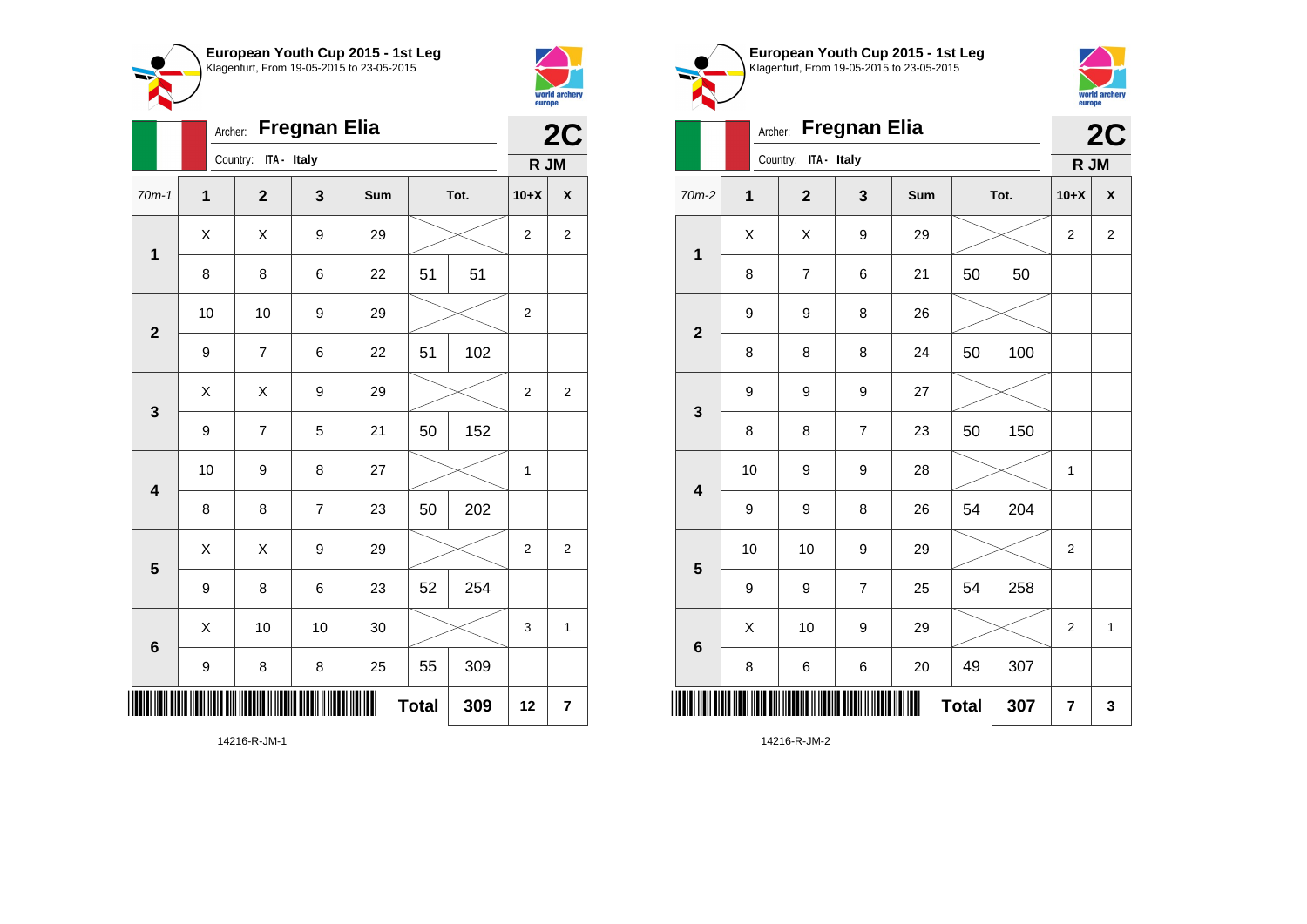

Country: **UKR - Ukraine**

9 9 9 27

**1**

**2**

**3**

**4**

**5**

**6**

Archer: **Kutsyy Valentyn**

70m-1 **1 2 3 Sum Tot. 10+X X**

9 | 9 | 8 | 26 | 56 | 56

8 | 8 | 8 | 24 | 51 | 107

9 | 9 | 7 | 25 | 53 | 160

 $9 \mid 9 \mid 8 \mid 26 \mid 55 \mid 215$ 

8 | 8 | 8 | 24 | 51 | 266

9 | 8 | 8 | 25 | 52 | 318

**Total 318 7 3**

9 9 9 27

10 | 9 | 9 | 28 |  $\times$  | 1

10 | 10 | 9 | 29 |  $\times$  | 2

10 | 9 | 8 | 27 |  $\times$  | 1

 $X \quad | \quad X \quad | \quad X \quad | \quad 30 \quad | \quad \textcolor{red}{\textbf{3}} \textcolor{red}{\textbf{2}} \quad | \quad 3 \quad | \quad 3$ 



**3A**

**R JM**

| European Youth Cup 2015 - 1st Leg<br>Klagenfurt, From 19-05-2015 to 23-05-2015 |
|--------------------------------------------------------------------------------|
|                                                                                |
|                                                                                |



|                         | Archer: Kutsyy Valentyn |                |                        |                |     |              |      |                |                           |
|-------------------------|-------------------------|----------------|------------------------|----------------|-----|--------------|------|----------------|---------------------------|
|                         |                         |                | Country: UKR - Ukraine |                |     |              |      | R JM           |                           |
| 70m-2                   |                         | $\overline{1}$ | $\overline{2}$         | 3              | Sum |              | Tot. | $10+X$         | $\boldsymbol{\mathsf{x}}$ |
| $\overline{\mathbf{1}}$ |                         | 9              | 9                      | 8              | 26  |              |      |                |                           |
|                         |                         | 8              | 8                      | 8              | 24  | 50           | 50   |                |                           |
| $\overline{2}$          |                         | 10             | 10                     | 10             | 30  |              |      | 3              |                           |
|                         |                         | 9              | 9                      | 9              | 27  | 57           | 107  |                |                           |
| 3                       |                         | X              | 10                     | 9              | 29  |              |      | $\overline{2}$ | $\mathbf{1}$              |
|                         |                         | 8              | 8                      | $\overline{7}$ | 23  | 52           | 159  |                |                           |
| $\overline{\mathbf{4}}$ |                         | X              | 10                     | 9              | 29  |              |      | $\overline{2}$ | $\mathbf 1$               |
|                         |                         | 9              | 8                      | 8              | 25  | 54           | 213  |                |                           |
| 5                       |                         | 10             | 9                      | 9              | 28  |              |      | 1              |                           |
|                         |                         | 8              | 8                      | $\overline{7}$ | 23  | 51           | 264  |                |                           |
| $6\phantom{1}$          |                         | 10             | 9                      | 9              | 28  |              |      | 1              |                           |
|                         |                         | 9              | 9                      | 8              | 26  | 54           | 318  |                |                           |
|                         |                         |                |                        |                |     | <b>Total</b> | 318  | 9              | $\mathbf 2$               |

11381-R-JM-1

\*11381-R-JM-1\*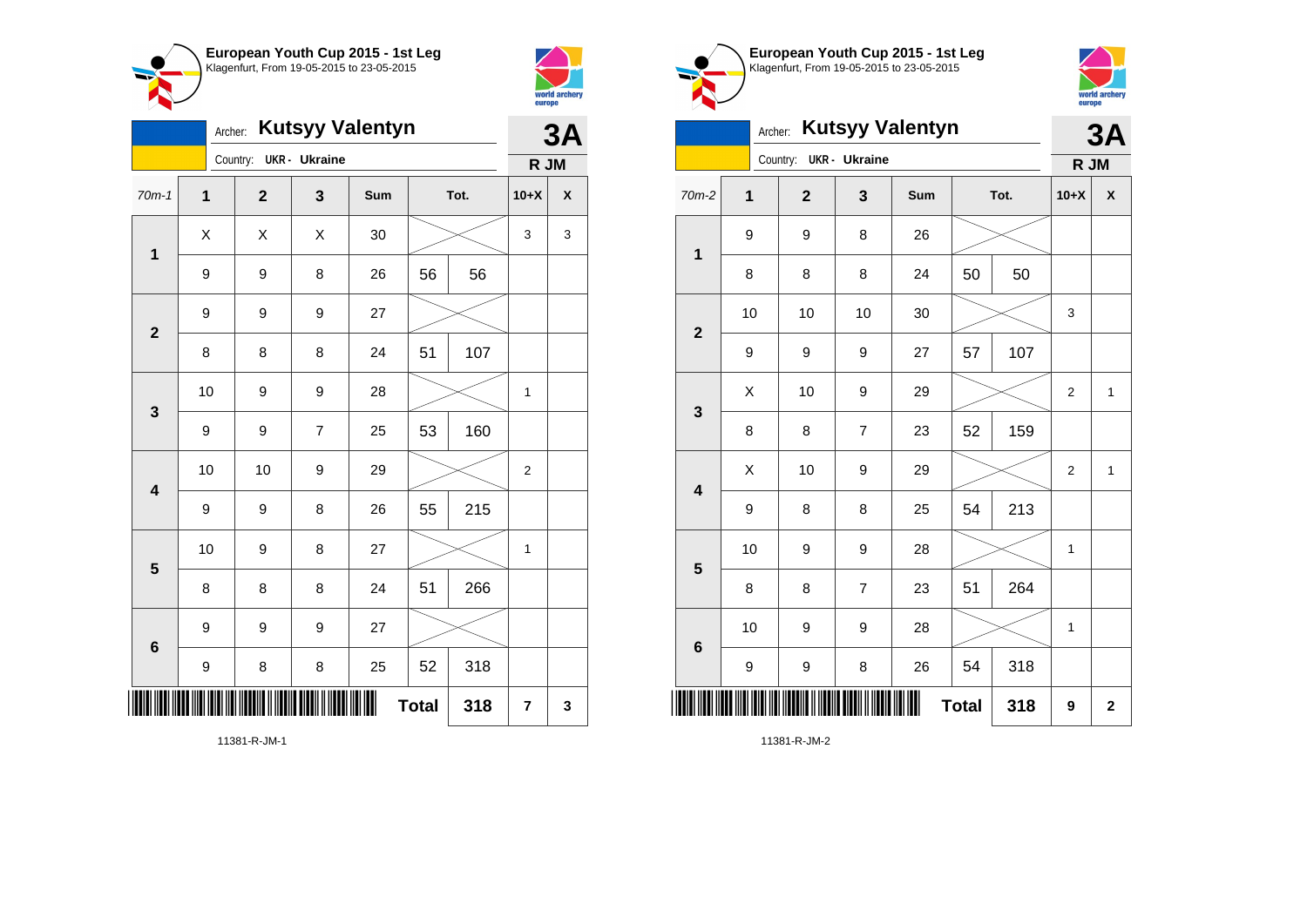



|                         | <b>Bizon Kacper</b><br>Archer: |                |                |     |              |      |                |   |  |  |
|-------------------------|--------------------------------|----------------|----------------|-----|--------------|------|----------------|---|--|--|
|                         |                                | Country:       | POL - Poland   |     |              |      | R JM           |   |  |  |
| $70m-1$                 | $\mathbf{1}$                   | $\overline{2}$ | 3              | Sum |              | Tot. | $10+X$         | X |  |  |
| $\mathbf{1}$            | 10                             | 9              | 9              | 28  |              |      | 1              |   |  |  |
|                         | 9                              | 8              | 7              | 24  | 52           | 52   |                |   |  |  |
| $\overline{\mathbf{2}}$ | X                              | 10             | 9              | 29  |              |      | $\overline{2}$ | 1 |  |  |
|                         | $\boldsymbol{9}$               | 8              | 8              | 25  | 54           | 106  |                |   |  |  |
| 3                       | 10                             | 9              | 9              | 28  |              |      | $\mathbf 1$    |   |  |  |
|                         | 9                              | 8              | $\overline{7}$ | 24  | 52           | 158  |                |   |  |  |
| $\overline{\mathbf{4}}$ | Χ                              | 10             | 9              | 29  |              |      | 2              | 1 |  |  |
|                         | 9                              | 9              | 6              | 24  | 53           | 211  |                |   |  |  |
| 5                       | Χ                              | 10             | 10             | 30  |              |      | 3              | 1 |  |  |
|                         | $\boldsymbol{9}$               | 9              | 9              | 27  | 57           | 268  |                |   |  |  |
| 6                       | X                              | 10             | 8              | 28  |              |      | $\overline{2}$ | 1 |  |  |
|                         | 8                              | 8              | $\overline{7}$ | 23  | 51           | 319  |                |   |  |  |
|                         |                                |                |                |     | <b>Total</b> | 319  | 11             | 4 |  |  |





|                         | <b>Bizon Kacper</b><br>Archer: |                         |                |     |              |     |                |             |  |
|-------------------------|--------------------------------|-------------------------|----------------|-----|--------------|-----|----------------|-------------|--|
|                         |                                | Country: POL - Poland   |                |     |              |     | R JM           |             |  |
| $70m-2$                 | 1                              | $\overline{\mathbf{2}}$ | 3              | Sum | Tot.         |     | $10+X$         | X           |  |
| $\mathbf 1$             | 10                             | 9                       | 9              | 28  |              |     | $\mathbf{1}$   |             |  |
|                         | 8                              | 8                       | 8              | 24  | 52           | 52  |                |             |  |
| $\mathbf{2}$            | 9                              | 9                       | 8              | 26  |              |     |                |             |  |
|                         | 8                              | 8                       | $\overline{7}$ | 23  | 49           | 101 |                |             |  |
| 3                       | 10                             | 9                       | 9              | 28  |              |     | 1              |             |  |
|                         | 9                              | 9                       | 8              | 26  | 54           | 155 |                |             |  |
| $\overline{\mathbf{4}}$ | 10                             | 9                       | 9              | 28  |              |     | 1              |             |  |
|                         | 8                              | 8                       | 8              | 24  | 52           | 207 |                |             |  |
| 5                       | 10                             | 10                      | 9              | 29  |              |     | $\overline{2}$ |             |  |
|                         | 9                              | 9                       | $\overline{7}$ | 25  | 54           | 261 |                |             |  |
| $6\phantom{1}6$         | 10                             | 10                      | 9              | 29  |              |     | $\overline{c}$ |             |  |
|                         | 9                              | 8                       | 8              | 25  | 54           | 315 |                |             |  |
| ║║║                     |                                |                         |                |     | <b>Total</b> | 315 | 7              | $\mathbf 0$ |  |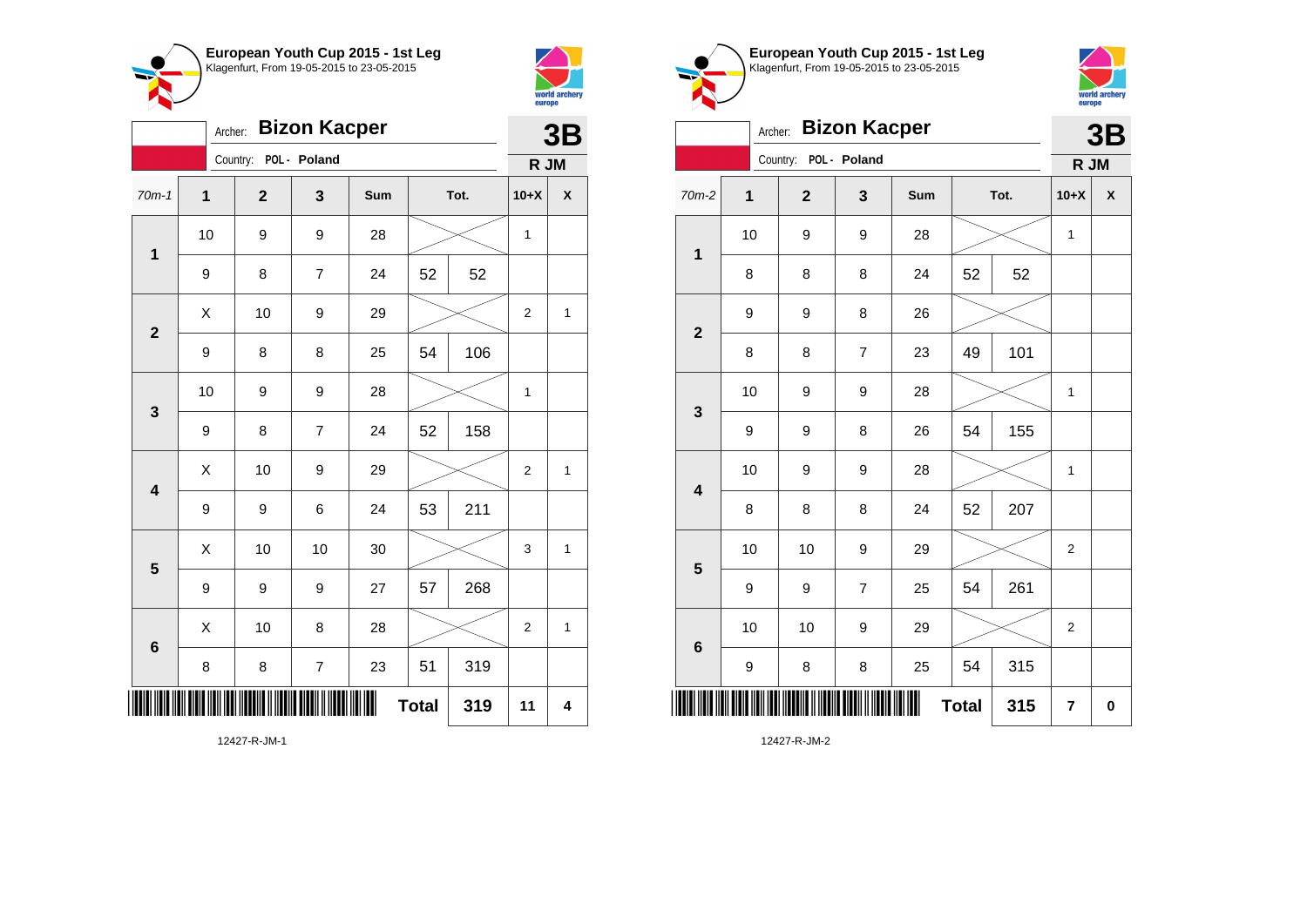



|                         |                  | <b>Belli Yuri</b><br>Archer: |                |     |              |      |             |              |  |  |
|-------------------------|------------------|------------------------------|----------------|-----|--------------|------|-------------|--------------|--|--|
|                         |                  | Country: ITA - Italy         |                |     |              |      | R JM        | 3C           |  |  |
| $70m-1$                 | 1                | $\mathbf{2}$                 | 3              | Sum |              | Tot. | $10+X$      | χ            |  |  |
| $\mathbf 1$             | $\boldsymbol{9}$ | 9                            | 9              | 27  |              |      |             |              |  |  |
|                         | 8                | 8                            | 7              | 23  | 50           | 50   |             |              |  |  |
| $\overline{2}$          | Χ                | 10                           | 10             | 30  |              |      | 3           | 1            |  |  |
|                         | $\boldsymbol{9}$ | 9                            | 8              | 26  | 56           | 106  |             |              |  |  |
| $\mathbf{3}$            | 10               | 9                            | 9              | 28  |              |      | 1           |              |  |  |
|                         | 9                | 9                            | $\overline{7}$ | 25  | 53           | 159  |             |              |  |  |
| $\overline{\mathbf{4}}$ | Χ                | 9                            | 8              | 27  |              |      | 1           | 1            |  |  |
|                         | 8                | 8                            | 8              | 24  | 51           | 210  |             |              |  |  |
| 5                       | X                | 10                           | 10             | 30  |              |      | 3           | $\mathbf{1}$ |  |  |
|                         | 9                | 9                            | 9              | 27  | 57           | 267  |             |              |  |  |
| $6\phantom{1}6$         | Χ                | 10                           | 10             | 30  |              |      | 3           | 1            |  |  |
|                         | 10               | 9                            | 8              | 27  | 57           | 324  | $\mathbf 1$ |              |  |  |
| ║║                      |                  |                              |                | ∭   | <b>Total</b> | 324  | 12          | 4            |  |  |

world archery<br>europe Archer: **Belli Yuri 3C** Country: **ITA - Italy R JM** 70m-2 **1 2 3 Sum Tot. 10+X X** 10 | 9 | 8 | 27 |  $\times$  | 1 **1** 8 | 8 | 7 | 23 | 50 | 50 10 | 9 | 9 | 28 |  $\times$  | 1 **2** 9 | 9 | 6 | 24 | 52 | 102 9 9 9 27 **3** 8 | 8 | 8 | 24 | 51 | 153  $X$  | 9 | 9 | 28 |  $\times$  | 1 | 1 **4** 9 | 8 | 6 | 23 | 51 | 204 10 | 9 | 9 | 28 |  $\times$  | 1 **5** 9 | 8 | 8 | 25 | 53 | 257 10 | 10 | 10 | 30 |  $\swarrow$  | 3 **6** 9 | 8 | 8 | 25 | 55 | 312

 $Total | 312 | 7 | 1$ 

**European Youth Cup 2015 - 1st Leg** Klagenfurt, From 19-05-2015 to 23-05-2015

15724-R-JM-2

\*15724-R-JM-2\*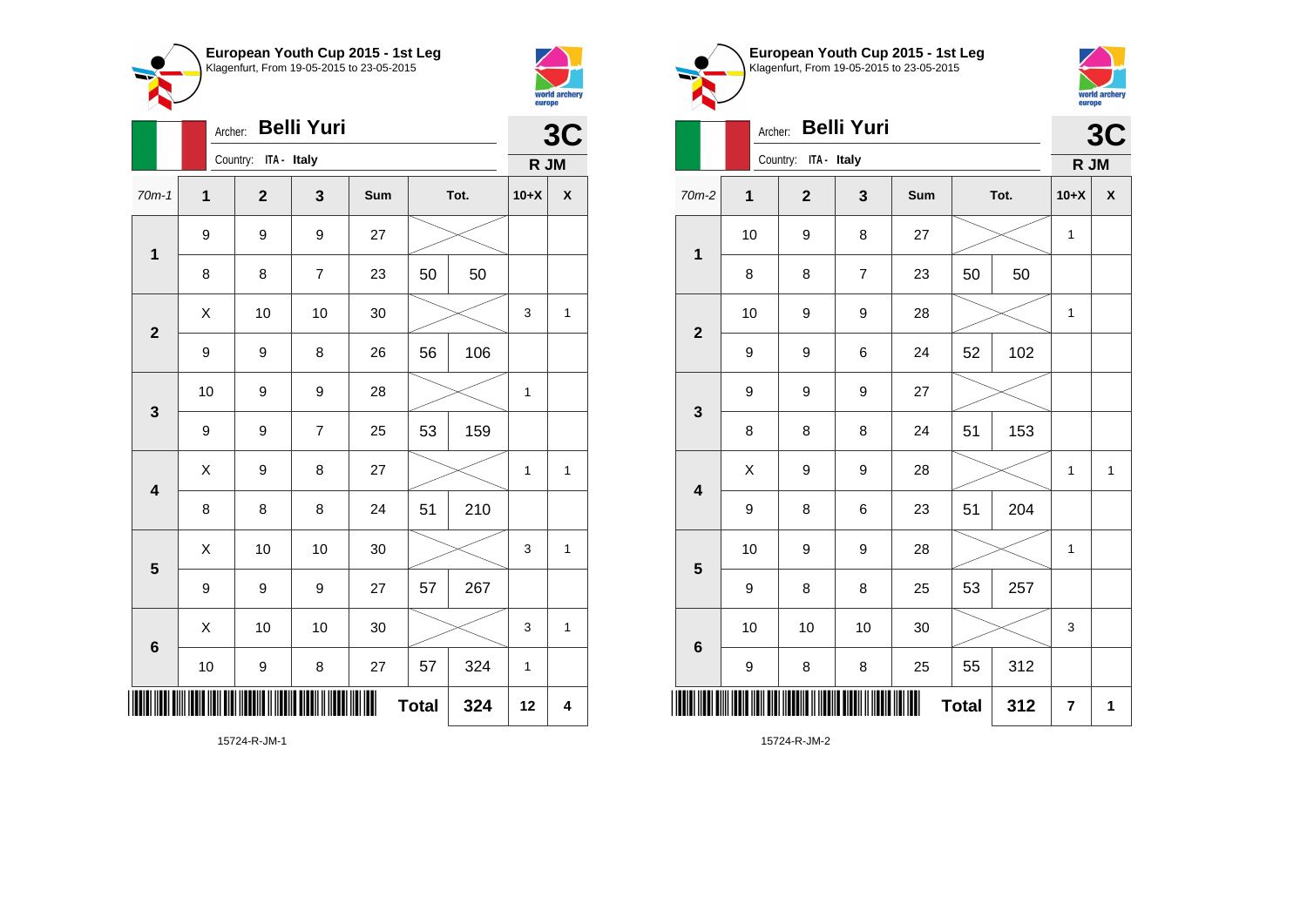



|                         | <b>Makarevych Sergii</b><br>Archer: |              |                |     |      |     |                |                |
|-------------------------|-------------------------------------|--------------|----------------|-----|------|-----|----------------|----------------|
|                         |                                     | Country:     | UKR - Ukraine  |     |      |     | R JM           |                |
| $70m-1$                 | 1                                   | $\mathbf{2}$ | 3              | Sum | Tot. |     | $10+X$         | χ              |
| $\mathbf 1$             | 10                                  | 9            | 9              | 28  |      |     | 1              |                |
|                         | $\boldsymbol{9}$                    | 8            | 6              | 23  | 51   | 51  |                |                |
| $\overline{\mathbf{2}}$ | Χ                                   | 10           | 9              | 29  |      |     | $\overline{2}$ | $\mathbf{1}$   |
|                         | 9                                   | 8            | $\overline{7}$ | 24  | 53   | 104 |                |                |
| 3                       | Χ                                   | 9            | 9              | 28  |      |     | 1              | 1              |
|                         | 9                                   | 9            | 9              | 27  | 55   | 159 |                |                |
| $\overline{\mathbf{4}}$ | Χ                                   | 9            | 9              | 28  |      |     | 1              | 1              |
|                         | $\boldsymbol{9}$                    | 9            | 8              | 26  | 54   | 213 |                |                |
| 5                       | Χ                                   | 9            | 9              | 28  |      |     | 1              | 1              |
|                         | $\boldsymbol{9}$                    | 9            | 9              | 27  | 55   | 268 |                |                |
| $6\phantom{1}6$         | X                                   | X            | 10             | 30  |      |     | 3              | $\overline{c}$ |
|                         | 9                                   | 9            | $\overline{7}$ | 25  | 55   | 323 |                |                |
| ║║                      | ║<br><b>Total</b><br>323            |              |                |     |      |     | 9              | 6              |





|                         | <b>Makarevych Sergii</b><br>Archer: |          |              |                      |     |              |      |                |   |  |
|-------------------------|-------------------------------------|----------|--------------|----------------------|-----|--------------|------|----------------|---|--|
|                         |                                     | Country: |              | <b>UKR</b> - Ukraine |     |              |      | R JM           |   |  |
| 70m-2                   | $\mathbf 1$                         |          | $\mathbf{2}$ | 3                    | Sum |              | Tot. | $10+X$         | X |  |
| $\mathbf 1$             | 10                                  |          | 9            | 9                    | 28  |              |      | $\mathbf{1}$   |   |  |
|                         | 9                                   |          | 8            | 8                    | 25  | 53           | 53   |                |   |  |
| $\overline{\mathbf{2}}$ | 10                                  |          | 10           | $\boldsymbol{9}$     | 29  |              |      | $\overline{c}$ |   |  |
|                         | 9                                   |          | 9            | 9                    | 27  | 56           | 109  |                |   |  |
| 3                       | 10                                  |          | 10           | 9                    | 29  |              |      | $\overline{2}$ |   |  |
|                         | 9                                   |          | 8            | 8                    | 25  | 54           | 163  |                |   |  |
| $\overline{\mathbf{4}}$ | 10                                  |          | 10           | 10                   | 30  |              |      | 3              |   |  |
|                         | 9                                   |          | 9            | 8                    | 26  | 56           | 219  |                |   |  |
| 5                       | 10                                  |          | 9            | $\boldsymbol{9}$     | 28  |              |      | $\mathbf 1$    |   |  |
|                         | 9                                   |          | 9            | 6                    | 24  | 52           | 271  |                |   |  |
| 6                       | 9                                   |          | 9            | 9                    | 27  |              |      |                |   |  |
|                         | 8                                   |          | 8            | 8                    | 24  | 51           | 322  |                |   |  |
| ║║                      |                                     |          |              |                      | ║   | <b>Total</b> | 322  | 9              | 0 |  |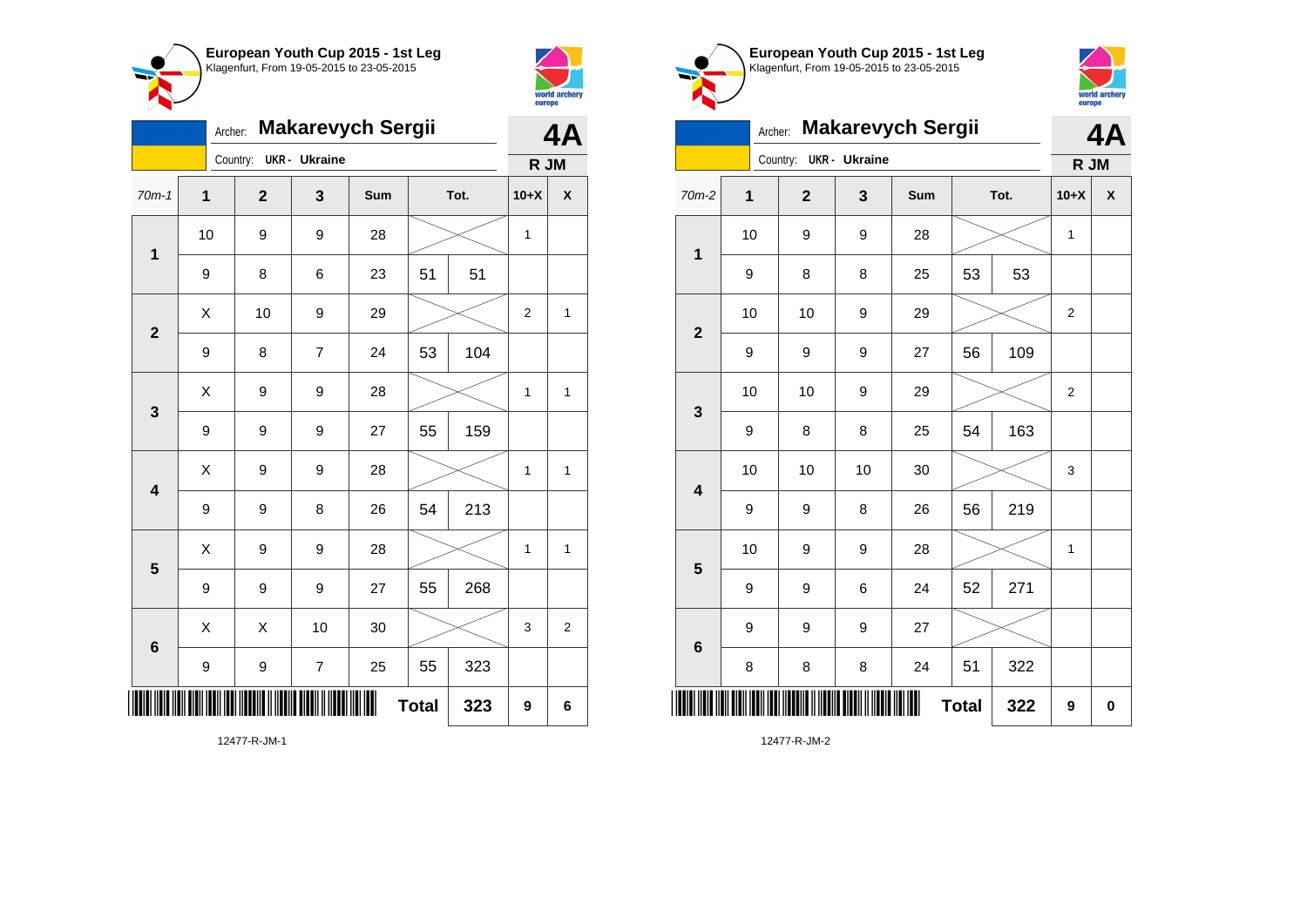



|                         | <b>Wojcik Rafal</b><br>Archer: |    |             |                |     |              |      |                |              |
|-------------------------|--------------------------------|----|-------------|----------------|-----|--------------|------|----------------|--------------|
|                         |                                |    | Country:    | POL - Poland   |     |              |      | R JM           |              |
| $70m-1$                 | 1                              |    | $\mathbf 2$ | 3              | Sum |              | Tot. | $10+X$         | χ            |
| 1                       | 10                             |    | 9           | 8              | 27  |              |      | 1              |              |
|                         | 8                              |    | 8           | 8              | 24  | 51           | 51   |                |              |
| $\overline{\mathbf{2}}$ | 10                             |    | 10          | 10             | 30  |              |      | 3              |              |
|                         | 9                              |    | 9           | 5              | 23  | 53           | 104  |                |              |
| 3                       |                                | 10 | 10          | 8              | 28  |              |      | $\overline{c}$ |              |
|                         | 8                              |    | 8           | $\overline{7}$ | 23  | 51           | 155  |                |              |
| $\overline{\mathbf{4}}$ | 10                             |    | 9           | 9              | 28  |              |      | 1              |              |
|                         | $\boldsymbol{9}$               |    | 9           | 8              | 26  | 54           | 209  |                |              |
| 5                       | X                              |    | 10          | 9              | 29  |              |      | $\overline{2}$ | $\mathbf{1}$ |
|                         | 9                              |    | 9           | 9              | 27  | 56           | 265  |                |              |
| $\boldsymbol{6}$        | 10                             |    | 10          | 9              | 29  |              |      | $\overline{2}$ |              |
|                         | 9                              |    | 9           | 6              | 24  | 53           | 318  |                |              |
| ║                       |                                |    |             |                |     | <b>Total</b> | 318  | 11             | 1            |





|                         | <b>Wojcik Rafal</b><br>Archer: |                         |                          |                |     |              |      |                | 4B           |  |
|-------------------------|--------------------------------|-------------------------|--------------------------|----------------|-----|--------------|------|----------------|--------------|--|
|                         |                                |                         | Country:                 | POL - Poland   |     |              |      | R JM           |              |  |
| 70m-2                   | 1                              |                         | $\mathbf 2$              | 3              | Sum |              | Tot. | $10+X$         | X            |  |
| $\mathbf 1$             |                                | 10                      | 9                        | 8              | 27  |              |      | 1              |              |  |
|                         |                                | $\overline{7}$          | $\overline{\mathcal{I}}$ | 6              | 20  | 47           | 47   |                |              |  |
| $\overline{\mathbf{2}}$ |                                | X                       | 10                       | 9              | 29  |              |      | $\overline{2}$ | $\mathbf{1}$ |  |
|                         |                                | 8                       | 8                        | $\overline{7}$ | 23  | 52           | 99   |                |              |  |
| $\mathbf{3}$            |                                | 9                       | 8                        | 8              | 25  |              |      |                |              |  |
|                         |                                | 8                       | 8                        | $\overline{7}$ | 23  | 48           | 147  |                |              |  |
| $\overline{\mathbf{4}}$ |                                | 10                      | 10                       | 9              | 29  |              |      | $\overline{c}$ |              |  |
|                         |                                | $\overline{\mathbf{7}}$ | 6                        | 6              | 19  | 48           | 195  |                |              |  |
| 5                       |                                | 10                      | 10                       | 9              | 29  |              |      | $\overline{2}$ |              |  |
|                         |                                | 9                       | 8                        | 6              | 23  | 52           | 247  |                |              |  |
| $6\phantom{1}6$         |                                | X                       | 10                       | 10             | 30  |              |      | 3              | 1            |  |
|                         |                                | 9                       | 8                        | 6              | 23  | 53           | 300  |                |              |  |
| ║║║                     |                                |                         |                          |                |     | <b>Total</b> | 300  | 10             | $\mathbf{2}$ |  |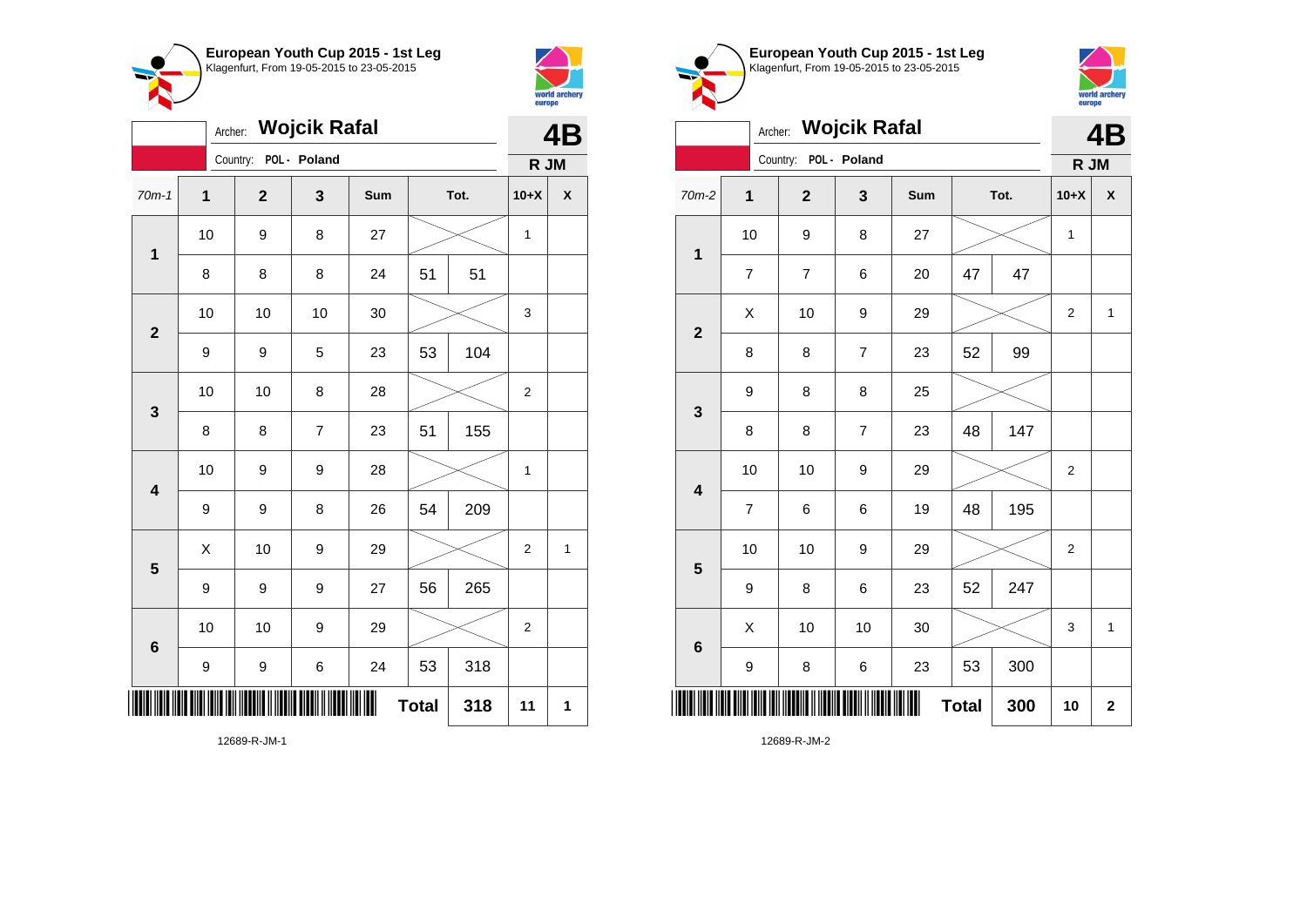



**1**

|                         |             | <b>Monego Andrea</b><br>Archer: |                |     |              |      |                |              |  |
|-------------------------|-------------|---------------------------------|----------------|-----|--------------|------|----------------|--------------|--|
|                         |             | Country: ITA - Italy            |                |     |              |      | R JM           |              |  |
| $70m-1$                 | $\mathbf 1$ | $\overline{\mathbf{2}}$         | 3              | Sum |              | Tot. | $10+X$         | χ            |  |
| 1                       | X           | 10                              | 9              | 29  |              |      | $\overline{2}$ | $\mathbf{1}$ |  |
|                         | 9           | 6                               | 6              | 21  | 50           | 50   |                |              |  |
| $\mathbf{2}$            | 10          | 10                              | 10             | 30  |              |      | 3              |              |  |
|                         | 9           | 9                               | 8              | 26  | 56           | 106  |                |              |  |
| 3                       | Χ           | 10                              | 9              | 29  |              |      | 2              | 1            |  |
|                         | 9           | 8                               | $\overline{7}$ | 24  | 53           | 159  |                |              |  |
| $\overline{\mathbf{4}}$ | X           | 9                               | 9              | 28  |              |      | 1              | $\mathbf{1}$ |  |
|                         | 9           | 9                               | 8              | 26  | 54           | 213  |                |              |  |
| $5\phantom{1}$          | 10          | 9                               | 9              | 28  |              |      | 1              |              |  |
|                         | 8           | $\overline{7}$                  | 6              | 21  | 49           | 262  |                |              |  |
| $6\phantom{1}6$         | 10          | 10                              | 10             | 30  |              |      | 3              |              |  |
|                         | 9           | 8                               | 8              | 25  | 55           | 317  |                |              |  |
| ║║                      |             |                                 |                |     | <b>Total</b> | 317  | 12             | 3            |  |



**4C**

world archery<br>europe

**R JM**

|                         | 9  | 9    | 5                | 23     | 52           | 52  |                  |              |
|-------------------------|----|------|------------------|--------|--------------|-----|------------------|--------------|
| $\mathbf{2}$            | 10 | $10$ | 9                | 29     |              |     | $\boldsymbol{2}$ |              |
|                         | 9  | 8    | $\overline{7}$   | 24     | 53           | 105 |                  |              |
| $\mathbf{3}$            | 10 | 9    | 9                | 28     |              |     | 1                |              |
|                         | 8  | 8    | 8                | 24     | 52           | 157 |                  |              |
| $\overline{\mathbf{4}}$ | X  | $10$ | $\boldsymbol{9}$ | 29     |              |     | $\overline{c}$   | $\mathbf{1}$ |
|                         | 9  | 8    | 8                | 25     | 54           | 211 |                  |              |
| $5\phantom{1}$          | 9  | 9    | 9                | $27\,$ |              |     |                  |              |
|                         | 8  | 8    | 8                | 24     | 51           | 262 |                  |              |
| $\bf 6$                 | 10 | $10$ | 9                | 29     |              |     | $\sqrt{2}$       |              |
|                         | 9  | 9    | 9                | 27     | 56           | 318 |                  |              |
| ║                       |    |      |                  |        | <b>Total</b> | 318 | $\boldsymbol{9}$ | 1            |

13486-R-JM-1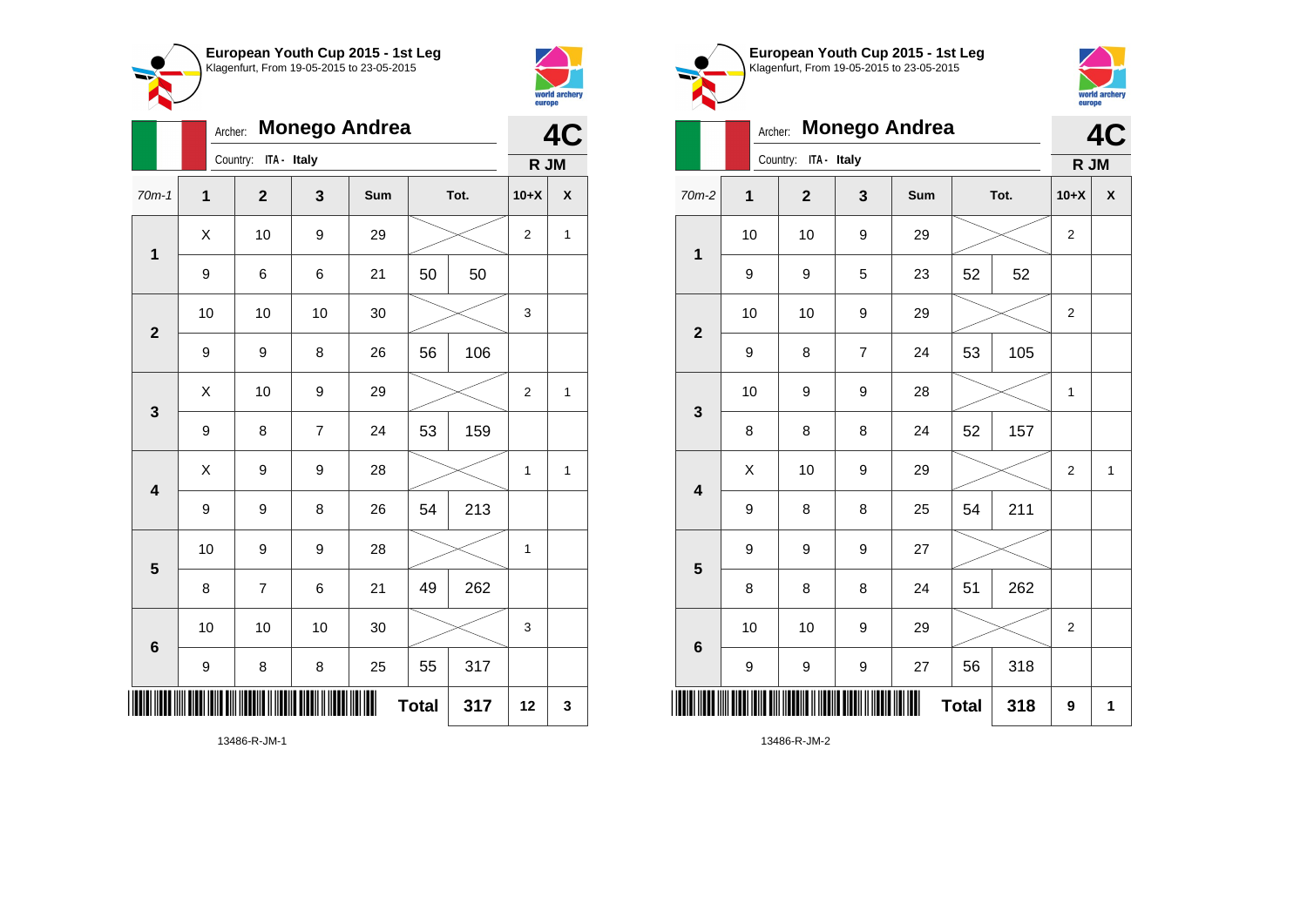



|                         | <b>Popovych Maksym</b><br>Archer: |              |                |     |              |      |                |              |
|-------------------------|-----------------------------------|--------------|----------------|-----|--------------|------|----------------|--------------|
|                         |                                   | Country:     | UKR - Ukraine  |     |              |      | R JM           |              |
| $70m-1$                 | $\mathbf 1$                       | $\mathbf{2}$ | 3              | Sum |              | Tot. | $10+X$         | X            |
| 1                       | X                                 | 10           | 9              | 29  |              |      | $\overline{2}$ | 1            |
|                         | 9                                 | 8            | $\overline{7}$ | 24  | 53           | 53   |                |              |
| $\overline{\mathbf{2}}$ | 9                                 | 9            | 9              | 27  |              |      |                |              |
|                         | 8                                 | 8            | 8              | 24  | 51           | 104  |                |              |
| 3                       | Χ                                 | 10           | 10             | 30  |              |      | 3              | 1            |
|                         | 9                                 | 9            | 8              | 26  | 56           | 160  |                |              |
| $\overline{\mathbf{4}}$ | Χ                                 | 10           | 9              | 29  |              |      | $\overline{2}$ | 1            |
|                         | $\boldsymbol{9}$                  | 8            | 8              | 25  | 54           | 214  |                |              |
| 5                       | Χ                                 | 10           | 10             | 30  |              |      | 3              | $\mathbf{1}$ |
|                         | 9                                 | 9            | $\overline{7}$ | 25  | 55           | 269  |                |              |
| 6                       | X                                 | 10           | 9              | 29  |              |      | $\overline{2}$ | $\mathbf{1}$ |
|                         | 9                                 | 9            | 8              | 26  | 55           | 324  |                |              |
|                         |                                   |              |                |     | <b>Total</b> | 324  | 12             | 5            |







**R JM**

Archer: **Popovych Maksym**

Country: **UKR - Ukraine**

| $70m-2$                 | $\mathbf 1$ | $\mathbf{2}$ | 3  | Sum | Tot.         |     | $10+X$         | $\pmb{\mathsf{X}}$ |
|-------------------------|-------------|--------------|----|-----|--------------|-----|----------------|--------------------|
| $\mathbf 1$             | 10          | 9            | 9  | 28  |              |     | $\mathbf{1}$   |                    |
|                         | 9           | 8            | 8  | 25  | 53           | 53  |                |                    |
| $\overline{\mathbf{2}}$ | $10$        | 9            | 9  | 28  |              |     | $\mathbf{1}$   |                    |
|                         | 9           | 9            | 8  | 26  | 54           | 107 |                |                    |
| 3                       | 10          | 10           | 10 | 30  |              |     | 3              |                    |
|                         | 9           | 9            | 8  | 26  | 56           | 163 |                |                    |
| $\overline{\mathbf{4}}$ | 10          | 10           | 9  | 29  |              |     | 2              |                    |
|                         | 9           | 8            | 8  | 25  | 54           | 217 |                |                    |
| 5                       | $10$        | 9            | 9  | 28  |              |     | $\mathbf{1}$   |                    |
|                         | 8           | 8            | 8  | 24  | 52           | 269 |                |                    |
| 6                       | 10          | 10           | 9  | 29  |              |     | $\overline{c}$ |                    |
|                         | 9           | 9            | 8  | 26  | 55           | 324 |                |                    |
| ║║║                     |             |              |    |     | <b>Total</b> | 324 | 10             | $\pmb{0}$          |

16313-R-JM-2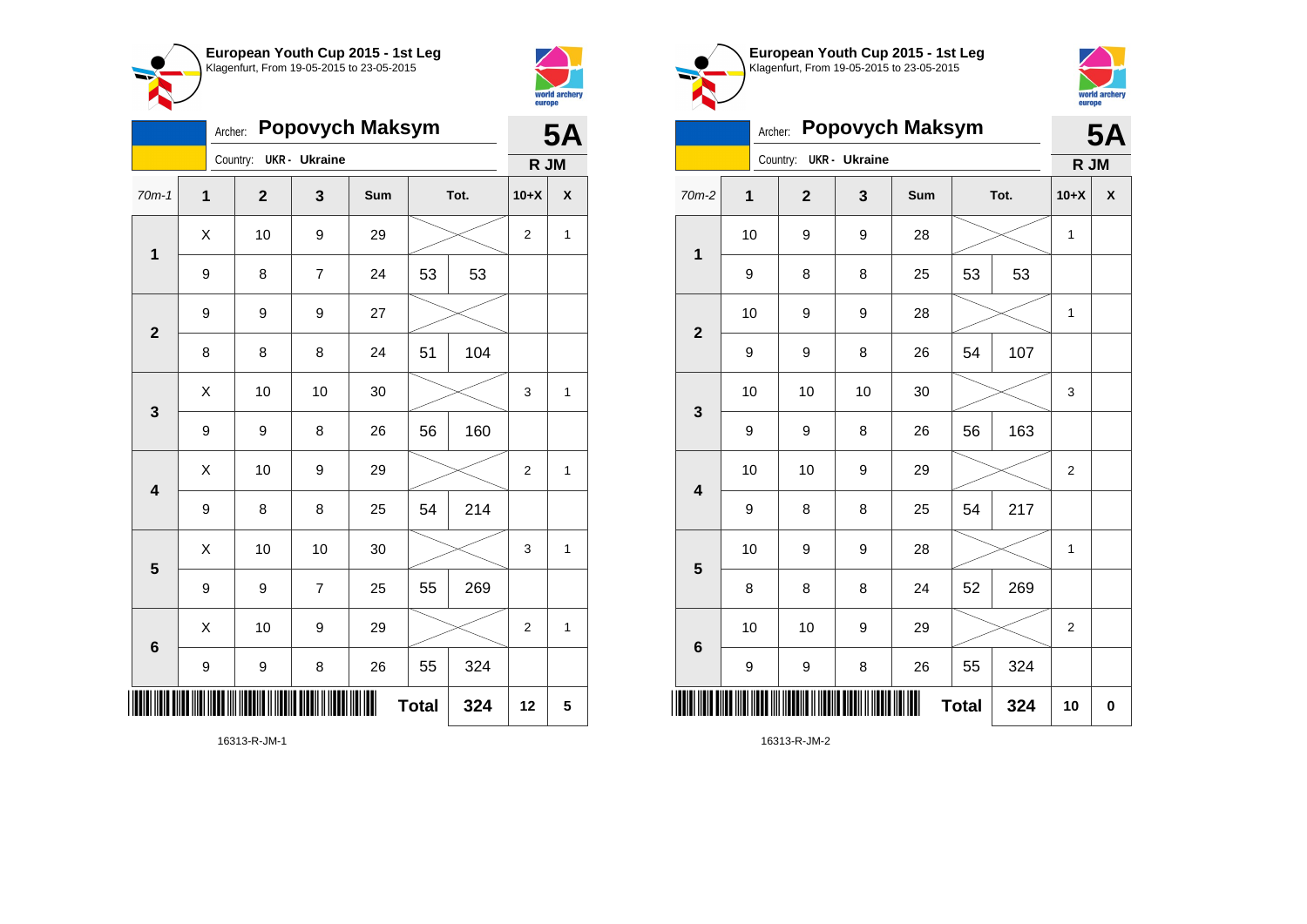



|                         | <b>Jurzak Adam</b><br>Archer: |                         |                |     |              |      |                  |              |  |
|-------------------------|-------------------------------|-------------------------|----------------|-----|--------------|------|------------------|--------------|--|
|                         |                               | Country: POL - Poland   |                |     |              |      | R JM             |              |  |
| $70m-1$                 | 1                             | $\mathbf{2}$            | 3              | Sum |              | Tot. | $10+X$           | χ            |  |
| $\mathbf 1$             | 10                            | 9                       | 9              | 28  |              |      | $\mathbf{1}$     |              |  |
|                         | 9                             | 8                       | $\overline{7}$ | 24  | 52           | 52   |                  |              |  |
| $\mathbf{2}$            | X                             | 10                      | 9              | 29  |              |      | $\boldsymbol{2}$ | 1            |  |
|                         | 9                             | 9                       | 8              | 26  | 55           | 107  |                  |              |  |
| 3                       | X                             | 9                       | 9              | 28  |              |      | 1                | $\mathbf{1}$ |  |
|                         | 8                             | $\overline{\mathbf{7}}$ | $\overline{c}$ | 17  | 45           | 152  |                  |              |  |
| $\overline{\mathbf{4}}$ | X                             | 10                      | 10             | 30  |              |      | 3                | $\mathbf{1}$ |  |
|                         | 9                             | 9                       | 8              | 26  | 56           | 208  |                  |              |  |
| $\overline{\mathbf{5}}$ | 9                             | 9                       | 9              | 27  |              |      |                  |              |  |
|                         | 9                             | 8                       | 8              | 25  | 52           | 260  |                  |              |  |
| 6                       | 9                             | 9                       | 8              | 26  |              |      |                  |              |  |
|                         | $\overline{\mathcal{I}}$      | $\boldsymbol{7}$        | 6              | 20  | 46           | 306  |                  |              |  |
|                         |                               |                         |                |     | <b>Total</b> | 306  | 7                | 3            |  |





|                         | Archer: Jurzak Adam |                       |                |     |              |      |              |                    |
|-------------------------|---------------------|-----------------------|----------------|-----|--------------|------|--------------|--------------------|
|                         |                     | Country: POL - Poland |                |     |              |      | R JM         |                    |
| $70m-2$                 | 1                   | $\mathbf 2$           | 3              | Sum |              | Tot. | $10+X$       | $\pmb{\mathsf{X}}$ |
| $\mathbf 1$             | 10                  | 9                     | 9              | 28  |              |      | $\mathbf{1}$ |                    |
|                         | 9                   | 8                     | 8              | 25  | 53           | 53   |              |                    |
| $\overline{2}$          | X                   | 10                    | 9              | 29  |              |      | 2            | $\mathbf{1}$       |
|                         | 8                   | 8                     | 8              | 24  | 53           | 106  |              |                    |
| $\mathbf{3}$            | 10                  | 10                    | 10             | 30  |              |      | 3            |                    |
|                         | 9                   | 9                     | 8              | 26  | 56           | 162  |              |                    |
| $\overline{\mathbf{4}}$ | Χ                   | 9                     | 9              | 28  |              |      | 1            | $\mathbf{1}$       |
|                         | 9                   | 8                     | 8              | 25  | 53           | 215  |              |                    |
| 5                       | 9                   | 9                     | 9              | 27  |              |      |              |                    |
|                         | 9                   | $\overline{7}$        | $\overline{7}$ | 23  | 50           | 265  |              |                    |
| $6\phantom{1}6$         | 10                  | 9                     | 8              | 27  |              |      | 1            |                    |
|                         | 8                   | 8                     | 8              | 24  | 51           | 316  |              |                    |
| ║║║                     |                     |                       |                |     | <b>Total</b> | 316  | 8            | $\mathbf{2}$       |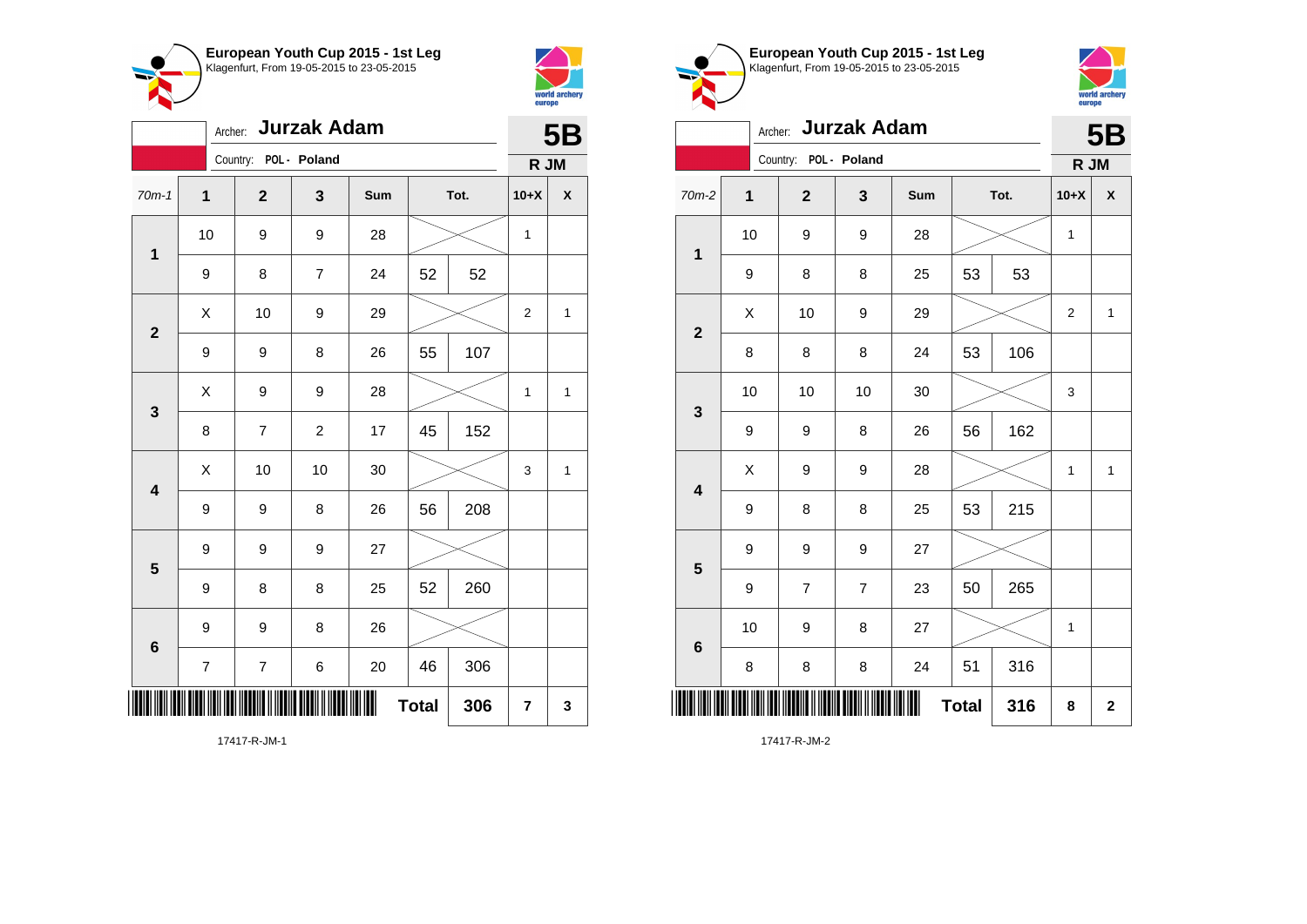



|                         |              | <b>Benvegnu Gianluca</b><br>Archer: |                         |     |              |      |                |   |  |
|-------------------------|--------------|-------------------------------------|-------------------------|-----|--------------|------|----------------|---|--|
|                         |              | Country: ITA - Italy                |                         |     |              |      | R JM           |   |  |
| $70m-1$                 | $\mathbf{1}$ | $\mathbf{2}$                        | 3                       | Sum |              | Tot. | $10+X$         | X |  |
| $\mathbf{1}$            | X            | 9                                   | 9                       | 28  |              |      | 1              | 1 |  |
|                         | 8            | 6                                   | 6                       | 20  | 48           | 48   |                |   |  |
| $\overline{2}$          | 9            | 9                                   | 9                       | 27  |              |      |                |   |  |
|                         | 8            | 8                                   | $\overline{\mathbf{7}}$ | 23  | 50           | 98   |                |   |  |
| 3                       | 10           | 10                                  | 9                       | 29  |              |      | $\overline{2}$ |   |  |
|                         | 8            | 6                                   | 5                       | 19  | 48           | 146  |                |   |  |
| $\overline{\mathbf{4}}$ | 10           | 9                                   | 9                       | 28  |              |      | $\mathbf{1}$   |   |  |
|                         | 9            | $\overline{\mathbf{7}}$             | 6                       | 22  | 50           | 196  |                |   |  |
| 5                       | 10           | 9                                   | 9                       | 28  |              |      | $\mathbf 1$    |   |  |
|                         | 9            | 8                                   | 8                       | 25  | 53           | 249  |                |   |  |
| $\boldsymbol{6}$        | 10           | 9                                   | 9                       | 28  |              |      | $\mathbf 1$    |   |  |
|                         | 9            | 7                                   | $\overline{\mathbf{7}}$ | 23  | 51           | 300  |                |   |  |
|                         |              |                                     |                         | III | <b>Total</b> | 300  | 6              | 1 |  |

Klagenfurt, From 19-05-2015 to 23-05-2015 world archery<br>europe Archer: **Benvegnu Gianluca 5C** Country: **ITA - Italy R JM** 70m-2 **1 2 3 Sum Tot. 10+X X** 9 8 7 24 **1** 6 5 2 13 37 37 10 | 9 | 8 | 27 |  $\times$  | 1 **2** 8 | 7 | 7 | 22 | 49 | 86  $\begin{array}{|c|c|c|c|c|c|}\hline \hspace{.1cm}X & \hspace{.1cm}9 & \hspace{.1cm}8 & \hspace{.1cm}27 & \hspace{.1cm}1&\hspace{.1cm}\hline \end{array}$ **3** 8 | 6 | 4 | 18 | 45 | 131  $X$  | 9 | 8 | 27 |  $\times$  | 1 | 1 **4** 8 | 8 | 6 | 22 | 49 | 180  $\begin{array}{|c|c|c|c|c|c|}\hline \hspace{.1cm}X & \hspace{.1cm} \text{10} & \hspace{.1cm} \text{8} & \hspace{.1cm} \text{28} & \hspace{.1cm} \text{28} & \hspace{.1cm} \text{\large $\times$} & \hspace{.1cm} \text{2} & \hspace{.1cm} \text{1} \end{array}$ **5** 8 | 8 | 8 | 24 | 52 | 232  $\begin{array}{|c|c|c|c|c|}\hline \hspace{0.8cm}X & \hspace{0.8cm}8 & \hspace{0.8cm}8 & \hspace{0.8cm}8 & \hspace{0.8cm}26 & \hspace{0.8cm}26 & \hspace{0.8cm}\hline \end{array} \hspace{0.2cm}\longrightarrow \hspace{0.2cm} \begin{array}{|c|c|c|c|c|c|}\hline \hspace{0.8cm}1 & \hspace{0.8cm}1 & \hspace{0.8cm}1 & \hspace{0.8cm}1 & \hspace{0.8cm}1 & \hspace{0.8cm}1 & \hspace{0.8cm}1 &$ **6** 8 | 6 | 5 | 19 | 45 | 277 \*17412-R-JM-2\* **Total 277 6 4**

**European Youth Cup 2015 - 1st Leg**

17412-R-JM-2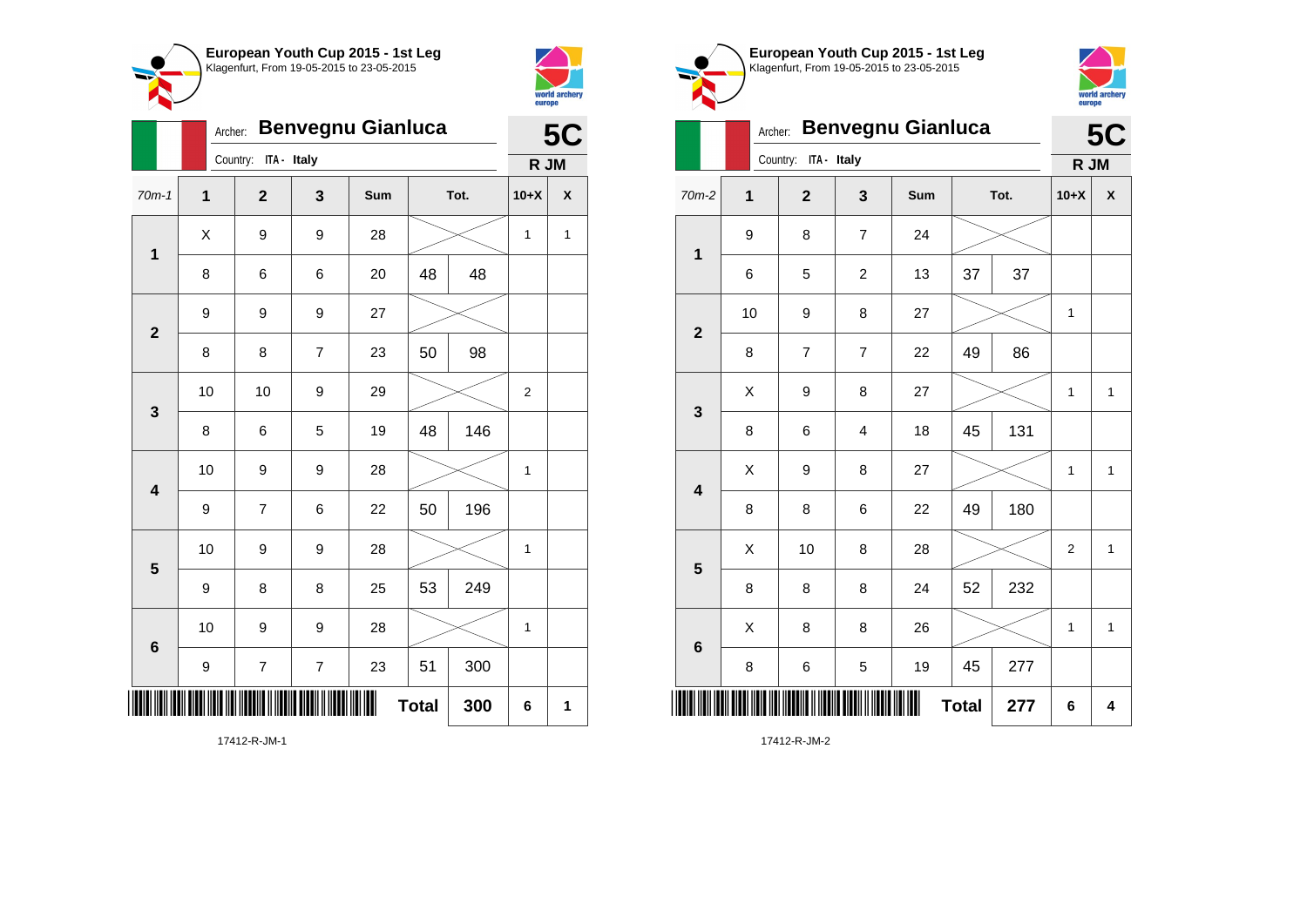



| <b>Jaroch David</b><br>Archer: |             |                               |                         |     |              |      |                | 6A          |
|--------------------------------|-------------|-------------------------------|-------------------------|-----|--------------|------|----------------|-------------|
|                                |             | Country: CZE - Czech Republic |                         |     |              |      | R JM           |             |
| $70m-1$                        | $\mathbf 1$ | $\overline{2}$                | 3                       | Sum |              | Tot. | $10+X$         | X           |
| 1                              | X           | 9                             | 9                       | 28  |              |      | 1              | 1           |
|                                | 9           | 8                             | $\overline{7}$          | 24  | 52           | 52   |                |             |
| $\overline{\mathbf{2}}$        | 10          | 9                             | 9                       | 28  |              |      | $\mathbf 1$    |             |
|                                | 8           | 8                             | $\overline{\mathbf{7}}$ | 23  | 51           | 103  |                |             |
| 3                              | 10          | 10                            | 9                       | 29  |              |      | $\overline{c}$ |             |
|                                | 9           | $\overline{7}$                | $\overline{7}$          | 23  | 52           | 155  |                |             |
| $\overline{\mathbf{4}}$        | 10          | 10                            | 9                       | 29  |              |      | $\overline{2}$ |             |
|                                | 9           | 8                             | $\overline{7}$          | 24  | 53           | 208  |                |             |
| $\overline{\mathbf{5}}$        | X           | 10                            | 9                       | 29  |              |      | 2              | 1           |
|                                | 8           | 7                             | 7                       | 22  | 51           | 259  |                |             |
| 6                              | 10          | 9                             | 9                       | 28  |              |      | $\mathbf 1$    |             |
|                                | 9           | 9                             | 6                       | 24  | 52           | 311  |                |             |
|                                |             |                               |                         | ║║  | <b>Total</b> | 311  | 9              | $\mathbf 2$ |

world archery<br>europe Archer: **Jaroch David 6A** Country: **CZE - Czech Republic R JM** 70m-2 **1 2 3 Sum Tot. 10+X X**  $\begin{array}{|c|c|c|c|c|c|}\hline \hspace{.1cm}X & \hspace{.1cm} & \textbf{10} & \hspace{.1cm} & \textbf{9} & \hspace{.1cm} & \textbf{29} & \hspace{.1cm} & \hspace{.1cm} & \hspace{.1cm} & \hspace{.1cm} & \hspace{.1cm} & \hspace{.1cm} & \hspace{.1cm} & \hspace{.1cm} & \hspace{.1cm} & \hspace{.1cm} & \hspace{.1cm} & \hspace{.1cm} & \hspace{.1cm} & \hspace{.1cm} & \hspace{.1cm} & \hspace{$ **1** 9 | 9 | 8 | 26 | 55 | 55 9 | 9 | 8 | 26 **2** 8 | 8 | 7 | 23 | 49 | 104  $\begin{array}{|c|c|c|c|c|c|}\hline \hspace{.1cm}X & \hspace{.1cm} 9 & \hspace{.1cm} 9 & \hspace{.1cm} 28 & \hspace{.1cm} 28 & \hspace{.1cm} & \hline \end{array} \hspace{.2cm} \begin{array}{c} \hline \hspace{.1cm}X & \hspace{.1cm} 1 & \hspace{.1cm} 1 & \hspace{.1cm} 1 \hspace{.1cm} \end{array}$ **3** 9 | 7 | 6 | 22 | 50 | 154 10 | 10 | 9 | 29 |  $\times$  | 2 **4** 9 | 8 | 8 | 25 | 54 | 208  $X$  | 9 | 9 | 28 |  $\times$  | 1 | 1 **5** 8 | 7 | 5 | 20 | 48 | 256  $X$  | 9 | 9 | 28 |  $\times$  | 1 | 1 **6** 8 | 8 | 7 | 23 | 51 | 307 \*15461-R-JM-2\* **Total**  $307$   $7$   $4$ 

**European Youth Cup 2015 - 1st Leg** Klagenfurt, From 19-05-2015 to 23-05-2015

15461-R-JM-2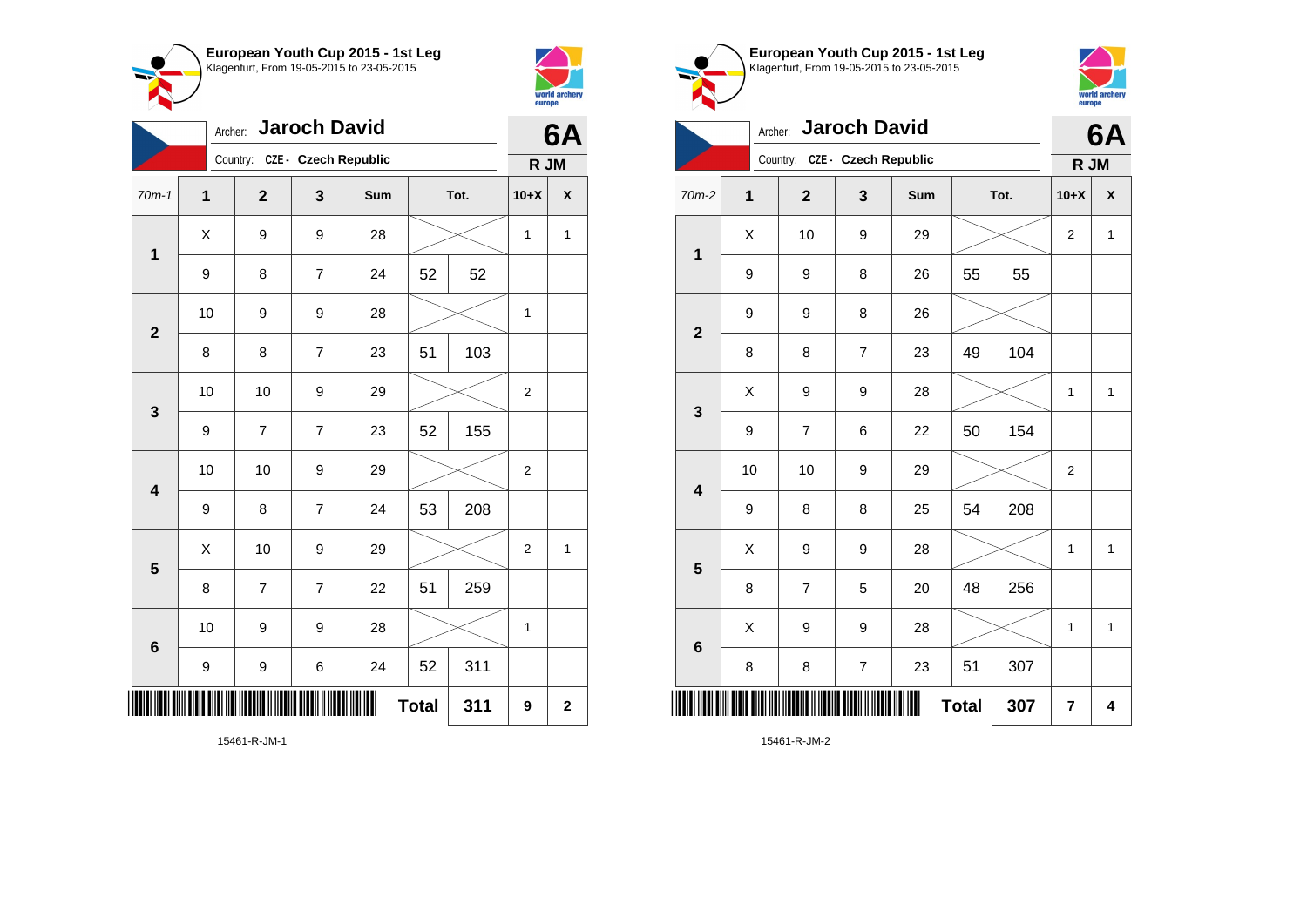

Archer: **Bizjak Rok**



| ۵                       | Archer:     |              |                         | 6B  |              |      |                |                    |
|-------------------------|-------------|--------------|-------------------------|-----|--------------|------|----------------|--------------------|
|                         |             |              | Country: SLO - Slovenia |     |              |      | R JM           |                    |
| $70m-1$                 | $\mathbf 1$ | $\mathbf{2}$ | 3                       | Sum |              | Tot. | $10+X$         | $\pmb{\mathsf{X}}$ |
| $\overline{\mathbf{1}}$ | X           | 10           | 10                      | 30  |              |      | 3              | 1                  |
|                         | 9           | 8            | $\overline{7}$          | 24  | 54           | 54   |                |                    |
| $\mathbf{2}$            | X           | 10           | 9                       | 29  |              |      | $\overline{2}$ | $\mathbf{1}$       |
|                         | 9           | 8            | 8                       | 25  | 54           | 108  |                |                    |
| 3                       | X           | 10           | 10                      | 30  |              |      | 3              | $\mathbf{1}$       |
|                         | 8           | 8            | 8                       | 24  | 54           | 162  |                |                    |
| $\overline{\mathbf{4}}$ | 10          | 10           | 9                       | 29  |              |      | $\overline{2}$ |                    |
|                         | 9           | 8            | 8                       | 25  | 54           | 216  |                |                    |
| $\overline{\mathbf{5}}$ | 10          | 9            | 9                       | 28  |              |      | 1              |                    |
|                         | 9           | 8            | 8                       | 25  | 53           | 269  |                |                    |
| 6                       | X           | 10           | 9                       | 29  |              |      | $\overline{2}$ | 1                  |
|                         | 9           | 9            | 9                       | 27  | 56           | 325  |                |                    |
| IIII                    |             |              |                         | III | <b>Total</b> | 325  | 13             | 4                  |



13783-R-JM-2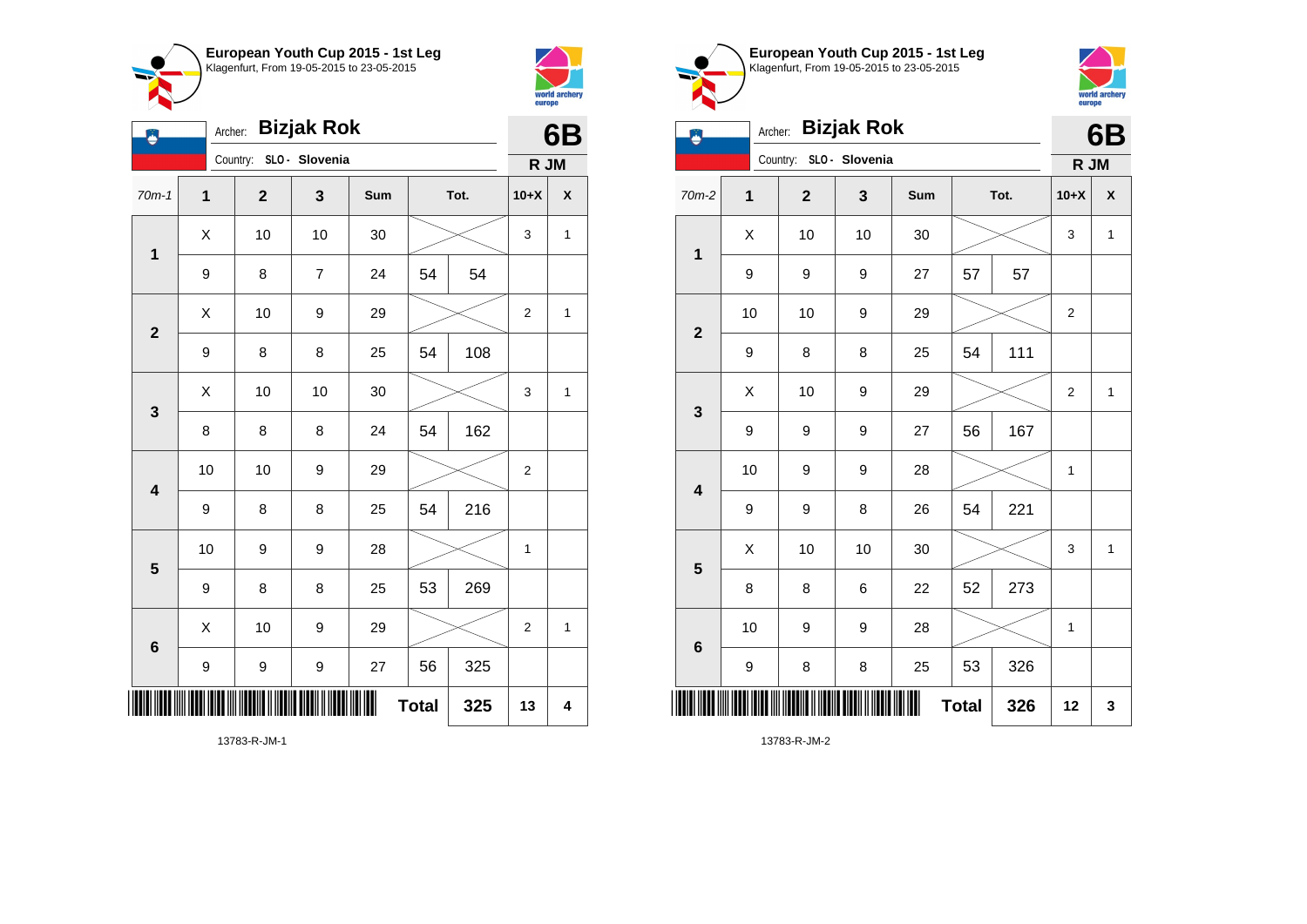



| Duchon Juraj<br>Archer:<br>$\left( \frac{1}{2} \right)$ |                  |                         |                |     |              |      |                | 6C          |
|---------------------------------------------------------|------------------|-------------------------|----------------|-----|--------------|------|----------------|-------------|
|                                                         |                  | Country: SVK - Slovakia |                |     |              |      | R JM           |             |
| $70m-1$                                                 | 1                | $\overline{\mathbf{2}}$ | 3              | Sum |              | Tot. | $10+X$         | χ           |
| $\mathbf 1$                                             | 10               | 9                       | 9              | 28  |              |      | 1              |             |
|                                                         | 9                | 8                       | 6              | 23  | 51           | 51   |                |             |
| $\mathbf{2}$                                            | 10               | 9                       | 9              | 28  |              |      | 1              |             |
|                                                         | 9                | 9                       | $\overline{7}$ | 25  | 53           | 104  |                |             |
| 3                                                       | X                | 10                      | 9              | 29  |              |      | $\overline{2}$ | 1           |
|                                                         | 8                | 8                       | 8              | 24  | 53           | 157  |                |             |
| $\overline{\mathbf{4}}$                                 | 10               | 10                      | 9              | 29  |              |      | $\overline{2}$ |             |
|                                                         | $\boldsymbol{9}$ | 9                       | $\overline{7}$ | 25  | 54           | 211  |                |             |
| $\overline{\mathbf{5}}$                                 | X                | 9                       | 9              | 28  |              |      | 1              | 1           |
|                                                         | 9                | 8                       | 8              | 25  | 53           | 264  |                |             |
| 6                                                       | 10               | 10                      | 10             | 30  |              |      | 3              |             |
|                                                         | 8                | 6                       | 6              | 20  | 50           | 314  |                |             |
|                                                         |                  |                         |                |     | <b>Total</b> | 314  | 10             | $\mathbf 2$ |

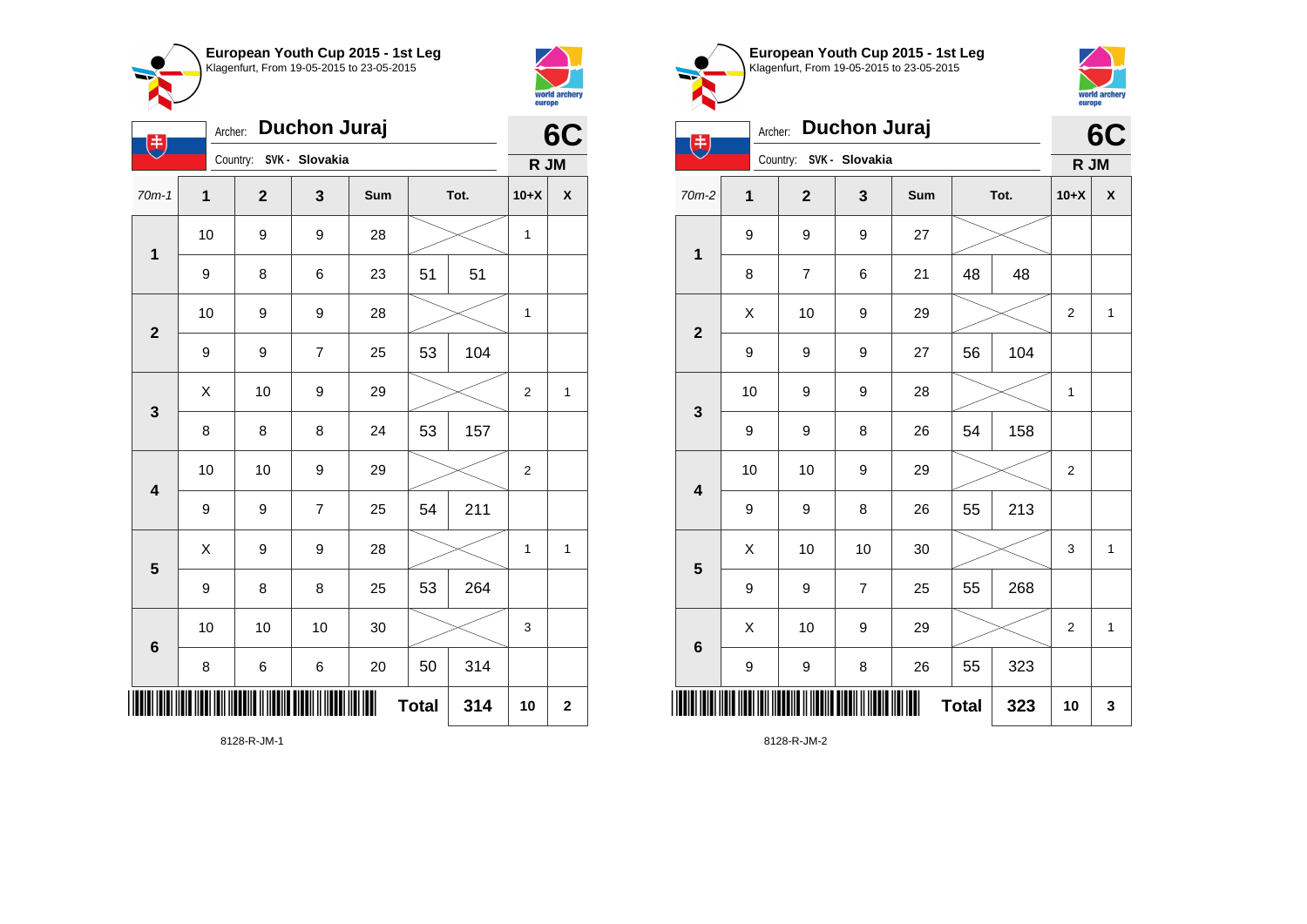



| $\sim$                  |              |              |                               |     |              |      | europe           |           |
|-------------------------|--------------|--------------|-------------------------------|-----|--------------|------|------------------|-----------|
|                         | Archer:      |              | <b>Hlahulek Michal</b>        |     |              |      |                  | <b>7A</b> |
|                         |              |              | Country: CZE - Czech Republic |     |              |      | R JM             |           |
| $70m-1$                 | $\mathbf{1}$ | $\mathbf{2}$ | 3                             | Sum |              | Tot. | $10+X$           | χ         |
| $\mathbf 1$             | 10           | 10           | 9                             | 29  |              |      | $\boldsymbol{2}$ |           |
|                         | 9            | 8            | $\overline{7}$                | 24  | 53           | 53   |                  |           |
|                         | 9            | 9            | 8                             | 26  |              |      |                  |           |
| $\mathbf{2}$            | 8            | 8            | 6                             | 22  | 48           | 101  |                  |           |
|                         | X            | 9            | 9                             | 28  |              |      | 1                | 1         |
| $\mathbf{3}$            | 9            | 6            | $\overline{4}$                | 19  | 47           | 148  |                  |           |
|                         | 9            | 9            | 9                             | 27  |              |      |                  |           |
| $\overline{\mathbf{4}}$ | 8            | 8            | $\overline{7}$                | 23  | 50           | 198  |                  |           |
|                         | 10           | 10           | 9                             | 29  |              |      | 2                |           |
| 5                       | 9            | 8            | $\overline{7}$                | 24  | 53           | 251  |                  |           |
| $6\phantom{1}6$         | 10           | 10           | 9                             | 29  |              |      | 2                |           |
|                         | 8            | 8            | $\overline{7}$                | 23  | 52           | 303  |                  |           |
|                         |              |              |                               |     | <b>Total</b> | 303  | 7                | 1         |



**Total 298 5 1**

13296-R-JM-2

\*13296-R-JM-2\*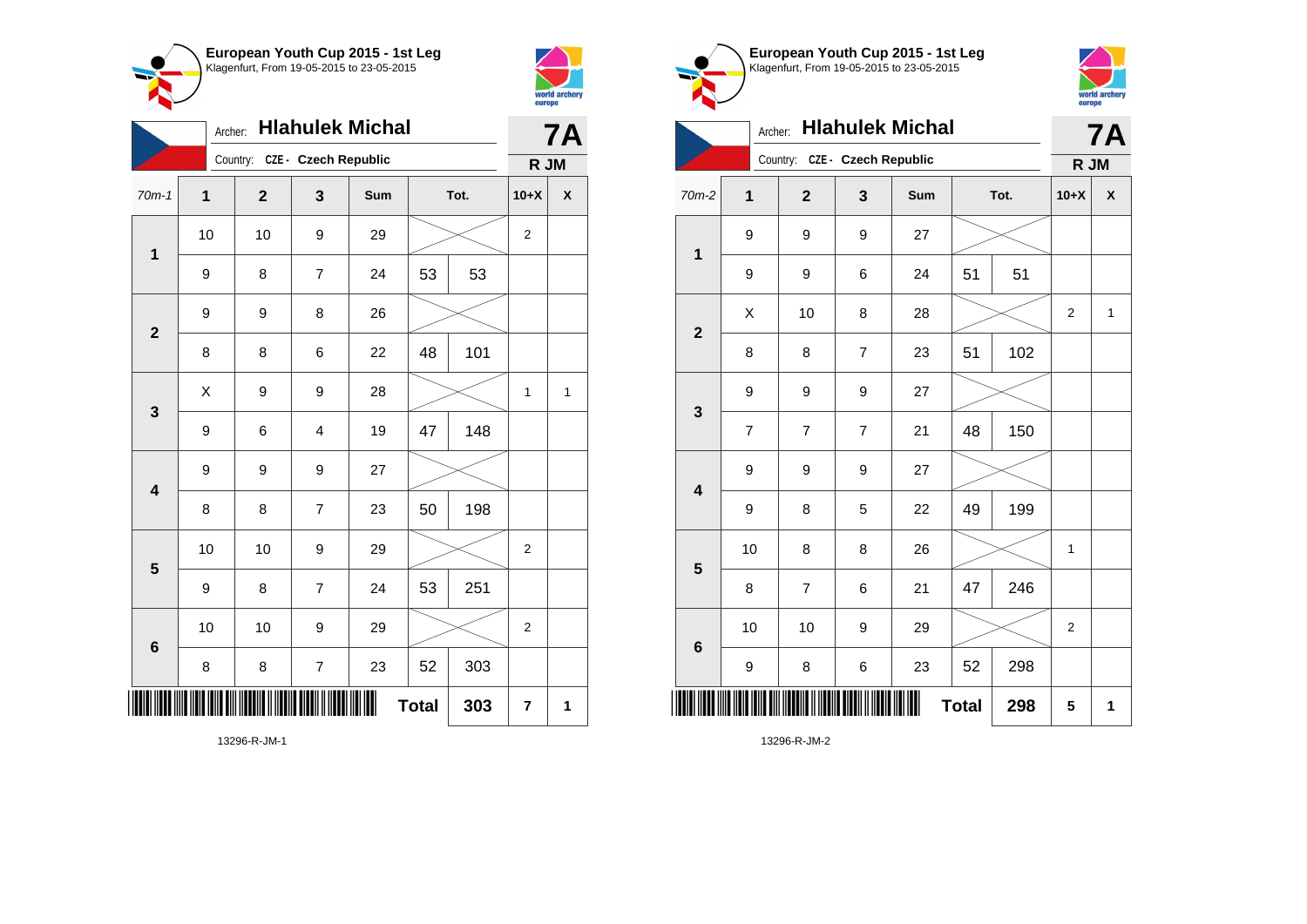



| ÿ                       | Archer:     |                         |   | 7B  |              |      |        |              |
|-------------------------|-------------|-------------------------|---|-----|--------------|------|--------|--------------|
|                         |             | Country: SLO - Slovenia |   |     |              |      | R JM   |              |
| $70m-1$                 | $\mathbf 1$ | $\mathbf{2}$            | 3 | Sum |              | Tot. | $10+X$ | X            |
| $\mathbf{1}$            | X           | 9                       | 9 | 28  |              |      | 1      | $\mathbf{1}$ |
|                         | 8           | 8                       | 6 | 22  | 50           | 50   |        |              |
| $\overline{2}$          | Χ           | 9                       | 9 | 28  |              |      | 1      | 1            |
|                         | 9           | 8                       | 8 | 25  | 53           | 103  |        |              |
| 3                       | 9           | 9                       | 9 | 27  |              |      |        |              |
|                         | 9           | 8                       | 6 | 23  | 50           | 153  |        |              |
| $\overline{\mathbf{4}}$ | 10          | 9                       | 9 | 28  |              |      | 1      |              |
|                         | 8           | 8                       | 8 | 24  | 52           | 205  |        |              |
| 5                       | X           | X                       | X | 30  |              |      | 3      | 3            |
|                         | 9           | 9                       | 8 | 26  | 56           | 261  |        |              |
| 6                       | X           | 9                       | 9 | 28  |              |      | 1      | 1            |
|                         | 9           | 9                       | 8 | 26  | 54           | 315  |        |              |
| IIII                    |             |                         |   | ∭   | <b>Total</b> | 315  | 7      | 6            |

Klagenfurt, From 19-05-2015 to 23-05-2015 world archery<br>europe Archer: **Gjurin Luka 7B** Country: **SLO - Slovenia R JM** 70m-2 **1 2 3 Sum Tot. 10+X X** 9 8 8 25 **1** 8 | 8 | 7 | 23 | 48 | 48  $\begin{array}{|c|c|c|c|c|c|}\hline \hspace{.1cm}X & \hspace{.1cm} & \textbf{10} & \hspace{.1cm} & \textbf{9} & \hspace{.1cm} & \textbf{29} & \hspace{.1cm} & \hspace{.1cm} & \hspace{.1cm} & \hspace{.1cm} & \hspace{.1cm} & \hspace{.1cm} & \hspace{.1cm} & \hspace{.1cm} & \hspace{.1cm} & \hspace{.1cm} & \hspace{.1cm} & \hspace{.1cm} & \hspace{.1cm} & \hspace{.1cm} & \hspace{.1cm} & \hspace{$ **2** 9 | 8 | 7 | 24 | 53 | 101  $\begin{array}{|c|c|c|c|c|c|}\hline \hspace{.1cm}X & \hspace{.1cm} 9 & \hspace{.1cm} 9 & \hspace{.1cm} 28 & \hspace{.1cm} 28 & \hspace{.1cm} & \hline \end{array} \hspace{.2cm} \begin{array}{c} \hline \hspace{.1cm}X & \hspace{.1cm} 1 & \hspace{.1cm} 1 & \hspace{.1cm} 1 \hspace{.1cm} \end{array}$ **3** 9 | 8 | 7 | 24 | 52 | 153 10 | 9 | 9 | 28 |  $\times$  | 1 **4** 9 | 8 | 7 | 24 | 52 | 205  $\begin{array}{|c|c|c|c|c|}\hline \hspace{0.8cm}X & X & X & 30 & \nearrow & \end{array} \hspace{0.2cm} \begin{array}{|c|c|c|c|c|}\hline \hspace{0.8cm}X & 3 & 3 & 3 \end{array}$ **5** 9 | 8 | 8 | 25 | 55 | 260 10 | 10 | 10 | 30 |  $\times$  | 3 **6** 9 | 9 | 8 | 26 | 56 | 316 \*12678-R-JM-2\* **Total 316 10 5**

**European Youth Cup 2015 - 1st Leg**

12678-R-JM-1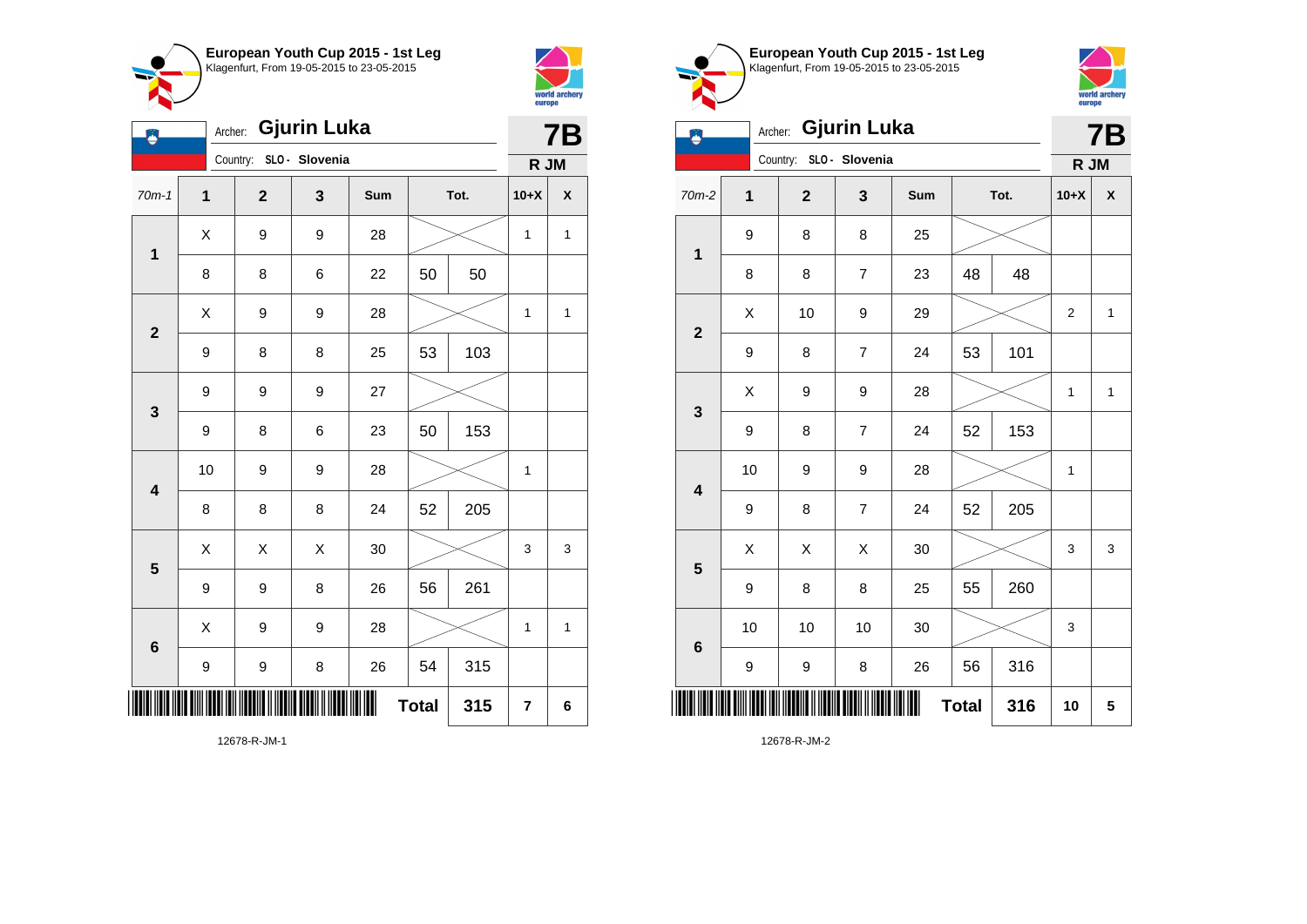



| $(\ddag)$               | Archer:          |                         |    | <b>7C</b> |              |      |             |             |
|-------------------------|------------------|-------------------------|----|-----------|--------------|------|-------------|-------------|
|                         |                  | Country: SVK - Slovakia |    |           |              |      | R JM        |             |
| $70m-1$                 | $\mathbf 1$      | $\overline{\mathbf{2}}$ | 3  | Sum       |              | Tot. | $10+X$      | X           |
| $\mathbf 1$             | X                | 10                      | 10 | 30        |              |      | 3           | $\mathbf 1$ |
|                         | 10               | 9                       | 8  | 27        | 57           | 57   | 1           |             |
| $\mathbf{2}$            | 10               | 10                      | 10 | 30        |              |      | $\mathsf 3$ |             |
|                         | 9                | 8                       | 8  | 25        | 55           | 112  |             |             |
| 3                       | 10               | 9                       | 9  | 28        |              |      | 1           |             |
|                         | 9                | 8                       | 6  | 23        | 51           | 163  |             |             |
| $\overline{\mathbf{4}}$ | 9                | 9                       | 8  | 26        |              |      |             |             |
|                         | $\overline{7}$   | 6                       | 6  | 19        | 45           | 208  |             |             |
| 5                       | 10               | 9                       | 9  | 28        |              |      | 1           |             |
|                         | 9                | $\overline{7}$          | 6  | 22        | 50           | 258  |             |             |
| $\bf 6$                 | X                | 9                       | 9  | 28        |              |      | 1           | 1           |
|                         | $\boldsymbol{9}$ | 9                       | 8  | 26        | 54           | 312  |             |             |
|                         |                  |                         |    |           | <b>Total</b> | 312  | 10          | $\mathbf 2$ |





|                         | <b>Balaz Boris</b><br>Archer:<br>书 |              |                         |     |              |      |                |                    |  |
|-------------------------|------------------------------------|--------------|-------------------------|-----|--------------|------|----------------|--------------------|--|
|                         |                                    |              | Country: SVK - Slovakia |     |              |      | R JM           |                    |  |
| 70m-2                   | 1                                  | $\mathbf{2}$ | 3                       | Sum |              | Tot. | $10+X$         | $\pmb{\mathsf{X}}$ |  |
| $\mathbf 1$             | 10                                 | 10           | 9                       | 29  |              |      | $\overline{2}$ |                    |  |
|                         | 9                                  | 8            | 5                       | 22  | 51           | 51   |                |                    |  |
| $\overline{2}$          | 10                                 | 10           | 9                       | 29  |              |      | $\overline{2}$ |                    |  |
|                         | 9                                  | 9            | $\overline{7}$          | 25  | 54           | 105  |                |                    |  |
| $\mathbf{3}$            | 10                                 | 10           | 10                      | 30  |              |      | 3              |                    |  |
|                         | 10                                 | 9            | 9                       | 28  | 58           | 163  | $\mathbf{1}$   |                    |  |
| $\overline{\mathbf{4}}$ | Χ                                  | Χ            | 9                       | 29  |              |      | $\overline{2}$ | $\overline{2}$     |  |
|                         | 9                                  | 9            | 9                       | 27  | 56           | 219  |                |                    |  |
| 5                       | 10                                 | 9            | 9                       | 28  |              |      | $\mathbf{1}$   |                    |  |
|                         | 8                                  | 8            | $\overline{7}$          | 23  | 51           | 270  |                |                    |  |
| $6\phantom{1}6$         | 10                                 | 10           | 9                       | 29  |              |      | $\overline{2}$ |                    |  |
|                         | 9                                  | 8            | 7                       | 24  | 53           | 323  |                |                    |  |
| ║║║                     |                                    |              |                         | Ш   | <b>Total</b> | 323  | 13             | $\mathbf 2$        |  |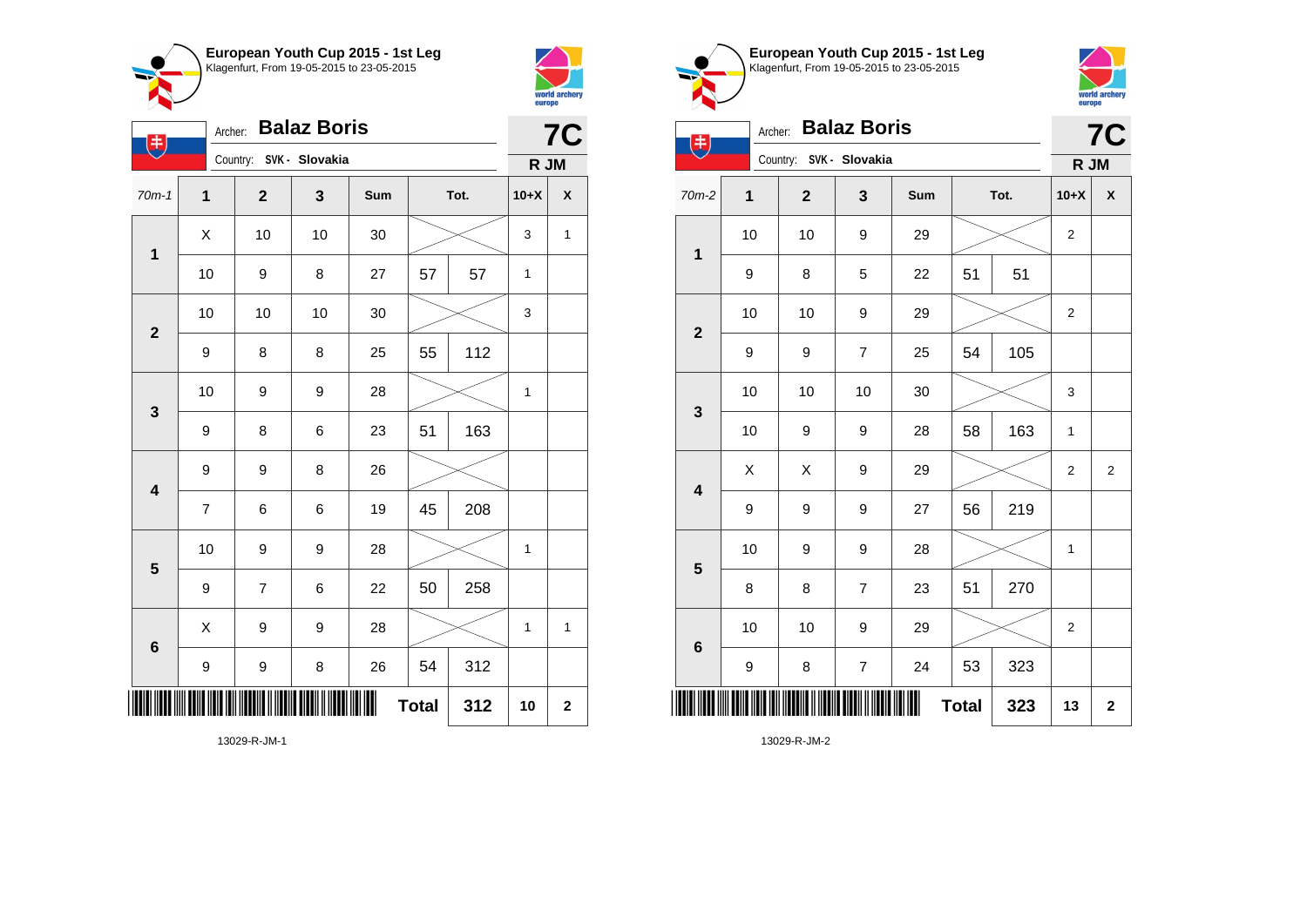



|                         |                  | Vejrazka Vit<br>Archer: |                          |     |              |      |                |              |
|-------------------------|------------------|-------------------------|--------------------------|-----|--------------|------|----------------|--------------|
|                         |                  | Country:                | CZE - Czech Republic     |     |              |      | R JM           |              |
| $70m-1$                 | 1                | $\overline{\mathbf{2}}$ | 3                        | Sum |              | Tot. | $10+X$         | X            |
| 1                       | 10               | 10                      | 10                       | 30  |              |      | 3              |              |
|                         | 9                | 9                       | $\overline{7}$           | 25  | 55           | 55   |                |              |
| $\overline{2}$          | 9                | 9                       | 9                        | 27  |              |      |                |              |
|                         | $\boldsymbol{9}$ | 9                       | 8                        | 26  | 53           | 108  |                |              |
| 3                       | X                | 10                      | 9                        | 29  |              |      | $\overline{2}$ | $\mathbf{1}$ |
|                         | 9                | 8                       | $\overline{7}$           | 24  | 53           | 161  |                |              |
| $\overline{\mathbf{4}}$ | X                | 10                      | 9                        | 29  |              |      | $\overline{2}$ | $\mathbf{1}$ |
|                         | 8                | 8                       | $\overline{7}$           | 23  | 52           | 213  |                |              |
| 5                       | X                | 10                      | 10                       | 30  |              |      | 3              | $\mathbf{1}$ |
|                         | 9                | 8                       | $\overline{7}$           | 24  | 54           | 267  |                |              |
| 6                       | 10               | 9                       | 9                        | 28  |              |      | $\mathbf 1$    |              |
|                         | 8                | 8                       | $\overline{\mathcal{I}}$ | 23  | 51           | 318  |                |              |
|                         |                  |                         |                          | ║║  | <b>Total</b> | 318  | 11             | 3            |

Klagenfurt, From 19-05-2015 to 23-05-2015 world archery<br>europe Archer: **Vejrazka Vit 8A** Country: **CZE - Czech Republic R JM** 70m-2 **1 2 3 Sum Tot. 10+X X** 9 9 8 26 **1** 8 8 7 23 49 49 10 | 9 | 9 | 28 |  $\times$  | 1 **2** 9 | 8 | 7 | 24 | 52 | 101 9 9 9 27 **3** 9 | 8 | 7 | 24 | 51 | 152 10 | 9 | 9 | 28 |  $\times$  | 1 **4** 9 | 8 | 8 | 25 | 53 | 205 9 9 9 27 **5** 8 | 8 | 8 | 24 | 51 | 256  $\begin{array}{|c|c|c|c|c|c|}\hline \hspace{.1cm}X & \hspace{.1cm} \text{ 10} & \hspace{.1cm} \text{9} & \hspace{.1cm} \text{29} & \hspace{.1cm} \text{20} & \hspace{.1cm} \text{3} & \hspace{.1cm} \text{2} & \hspace{.1cm} \text{21} & \hspace{.1cm} \text{11} & \hspace{.1cm} \hline \end{array}$ **6** 9 | 9 | 8 | 26 | 55 | 311 \*16669-R-JM-2\*  $Total | 311 | 4 | 1$ 

**European Youth Cup 2015 - 1st Leg**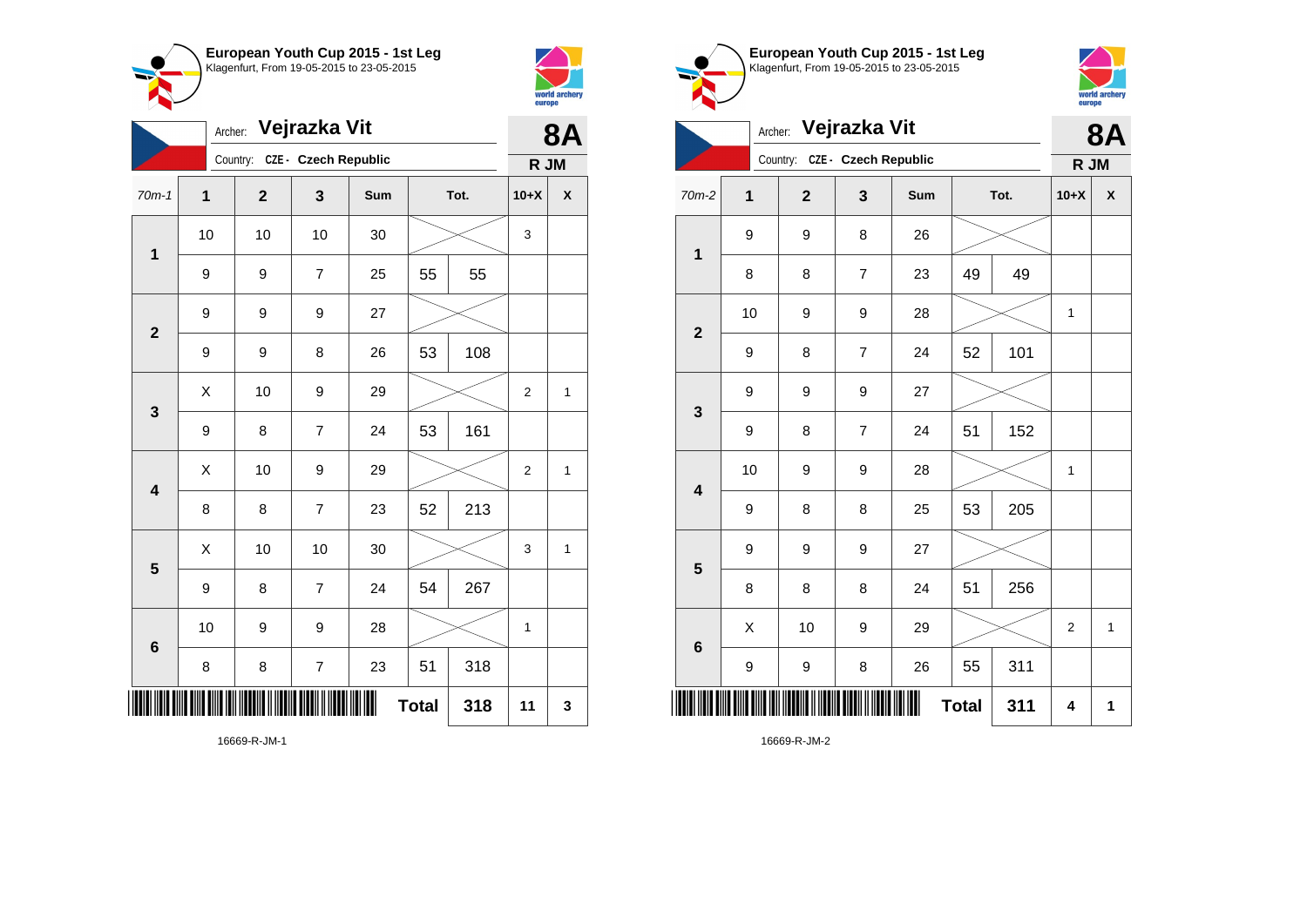



| Ą                       | <b>Strajhar Gasper</b><br>Archer: |  |                         |                |     |              |      |                | <b>8B</b>      |
|-------------------------|-----------------------------------|--|-------------------------|----------------|-----|--------------|------|----------------|----------------|
|                         |                                   |  | Country:                | SLO - Slovenia |     |              |      | R JM           |                |
| $70m-1$                 | 1                                 |  | $\overline{\mathbf{2}}$ | 3              | Sum |              | Tot. | $10+X$         | χ              |
| $\mathbf{1}$            | X                                 |  | 10                      | 10             | 30  |              |      | 3              | 1              |
|                         | $\boldsymbol{9}$                  |  | 8                       | 8              | 25  | 55           | 55   |                |                |
| $\overline{2}$          | X                                 |  | 10                      | 10             | 30  |              |      | 3              | 1              |
|                         | 9                                 |  | 9                       | 8              | 26  | 56           | 111  |                |                |
| 3                       | 10                                |  | 10                      | 8              | 28  |              |      | 2              |                |
|                         | 8                                 |  | $\overline{\mathbf{7}}$ | 6              | 21  | 49           | 160  |                |                |
| $\overline{\mathbf{4}}$ | X                                 |  | 9                       | 9              | 28  |              |      | 1              | 1              |
|                         | 9                                 |  | 8                       | 8              | 25  | 53           | 213  |                |                |
| 5                       | X                                 |  | Χ                       | 9              | 29  |              |      | $\overline{2}$ | 2              |
|                         | 9                                 |  | 9                       | 9              | 27  | 56           | 269  |                |                |
| $6\phantom{1}$          | X                                 |  | Χ                       | 10             | 30  |              |      | 3              | $\overline{2}$ |
|                         | 9                                 |  | 9                       | 8              | 26  | 56           | 325  |                |                |
|                         |                                   |  |                         |                |     | <b>Total</b> | 325  | 14             | 7              |

world archery europe Archer: **Strajhar Gasper 8B** Country: **SLO - Slovenia R JM** 70m-2 **1 2 3 Sum Tot. 10+X X**  $X \quad | \quad X \quad | \quad X \quad | \quad 30 \quad | \quad \textcolor{red}{\textbf{3}} \textcolor{red}{\textbf{2}} \sim \quad | \quad 3 \quad | \quad 3$ **1** 9 | 9 | 6 | 24 | 54 | 54 10 | 9 | 9 | 28 |  $\times$  | 1 **2** 9 | 8 | 8 | 25 | 53 | 107 10 | 10 | 10 | 30 |  $\times$  | 3 **3** 10 | 9 | 7 | 26 | 56 | 163 | 1 10 | 10 | 9 | 29 |  $\times$  | 2 **4** 9 | 8 | 8 | 25 | 54 | 217  $\begin{array}{|c|c|c|c|c|}\hline \hspace{0.8cm}X & X & X & 30 & \nearrow & \end{array} \hspace{0.2cm} \begin{array}{|c|c|c|c|c|}\hline \hspace{0.8cm}X & 3 & 3 & 3 \end{array}$ **5** 10 | 9 | 9 | 28 | 58 | 275 | 1  $\begin{array}{|c|c|c|c|c|c|}\hline \hspace{.1cm}X & \hspace{.1cm} \text{ 10} & \hspace{.1cm} \text{ 10} & \hspace{.1cm} \text{ 30} & \hspace{.1cm} \end{array} \hspace{.2cm} \begin{array}{|c|c|c|c|c|c|}\hline \hspace{.1cm}X & \hspace{.1cm} \text{ 3} & \hspace{.1cm} \text{ 1} & \hspace{.1cm} \text{ 4} & \hspace{.1cm} \end{array}$ **6** 10 | 9 | 9 | 28 | 58 | 333 | 1 \*12469-R-JM-2\* **Total 333 18 7**

**European Youth Cup 2015 - 1st Leg** Klagenfurt, From 19-05-2015 to 23-05-2015

12469-R-JM-1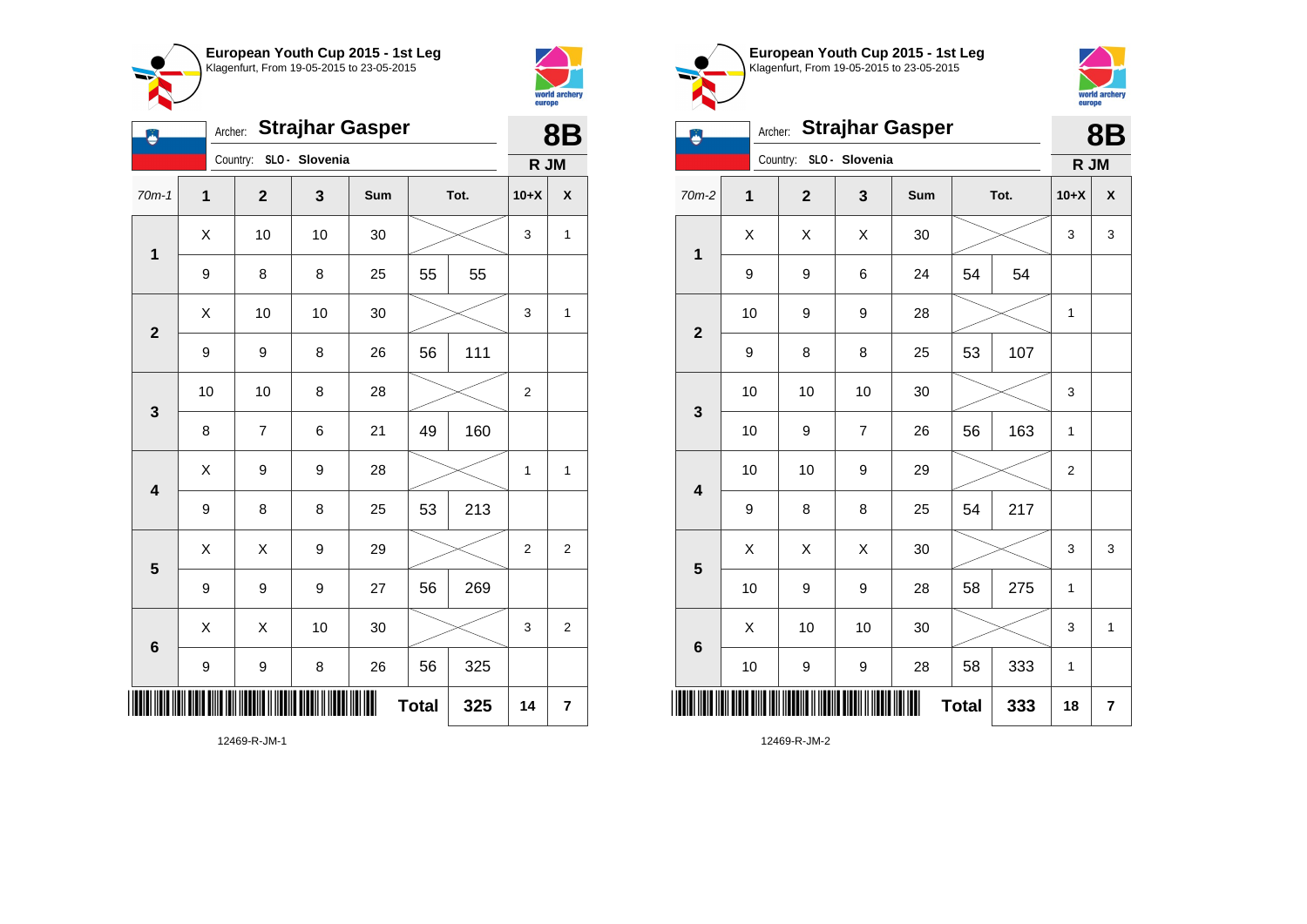



|                         | Hurban Jr. Vladimir<br>Archer:<br>电 |                         |                |     |              |      |                | 8C           |
|-------------------------|-------------------------------------|-------------------------|----------------|-----|--------------|------|----------------|--------------|
|                         |                                     | Country: SVK - Slovakia |                |     |              |      | R JM           |              |
| $70m-1$                 | 1                                   | $\mathbf{2}$            | 3              | Sum |              | Tot. | $10+X$         | X            |
| $\mathbf 1$             | 10                                  | 9                       | 9              | 28  |              |      | $\mathbf{1}$   |              |
|                         | 9                                   | 9                       | 8              | 26  | 54           | 54   |                |              |
| $\mathbf{2}$            | 10                                  | 9                       | 9              | 28  |              |      | 1              |              |
|                         | 8                                   | 8                       | $\overline{7}$ | 23  | 51           | 105  |                |              |
| 3                       | Χ                                   | 10                      | 9              | 29  |              |      | $\overline{c}$ | $\mathbf{1}$ |
|                         | 9                                   | 9                       | 9              | 27  | 56           | 161  |                |              |
| $\overline{\mathbf{4}}$ | Χ                                   | 9                       | 8              | 27  |              |      | $\mathbf{1}$   | 1            |
|                         | 8                                   | 8                       | $\overline{7}$ | 23  | 50           | 211  |                |              |
| 5                       | Χ                                   | 10                      | 8              | 28  |              |      | $\overline{2}$ | $\mathbf{1}$ |
|                         | 8                                   | 7                       | $\overline{7}$ | 22  | 50           | 261  |                |              |
| 6                       | X                                   | 9                       | 9              | 28  |              |      | $\mathbf{1}$   | 1            |
|                         | 9                                   | 9                       | $\overline{7}$ | 25  | 53           | 314  |                |              |
|                         |                                     |                         |                |     | <b>Total</b> | 314  | 8              | 4            |



 $\textbf{Total}$  314 8 1

11734-R-JM-1

11734-R-JM-2

\*11734-R-JM-2\*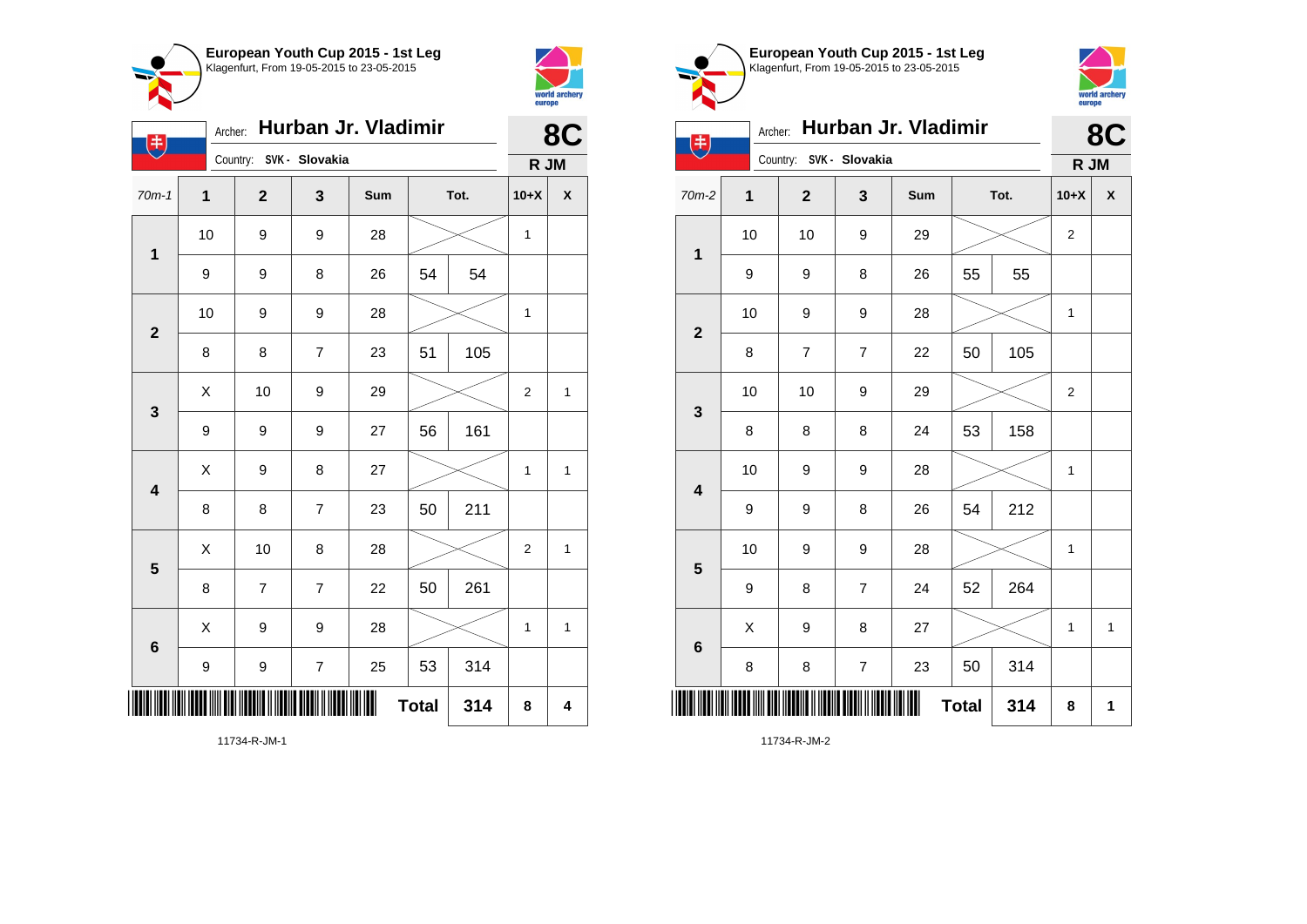

**1**

**2**

**3**

**4**

**5**

**6**



|        | europe | world archery |       |                          |         |                        |     | Klagenfurt, From 19-05-2015 to 23-05-2015 |  |
|--------|--------|---------------|-------|--------------------------|---------|------------------------|-----|-------------------------------------------|--|
|        |        | <b>9A</b>     |       |                          | Archer: |                        |     | <b>Steinlechner Luk</b>                   |  |
|        | R JM   |               |       |                          |         | Country: AUT - Austria |     |                                           |  |
| Tot.   | $10+X$ | X             | 70m-2 | 1                        |         | $\mathbf{2}$           | 3   | Sum                                       |  |
|        |        |               |       | 10                       |         | 9                      | 9   | 28                                        |  |
| $\sim$ |        |               | 1     | $\overline{\phantom{a}}$ |         | $\sim$                 | . . | $\overline{\phantom{a}}$                  |  |



europe Archer: **Steinlechner Lukas 9A** Country: **AUT - Austria R JM** 70m-2 **1 2 3 Sum Tot. 10+X X** 10 | 9 | 9 | 28 |  $\times$  | 1 9 | 8 | M | 17 | 45 | 45 10 | 10 | 9 | 29 |  $\times$  | 2 **2** 9 | 8 | 7 | 24 | 53 | 98 10 | 9 | 9 | 28 |  $\times$  | 1 **3** 8 | 8 | 7 | 23 | 51 | 149  $X$  | 9 | 9 | 28 |  $\times$  | 1 | 1 **4** 9 8 7 24 52 201 10 | 9 | 9 | 28 |  $\times$  | 1 **5** 8 | 8 | 7 | 23 | 51 | 252 10 | 9 | 8 | 27 |  $\times$  | 1 **6** 8 | 7 | 6 | 21 | 48 | 300 \*13432-R-JM-2\*  $Total | 300 | 7 | 1$ 13432-R-JM-2

**European Youth Cup 2015 - 1st Leg**

world archer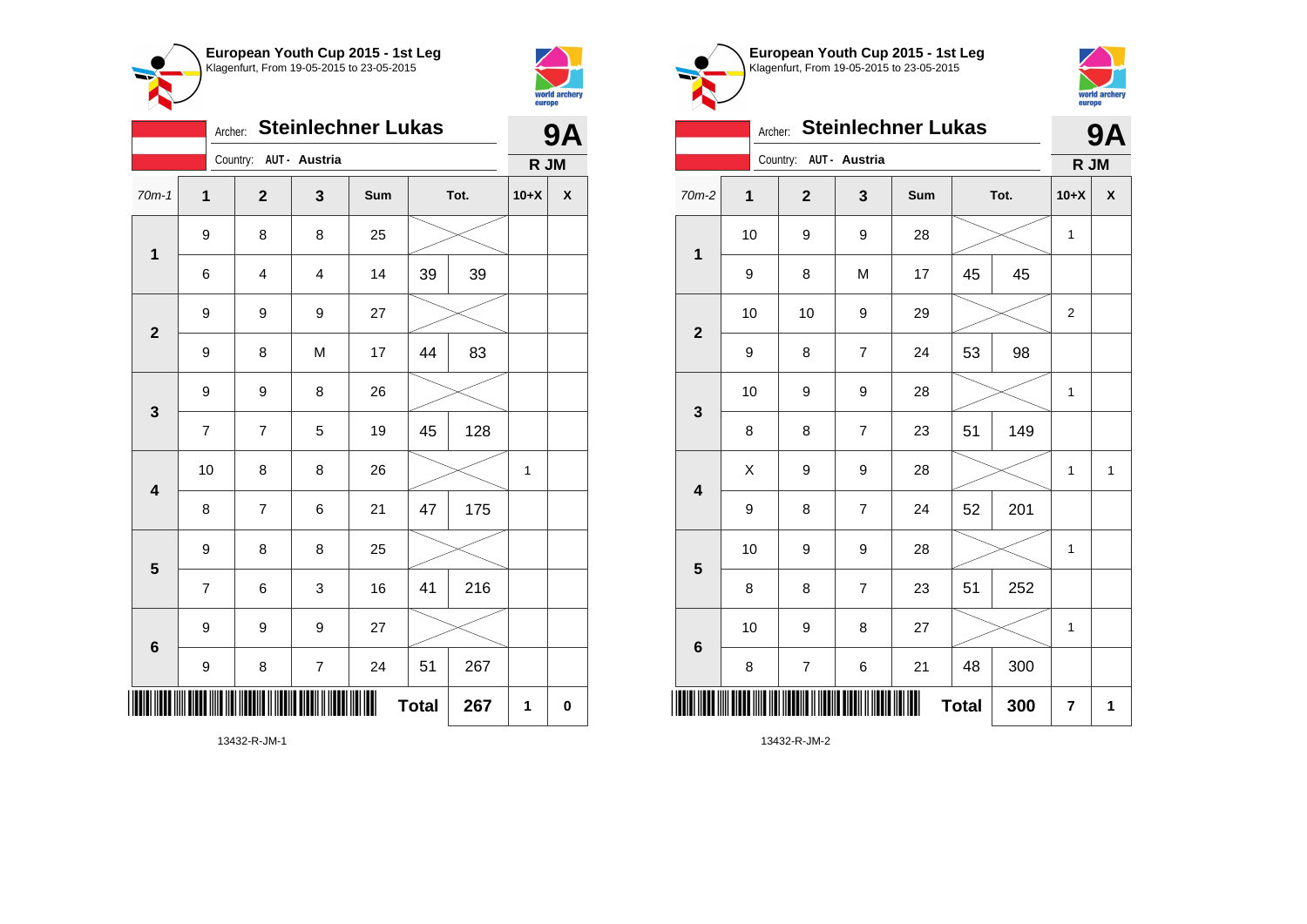



|                         | <b>Makhnenko Artem</b><br>Archer: |                       |                |     |              |      |                | <b>9B</b>          |
|-------------------------|-----------------------------------|-----------------------|----------------|-----|--------------|------|----------------|--------------------|
|                         |                                   | Country: RUS - Russia |                |     |              |      | R JM           |                    |
| $70m-1$                 | $\mathbf 1$                       | $\overline{2}$        | 3              | Sum |              | Tot. | $10+X$         | $\pmb{\mathsf{X}}$ |
| $\mathbf 1$             | 10                                | 9                     | 9              | 28  |              |      | $\mathbf{1}$   |                    |
|                         | 9                                 | 8                     | $\overline{7}$ | 24  | 52           | 52   |                |                    |
| $\overline{\mathbf{2}}$ | X                                 | 9                     | 9              | 28  |              |      | 1              | $\mathbf{1}$       |
|                         | $\boldsymbol{9}$                  | 8                     | 8              | 25  | 53           | 105  |                |                    |
| 3                       | 9                                 | 9                     | 9              | 27  |              |      |                |                    |
|                         | 9                                 | 8                     | 8              | 25  | 52           | 157  |                |                    |
| 4                       | 10                                | 10                    | 10             | 30  |              |      | 3              |                    |
|                         | $\boldsymbol{9}$                  | 9                     | 9              | 27  | 57           | 214  |                |                    |
| 5                       | 10                                | 10                    | 9              | 29  |              |      | $\overline{2}$ |                    |
|                         | 9                                 | 8                     | 8              | 25  | 54           | 268  |                |                    |
| 6                       | 9                                 | 9                     | 9              | 27  |              |      |                |                    |
|                         | $\boldsymbol{9}$                  | 9                     | 9              | 27  | 54           | 322  |                |                    |
|                         |                                   |                       |                |     | <b>Total</b> | 322  | 7              | 1                  |

world archer europe Archer: **Makhnenko Artem 9B** Country: **RUS - Russia R JM** 70m-2 **1 2 3 Sum Tot. 10+X X**  $\begin{array}{|c|c|c|c|c|c|}\hline \hspace{.1cm}X & \hspace{.1cm} & \textbf{10} & \hspace{.1cm} & \textbf{9} & \hspace{.1cm} & \textbf{29} & \hspace{.1cm} & \hspace{.1cm} & \hspace{.1cm} & \hspace{.1cm} & \hspace{.1cm} & \hspace{.1cm} & \hspace{.1cm} & \hspace{.1cm} & \hspace{.1cm} & \hspace{.1cm} & \hspace{.1cm} & \hspace{.1cm} & \hspace{.1cm} & \hspace{.1cm} & \hspace{.1cm} & \hspace{$ **1** 9 | 9 | 8 | 26 | 55 | 55  $\begin{array}{|c|c|c|c|c|c|}\hline \hspace{.1cm}X & \hspace{.1cm} & \textbf{10} & \hspace{.1cm} & \textbf{9} & \hspace{.1cm} & \textbf{29} & \hspace{.1cm} & \hspace{.1cm} & \hspace{.1cm} & \hspace{.1cm} & \hspace{.1cm} & \hspace{.1cm} & \hspace{.1cm} & \hspace{.1cm} & \hspace{.1cm} & \hspace{.1cm} & \hspace{.1cm} & \hspace{.1cm} & \hspace{.1cm} & \hspace{.1cm} & \hspace{.1cm} & \hspace{$ **2** 9 | 9 | 8 | 26 | 55 | 110 10 | 10 | 9 | 29 |  $\times$  | 2 **3** 9 | 9 | 8 | 26 | 55 | 165  $\begin{array}{|c|c|c|c|c|c|}\hline \hspace{.1cm}X & \hspace{.1cm} \text{ 10} & \hspace{.1cm} \text{9} & \hspace{.1cm} \text{29} & \hspace{.1cm} \text{20} & \hspace{.1cm} \text{3} & \hspace{.1cm} \text{2} & \hspace{.1cm} \text{21} & \hspace{.1cm} \text{11} & \hspace{.1cm} \hline \end{array}$ **4** 9 9 9 27 56 221  $\begin{array}{|c|c|c|c|c|}\hline \hspace{0.8cm}X & X & X & 30 & \nearrow & \end{array} \hspace{0.2cm} \begin{array}{|c|c|c|c|c|}\hline \hspace{0.8cm}X & 3 & 3 & 3 \end{array}$ **5** X | 8 | 8 | 26 | **56 | 277** | 1 | 1 10 | 10 | 10 | 30 |  $\times$  | 3 **6** 9 | 9 | 8 | 26 | 56 | 333 \*12708-R-JM-2\* **Total 333 15 7**

**European Youth Cup 2015 - 1st Leg** Klagenfurt, From 19-05-2015 to 23-05-2015

12708-R-JM-2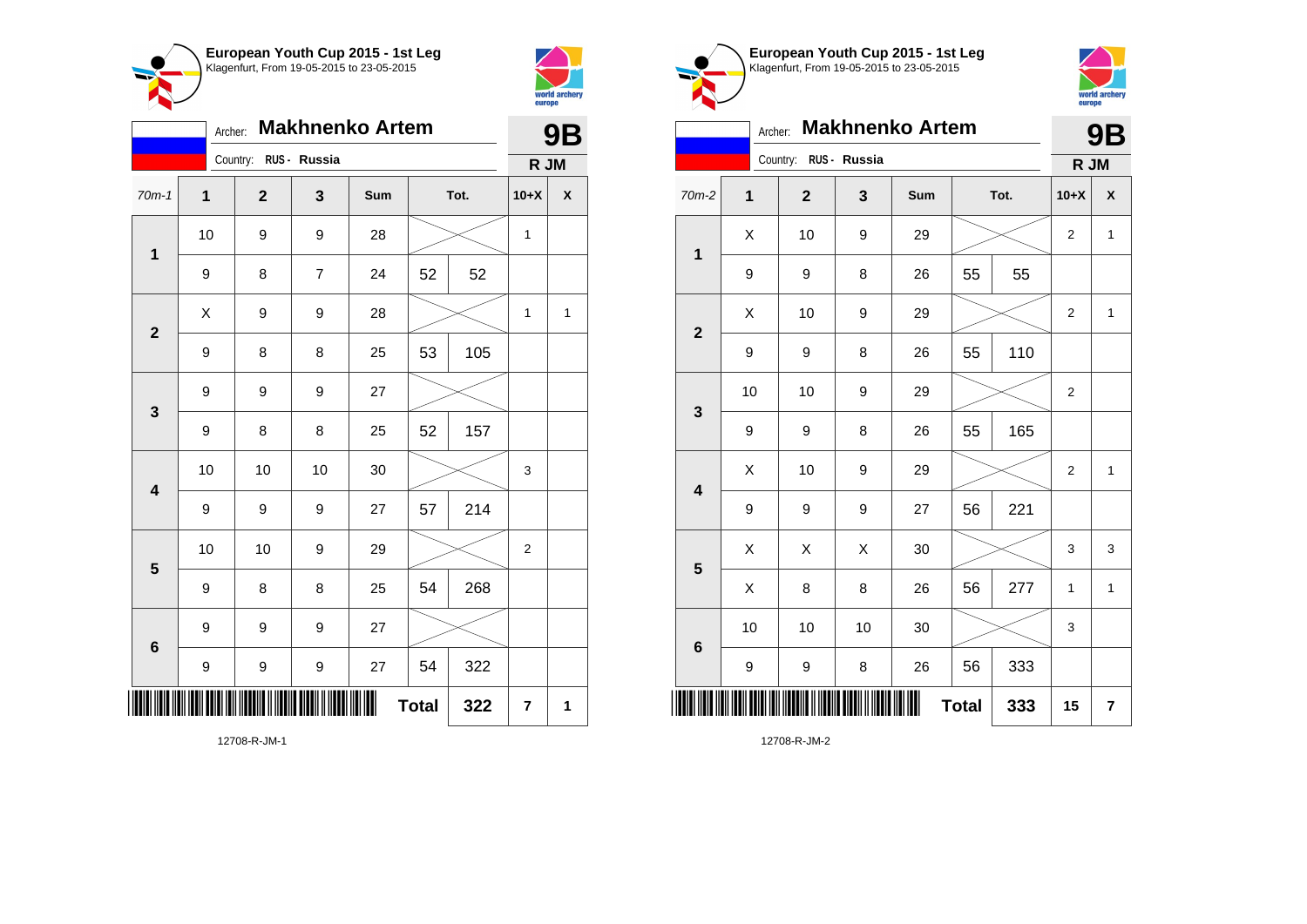



|                         | <b>Guneri Muhammed Bilal</b><br>Archer: |             |                |     |              |      |              | 9C           |
|-------------------------|-----------------------------------------|-------------|----------------|-----|--------------|------|--------------|--------------|
|                         |                                         | Country:    | TUR - Turkey   |     |              |      | R JM         |              |
| $70m-1$                 | $\mathbf{1}$                            | $\mathbf 2$ | 3              | Sum |              | Tot. | $10+X$       | χ            |
| $\mathbf{1}$            | X                                       | Χ           | 10             | 30  |              |      | 3            | 2            |
|                         | 9                                       | 9           | 9              | 27  | 57           | 57   |              |              |
| $\overline{\mathbf{2}}$ | Χ                                       | 10          | 10             | 30  |              |      | 3            | $\mathbf{1}$ |
|                         | 9                                       | 9           | 8              | 26  | 56           | 113  |              |              |
| 3                       | X                                       | 10          | 10             | 30  |              |      | 3            | $\mathbf{1}$ |
|                         | 10                                      | 8           | 8              | 26  | 56           | 169  | $\mathbf{1}$ |              |
| $\overline{\mathbf{4}}$ | 10                                      | 10          | 10             | 30  |              |      | 3            |              |
|                         | 9                                       | 8           | 8              | 25  | 55           | 224  |              |              |
| 5                       | Χ                                       | 9           | 9              | 28  |              |      | 1            | 1            |
|                         | 9                                       | 9           | $\overline{7}$ | 25  | 53           | 277  |              |              |
| 6                       | 10                                      | 9           | 9              | 28  |              |      | $\mathbf{1}$ |              |
|                         | 9                                       | 9           | 8              | 26  | 54           | 331  |              |              |
|                         |                                         |             |                |     | <b>Total</b> | 331  | 15           | 5            |





|                         | <b>Guneri Muhammed Bilal</b><br>Archer: |                       |                  |     |              |      |                  | 9C |
|-------------------------|-----------------------------------------|-----------------------|------------------|-----|--------------|------|------------------|----|
|                         |                                         | Country: TUR - Turkey |                  |     |              |      | R JM             |    |
| 70m-2                   | 1                                       | $\mathbf{2}$          | 3                | Sum |              | Tot. | $10+X$           | X  |
| $\mathbf 1$             | 9                                       | 9                     | 8                | 26  |              |      |                  |    |
|                         | 8                                       | 8                     | $\overline{7}$   | 23  | 49           | 49   |                  |    |
| $\overline{\mathbf{2}}$ | 10                                      | 10                    | 10               | 30  |              |      | 3                |    |
|                         | 9                                       | 9                     | 8                | 26  | 56           | 105  |                  |    |
| $\mathbf{3}$            | 10                                      | 10                    | 9                | 29  |              |      | $\boldsymbol{2}$ |    |
|                         | 9                                       | 8                     | 8                | 25  | 54           | 159  |                  |    |
| $\overline{\mathbf{4}}$ | 9                                       | 9                     | 8                | 26  |              |      |                  |    |
|                         | 8                                       | 8                     | 8                | 24  | 50           | 209  |                  |    |
| 5                       | Χ                                       | 9                     | 9                | 28  |              |      | 1                | 1  |
|                         | 9                                       | 9                     | $\overline{7}$   | 25  | 53           | 262  |                  |    |
| 6                       | 8                                       | 8                     | 8                | 24  |              |      |                  |    |
|                         | 8                                       | $\boldsymbol{7}$      | $\boldsymbol{7}$ | 22  | 46           | 308  |                  |    |
| ║                       |                                         |                       |                  |     | <b>Total</b> | 308  | 6                | 1  |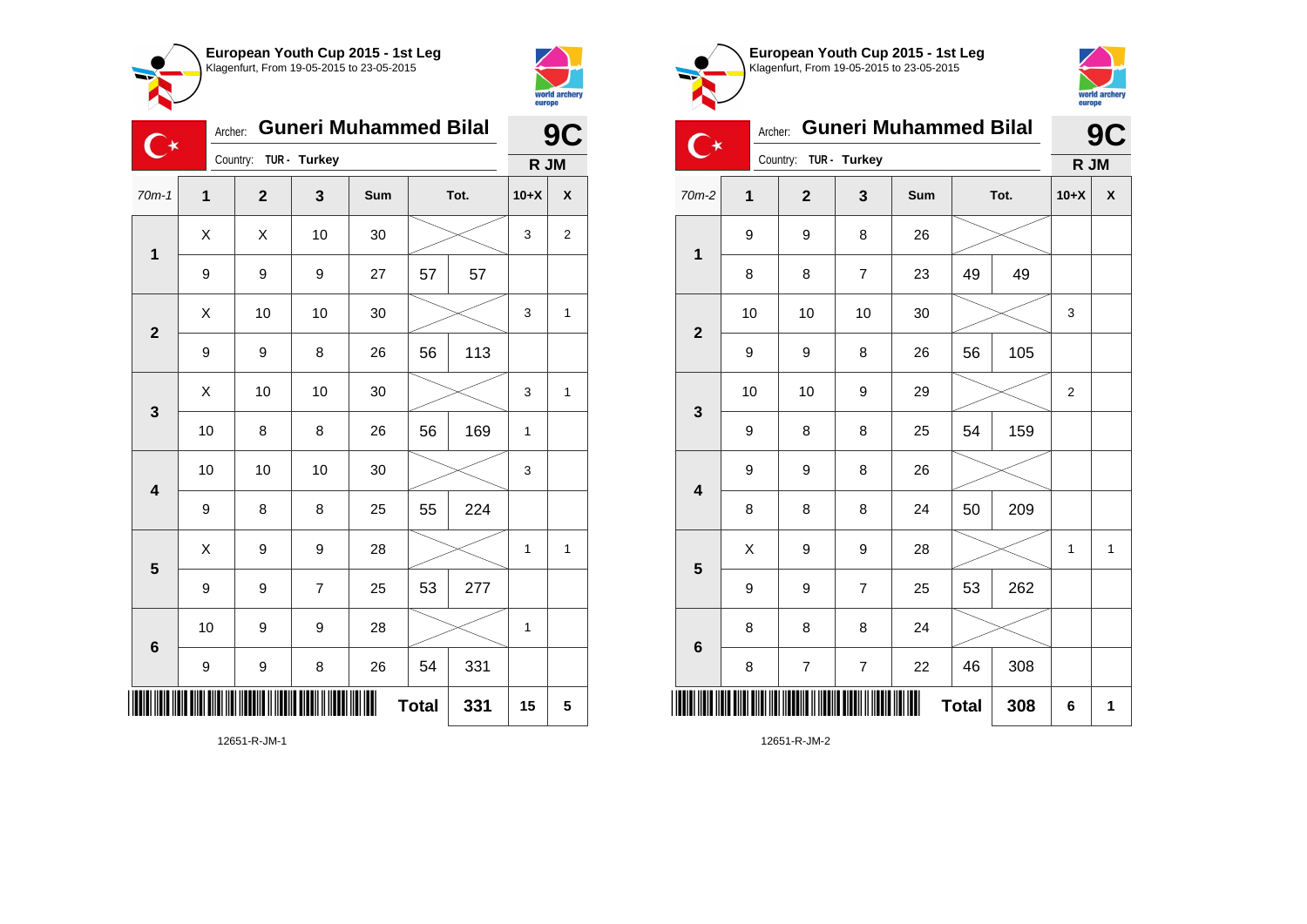



|                         | <b>Irrasch Dominik</b><br>Archer: |                         |                |     |              |      |                |                    |
|-------------------------|-----------------------------------|-------------------------|----------------|-----|--------------|------|----------------|--------------------|
|                         |                                   | Country: AUT - Austria  |                |     |              |      | R JM           |                    |
| $70m-1$                 | 1                                 | $\mathbf 2$             | 3              | Sum |              | Tot. | $10+X$         | $\pmb{\mathsf{X}}$ |
| 1                       | 9                                 | 9                       | 9              | 27  |              |      |                |                    |
|                         | 8                                 | 8                       | $\overline{7}$ | 23  | 50           | 50   |                |                    |
| $\mathbf{2}$            | 10                                | 10                      | 9              | 29  |              |      | $\overline{2}$ |                    |
|                         | 9                                 | 8                       | 8              | 25  | 54           | 104  |                |                    |
| 3                       | 10                                | 9                       | 8              | 27  |              |      | 1              |                    |
|                         | 8                                 | $\overline{\mathbf{7}}$ | 6              | 21  | 48           | 152  |                |                    |
| $\overline{\mathbf{4}}$ | 10                                | 9                       | 9              | 28  |              |      | 1              |                    |
|                         | 8                                 | 8                       | 6              | 22  | 50           | 202  |                |                    |
| 5                       | 10                                | 9                       | 9              | 28  |              |      | 1              |                    |
|                         | 9                                 | 8                       | 8              | 25  | 53           | 255  |                |                    |
| $6\phantom{1}6$         | X                                 | 9                       | 9              | 28  |              |      | 1              | 1                  |
|                         | 9                                 | 9                       | 8              | 26  | 54           | 309  |                |                    |
| ║║                      |                                   |                         |                | III | <b>Total</b> | 309  | 6              | 1                  |

world archery<br>europe Archer: **Irrasch Dominik 10A** Country: **AUT - Austria R JM** 70m-2 **1 2 3 Sum Tot. 10+X X**  $X$  | 9 | 9 | 28 |  $\times$  | 1 | 1 **1** 9 | 8 | 8 | 25 | 53 | 53 10 | 9 | 9 | 28 |  $\times$  | 1 **2** 9 | 9 | 7 | 25 | 53 | 106  $\textsf{X}$  | 10 | 10 | 30 |  $\textcolor{blue}{\swarrow}$  | 3 | 1 **3** 8 | 8 | 8 | 24 | 54 | 160 9 8 8 25 **4** 8 7 7 22 47 207 10 | 9 | 9 | 28 |  $\times$  | 1 **5** 9 | 7 | 7 | 23 | 51 | 258 9 | 9 | 8 | 26 **6** 8 | 8 | 7 | 23 | 49 | 307 \*12451-R-JM-2\* **Total 307 6 2**

**European Youth Cup 2015 - 1st Leg** Klagenfurt, From 19-05-2015 to 23-05-2015

12451-R-JM-2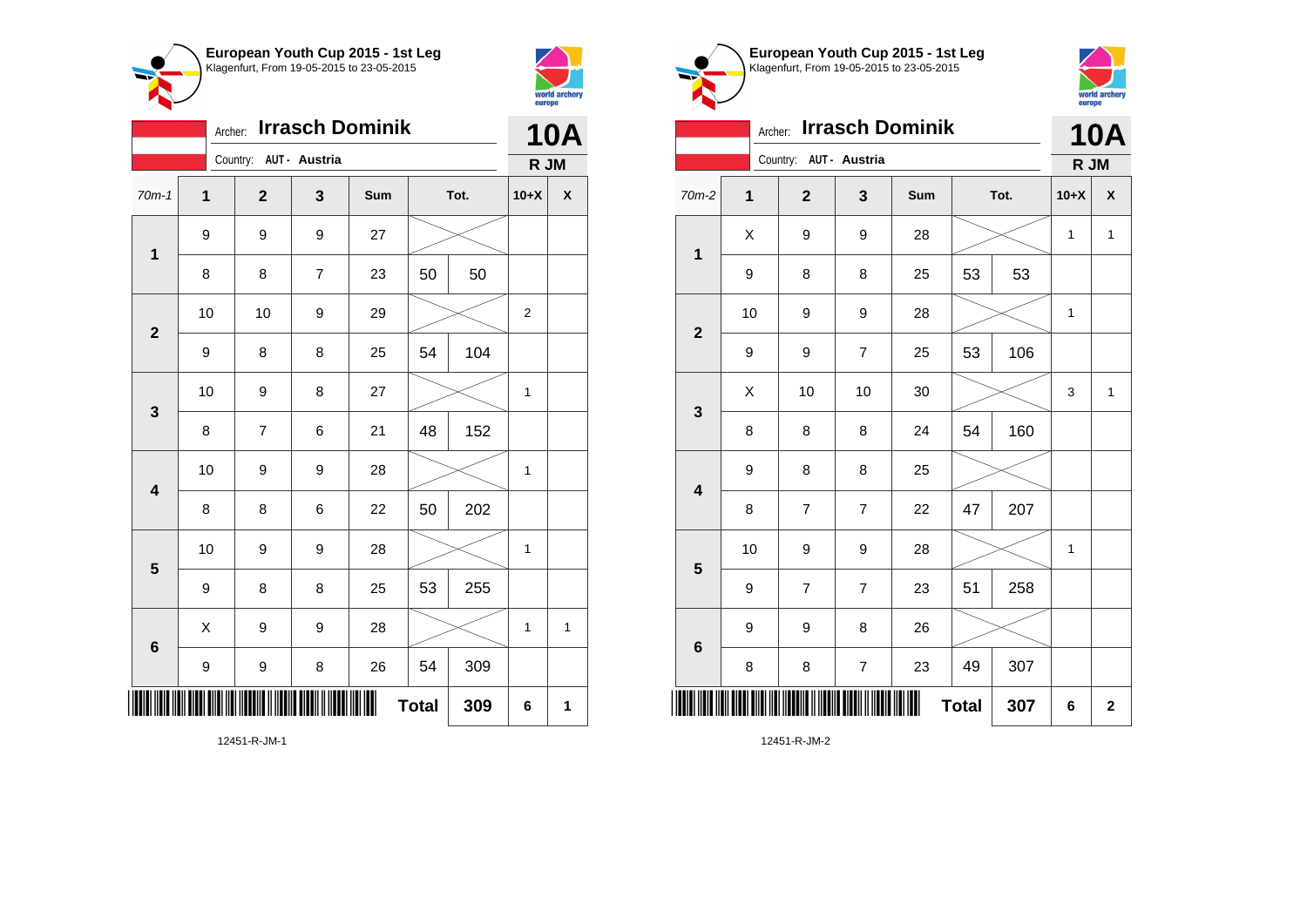



|                         | <b>Baldanov Arsalan</b><br>Archer: |                         |    |     |              |      |                |             |  |
|-------------------------|------------------------------------|-------------------------|----|-----|--------------|------|----------------|-------------|--|
|                         |                                    | Country: RUS - Russia   |    |     |              |      | R JM           |             |  |
| $70m-1$                 | $\mathbf 1$                        | $\overline{\mathbf{2}}$ | 3  | Sum |              | Tot. | $10+X$         | χ           |  |
| 1                       | Χ                                  | 10                      | 9  | 29  |              |      | $\overline{2}$ | $\mathbf 1$ |  |
|                         | $\boldsymbol{9}$                   | 8                       | 3  | 20  | 49           | 49   |                |             |  |
| $\overline{2}$          | 10                                 | 10                      | 10 | 30  |              |      | 3              |             |  |
|                         | 9                                  | 9                       | 7  | 25  | 55           | 104  |                |             |  |
| 3                       | 10                                 | 10                      | 10 | 30  |              |      | 3              |             |  |
|                         | 10                                 | 10                      | 10 | 30  | 60           | 164  | 3              |             |  |
| $\overline{\mathbf{4}}$ | 10                                 | 9                       | 9  | 28  |              |      | 1              |             |  |
|                         | 9                                  | 9                       | 8  | 26  | 54           | 218  |                |             |  |
| 5                       | 10                                 | 10                      | 10 | 30  |              |      | 3              |             |  |
|                         | 9                                  | 8                       | 6  | 23  | 53           | 271  |                |             |  |
| 6                       | 10                                 | 9                       | 9  | 28  |              |      | 1              |             |  |
|                         | 9                                  | 9                       | 8  | 26  | 54           | 325  |                |             |  |
|                         |                                    |                         |    |     | <b>Total</b> | 325  | 16             | 1           |  |

**European Youth Cup 2015 - 1st Leg** Klagenfurt, From 19-05-2015 to 23-05-2015 world archery<br>europe Archer: **Baldanov Arsalan 10B** Country: **RUS - Russia R JM** 70m-2 **1 2 3 Sum Tot. 10+X X** 10 | 9 | 9 | 28 |  $\times$  | 1 **1** 8 | 8 | 6 | 22 | 50 | 50  $X$  | 9 | 9 | 28 |  $\times$  | 1 | 1 **2** 9 | 9 | 7 | 25 | 53 | 103  $\begin{array}{|c|c|c|c|c|c|}\hline \hspace{.1cm}X & \hspace{.1cm} 9 & \hspace{.1cm} 9 & \hspace{.1cm} 28 & \hspace{.1cm} 28 & \hspace{.1cm} & \hline \end{array} \hspace{.2cm} \begin{array}{c} \hline \hspace{.1cm}X & \hspace{.1cm} 1 & \hspace{.1cm} 1 & \hspace{.1cm} 1 \hspace{.1cm} \end{array}$ **3** 9 | 8 | 7 | 24 | 52 | 155 10 | 10 | 9 | 29 |  $\times$  | 2 **4** 9 | 8 | 8 | 25 | 54 | 209 9 9 9 27 **5** 8 | 8 | 8 | 24 | 51 | 260  $\begin{array}{|c|c|c|c|c|c|}\hline \hspace{.1cm}X & \hspace{.1cm} \text{ 10} & \hspace{.1cm} \text{ 10} & \hspace{.1cm} \text{ 30} & \hspace{.1cm} \end{array} \hspace{.2cm} \begin{array}{|c|c|c|c|c|c|}\hline \hspace{.1cm}X & \hspace{.1cm} \text{ 3} & \hspace{.1cm} \text{ 1} & \hspace{.1cm} \text{ 4} & \hspace{.1cm} \end{array}$ **6** 9 | 8 | 8 | 25 | 55 | 315 \*12463-R-JM-2\*  $Total \, | \, 315 \, | \, 8 \, | \, 3$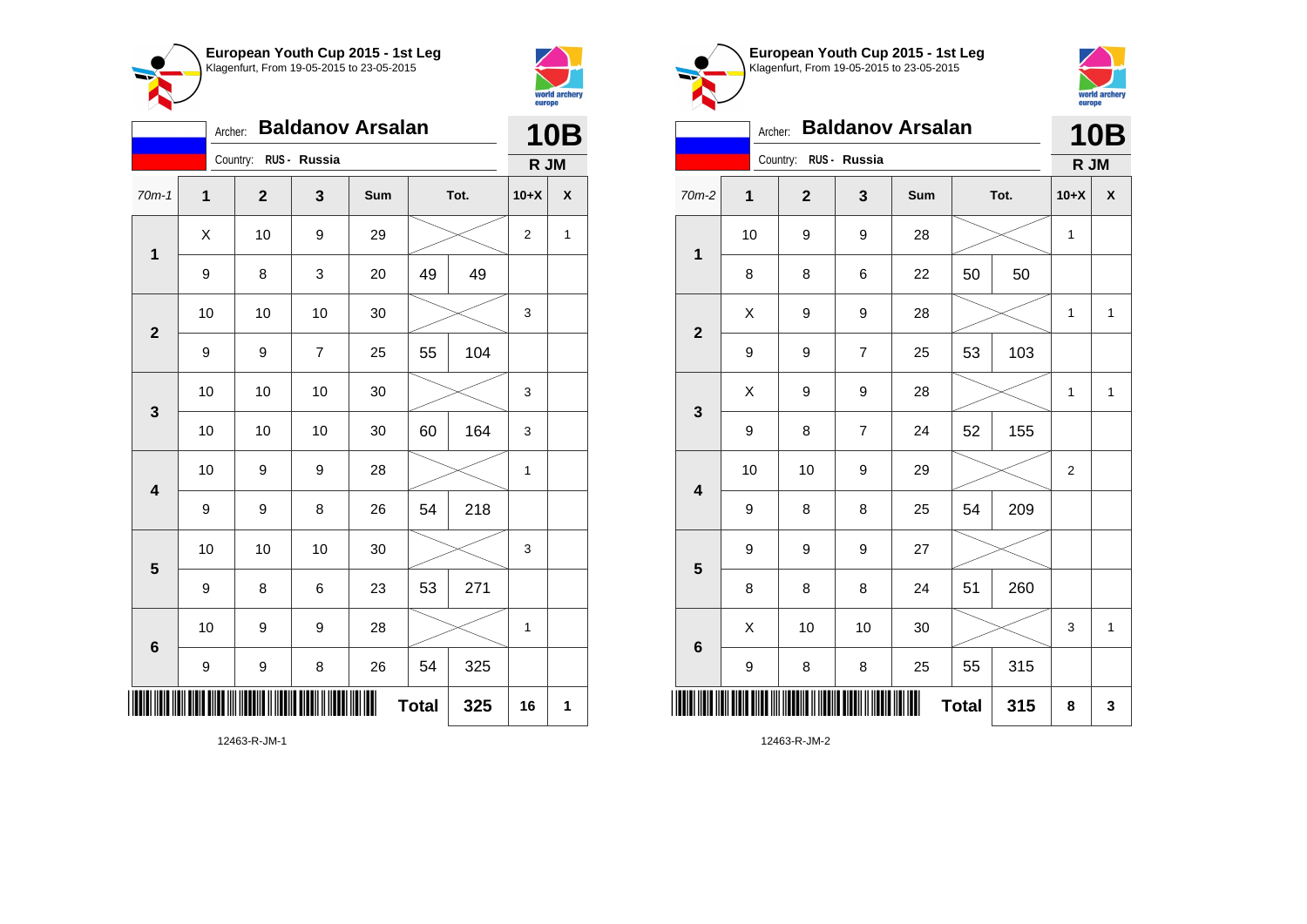



 $\bullet$ --

|                         | <b>Tezel Onur</b><br>Archer:<br>$\mathbb{C}^\star$ |                       |    |     |              |      |                |              |
|-------------------------|----------------------------------------------------|-----------------------|----|-----|--------------|------|----------------|--------------|
|                         |                                                    | Country: TUR - Turkey |    |     |              |      | R JM           |              |
| $70m-1$                 | $\overline{1}$                                     | $\mathbf{2}$          | 3  | Sum |              | Tot. | $10+X$         | χ            |
| $\mathbf 1$             | Χ                                                  | 10                    | 9  | 29  |              |      | $\overline{2}$ | 1            |
|                         | 9                                                  | 8                     | 8  | 25  | 54           | 54   |                |              |
| $\overline{\mathbf{2}}$ | 9                                                  | 9                     | 9  | 27  |              |      |                |              |
|                         | 9                                                  | 9                     | 8  | 26  | 53           | 107  |                |              |
| 3                       | X                                                  | 10                    | 9  | 29  |              |      | $\overline{2}$ | $\mathbf{1}$ |
|                         | 9                                                  | 9                     | 8  | 26  | 55           | 162  |                |              |
| $\overline{\mathbf{4}}$ | 10                                                 | 10                    | 9  | 29  |              |      | $\overline{c}$ |              |
|                         | 9                                                  | 9                     | 8  | 26  | 55           | 217  |                |              |
| 5                       | 10                                                 | 10                    | 10 | 30  |              |      | 3              |              |
|                         | 9                                                  | 9                     | 8  | 26  | 56           | 273  |                |              |
| $\bf 6$                 | 10                                                 | 9                     | 9  | 28  |              |      | 1              |              |
|                         | 8                                                  | 8                     | 8  | 24  | 52           | 325  |                |              |
|                         |                                                    |                       |    |     | <b>Total</b> | 325  | 10             | $\mathbf 2$  |

world archery<br>europe Archer: **Tezel Onur 10C**  $\overline{\mathbf{C}}$ Country: **TUR - Turkey R JM** 70m-2 **1 2 3 Sum Tot. 10+X X**  $\begin{array}{|c|c|c|c|c|c|}\hline \hspace{.1cm}X & \hspace{.1cm} & \textbf{10} & \hspace{.1cm} & \textbf{9} & \hspace{.1cm} & \textbf{29} & \hspace{.1cm} & \hspace{.1cm} & \hspace{.1cm} & \hspace{.1cm} & \hspace{.1cm} & \hspace{.1cm} & \hspace{.1cm} & \hspace{.1cm} & \hspace{.1cm} & \hspace{.1cm} & \hspace{.1cm} & \hspace{.1cm} & \hspace{.1cm} & \hspace{.1cm} & \hspace{.1cm} & \hspace{$ **1** 9 | 8 | 8 | 25 | 54 | 54 10 | 10 | 10 | 30 |  $\times$  | 3 **2** 9 | 9 | 9 | 27 | 57 | 111 10 | 10 | 9 | 29 |  $\times$  | 2 **3** 9 | 9 | 8 | 26 | 55 | 166 10 | 10 | 9 | 29 |  $\times$  | 2 **4** 9 | 9 | 8 | 26 | 55 | 221 10 | 9 | 9 | 28 |  $\times$  | 1 **5** 9 | 8 | 8 | 25 | 53 | 274  $\begin{array}{|c|c|c|c|c|c|}\hline \hspace{.1cm}X & \hspace{.1cm} \text{ 10} & \hspace{.1cm} \text{9} & \hspace{.1cm} \text{29} & \hspace{.1cm} \text{20} & \hspace{.1cm} \text{3} & \hspace{.1cm} \text{2} & \hspace{.1cm} \text{21} & \hspace{.1cm} \text{11} & \hspace{.1cm} \hline \end{array}$ **6** 8 | 8 | 7 | 23 | 52 | 326 \*15530-R-JM-2\* **Total 326 12 2**

**European Youth Cup 2015 - 1st Leg** Klagenfurt, From 19-05-2015 to 23-05-2015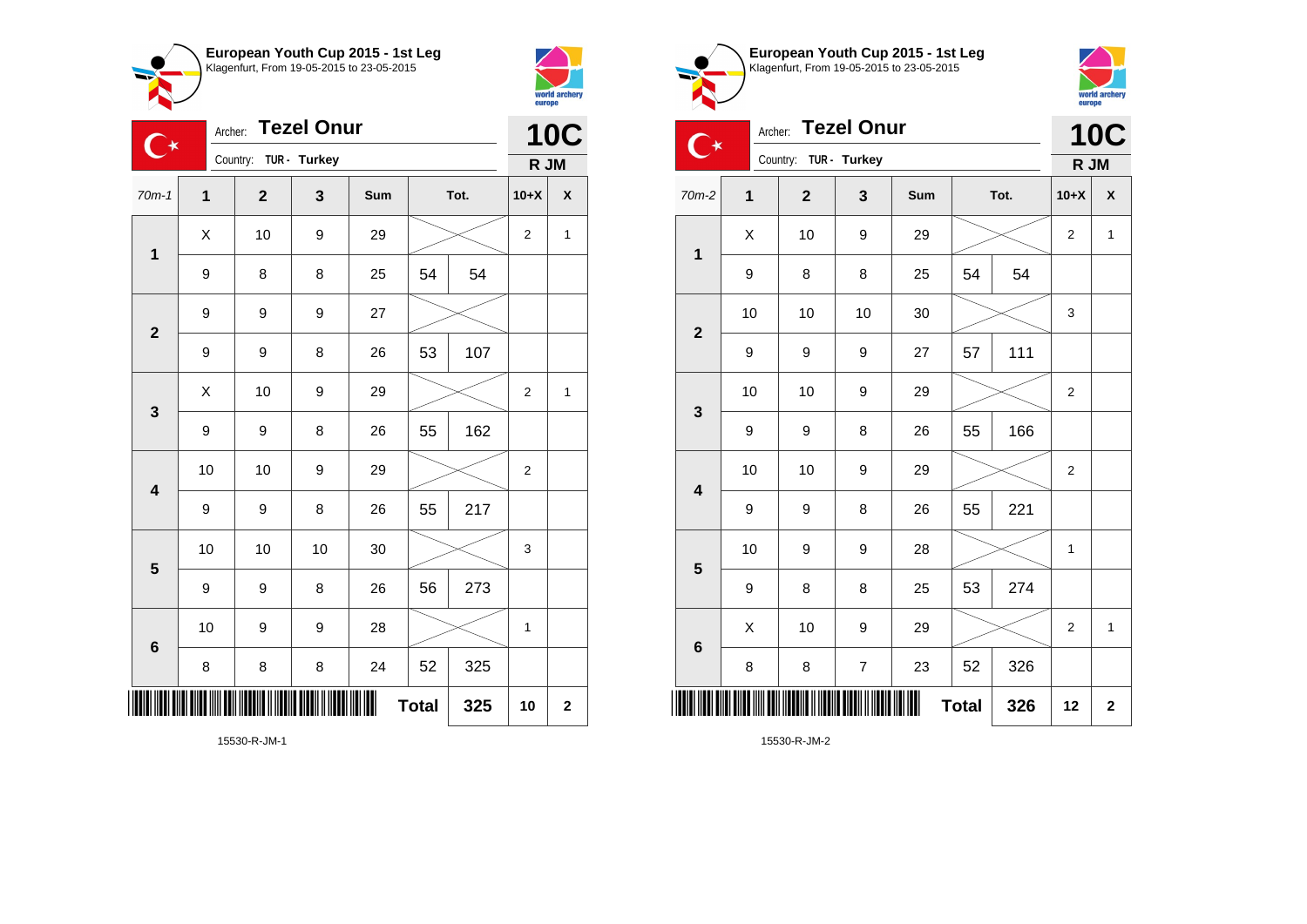



|                         | <b>Gstoettner Andreas</b><br>Archer: |                        |   |     |              |      |                  |                |
|-------------------------|--------------------------------------|------------------------|---|-----|--------------|------|------------------|----------------|
|                         |                                      | Country: AUT - Austria |   |     |              |      | R JM             |                |
| $70m-1$                 | $\mathbf 1$                          | $\mathbf{2}$           | 3 | Sum |              | Tot. | $10+X$           | X              |
| $\mathbf{1}$            | Χ                                    | Χ                      | Χ | 30  |              |      | 3                | 3              |
|                         | $\boldsymbol{9}$                     | 9                      | 8 | 26  | 56           | 56   |                  |                |
| $\overline{\mathbf{2}}$ | 10                                   | 9                      | 9 | 28  |              |      | 1                |                |
|                         | 9                                    | 9                      | 9 | 27  | 55           | 111  |                  |                |
| 3                       | X                                    | X                      | 9 | 29  |              |      | $\boldsymbol{2}$ | $\overline{2}$ |
|                         | 9                                    | 9                      | 8 | 26  | 55           | 166  |                  |                |
| $\overline{\mathbf{4}}$ | 10                                   | 9                      | 9 | 28  |              |      | $\mathbf 1$      |                |
|                         | 9                                    | 8                      | 8 | 25  | 53           | 219  |                  |                |
| 5                       | 10                                   | 9                      | 9 | 28  |              |      | 1                |                |
|                         | $\boldsymbol{9}$                     | 8                      | 8 | 25  | 53           | 272  |                  |                |
| 6                       | X                                    | 10                     | 9 | 29  |              |      | $\overline{2}$   | 1              |
|                         | 9                                    | 9                      | 9 | 27  | 56           | 328  |                  |                |
|                         |                                      |                        |   |     | <b>Total</b> | 328  | 10               | 6              |



**European Youth Cup 2015 - 1st Leg**

13431-R-JM-1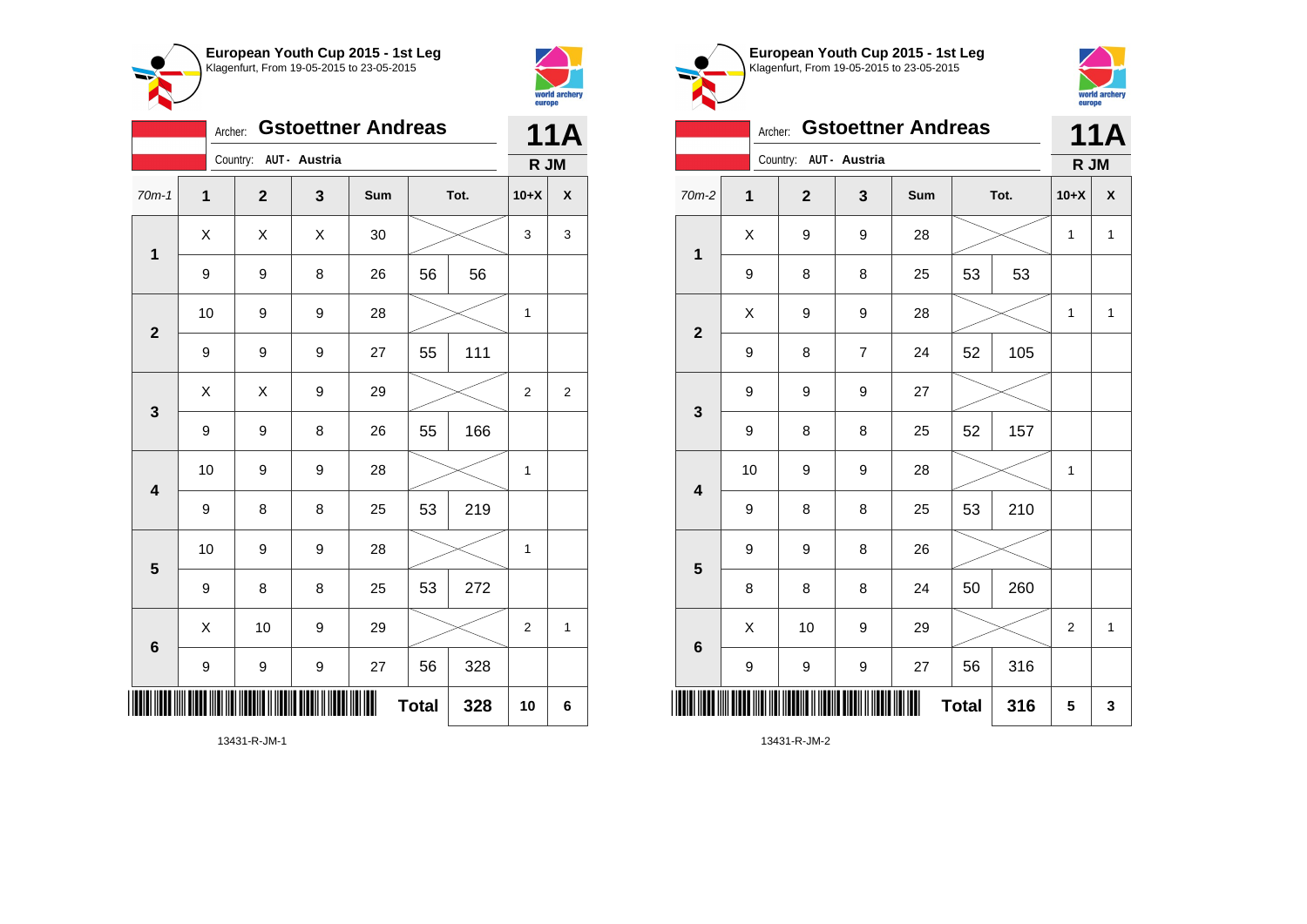



|                         | <b>Popov Vitalii</b><br>Archer: |                         |                |     |              |      |                |                    |  |
|-------------------------|---------------------------------|-------------------------|----------------|-----|--------------|------|----------------|--------------------|--|
|                         |                                 | Country: RUS - Russia   |                |     |              |      | R JM           |                    |  |
| $70m-1$                 | $\mathbf{1}$                    | $\overline{\mathbf{2}}$ | 3              | Sum |              | Tot. | $10+X$         | $\pmb{\mathsf{X}}$ |  |
| $\mathbf 1$             | Χ                               | 10                      | 10             | 30  |              |      | 3              | $\mathbf 1$        |  |
|                         | $\boldsymbol{9}$                | 8                       | 8              | 25  | 55           | 55   |                |                    |  |
| $\overline{\mathbf{2}}$ | 10                              | 9                       | 8              | 27  |              |      | 1              |                    |  |
|                         | 8                               | 8                       | $\overline{7}$ | 23  | 50           | 105  |                |                    |  |
| $\mathbf{3}$            | $\sf X$                         | 10                      | 9              | 29  |              |      | $\overline{2}$ | $\mathbf{1}$       |  |
|                         | 8                               | 8                       | $\overline{7}$ | 23  | 52           | 157  |                |                    |  |
| $\overline{\mathbf{4}}$ | 10                              | 10                      | 9              | 29  |              |      | $\overline{2}$ |                    |  |
|                         | 9                               | $\overline{\mathbf{7}}$ | $\overline{7}$ | 23  | 52           | 209  |                |                    |  |
| 5                       | Χ                               | X                       | 10             | 30  |              |      | 3              | 2                  |  |
|                         | 10                              | 8                       | $\overline{7}$ | 25  | 55           | 264  | 1              |                    |  |
| 6                       | 10                              | 9                       | 9              | 28  |              |      | 1              |                    |  |
|                         | $\boldsymbol{9}$                | 8                       | 8              | 25  | 53           | 317  |                |                    |  |
|                         |                                 |                         |                |     | <b>Total</b> | 317  | 13             | 4                  |  |

world archery<br>europe Archer: **Popov Vitalii 11B** Country: **RUS - Russia R JM** 70m-2 **1 2 3 Sum Tot. 10+X X**  $\begin{array}{|c|c|c|c|c|c|}\hline \hspace{.1cm}X & \hspace{.1cm} \text{ 10} & \hspace{.1cm} \text{ 10} & \hspace{.1cm} \text{ 30} & \hspace{.1cm} \end{array} \hspace{.2cm} \begin{array}{|c|c|c|c|c|c|}\hline \hspace{.1cm}X & \hspace{.1cm} \text{ 3} & \hspace{.1cm} \text{ 1} & \hspace{.1cm} \text{ 4} & \hspace{.1cm} \end{array}$ **1** 9 | 8 | 8 | 25 | 55 | 55  $\begin{array}{|c|c|c|c|c|c|}\hline \hspace{.1cm}X & \hspace{.1cm} \text{ 10} & \hspace{.1cm} \text{ 10} & \hspace{.1cm} \text{ 30} & \hspace{.1cm} \end{array} \hspace{.2cm} \begin{array}{|c|c|c|c|c|c|}\hline \hspace{.1cm}X & \hspace{.1cm} \text{ 3} & \hspace{.1cm} \text{ 1} & \hspace{.1cm} \text{ 4} & \hspace{.1cm} \end{array}$ **2** 9 | 8 | 8 | 25 | 55 | 110 10 | 9 | 9 | 28 |  $\times$  | 1 **3** 8 | 7 | 7 | 22 | 50 | 160  $X$  | 9 | 9 | 28 |  $\times$  | 1 | 1 **4** 9 | 9 | 8 | 26 | 54 | 214 10 | 9 | 9 | 28 |  $\times$  | 1 **5** 9 | 8 | 8 | 25 | 53 | 267 10 | 9 | 9 | 28 |  $\times$  | 1 **6** 9 | 8 | 7 | 24 | 52 | 319 \*11297-R-JM-2\* **Total 319 10 3** 11297-R-JM-2 **Signed Total 319 9 3**

**European Youth Cup 2015 - 1st Leg** Klagenfurt, From 19-05-2015 to 23-05-2015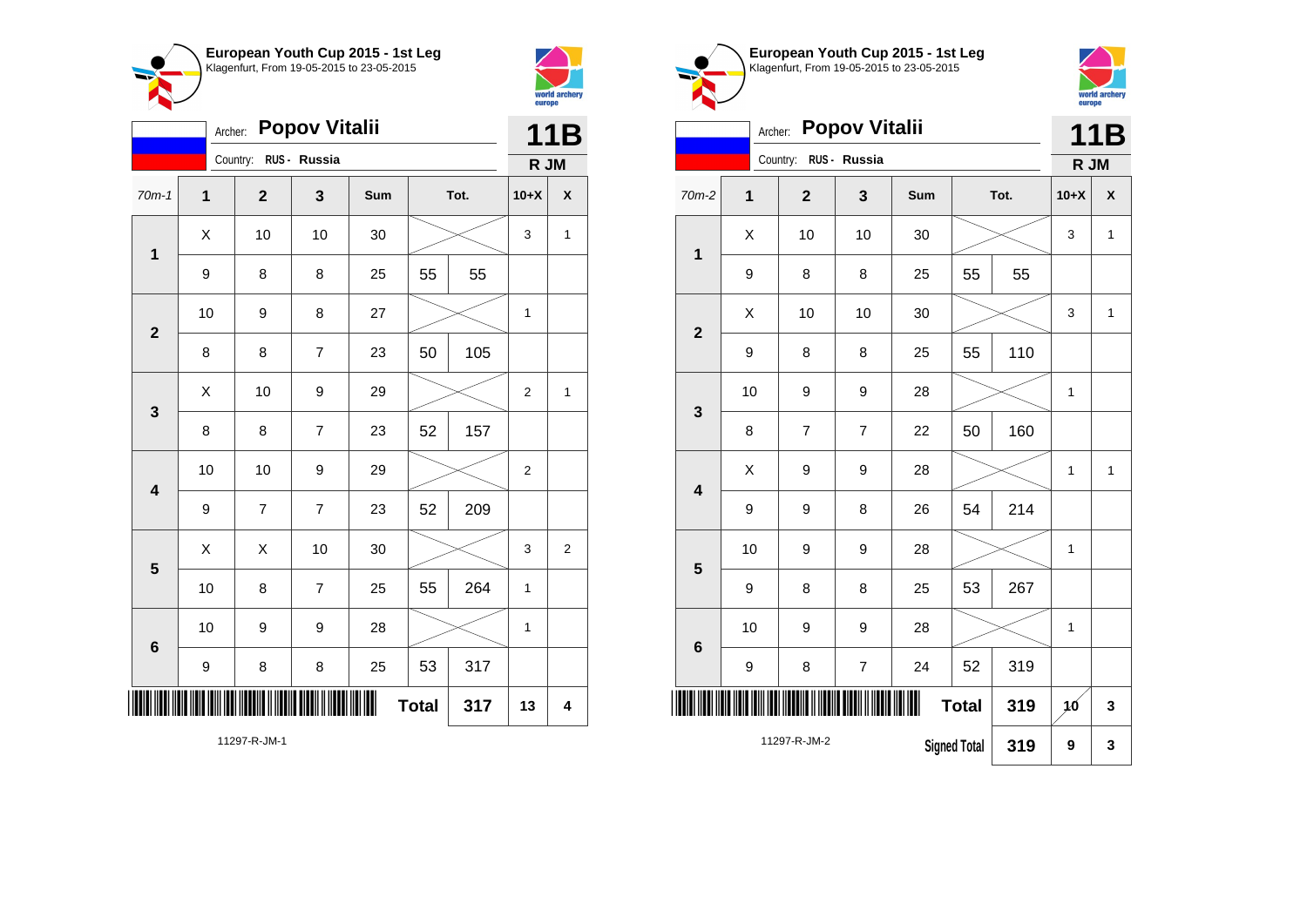



| <b>Kurus Mert</b><br>Archer:<br>$\mathbb{C}^\star$ |             |                         |                |     |              |      | <b>11C</b>       |                    |
|----------------------------------------------------|-------------|-------------------------|----------------|-----|--------------|------|------------------|--------------------|
|                                                    |             | Country: TUR - Turkey   |                |     |              |      | R JM             |                    |
| $70m-1$                                            | $\mathbf 1$ | $\overline{\mathbf{2}}$ | 3              | Sum |              | Tot. | $10+X$           | $\pmb{\mathsf{X}}$ |
| $\mathbf 1$                                        | 10          | 10                      | 9              | 29  |              |      | $\boldsymbol{2}$ |                    |
|                                                    | 9           | 8                       | $\overline{7}$ | 24  | 53           | 53   |                  |                    |
| $\mathbf{2}$                                       | 9           | 9                       | 8              | 26  |              |      |                  |                    |
|                                                    | 8           | 8                       | $\overline{7}$ | 23  | 49           | 102  |                  |                    |
| 3                                                  | Χ           | 10                      | 9              | 29  |              |      | $\boldsymbol{2}$ | 1                  |
|                                                    | 9           | 9                       | 9              | 27  | 56           | 158  |                  |                    |
| $\overline{\mathbf{4}}$                            | 9           | 9                       | 9              | 27  |              |      |                  |                    |
|                                                    | 8           | 8                       | $\overline{7}$ | 23  | 50           | 208  |                  |                    |
| 5                                                  | 10          | 9                       | 9              | 28  |              |      | $\mathbf{1}$     |                    |
|                                                    | 9           | 9                       | 8              | 26  | 54           | 262  |                  |                    |
| 6                                                  | 10          | 10                      | 10             | 30  |              |      | 3                |                    |
|                                                    | 9           | 8                       | 8              | 25  | 55           | 317  |                  |                    |
|                                                    |             |                         |                |     | <b>Total</b> | 317  | 8                | 1                  |

**European Youth Cup 2015 - 1st Leg** Klagenfurt, From 19-05-2015 to 23-05-2015



| <b>Kurus Mert</b><br>Archer: |                                     |             |                |     |              |      |                | <b>11C</b>         |
|------------------------------|-------------------------------------|-------------|----------------|-----|--------------|------|----------------|--------------------|
|                              | Country:                            |             | TUR - Turkey   |     |              |      | R JM           |                    |
| 70m-2                        | 1                                   | $\mathbf 2$ | 3              | Sum |              | Tot. | $10+X$         | $\pmb{\mathsf{X}}$ |
| $\mathbf 1$                  | Χ                                   | X           | 10             | 30  |              |      | 3              | $\overline{2}$     |
|                              | 9                                   | 9           | 8              | 26  | 56           | 56   |                |                    |
| $\overline{2}$               | 10                                  | 10          | 9              | 29  |              |      | $\overline{2}$ |                    |
|                              | 8                                   | 8           | 8              | 24  | 53           | 109  |                |                    |
| 3                            | 10                                  | 9           | 9              | 28  |              |      | $\mathbf{1}$   |                    |
|                              | 9                                   | 8           | 8              | 25  | 53           | 162  |                |                    |
| 4                            | X                                   | X           | 10             | 30  |              |      | 3              | $\overline{2}$     |
|                              | 9                                   | 9           | 9              | 27  | 57           | 219  |                |                    |
| 5                            | 10                                  | 10          | 9              | 29  |              |      | $\overline{2}$ |                    |
|                              | 9                                   | 8           | $\overline{7}$ | 24  | 53           | 272  |                |                    |
| $6\phantom{1}6$              | Χ                                   | 10          | 9              | 29  |              |      | 2              | $\mathbf{1}$       |
|                              | 8                                   | 8           | 8              | 24  | 53           | 325  |                |                    |
|                              |                                     |             |                | ║║  | <b>Total</b> | 325  | 13             | 5                  |
|                              | 11706-R-JM-2<br><b>Signed Total</b> |             |                |     |              | 325  | 13             | 4                  |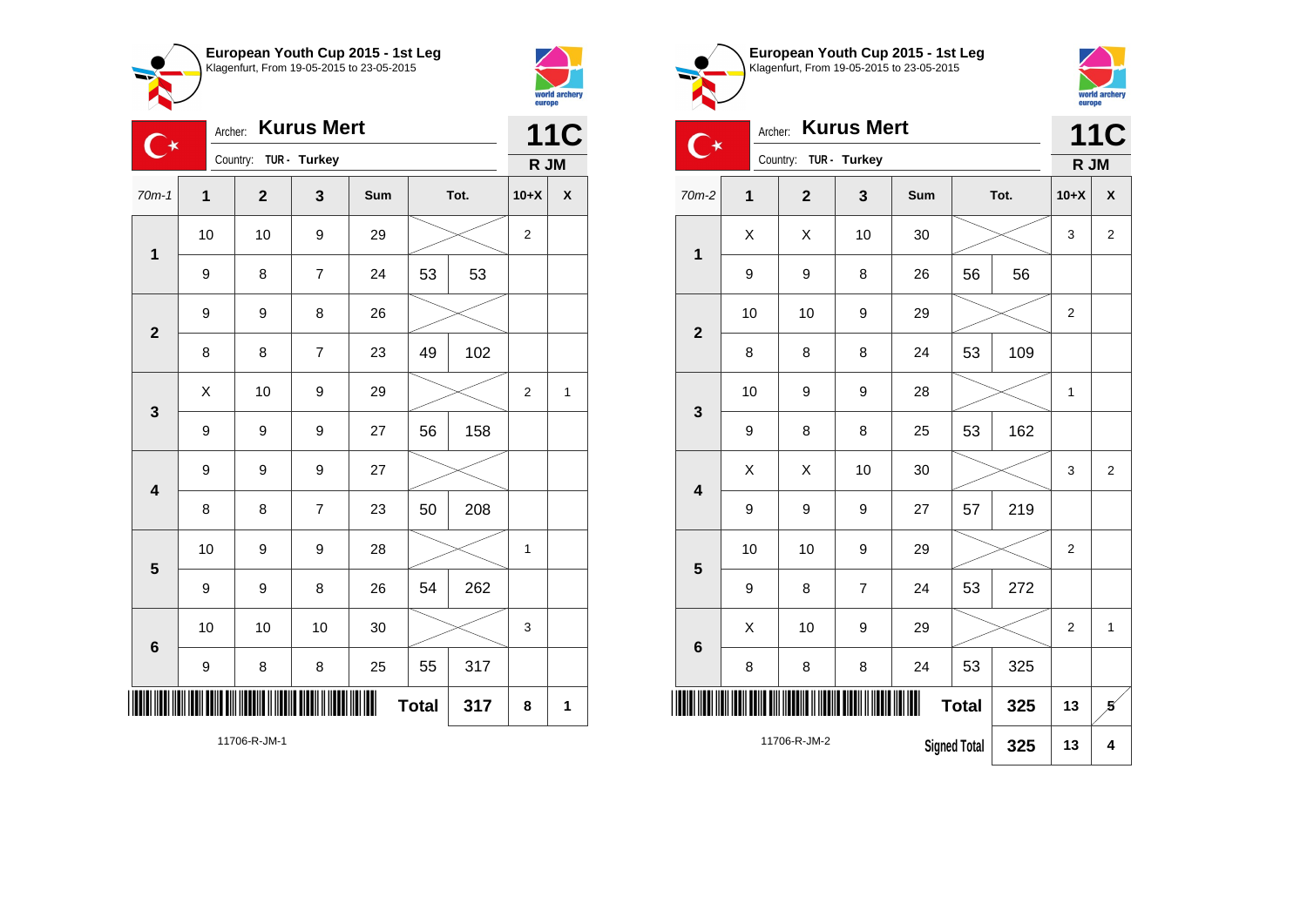



|                         |                  | <b>12A</b>   |                |     |              |      |                |                |  |
|-------------------------|------------------|--------------|----------------|-----|--------------|------|----------------|----------------|--|
|                         | Country:         |              | GER - Germany  |     |              |      | R JM           |                |  |
| $70m-1$                 | 1                | $\mathbf{2}$ | 3              | Sum |              | Tot. | $10+X$         | X              |  |
| $\mathbf{1}$            | Χ                | 10           | 10             | 30  |              |      | 3              | $\mathbf{1}$   |  |
|                         | 10               | 8            | $\overline{7}$ | 25  | 55           | 55   | 1              |                |  |
| $\overline{2}$          | X                | X            | 10             | 30  |              |      | 3              | $\overline{2}$ |  |
|                         | 9                | 9            | 9              | 27  | 57           | 112  |                |                |  |
| 3                       | X                | 9            | 9              | 28  |              |      | 1              | $\mathbf{1}$   |  |
|                         | 8                | 8            | 8              | 24  | 52           | 164  |                |                |  |
| $\overline{\mathbf{4}}$ | X                | 10           | 9              | 29  |              |      | $\overline{2}$ | $\mathbf{1}$   |  |
|                         | 9                | 9            | 9              | 27  | 56           | 220  |                |                |  |
| 5                       | Χ                | 10           | 10             | 30  |              |      | 3              | $\mathbf{1}$   |  |
|                         | 9                | 8            | 8              | 25  | 55           | 275  |                |                |  |
| $6\phantom{1}6$         | 10               | 10           | 10             | 30  |              |      | 3              |                |  |
|                         | $\boldsymbol{9}$ | 9            | 8              | 26  | 56           | 331  |                |                |  |
|                         |                  |              |                |     | <b>Total</b> | 331  | 16             | 6              |  |





|                         | <b>Weckmueller Maximilian</b><br>Archer: |                |                |            |              |      |                |              |  |  |
|-------------------------|------------------------------------------|----------------|----------------|------------|--------------|------|----------------|--------------|--|--|
|                         |                                          | Country:       | GER - Germany  |            |              |      | R JM           |              |  |  |
| $70m-2$                 | $\overline{1}$                           | $\overline{2}$ | 3              | <b>Sum</b> |              | Tot. | $10+X$         | X            |  |  |
| 1                       | Χ                                        | 10             | 10             | 30         |              |      | 3              | $\mathbf{1}$ |  |  |
|                         | 9                                        | 9              | $\overline{7}$ | 25         | 55           | 55   |                |              |  |  |
| $\overline{2}$          | Χ                                        | 10             | 10             | 30         |              |      | 3              | $\mathbf{1}$ |  |  |
|                         | 9                                        | 9              | 9              | 27         | 57           | 112  |                |              |  |  |
| 3                       | 10                                       | 10             | 9              | 29         |              |      | $\overline{2}$ |              |  |  |
|                         | 8                                        | 8              | $\overline{7}$ | 23         | 52           | 164  |                |              |  |  |
| $\overline{\mathbf{4}}$ | 10                                       | 9              | 9              | 28         |              |      | 1              |              |  |  |
|                         | 9                                        | 9              | 8              | 26         | 54           | 218  |                |              |  |  |
| 5                       | Χ                                        | 10             | 9              | 29         |              |      | $\overline{2}$ | $\mathbf{1}$ |  |  |
|                         | 9                                        | 8              | 8              | 25         | 54           | 272  |                |              |  |  |
| $6\phantom{1}6$         | 10                                       | 9              | 9              | 28         |              |      | $\mathbf{1}$   |              |  |  |
|                         | 9                                        | 9              | 9              | 27         | 55           | 327  |                |              |  |  |
| IIII                    |                                          |                |                | Ш          | <b>Total</b> | 327  | 12             | 3            |  |  |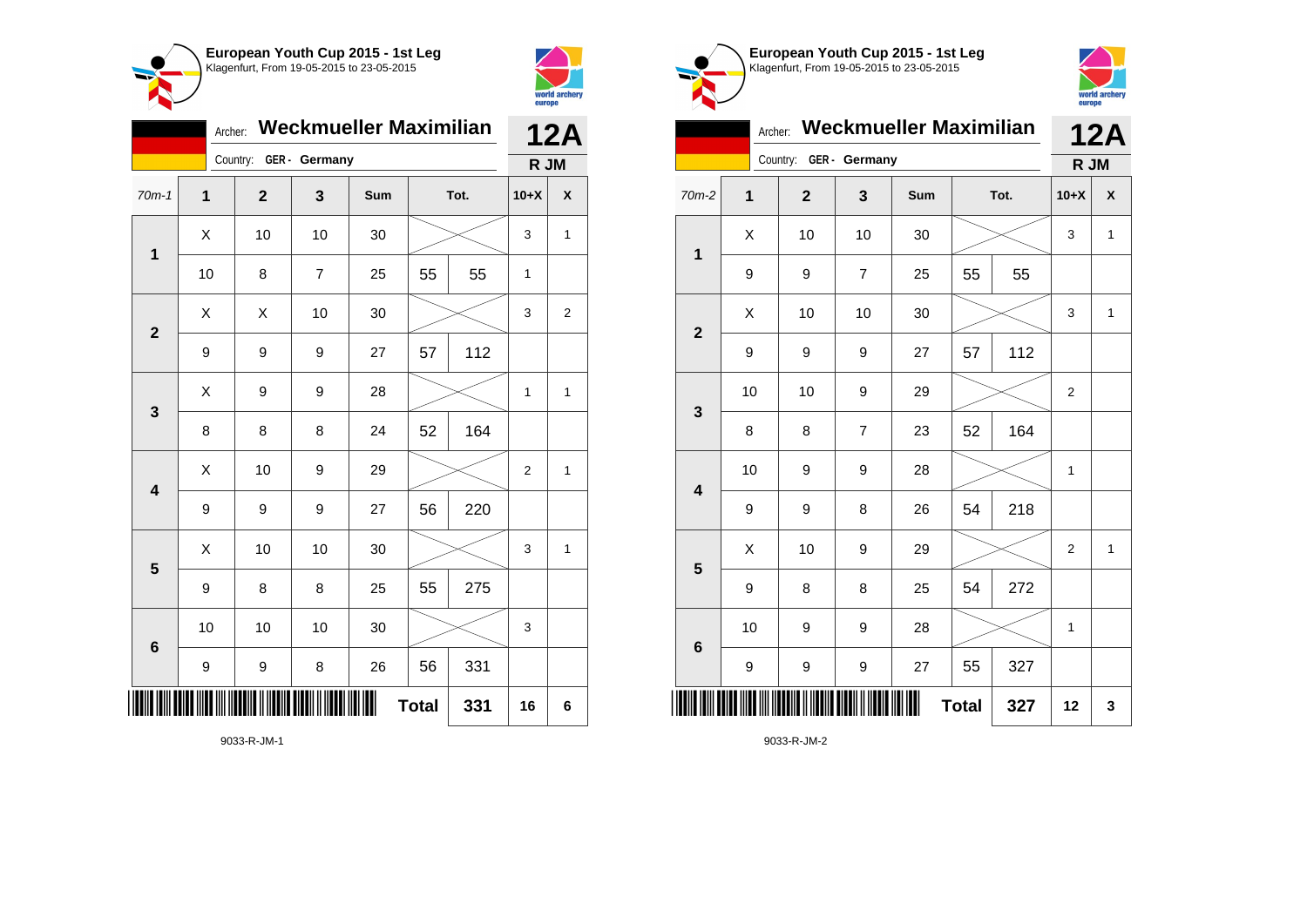



|                         | Archer:      |                       |                | <b>12B</b> |              |      |                |                    |
|-------------------------|--------------|-----------------------|----------------|------------|--------------|------|----------------|--------------------|
|                         |              | Country: FRA - France |                |            |              |      | R JM           |                    |
| $70m-1$                 | $\mathbf{1}$ | $\mathbf{2}$          | 3              | Sum        |              | Tot. | $10+X$         | $\pmb{\mathsf{X}}$ |
| $\mathbf 1$             | X            | X                     | 9              | 29         |              |      | 2              | 2                  |
|                         | 9            | 9                     | $\overline{7}$ | 25         | 54           | 54   |                |                    |
| $\mathbf{2}$            | 10           | 9                     | 9              | 28         |              |      | $\mathbf{1}$   |                    |
|                         | 9            | 8                     | 8              | 25         | 53           | 107  |                |                    |
| $\mathbf{3}$            | Χ            | 10                    | 10             | 30         |              |      | 3              | 1                  |
|                         | 9            | 8                     | $\overline{7}$ | 24         | 54           | 161  |                |                    |
| $\overline{\mathbf{4}}$ | 10           | 9                     | 9              | 28         |              |      | $\mathbf{1}$   |                    |
|                         | 9            | 8                     | 6              | 23         | 51           | 212  |                |                    |
| 5                       | 10           | 10                    | 9              | 29         |              |      | $\overline{2}$ |                    |
|                         | 9            | 9                     | 8              | 26         | 55           | 267  |                |                    |
| $6\phantom{1}6$         | X            | 10                    | 9              | 29         |              |      | $\overline{2}$ | 1                  |
|                         | 9            | 9                     | 8              | 26         | 55           | 322  |                |                    |
| ║║                      |              |                       |                | ║          | <b>Total</b> | 322  | 11             | 4                  |





|                         | Archer:      |                       |                  | <b>12B</b> |              |      |                  |              |
|-------------------------|--------------|-----------------------|------------------|------------|--------------|------|------------------|--------------|
|                         |              | Country: FRA - France |                  |            |              |      | R JM             |              |
| $70m-2$                 | $\mathbf{1}$ | $\mathbf 2$           | 3                | Sum        |              | Tot. | $10+X$           | X            |
| $\mathbf 1$             | X            | 10                    | 10               | 30         |              |      | 3                | $\mathbf{1}$ |
|                         | 9            | 9                     | 9                | 27         | 57           | 57   |                  |              |
| $\mathbf{2}$            | 10           | 9                     | 9                | 28         |              |      | 1                |              |
|                         | 9            | 9                     | 8                | 26         | 54           | 111  |                  |              |
| $\mathbf{3}$            | 9            | 8                     | 8                | 25         |              |      |                  |              |
|                         | 8            | 8                     | $\overline{7}$   | 23         | 48           | 159  |                  |              |
| $\overline{\mathbf{4}}$ | X            | 10                    | 9                | 29         |              |      | 2                | $\mathbf{1}$ |
|                         | 9            | 9                     | 9                | 27         | 56           | 215  |                  |              |
| 5                       | 10           | 10                    | 9                | 29         |              |      | $\boldsymbol{2}$ |              |
|                         | 8            | 8                     | $\overline{7}$   | 23         | 52           | 267  |                  |              |
| $6\phantom{1}6$         | X            | 10                    | 10               | 30         |              |      | 3                | $\mathbf{1}$ |
|                         | 9            | 8                     | $\boldsymbol{7}$ | 24         | 54           | 321  |                  |              |
| ║║║                     |              |                       |                  | III        | <b>Total</b> | 321  | 11               | 3            |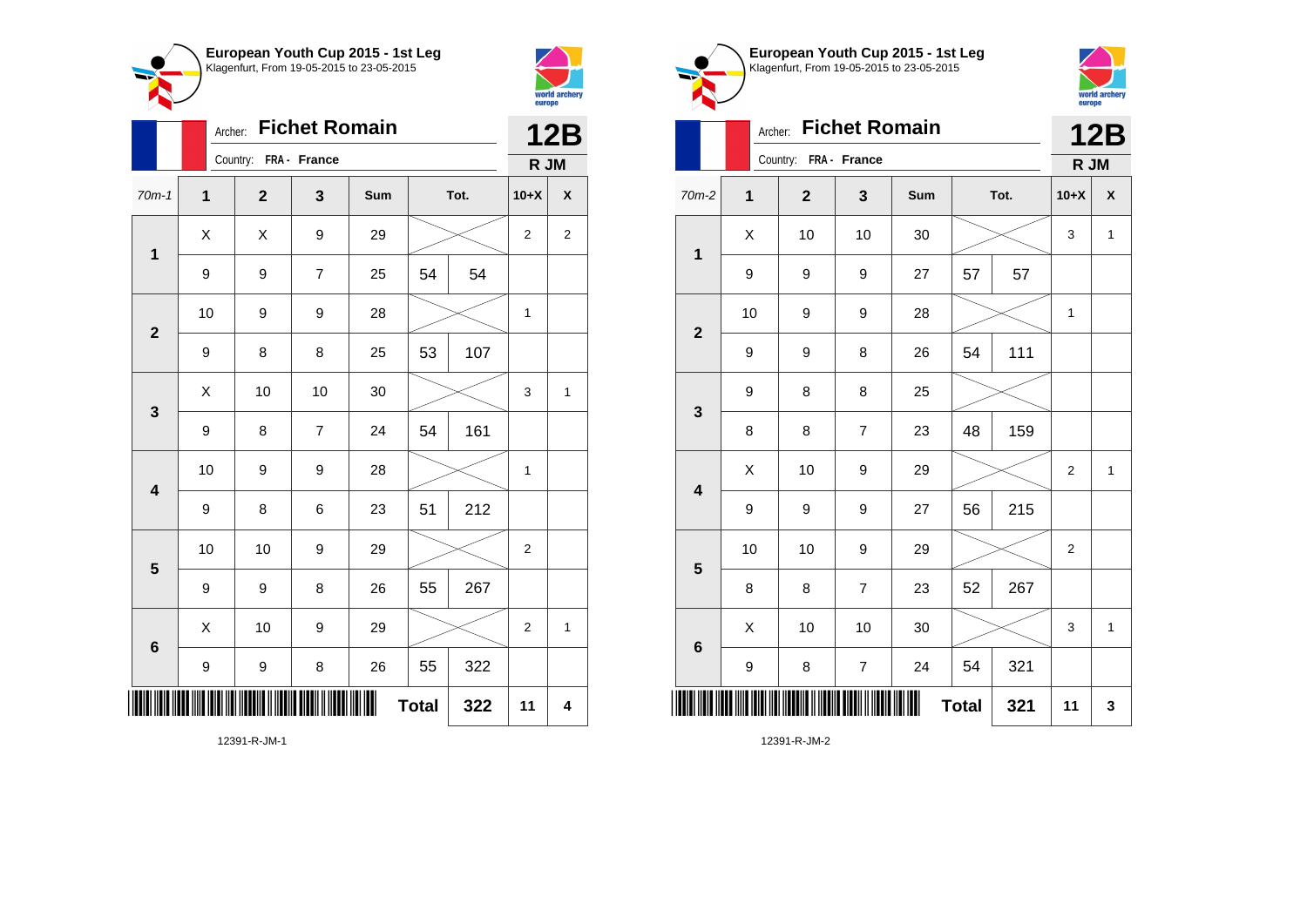



|                         |                  | Archer: |                | <b>12C</b>     |     |              |      |                |             |
|-------------------------|------------------|---------|----------------|----------------|-----|--------------|------|----------------|-------------|
|                         |                  |         | Country:       | BEL - Belgium  |     |              |      | R JM           |             |
| $70m-1$                 | 1                |         | $\overline{2}$ | 3              | Sum |              | Tot. | $10+X$         | χ           |
| 1                       | $\boldsymbol{9}$ |         | 8              | 8              | 25  |              |      |                |             |
|                         | $\overline{7}$   |         | $\overline{7}$ | $\overline{c}$ | 16  | 41           | 41   |                |             |
| $\mathbf{2}$            | $\boldsymbol{9}$ |         | 9              | 9              | 27  |              |      |                |             |
|                         | 9                |         | 8              | 8              | 25  | 52           | 93   |                |             |
| 3                       | $\boldsymbol{9}$ |         | 9              | 8              | 26  |              |      |                |             |
|                         | 8                |         | 8              | 8              | 24  | 50           | 143  |                |             |
| $\overline{\mathbf{4}}$ | Χ                |         | 10             | 9              | 29  |              |      | $\overline{2}$ | 1           |
|                         | 9                |         | 8              | 6              | 23  | 52           | 195  |                |             |
| 5                       | Χ                |         | 10             | 10             | 30  |              |      | 3              | 1           |
|                         | $\boldsymbol{9}$ |         | 8              | 8              | 25  | 55           | 250  |                |             |
| 6                       | 10               |         | 9              | 9              | 28  |              |      | $\mathbf 1$    |             |
|                         | 9                |         | 8              | 8              | 25  | 53           | 303  |                |             |
| III                     |                  |         |                |                | ║   | <b>Total</b> | 303  | 6              | $\mathbf 2$ |





|                         |                | <b>Gys Lenthy</b><br>Archer: |                         |     | <b>12C</b>   |      |                |   |
|-------------------------|----------------|------------------------------|-------------------------|-----|--------------|------|----------------|---|
|                         |                | Country: BEL - Belgium       |                         |     |              |      | R JM           |   |
| 70m-2                   | $\overline{1}$ | $\overline{\mathbf{2}}$      | 3                       | Sum |              | Tot. | $10+X$         | X |
| $\mathbf 1$             | X              | 10                           | 10                      | 30  |              |      | 3              | 1 |
|                         | 9              | 9                            | 8                       | 26  | 56           | 56   |                |   |
| $\overline{\mathbf{2}}$ | 10             | 9                            | $\boldsymbol{9}$        | 28  |              |      | 1              |   |
|                         | 9              | 8                            | $\overline{7}$          | 24  | 52           | 108  |                |   |
| 3                       | 10             | 10                           | 10                      | 30  |              |      | 3              |   |
|                         | 10             | 9                            | 8                       | 27  | 57           | 165  | $\mathbf 1$    |   |
| $\overline{\mathbf{4}}$ | 10             | 10                           | $\boldsymbol{9}$        | 29  |              |      | $\overline{2}$ |   |
|                         | 9              | 9                            | $\overline{4}$          | 22  | 51           | 216  |                |   |
| 5                       | 10             | 10                           | 9                       | 29  |              |      | $\overline{2}$ |   |
|                         | 9              | 9                            | 8                       | 26  | 55           | 271  |                |   |
| 6                       | 9              | 9                            | $\boldsymbol{9}$        | 27  |              |      |                |   |
|                         | 9              | 8                            | $\overline{\mathbf{7}}$ | 24  | 51           | 322  |                |   |
|                         |                |                              |                         | Ⅲ   | <b>Total</b> | 322  | 12             | 1 |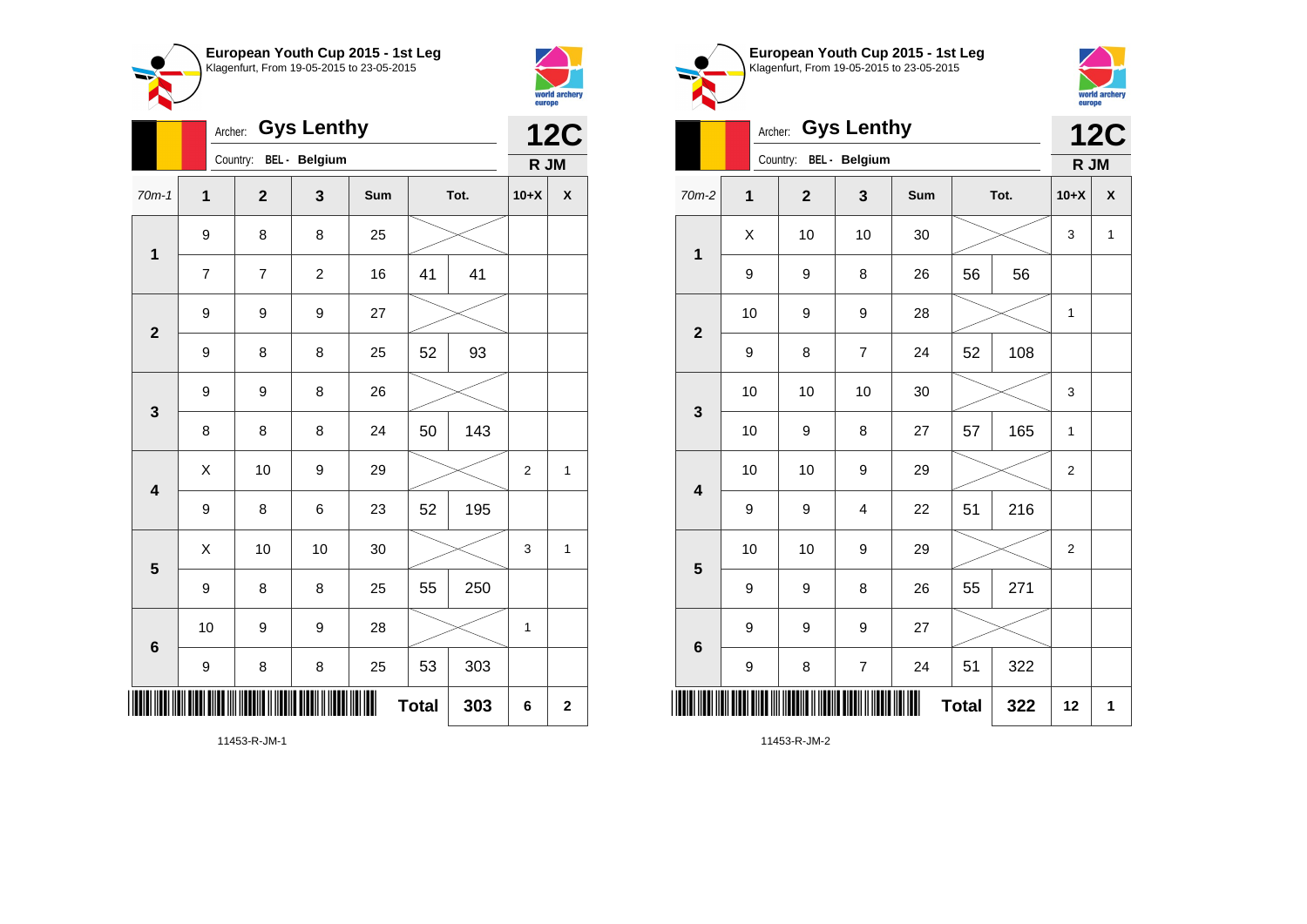



| <b>Maier Johannes</b><br>Archer: |    |                         |    |     |              |     | <b>13A</b>     |                    |
|----------------------------------|----|-------------------------|----|-----|--------------|-----|----------------|--------------------|
| Country: GER - Germany           |    |                         |    |     |              |     | R JM           |                    |
| $70m-1$                          | 1  | $\overline{\mathbf{2}}$ | 3  | Sum | Tot.         |     | $10+X$         | $\pmb{\mathsf{X}}$ |
| 1                                | 10 | 9                       | 9  | 28  |              |     | 1              |                    |
|                                  | 9  | 8                       | 8  | 25  | 53           | 53  |                |                    |
| $\overline{\mathbf{2}}$          | 10 | 9                       | 9  | 28  |              |     | $\mathbf{1}$   |                    |
|                                  | 9  | 9                       | 9  | 27  | 55           | 108 |                |                    |
| $\mathbf{3}$                     | X  | 10                      | 10 | 30  |              |     | 3              | 1                  |
|                                  | 10 | 10                      | 8  | 28  | 58           | 166 | $\overline{c}$ |                    |
| 4                                | 10 | 9                       | 9  | 28  |              |     | 1              |                    |
|                                  | 9  | 9                       | 6  | 24  | 52           | 218 |                |                    |
| 5                                | X  | 10                      | 9  | 29  |              |     | $\overline{2}$ | 1                  |
|                                  | 9  | 9                       | 8  | 26  | 55           | 273 |                |                    |
| $6\phantom{1}6$                  | 10 | 9                       | 9  | 28  |              |     | 1              |                    |
|                                  | 9  | 8                       | 8  | 25  | 53           | 326 |                |                    |
| II                               |    |                         |    |     | <b>Total</b> | 326 | 11             | $\mathbf 2$        |





| <b>Maier Johannes</b><br>Archer: |             |                |                |     |              |     | <b>13A</b>     |                    |  |
|----------------------------------|-------------|----------------|----------------|-----|--------------|-----|----------------|--------------------|--|
| Country: GER - Germany           |             |                |                |     |              |     |                | R JM               |  |
| 70m-2                            | $\mathbf 1$ | $\mathbf{2}$   | 3              | Sum | Tot.         |     | $10+X$         | $\pmb{\mathsf{X}}$ |  |
| 1                                | 10          | 10             | 10             | 30  |              |     | 3              |                    |  |
|                                  | 10          | 9              | 9              | 28  | 58           | 58  | 1              |                    |  |
| $\mathbf{2}$                     | 9           | 9              | 9              | 27  |              |     |                |                    |  |
|                                  | 9           | 9              | 8              | 26  | 53           | 111 |                |                    |  |
| 3                                | X           | 10             | 8              | 28  |              |     | $\overline{2}$ | $\mathbf{1}$       |  |
|                                  | 8           | $\overline{7}$ | $\overline{4}$ | 19  | 47           | 158 |                |                    |  |
| $\overline{\mathbf{4}}$          | 10          | 9              | 9              | 28  |              |     | 1              |                    |  |
|                                  | 9           | $\overline{7}$ | 5              | 21  | 49           | 207 |                |                    |  |
| 5                                | 10          | 9              | 9              | 28  |              |     | 1              |                    |  |
|                                  | 9           | 9              | 8              | 26  | 54           | 261 |                |                    |  |
| $6\phantom{1}6$                  | X           | 10             | 10             | 30  |              |     | 3              | $\mathbf{1}$       |  |
|                                  | 9           | 9              | 6              | 24  | 54           | 315 |                |                    |  |
|                                  |             |                |                | ∭   | <b>Total</b> | 315 | 11             | $\mathbf 2$        |  |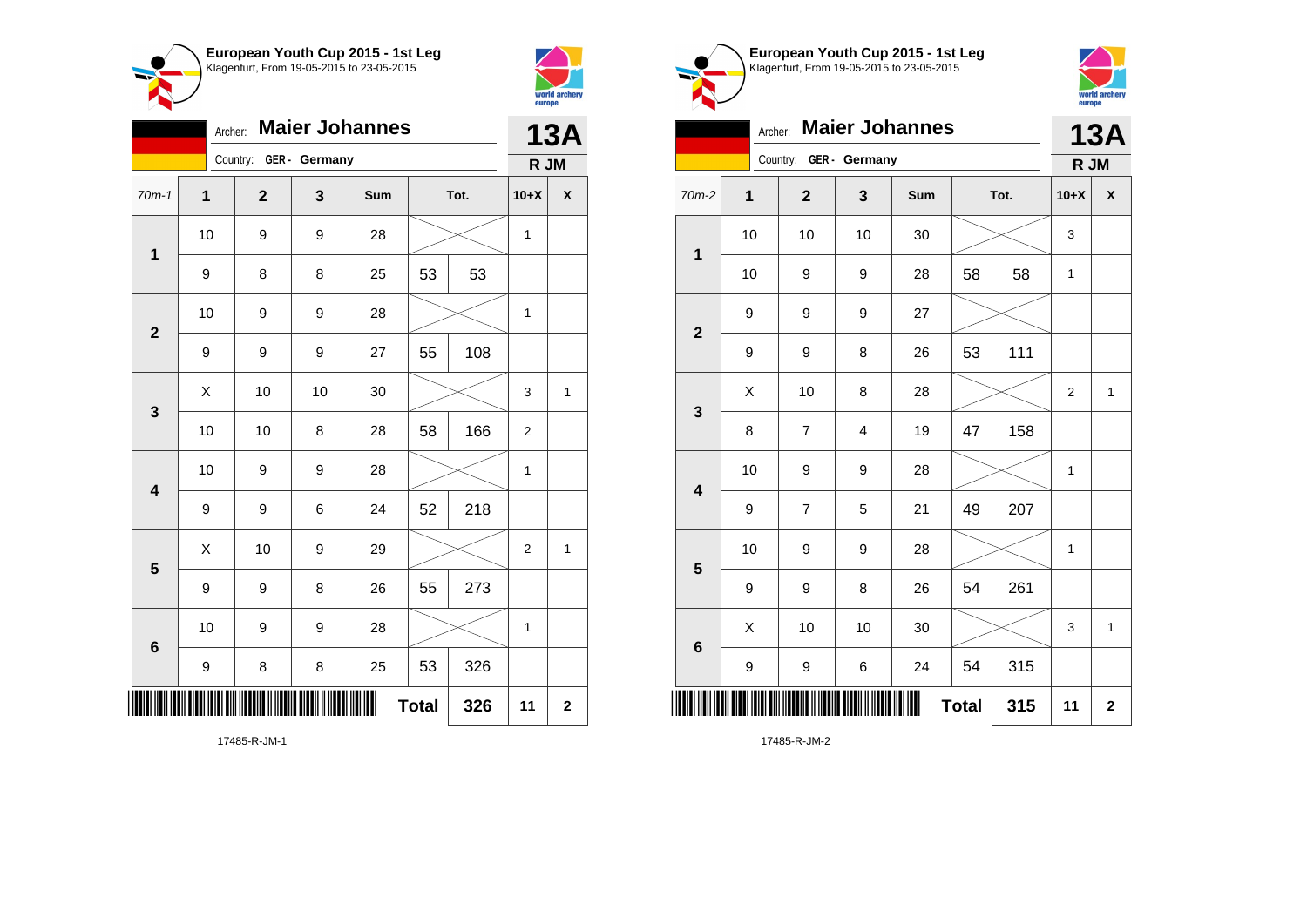



|                         | <b>Kraus Stephane</b><br>Archer: |                |                |     |              |     | <b>13B</b>     |              |
|-------------------------|----------------------------------|----------------|----------------|-----|--------------|-----|----------------|--------------|
|                         | Country:<br>FRA - France         |                |                |     |              |     | R JM           |              |
| $70m-1$                 | $\mathbf{1}$                     | $\overline{2}$ | 3              | Sum | Tot.         |     | $10+X$         | χ            |
| $\mathbf{1}$            | Χ                                | 9              | 9              | 28  |              |     | $\mathbf 1$    | $\mathbf{1}$ |
|                         | 9                                | 8              | $\overline{7}$ | 24  | 52           | 52  |                |              |
| $\mathbf{2}$            | 10                               | 9              | 9              | 28  |              |     | 1              |              |
|                         | 9                                | 8              | $\overline{7}$ | 24  | 52           | 104 |                |              |
| 3                       | X                                | 10             | 9              | 29  |              |     | $\overline{2}$ | 1            |
|                         | 8                                | 8              | $\overline{7}$ | 23  | 52           | 156 |                |              |
| $\overline{\mathbf{4}}$ | 10                               | 10             | 9              | 29  |              |     | $\overline{2}$ |              |
|                         | 9                                | 8              | 8              | 25  | 54           | 210 |                |              |
| 5                       | X                                | 10             | 10             | 30  |              |     | 3              | 1            |
|                         | 9                                | 9              | 9              | 27  | 57           | 267 |                |              |
| $6\phantom{1}6$         | X                                | 10             | 10             | 30  |              |     | 3              | 1            |
|                         | 9                                | 9              | 8              | 26  | 56           | 323 |                |              |
|                         |                                  |                |                |     | <b>Total</b> | 323 | 12             | 4            |





|                         | <b>Kraus Stephane</b><br>Archer: |                |                |     |      |     | <b>13B</b>       |                |  |  |
|-------------------------|----------------------------------|----------------|----------------|-----|------|-----|------------------|----------------|--|--|
|                         | Country:<br>FRA - France         |                |                |     |      |     |                  | R JM           |  |  |
| 70m-2                   | 1                                | $\mathbf{2}$   | 3              | Sum | Tot. |     | $10+X$           | X              |  |  |
| $\mathbf 1$             | X                                | Χ              | 10             | 30  |      |     | 3                | $\overline{2}$ |  |  |
|                         | 9                                | 9              | $\overline{7}$ | 25  | 55   | 55  |                  |                |  |  |
| $\mathbf{2}$            | Χ                                | 10             | 9              | 29  |      |     | $\overline{c}$   | 1              |  |  |
|                         | 9                                | 9              | 8              | 26  | 55   | 110 |                  |                |  |  |
| 3                       | 10                               | 10             | 9              | 29  |      |     | 2                |                |  |  |
|                         | 9                                | 9              | 8              | 26  | 55   | 165 |                  |                |  |  |
| $\overline{\mathbf{4}}$ | 9                                | 9              | 9              | 27  |      |     |                  |                |  |  |
|                         | 9                                | 9              | 8              | 26  | 53   | 218 |                  |                |  |  |
| 5                       | 9                                | 9              | 8              | 26  |      |     |                  |                |  |  |
|                         | 8                                | $\overline{7}$ | 6              | 21  | 47   | 265 |                  |                |  |  |
| $6\phantom{1}6$         | 10                               | 10             | 9              | 29  |      |     | $\boldsymbol{2}$ |                |  |  |
|                         | 8                                | 8              | 8              | 24  | 53   | 318 |                  |                |  |  |
| ║║║                     | <b>Total</b><br>318              |                |                |     |      |     | 9                | 3              |  |  |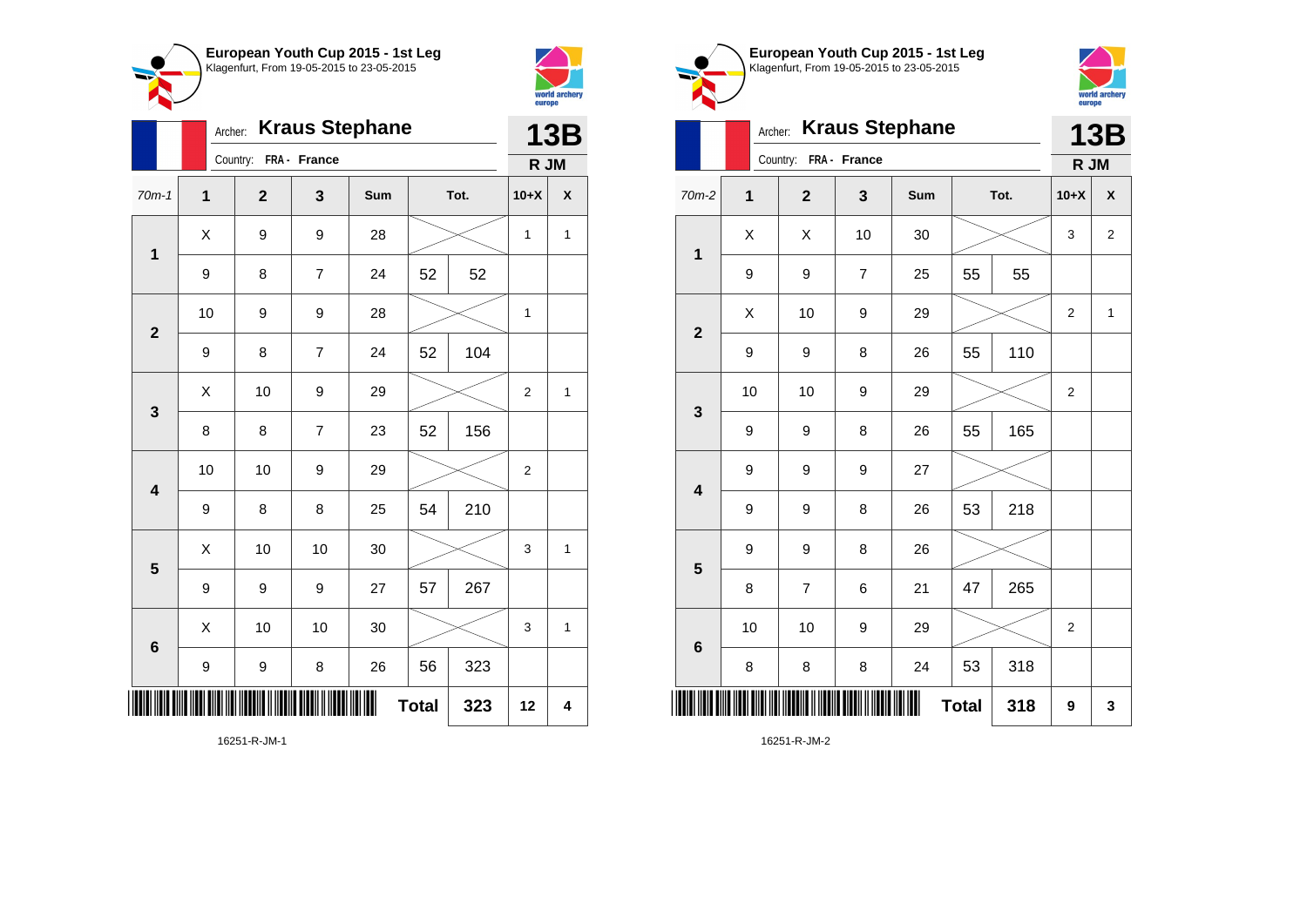



|                         | <b>Adriaensen Ben</b><br>Archer: |              |                |     |              |     | <b>13C</b>     |              |
|-------------------------|----------------------------------|--------------|----------------|-----|--------------|-----|----------------|--------------|
|                         | Country: BEL - Belgium           |              |                |     |              |     | R JM           |              |
| $70m-1$                 | $\mathbf 1$                      | $\mathbf{2}$ | 3              | Sum | Tot.         |     | $10+X$         | χ            |
| 1                       | X                                | 10           | 10             | 30  |              |     | 3              | $\mathbf{1}$ |
|                         | 9                                | 8            | $\overline{7}$ | 24  | 54           | 54  |                |              |
| $\overline{2}$          | 9                                | 9            | 9              | 27  |              |     |                |              |
|                         | 8                                | 8            | $\overline{7}$ | 23  | 50           | 104 |                |              |
| 3                       | 10                               | 10           | 9              | 29  |              |     | $\overline{2}$ |              |
|                         | 9                                | 8            | 8              | 25  | 54           | 158 |                |              |
| $\overline{\mathbf{4}}$ | X                                | 10           | 9              | 29  |              |     | $\overline{2}$ | 1            |
|                         | $\boldsymbol{9}$                 | 8            | 8              | 25  | 54           | 212 |                |              |
| 5                       | 9                                | 9            | 9              | 27  |              |     |                |              |
|                         | 8                                | 8            | 6              | 22  | 49           | 261 |                |              |
| 6                       | X                                | 9            | 9              | 28  |              |     | 1              | $\mathbf{1}$ |
|                         | 8                                | 8            | 8              | 24  | 52           | 313 |                |              |
|                         |                                  |              |                | ║║  | <b>Total</b> | 313 | 8              | 3            |



**European Youth Cup 2015 - 1st Leg** Klagenfurt, From 19-05-2015 to 23-05-2015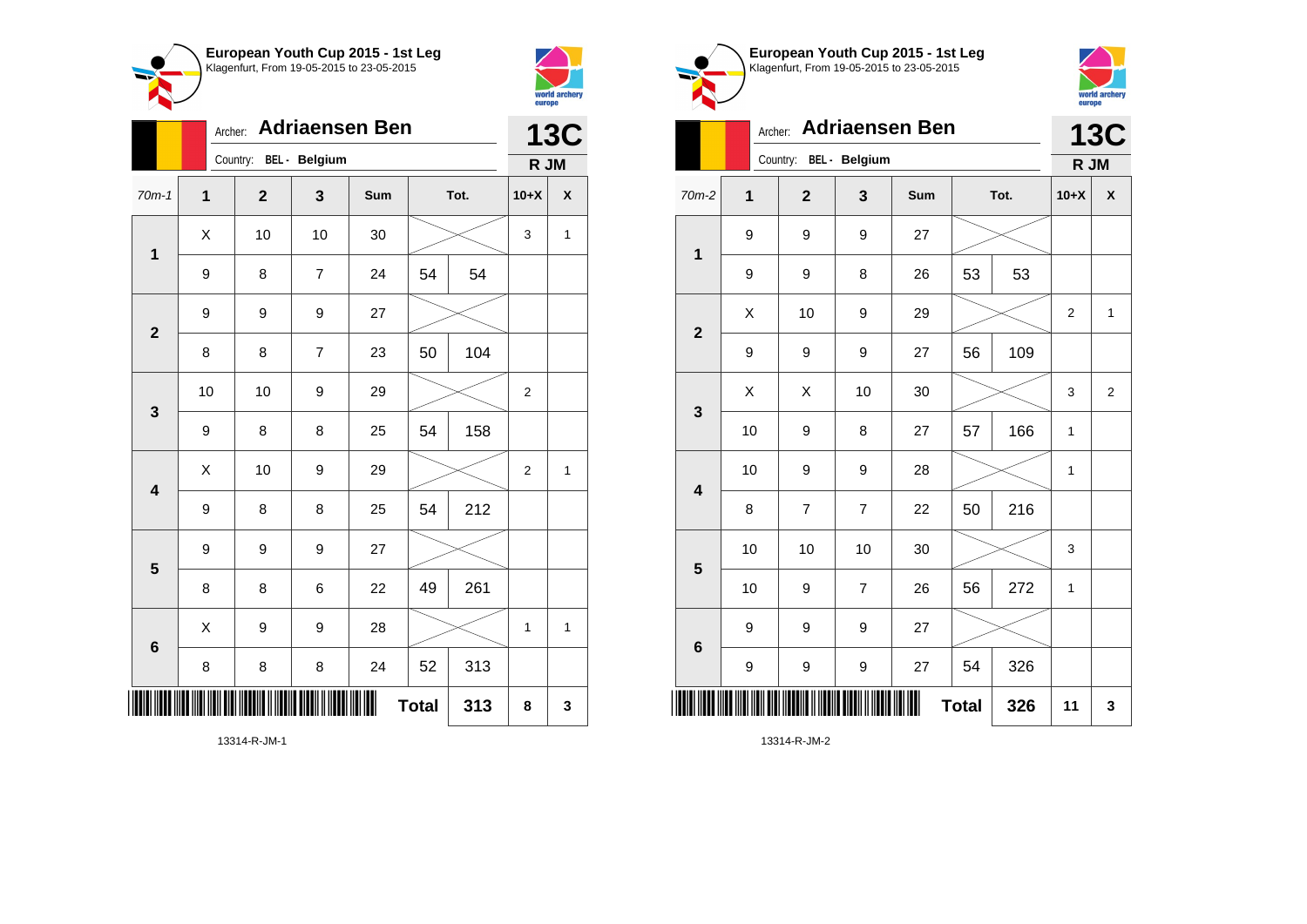



|                         | <b>Rudow Marc</b><br>Archer: |                         |               |     |              |      |                |              |  |
|-------------------------|------------------------------|-------------------------|---------------|-----|--------------|------|----------------|--------------|--|
|                         |                              | Country:                | GER - Germany |     |              |      | R JM           |              |  |
| $70m-1$                 | $\mathbf 1$                  | $\overline{\mathbf{2}}$ | 3             | Sum |              | Tot. | $10+X$         | χ            |  |
| $\mathbf{1}$            | X                            | X                       | X             | 30  |              |      | 3              | 3            |  |
|                         | 9                            | 9                       | 8             | 26  | 56           | 56   |                |              |  |
| $\overline{2}$          | 9                            | 9                       | 9             | 27  |              |      |                |              |  |
|                         | 9                            | 9                       | 9             | 27  | 54           | 110  |                |              |  |
| 3                       | 10                           | 10                      | 10            | 30  |              |      | 3              |              |  |
|                         | 10                           | 9                       | 8             | 27  | 57           | 167  | 1              |              |  |
| $\overline{\mathbf{4}}$ | X                            | 10                      | 10            | 30  |              |      | 3              | 1            |  |
|                         | 9                            | 9                       | 8             | 26  | 56           | 223  |                |              |  |
| 5                       | 10                           | 10                      | 9             | 29  |              |      | $\overline{2}$ |              |  |
|                         | 8                            | 8                       | 7             | 23  | 52           | 275  |                |              |  |
| $6\phantom{1}6$         | X                            | 10                      | 10            | 30  |              |      | 3              | $\mathbf{1}$ |  |
|                         | 9                            | 9                       | 8             | 26  | 56           | 331  |                |              |  |
|                         |                              |                         |               | Ш   | <b>Total</b> | 331  | 15             | 5            |  |





|                | <b>14A</b>   |                        |                |     |              |      |                |              |
|----------------|--------------|------------------------|----------------|-----|--------------|------|----------------|--------------|
|                |              | Country: GER - Germany |                |     |              |      | R JM           |              |
| $70m-2$        | $\mathbf{1}$ | $\mathbf{2}$           | 3              | Sum |              | Tot. | $10+X$         | X            |
| $\mathbf{1}$   | X            | 10                     | 9              | 29  |              |      | $\overline{2}$ | $\mathbf{1}$ |
|                | 9            | 8                      | 8              | 25  | 54           | 54   |                |              |
| $\overline{2}$ | 9            | 9                      | 9              | 27  |              |      |                |              |
|                | 9            | 8                      | 8              | 25  | 52           | 106  |                |              |
| $\mathbf{3}$   | Χ            | 10                     | 10             | 30  |              |      | 3              | $\mathbf{1}$ |
|                | 9            | 8                      | $\overline{7}$ | 24  | 54           | 160  |                |              |
| 4              | X            | 10                     | 10             | 30  |              |      | 3              | 1            |
|                | 9            | 9                      | 8              | 26  | 56           | 216  |                |              |
| 5              | X            | 10                     | 9              | 29  |              |      | $\overline{2}$ | $\mathbf{1}$ |
|                | 9            | 8                      | 8              | 25  | 54           | 270  |                |              |
| 6              | 10           | 9                      | 9              | 28  |              |      | 1              |              |
|                | 9            | 8                      | $\overline{7}$ | 24  | 52           | 322  |                |              |
| ║              |              |                        |                |     | <b>Total</b> | 322  | 11             | 4            |

12687-R-JM-2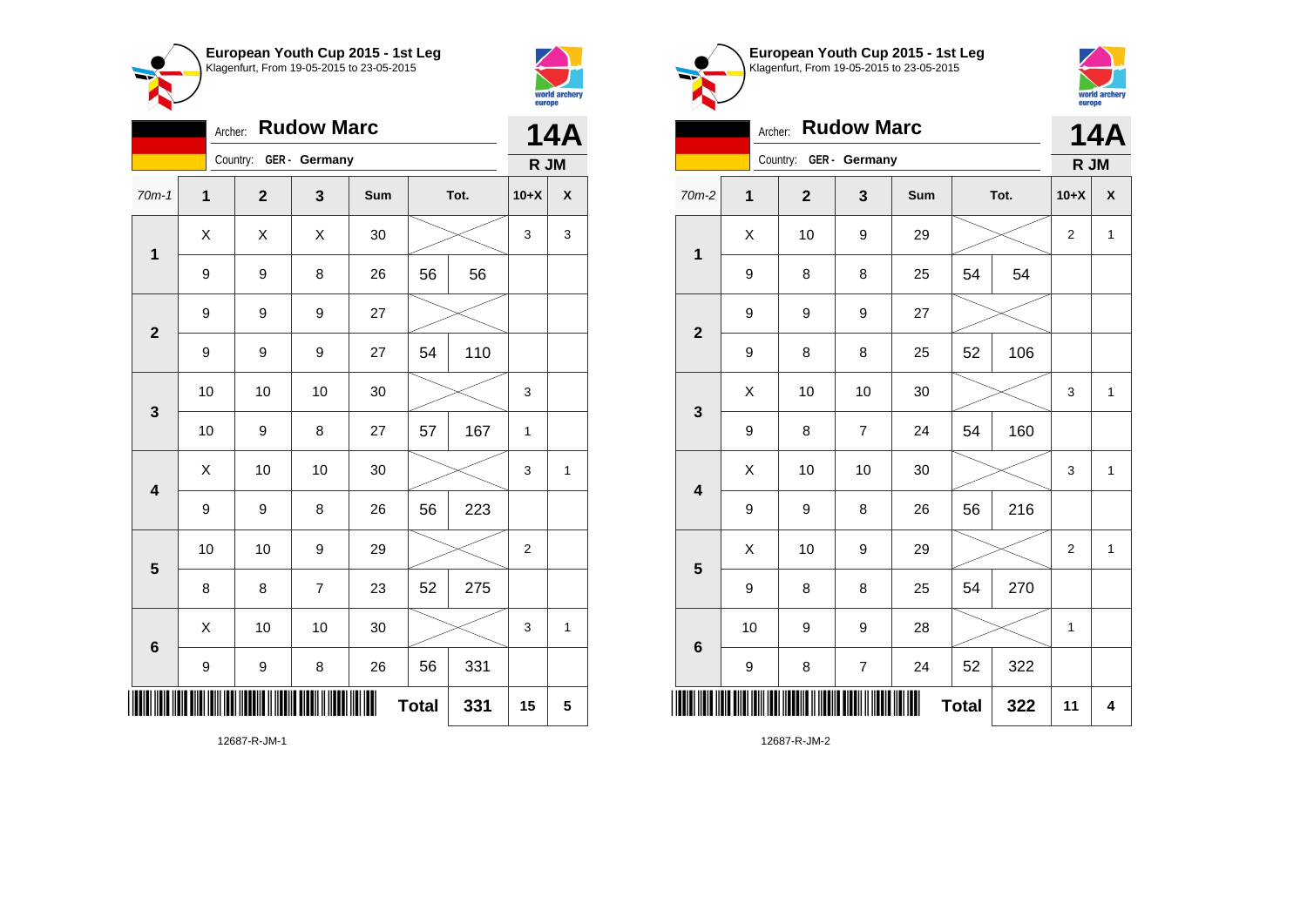



|                         | Archer:      |                         |    | 14B |              |      |                |                |  |
|-------------------------|--------------|-------------------------|----|-----|--------------|------|----------------|----------------|--|
|                         |              | Country: FRA - France   |    |     |              |      | R JM           |                |  |
| $70m-1$                 | 1            | $\overline{\mathbf{2}}$ | 3  | Sum |              | Tot. | $10+X$         | X              |  |
| 1                       | Χ            | 10                      | 10 | 30  |              |      | 3              | 1              |  |
|                         | 9            | 9                       | 8  | 26  | 56           | 56   |                |                |  |
| $\overline{2}$          | Χ            | 10                      | 9  | 29  |              |      | $\overline{2}$ | 1              |  |
|                         | 9            | 9                       | 8  | 26  | 55           | 111  |                |                |  |
| 3                       | 10           | 10                      | 10 | 30  |              |      | 3              |                |  |
|                         | 10           | 9                       | 9  | 28  | 58           | 169  | $\mathbf{1}$   |                |  |
| $\overline{\mathbf{4}}$ | Χ            | X                       | 9  | 29  |              |      | $\overline{2}$ | $\overline{c}$ |  |
|                         | 9            | 9                       | 9  | 27  | 56           | 225  |                |                |  |
| 5                       | Χ            | 10                      | 10 | 30  |              |      | 3              | 1              |  |
|                         | 9            | 9                       | 8  | 26  | 56           | 281  |                |                |  |
| $6\phantom{1}6$         | X            | 9                       | 9  | 28  |              |      | $\mathbf{1}$   | $\mathbf{1}$   |  |
|                         | 9            | 9                       | 8  | 26  | 54           | 335  |                |                |  |
| ║║║                     |              |                         |    | ∭   | <b>Total</b> | 335  | 15             | 6              |  |
|                         | 12392-R-JM-1 |                         |    |     |              |      |                |                |  |



**European Youth Cup 2015 - 1st Leg** Klagenfurt, From 19-05-2015 to 23-05-2015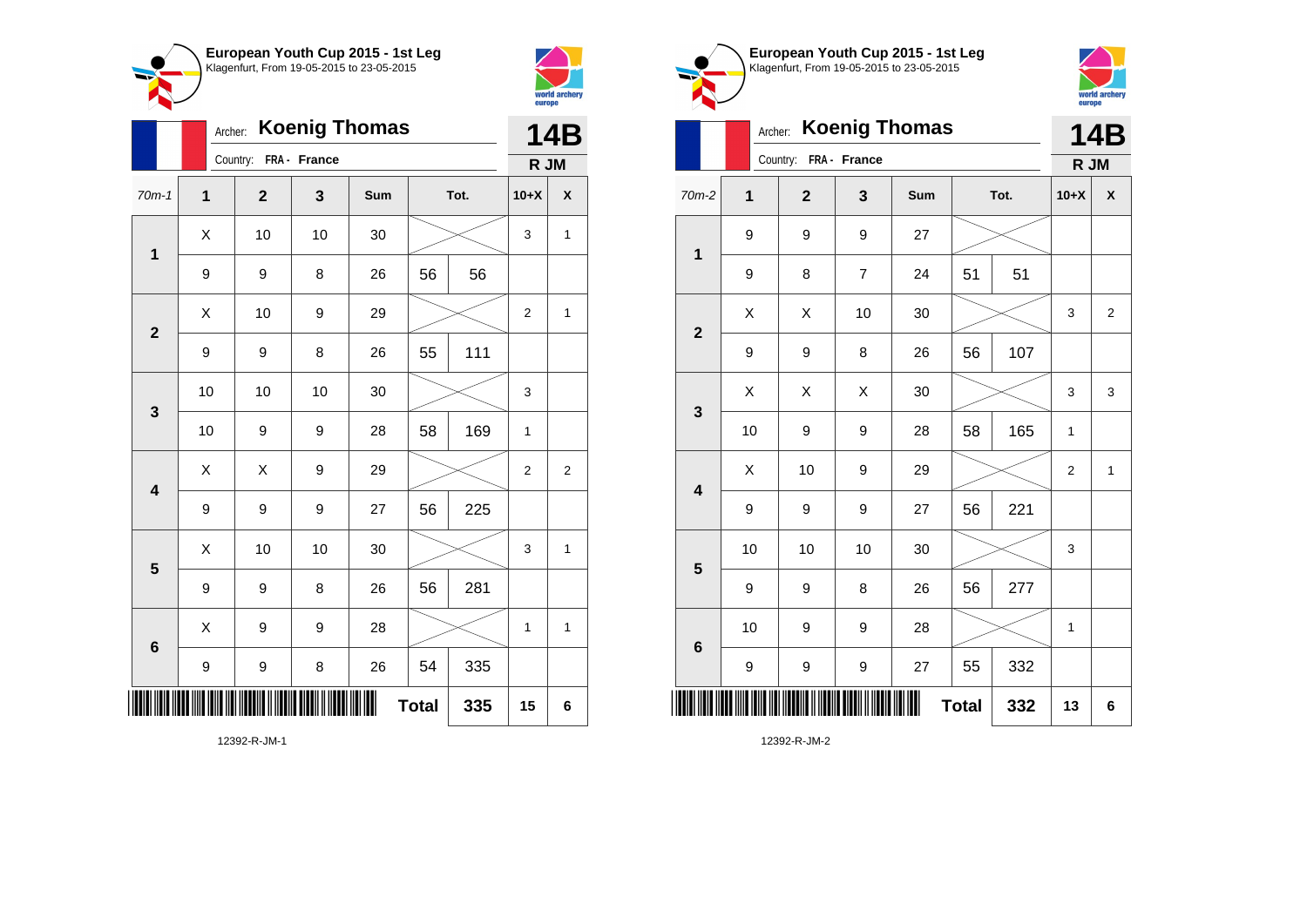

13550-R-JM-1



|                         | Dachev Damyan<br>Archer: |                         |                       |     |              |      |                |                         |  |
|-------------------------|--------------------------|-------------------------|-----------------------|-----|--------------|------|----------------|-------------------------|--|
|                         |                          | Country:                | <b>BUL</b> - Bulgaria |     |              |      | R JM           |                         |  |
| $70m-1$                 | 1                        | $\overline{\mathbf{2}}$ | 3                     | Sum |              | Tot. | $10+X$         | X                       |  |
| 1                       | X                        | X                       | 10                    | 30  |              |      | 3              | $\overline{c}$          |  |
|                         | 9                        | $\overline{7}$          | $\overline{7}$        | 23  | 53           | 53   |                |                         |  |
| $\overline{2}$          | X                        | 10                      | 10                    | 30  |              |      | 3              | 1                       |  |
|                         | 9                        | 9                       | 9                     | 27  | 57           | 110  |                |                         |  |
| 3                       | 10                       | 10                      | 10                    | 30  |              |      | 3              |                         |  |
|                         | 8                        | 6                       | 3                     | 17  | 47           | 157  |                |                         |  |
| $\overline{\mathbf{4}}$ | 10                       | 9                       | 9                     | 28  |              |      | $\mathbf 1$    |                         |  |
|                         | 9                        | 9                       | 8                     | 26  | 54           | 211  |                |                         |  |
| 5                       | 10                       | 10                      | 9                     | 29  |              |      | $\overline{2}$ |                         |  |
|                         | 8                        | 8                       | $\overline{7}$        | 23  | 52           | 263  |                |                         |  |
| 6                       | X                        | 10                      | 9                     | 29  |              |      | $\overline{2}$ | $\mathbf{1}$            |  |
|                         | 9                        | 9                       | 8                     | 26  | 55           | 318  |                |                         |  |
|                         |                          |                         |                       | Ш   | <b>Total</b> | 318  | 14             | $\overline{\mathbf{4}}$ |  |

Klagenfurt, From 19-05-2015 to 23-05-2015 world archery<br>europe Archer: **Dachev Damyan 14C** Country: **BUL - Bulgaria R JM** 70m-2 **1 2 3 Sum Tot. 10+X X** 10 | 9 | 9 | 28 |  $\times$  | 1 **1** 9 | 8 | 7 | 24 | 52 | 52 10 | 9 | 9 | 28 |  $\times$  | 1 **2** 8 | 8 | 8 | 24 | 52 | 104 9 8 8 25 **3** 8 | 8 | 7 | 23 | 48 | 152  $X$  | 9 | 9 | 28 |  $\times$  | 1 | 1 **4** 8 8 8 24 52 204  $\begin{array}{|c|c|c|c|c|c|}\hline \hspace{.1cm}X & \hspace{.1cm} \text{ 10} & \hspace{.1cm} \text{ 10} & \hspace{.1cm} \text{ 30} & \hspace{.1cm} \end{array} \hspace{1.2cm} \begin{array}{|c|c|c|c|c|c|}\hline \hspace{.1cm}X & \hspace{.1cm} \text{ 3} & \hspace{.1cm} \text{ 1} & \hspace{.1cm} \text{ 4} & \hspace{.1cm} \end{array} \hspace{1.2cm}$ **5** 9 | 8 | 7 | 24 | 54 | 258  $\begin{array}{|c|c|c|c|c|c|}\hline \hspace{.1cm}X & \hspace{.1cm} \text{ 10} & \hspace{.1cm} \text{ 10} & \hspace{.1cm} \text{ 30} & \hspace{.1cm} \end{array} \hspace{.2cm} \begin{array}{|c|c|c|c|c|c|}\hline \hspace{.1cm}X & \hspace{.1cm} \text{ 3} & \hspace{.1cm} \text{ 1} & \hspace{.1cm} \text{ 4} & \hspace{.1cm} \end{array}$ **6** 10 | 9 | 7 | 26 | 56 | 314 | 1 \*13550-R-JM-2\* **Total 314 10 3**

**European Youth Cup 2015 - 1st Leg**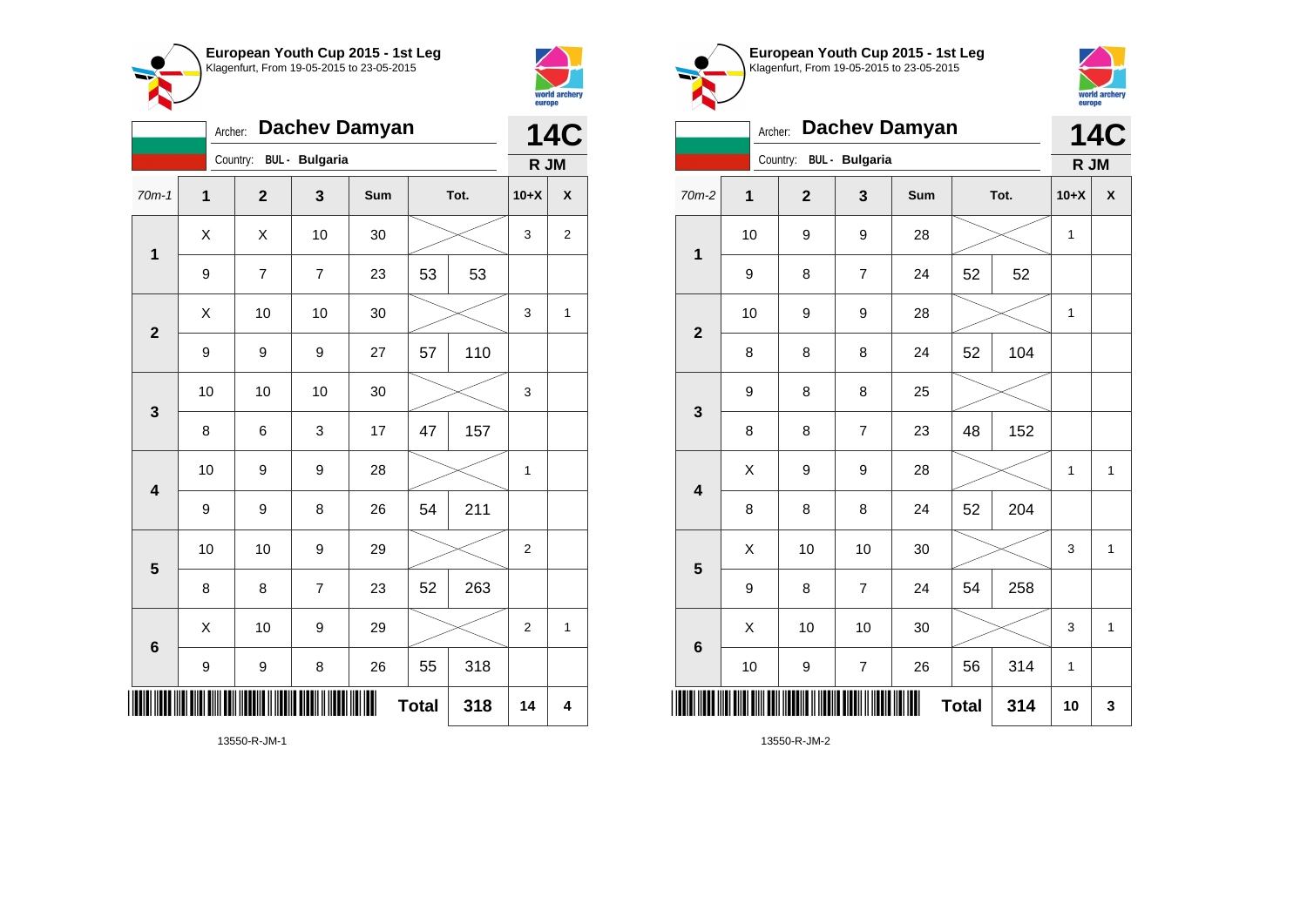



|                         | <b>Baudin Jefferson</b><br>Archer:  |                |                   |     |              |      |                |   |  |
|-------------------------|-------------------------------------|----------------|-------------------|-----|--------------|------|----------------|---|--|
|                         |                                     | Country:       | SUI - Switzerland |     |              |      | R JM           |   |  |
| $70m-1$                 | $\overline{\mathbf{1}}$             | $\overline{2}$ | 3                 | Sum |              | Tot. | $10+X$         | X |  |
| 1                       | X                                   | 10             | 9                 | 29  |              |      | $\overline{2}$ | 1 |  |
|                         | 7                                   | 7              | 6                 | 20  | 49           | 49   |                |   |  |
| $\overline{\mathbf{2}}$ | 9                                   | 9              | 9                 | 27  |              |      |                |   |  |
|                         | 9                                   | 9              | $\overline{7}$    | 25  | 52           | 101  |                |   |  |
| 3                       | 10                                  | 10             | 10                | 30  |              |      | 3              |   |  |
|                         | 9                                   | $\overline{7}$ | $\overline{7}$    | 23  | 53           | 154  |                |   |  |
| $\overline{\mathbf{4}}$ | 9                                   | 9              | 8                 | 26  |              |      |                |   |  |
|                         | 8                                   | 8              | $\overline{7}$    | 23  | 49           | 203  |                |   |  |
| 5                       | X                                   | 9              | 9                 | 28  |              |      | 1              | 1 |  |
|                         | 8                                   | 7              | 5                 | 20  | 48           | 251  |                |   |  |
| $6\phantom{1}6$         | 10                                  | 9              | 8                 | 27  |              |      | $\mathbf{1}$   |   |  |
|                         | 8                                   | 8              | 6                 | 22  | 49           | 300  |                |   |  |
| ║║║                     |                                     |                |                   | Ш   | <b>Total</b> | 300  |                | 2 |  |
|                         | 16649-R-JM-1<br><b>Signed Total</b> |                |                   |     |              | 300  | 6              | 1 |  |





|                         |                          | <b>15A</b>                 |                |     |              |      |                |              |
|-------------------------|--------------------------|----------------------------|----------------|-----|--------------|------|----------------|--------------|
|                         |                          | Country: SUI - Switzerland |                |     |              |      | R JM           |              |
| $70m-2$                 | 1                        | $\mathbf{2}$               | 3              | Sum |              | Tot. | $10+X$         | X            |
| $\mathbf 1$             | X                        | 10                         | 8              | 28  |              |      | 2              | $\mathbf{1}$ |
|                         | 8                        | 8                          | 8              | 24  | 52           | 52   |                |              |
| $\mathbf{2}$            | X                        | 9                          | 9              | 28  |              |      | $\mathbf{1}$   | $\mathbf{1}$ |
|                         | 9                        | 8                          | 6              | 23  | 51           | 103  |                |              |
| 3                       | 10                       | 9                          | 9              | 28  |              |      | $\mathbf{1}$   |              |
|                         | 9                        | 8                          | 8              | 25  | 53           | 156  |                |              |
| $\overline{\mathbf{4}}$ | 10                       | 10                         | 9              | 29  |              |      | $\overline{2}$ |              |
|                         | 8                        | 8                          | $\overline{7}$ | 23  | 52           | 208  |                |              |
| 5                       | 10                       | 10                         | 9              | 29  |              |      | $\overline{2}$ |              |
|                         | 8                        | 8                          | 8              | 24  | 53           | 261  |                |              |
| $6\phantom{1}6$         | 9                        | 9                          | 9              | 27  |              |      |                |              |
|                         | 9                        | 9                          | 8              | 26  | 53           | 314  |                |              |
| ║║║                     | <u> Andria Millian I</u> |                            |                | Ш   | <b>Total</b> | 314  | 8              | $\mathbf 2$  |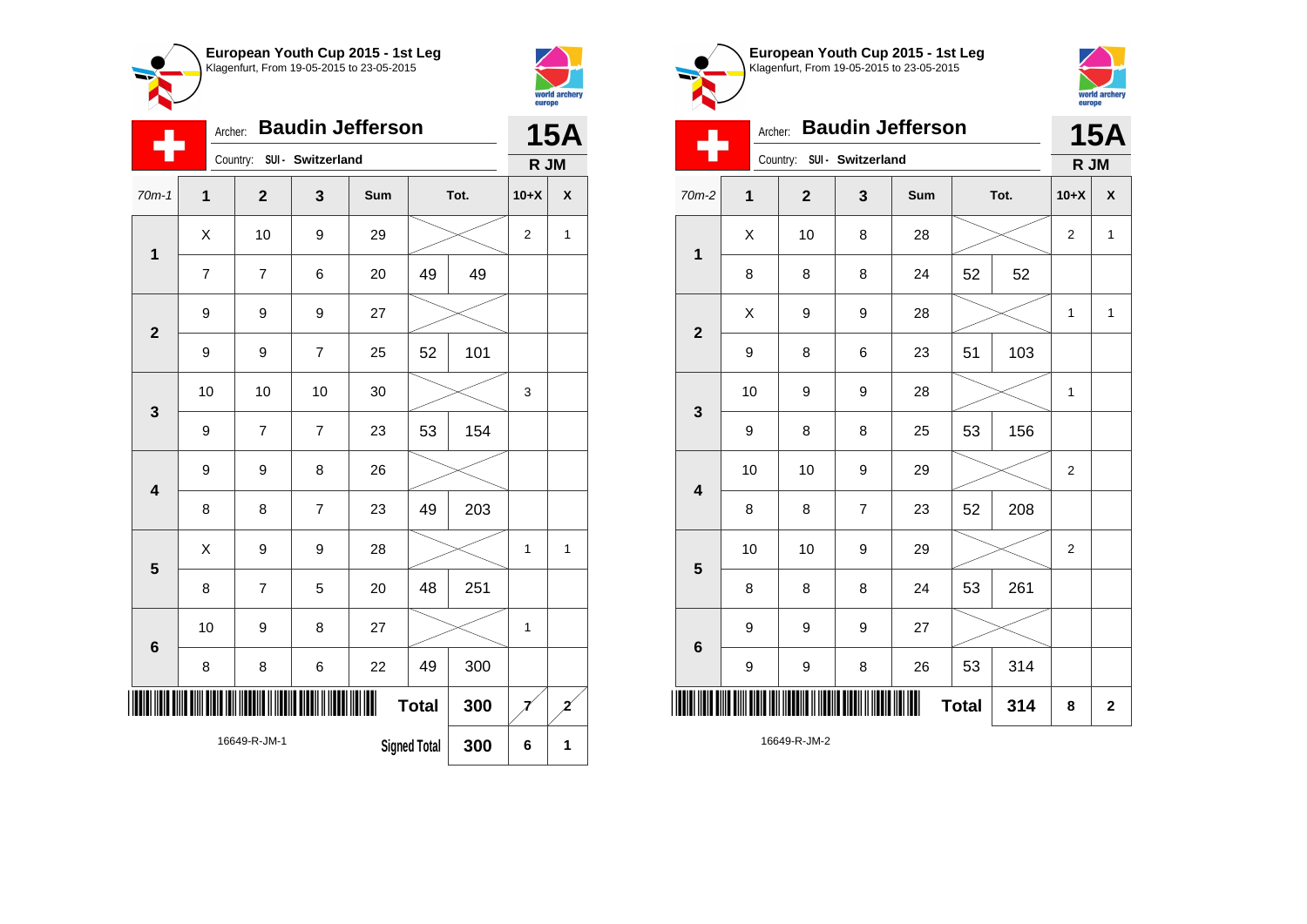



|                         | Archer: Langers Mike |                           |                |     |              |      |                |                |  |
|-------------------------|----------------------|---------------------------|----------------|-----|--------------|------|----------------|----------------|--|
|                         |                      | Country: LUX - Luxembourg |                |     |              |      | R JM           |                |  |
| $70m-1$                 | 1                    | $\overline{2}$            | 3              | Sum |              | Tot. | $10+X$         | χ              |  |
| 1                       | 9                    | 8                         | $\overline{7}$ | 24  |              |      |                |                |  |
|                         | 6                    | 5                         | 5              | 16  | 40           | 40   |                |                |  |
| $\overline{2}$          | 9                    | 9                         | 8              | 26  |              |      |                |                |  |
|                         | 8                    | 8                         | 6              | 22  | 48           | 88   |                |                |  |
| 3                       | 10                   | 9                         | 8              | 27  |              |      | 1              |                |  |
|                         | 8                    | 8                         | $\overline{7}$ | 23  | 50           | 138  |                |                |  |
| $\overline{\mathbf{4}}$ | X                    | 9                         | 9              | 28  |              |      | 1              | 1              |  |
|                         | 8                    | 8                         | $\overline{7}$ | 23  | 51           | 189  |                |                |  |
| 5                       | X                    | X                         | 9              | 29  |              |      | $\overline{2}$ | $\overline{c}$ |  |
|                         | 9                    | 8                         | 8              | 25  | 54           | 243  |                |                |  |
| $6\phantom{1}6$         | 10                   | 9                         | 9              | 28  |              |      | $\mathbf{1}$   |                |  |
|                         | 9                    | 8                         | 5              | 22  | 50           | 293  |                |                |  |
| IIII                    |                      |                           |                |     | <b>Total</b> | 293  | 5              | 3              |  |

**European Youth Cup 2015 - 1st Leg** Klagenfurt, From 19-05-2015 to 23-05-2015



| Archer: Langers Mike    |             |  |                          |                           |     |              |      |                | <b>15B</b>     |  |
|-------------------------|-------------|--|--------------------------|---------------------------|-----|--------------|------|----------------|----------------|--|
|                         |             |  |                          | Country: LUX - Luxembourg |     |              |      | R JM           |                |  |
| 70m-2                   | $\mathbf 1$ |  | $\mathbf{2}$             | 3                         | Sum |              | Tot. | $10+X$         | X              |  |
| $\mathbf 1$             | 9           |  | 9                        | 8                         | 26  |              |      |                |                |  |
|                         | 8           |  | 8                        | 8                         | 24  | 50           | 50   |                |                |  |
| $\overline{\mathbf{2}}$ | 9           |  | 8                        | 8                         | 25  |              |      |                |                |  |
|                         | 8           |  | 8                        | 8                         | 24  | 49           | 99   |                |                |  |
| $\mathbf{3}$            | 10          |  | 9                        | 8                         | 27  |              |      | $\mathbf 1$    |                |  |
|                         | 8           |  | 8                        | $\overline{7}$            | 23  | 50           | 149  |                |                |  |
| 4                       | 10          |  | 9                        | 9                         | 28  |              |      | 1              |                |  |
|                         | 8           |  | 8                        | $\overline{7}$            | 23  | 51           | 200  |                |                |  |
| 5                       | 9           |  | 9                        | 9                         | 27  |              |      |                |                |  |
|                         | 9           |  | $\overline{\mathcal{I}}$ | $\,6$                     | 22  | 49           | 249  |                |                |  |
| $6\phantom{1}6$         | X           |  | X                        | 9                         | 29  |              |      | $\overline{2}$ | $\overline{2}$ |  |
|                         | 8           |  | 8                        | $\overline{\mathcal{I}}$  | 23  | 52           | 301  |                |                |  |
| ║║║                     |             |  |                          |                           | ∭   | <b>Total</b> | 301  | 4              | $\bf{2}$       |  |

17321-R-JM-2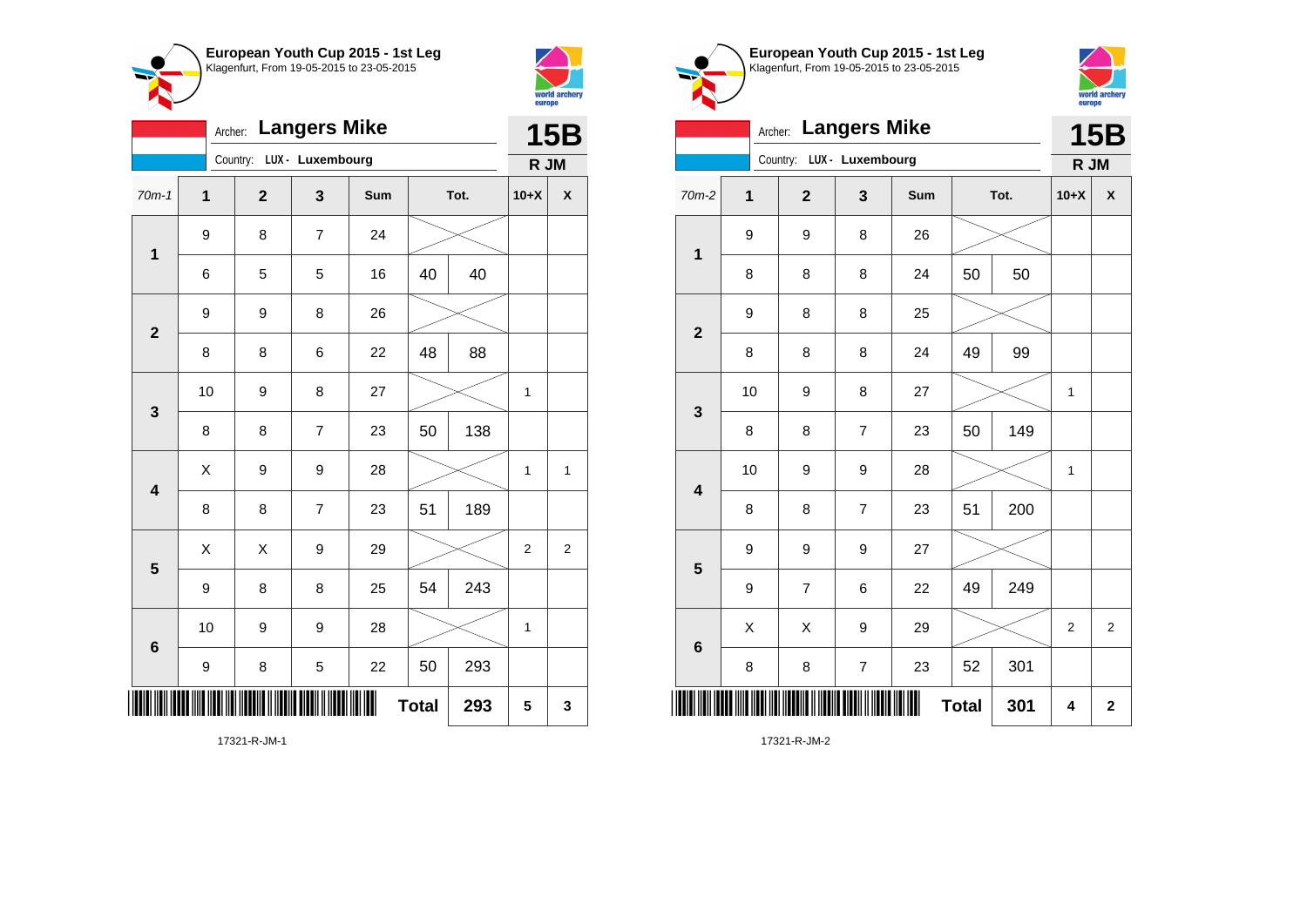

12702-R-JM-1



|                         | <b>Mihalic Matija</b><br>Archer: |                |                |     |    |      |                | <b>15C</b>              |  |
|-------------------------|----------------------------------|----------------|----------------|-----|----|------|----------------|-------------------------|--|
|                         |                                  | Country:       | CRO- Croatia   |     |    |      | R JM           |                         |  |
| $70m-1$                 | $\mathbf 1$                      | $\mathbf{2}$   | 3              | Sum |    | Tot. | $10+X$         | $\pmb{\mathsf{X}}$      |  |
| $\mathbf{1}$            | X                                | Χ              | 10             | 30  |    |      |                | 2                       |  |
|                         | 8                                | 8              | 6              | 22  | 52 | 52   |                |                         |  |
| $\overline{\mathbf{2}}$ | 9                                | 9              | 8              | 26  |    |      |                |                         |  |
|                         | 8                                | $\overline{7}$ | $\overline{7}$ | 22  | 48 | 100  |                |                         |  |
| $\mathbf{3}$            | X                                | 10             | 9              | 29  |    |      | $\overline{2}$ | 1                       |  |
|                         | 9                                | 9              | 8              | 26  | 55 | 155  |                |                         |  |
| $\overline{\mathbf{4}}$ | 10                               | 9              | 9              | 28  |    |      | 1              |                         |  |
|                         | 9                                | 9              | 8              | 26  | 54 | 209  |                |                         |  |
| $5\phantom{1}$          | 10                               | 9              | 9              | 28  |    |      | $\mathbf 1$    |                         |  |
|                         | 9                                | 9              | $\overline{7}$ | 25  | 53 | 262  |                |                         |  |
| $6\phantom{1}6$         | X                                | Χ              | X              | 30  |    |      | 3              | 3                       |  |
|                         | X                                | 9              | 8              | 27  | 57 | 319  | 1              | $\mathbf{1}$            |  |
|                         | <b>Total</b><br>319              |                |                |     |    |      | 11             | $\overline{\mathbf{r}}$ |  |

**European Youth Cup 2015 - 1st Leg** Klagenfurt, From 19-05-2015 to 23-05-2015 Archer: **Mihalic Matija** Country: **CRO - Croatia** 9 9 9 27



|                         | <b>Mihalic Matija</b><br>Archer: |              |                |     |              |      |                | <b>15C</b>     |
|-------------------------|----------------------------------|--------------|----------------|-----|--------------|------|----------------|----------------|
|                         |                                  | Country:     | CRO- Croatia   |     |              |      | R JM           |                |
| 70m-2                   | 1                                | $\mathbf{2}$ | 3              | Sum |              | Tot. | $10+X$         | X              |
| $\mathbf 1$             | 9                                | 9            | 9              | 27  |              |      |                |                |
|                         | 8                                | 8            | 8              | 24  | 51           | 51   |                |                |
| $\overline{2}$          | X                                | X            | 10             | 30  |              |      | 3              | $\overline{2}$ |
|                         | 9                                | 9            | 9              | 27  | 57           | 108  |                |                |
| 3                       | X                                | 10           | 10             | 30  |              |      | 3              | 1              |
|                         | 10                               | 9            | $\overline{7}$ | 26  | 56           | 164  | 1              |                |
| $\overline{\mathbf{4}}$ | Χ                                | 9            | 8              | 27  |              |      | 1              | 1              |
|                         | 8                                | 8            | $\overline{7}$ | 23  | 50           | 214  |                |                |
| 5                       | 10                               | 10           | 9              | 29  |              |      | $\overline{2}$ |                |
|                         | 9                                | 9            | 8              | 26  | 55           | 269  |                |                |
| $6\phantom{1}6$         | 10                               | 9            | 9              | 28  |              |      | 1              |                |
|                         | 9                                | 9            | 9              | 27  | 55           | 324  |                |                |
|                         |                                  |              |                |     | <b>Total</b> | 324  | 11             | 4              |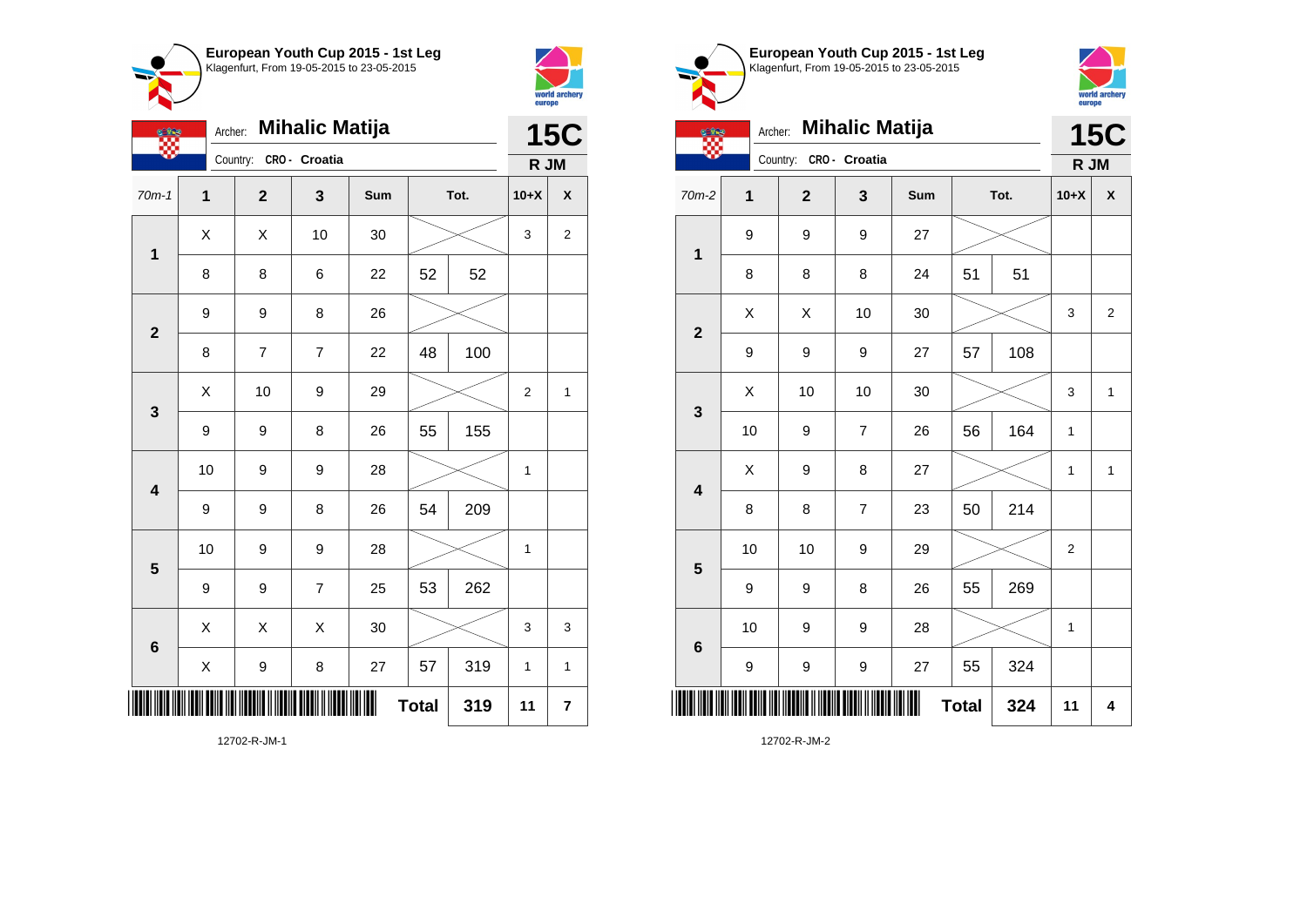

11839-R-JM-1



|                         | <b>Banda Arpad</b><br>Archer: |                         |               |     |              |      |                |                |  |
|-------------------------|-------------------------------|-------------------------|---------------|-----|--------------|------|----------------|----------------|--|
|                         |                               | Country:                | HUN - Hungary |     |              |      | R JM           |                |  |
| $70m-1$                 | $\mathbf 1$                   | $\overline{\mathbf{2}}$ | 3             | Sum |              | Tot. | $10+X$         | χ              |  |
| $\mathbf{1}$            | X                             | X                       | 9             | 29  |              |      | $\overline{2}$ | $\overline{2}$ |  |
|                         | 9                             | 9                       | 9             | 27  | 56           | 56   |                |                |  |
| $\overline{2}$          | X                             | 10                      | 9             | 29  |              |      | $\overline{2}$ | $\mathbf{1}$   |  |
|                         | 8                             | 8                       | 8             | 24  | 53           | 109  |                |                |  |
| 3                       | 10                            | 9                       | 9             | 28  |              |      | 1              |                |  |
|                         | 9                             | 9                       | 8             | 26  | 54           | 163  |                |                |  |
| $\overline{\mathbf{4}}$ | 10                            | 10                      | 9             | 29  |              |      | $\overline{2}$ |                |  |
|                         | 9                             | 9                       | 6             | 24  | 53           | 216  |                |                |  |
| 5                       | 10                            | 10                      | 10            | 30  |              |      | 3              |                |  |
|                         | 9                             | 9                       | 8             | 26  | 56           | 272  |                |                |  |
| $\boldsymbol{6}$        | 10                            | 10                      | 10            | 30  |              |      | 3              |                |  |
|                         | 9                             | 9                       | 9             | 27  | 57           | 329  |                |                |  |
|                         |                               |                         |               | ║║  | <b>Total</b> | 329  | 13             | 3              |  |





|                         | <b>Banda Arpad</b><br>Archer: |                |                  |     |              |      |                |                |  |
|-------------------------|-------------------------------|----------------|------------------|-----|--------------|------|----------------|----------------|--|
|                         |                               | Country:       | HUN - Hungary    |     |              |      | R JM           | <b>16A</b>     |  |
| 70m-2                   | $\mathbf{1}$                  | $\overline{2}$ | 3                | Sum |              | Tot. | $10+X$         | X              |  |
| $\mathbf{1}$            | 10                            | 10             | $\boldsymbol{9}$ | 29  |              |      | $\overline{2}$ |                |  |
|                         | 9                             | 8              | 8                | 25  | 54           | 54   |                |                |  |
| $\overline{2}$          | 9                             | 9              | $\boldsymbol{9}$ | 27  |              |      |                |                |  |
|                         | 9                             | 9              | 8                | 26  | 53           | 107  |                |                |  |
| 3                       | 10                            | 9              | 9                | 28  |              |      | 1              |                |  |
|                         | 9                             | 9              | $\overline{7}$   | 25  | 53           | 160  |                |                |  |
| $\overline{\mathbf{4}}$ | X                             | X              | 9                | 29  |              |      | $\overline{2}$ | $\overline{2}$ |  |
|                         | 9                             | 9              | $\overline{7}$   | 25  | 54           | 214  |                |                |  |
| 5                       | 9                             | 9              | $\boldsymbol{9}$ | 27  |              |      |                |                |  |
|                         | 9                             | 9              | 8                | 26  | 53           | 267  |                |                |  |
| $6\phantom{1}6$         | X                             | X              | 10               | 30  |              |      | 3              | $\overline{2}$ |  |
|                         | 9                             | 9              | $\boldsymbol{9}$ | 27  | 57           | 324  |                |                |  |
| I                       |                               |                |                  | Ш   | <b>Total</b> | 324  | 8              | 4              |  |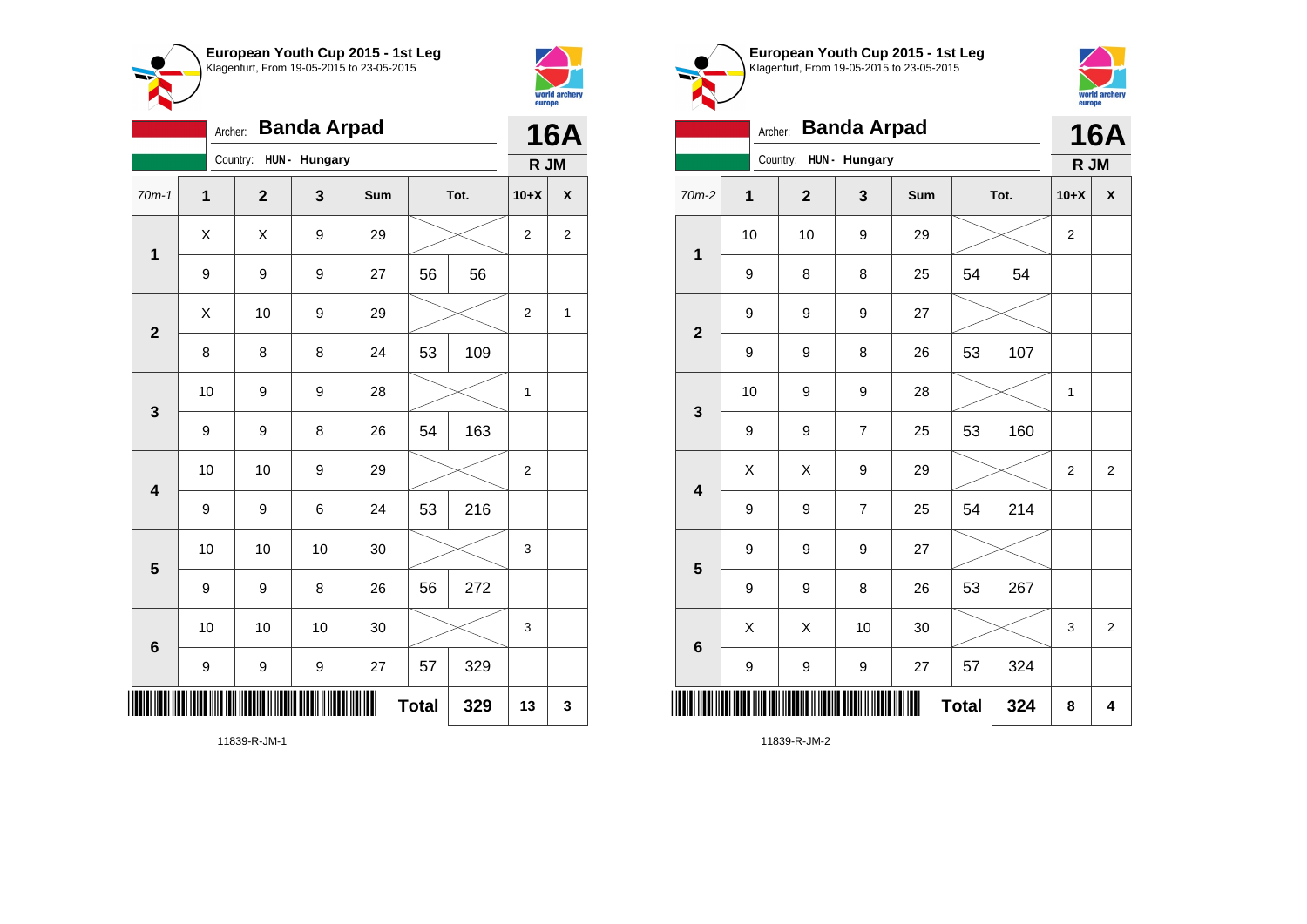



|                         |    | 16B            |                          |     |              |      |                  |                |
|-------------------------|----|----------------|--------------------------|-----|--------------|------|------------------|----------------|
|                         |    | Country:       | SWE - Sweden             |     |              |      | R JM             |                |
| $70m-1$                 | 1  | $\overline{2}$ | 3                        | Sum |              | Tot. | $10+X$           | X              |
| $\mathbf{1}$            | 9  | 9              | 9                        | 27  |              |      |                  |                |
|                         | 9  | 9              | 8                        | 26  | 53           | 53   |                  |                |
| $\mathbf{2}$            | 10 | 10             | 9                        | 29  |              |      | $\boldsymbol{2}$ |                |
|                         | 9  | 9              | 8                        | 26  | 55           | 108  |                  |                |
| 3                       | X  | X              | X                        | 30  |              |      | 3                | 3              |
|                         | 8  | 8              | $\overline{7}$           | 23  | 53           | 161  |                  |                |
| $\overline{\mathbf{4}}$ | X  | X              | 10                       | 30  |              |      | 3                | $\overline{2}$ |
|                         | 9  | 9              | 9                        | 27  | 57           | 218  |                  |                |
| 5                       | X  | 10             | 10                       | 30  |              |      | 3                | 1              |
|                         | 9  | 9              | 9                        | 27  | 57           | 275  |                  |                |
| $6\phantom{1}6$         | 10 | 10             | 9                        | 29  |              |      | $\overline{c}$   |                |
|                         | 9  | 8              | $\overline{\mathcal{I}}$ | 24  | 53           | 328  |                  |                |
|                         |    |                |                          |     | <b>Total</b> | 328  | 13               | 6              |

**European Youth Cup 2015 - 1st Leg** Klagenfurt, From 19-05-2015 to 23-05-2015



|                         | <b>16B</b> |              |                  |     |              |      |        |                |
|-------------------------|------------|--------------|------------------|-----|--------------|------|--------|----------------|
|                         | Country:   |              | SWE- Sweden      |     |              |      | R JM   |                |
| 70m-2                   | 1          | $\mathbf{2}$ | 3                | Sum |              | Tot. | $10+X$ | X              |
| $\mathbf{1}$            | X          | 9            | 9                | 28  |              |      | 1      | $\mathbf{1}$   |
|                         | 9          | 8            | 8                | 25  | 53           | 53   |        |                |
| $\overline{2}$          | X          | Χ            | 10               | 30  |              |      | 3      | $\overline{2}$ |
|                         | 9          | 9            | 8                | 26  | 56           | 109  |        |                |
| 3                       | X          | Χ            | 10               | 30  |              |      | 3      | $\overline{2}$ |
|                         | 9          | 9            | 8                | 26  | 56           | 165  |        |                |
| $\overline{\mathbf{4}}$ | X          | 9            | $\boldsymbol{9}$ | 28  |              |      | 1      | $\mathbf{1}$   |
|                         | 9          | 9            | 8                | 26  | 54           | 219  |        |                |
| 5                       | X          | Χ            | Χ                | 30  |              |      | 3      | 3              |
|                         | 9          | 9            | 8                | 26  | 56           | 275  |        |                |
| $6\phantom{1}6$         | X          | 9            | 9                | 28  |              |      | 1      | 1              |
|                         | 9          | 9            | 8                | 26  | 54           | 329  |        |                |
| I                       |            |              |                  | ║   | <b>Total</b> | 329  | 12     | 10             |

12694-R-JM-2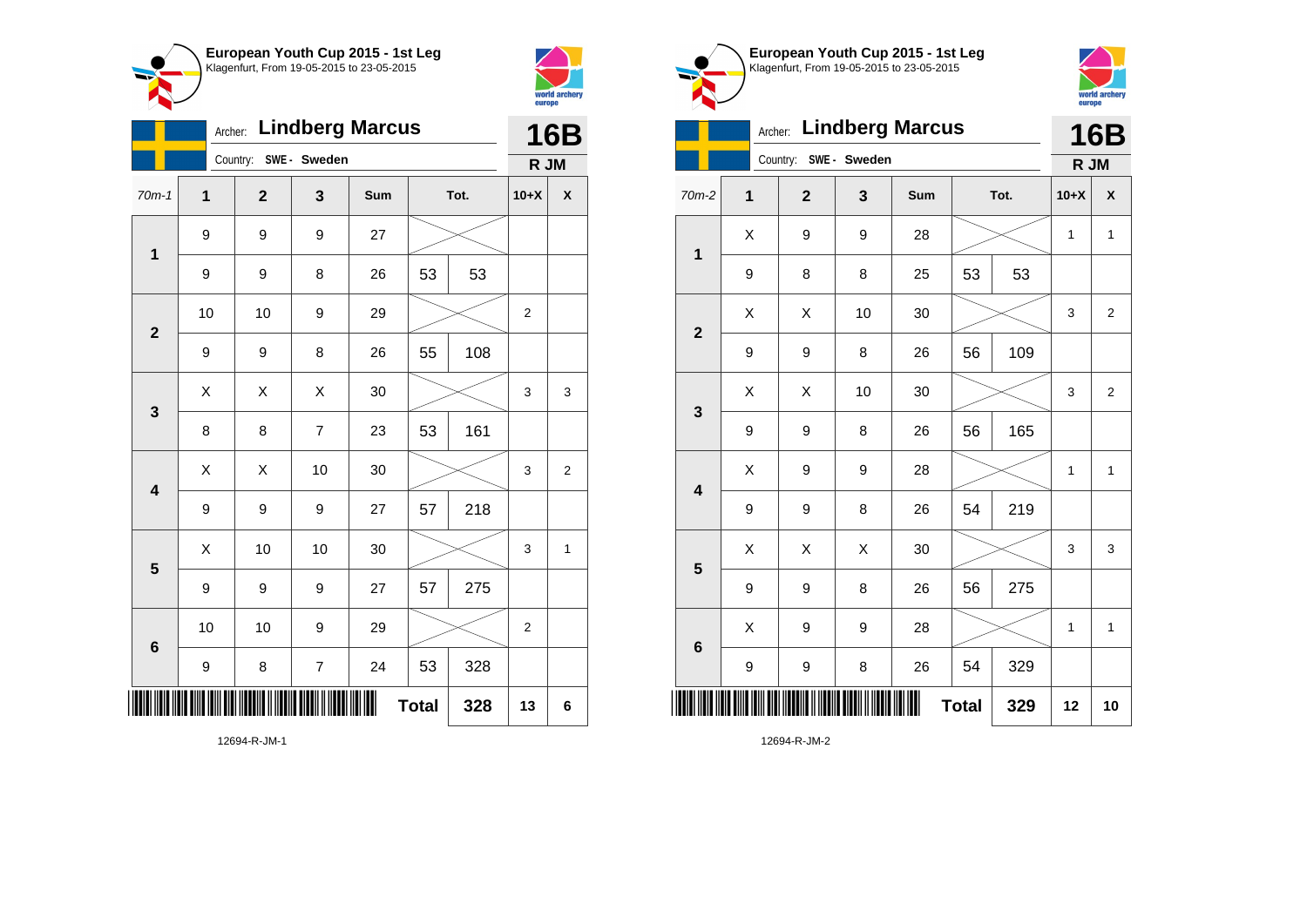



| <b>Chrostowska Maria</b><br>Archer: |                  |                         |                          |     |              |      |             | <b>18A</b>   |  |
|-------------------------------------|------------------|-------------------------|--------------------------|-----|--------------|------|-------------|--------------|--|
|                                     |                  | Country: POL - Poland   |                          |     |              |      | R JW        |              |  |
| $70m-1$                             | 1                | $\mathbf 2$             | 3                        | Sum |              | Tot. | $10+X$      | $\mathsf{X}$ |  |
| $\mathbf 1$                         | 9                | 9                       | 9                        | 27  |              |      |             |              |  |
|                                     | 9                | 8                       | 8                        | 25  | 52           | 52   |             |              |  |
| $\overline{\mathbf{2}}$             | $\boldsymbol{9}$ | 9                       | 9                        | 27  |              |      |             |              |  |
|                                     | 8                | $\overline{\mathbf{7}}$ | 6                        | 21  | 48           | 100  |             |              |  |
|                                     | 10               | 9                       | 9                        | 28  |              |      | 1           |              |  |
| 3                                   | $\boldsymbol{9}$ | 8                       | $\overline{7}$           | 24  | 52           | 152  |             |              |  |
| 4                                   | $\boldsymbol{9}$ | 9                       | 8                        | 26  |              |      |             |              |  |
|                                     | 8                | $\overline{7}$          | $\overline{7}$           | 22  | 48           | 200  |             |              |  |
| 5                                   | 9                | 9                       | 8                        | 26  |              |      |             |              |  |
|                                     | 8                | $\overline{7}$          | $\overline{7}$           | 22  | 48           | 248  |             |              |  |
| 6                                   | 10               | 9                       | 9                        | 28  |              |      | 1           |              |  |
|                                     | 9                | 8                       | $\overline{\mathcal{I}}$ | 24  | 52           | 300  |             |              |  |
|                                     |                  |                         |                          | ║║  | <b>Total</b> | 300  | $\mathbf 2$ | 0            |  |

Klagenfurt, From 19-05-2015 to 23-05-2015 world archery<br>europe Archer: **Chrostowska Maria 18A** Country: **POL - Poland R JW** 70m-2 **1 2 3 Sum Tot. 10+X X** 10 | 9 | 9 | 28 |  $\times$  | 1 **1** 9 | 7 | 7 | 23 | 51 | 51 10 | 10 | 10 | 30 |  $\times$  | 3 **2** 9 | 8 | 8 | 25 | 55 | 106 X X 10 30 3 2 **3** 9 | 9 | 9 | 27 | 57 | 163 9 8 8 25 **4** 8 8 7 23 48 211 9 8 8 25 **5** 8 | 7 | 6 | 21 | 46 | 257 10 | 10 | 9 | 29 |  $\times$  | 2 **6** 8 | 8 | 6 | 22 | 51 | 308 \*13572-R-JW-2\*  $Total | 308 | 9 | 2$ 

**European Youth Cup 2015 - 1st Leg**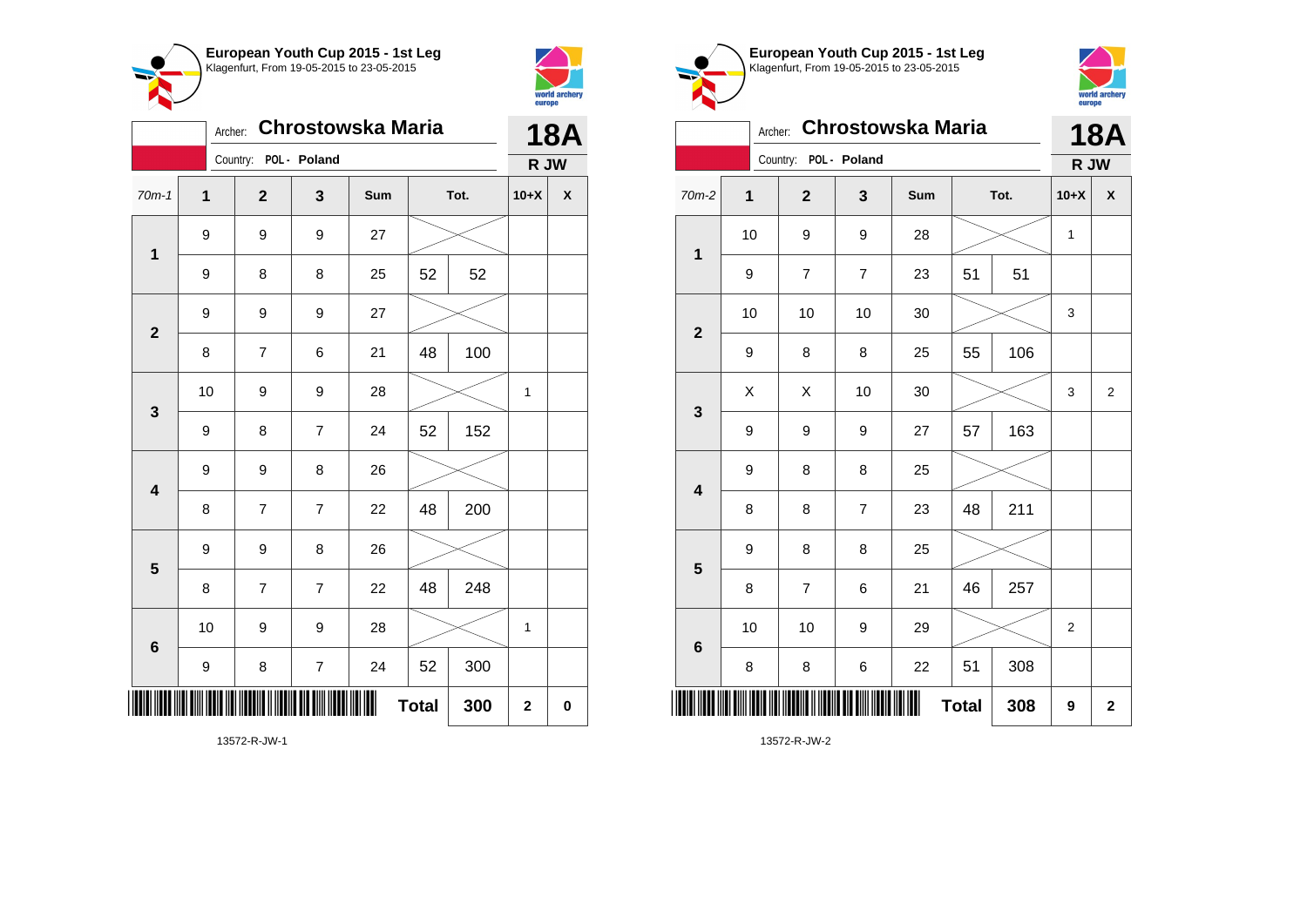



|                         | Trapeznikova Solomiya | <b>18B</b>     |                      |     |              |      |             |                    |
|-------------------------|-----------------------|----------------|----------------------|-----|--------------|------|-------------|--------------------|
|                         |                       | Country:       | <b>UKR</b> - Ukraine |     |              |      | R JW        |                    |
| $70m-1$                 | $\mathbf 1$           | $\overline{2}$ | 3                    | Sum |              | Tot. | $10+X$      | $\pmb{\mathsf{X}}$ |
| 1                       | 10                    | 9              | 8                    | 27  |              |      | 1           |                    |
|                         | 8                     | $\overline{7}$ | 5                    | 20  | 47<br>47     |      |             |                    |
| $\overline{2}$          | 10                    | 9              | 8                    | 27  |              |      | 1           |                    |
|                         | 8                     | 8              | 6                    | 22  | 49           | 96   |             |                    |
| 3                       | 9                     | 9              | 9                    | 27  |              |      |             |                    |
|                         | $\overline{7}$        | 6              | 6                    | 19  | 46           | 142  |             |                    |
| $\overline{\mathbf{4}}$ | X                     | 9              | 9                    | 28  |              |      | $\mathbf 1$ | $\mathbf{1}$       |
|                         | 8                     | 8              | $\overline{7}$       | 23  | 51           | 193  |             |                    |
| 5                       | 10                    | 9              | 9                    | 28  |              |      | 1           |                    |
|                         | 9                     | 8              | $\overline{7}$       | 24  | 52           | 245  |             |                    |
| $\bf 6$                 | 10                    | 9              | 8                    | 27  |              |      | 1           |                    |
|                         | 8                     | 8              | 8                    | 24  | 51           | 296  |             |                    |
| II                      |                       |                |                      |     | <b>Total</b> | 296  | 5           | 1                  |





|  | europe                  |                |                |                      |                       |              |      |                |                |
|--|-------------------------|----------------|----------------|----------------------|-----------------------|--------------|------|----------------|----------------|
|  |                         | Archer:        |                |                      | Trapeznikova Solomiya |              |      |                | 18B            |
|  |                         |                | Country:       | <b>UKR</b> - Ukraine |                       |              |      | R JW           |                |
|  | $70m-2$                 | $\overline{1}$ | $\overline{2}$ | 3                    | Sum                   |              | Tot. | $10+X$         | X              |
|  | 1                       | X              | 10             | 9                    | 29                    |              |      | $\overline{2}$ | 1              |
|  |                         | 8              | 8              | 8                    | 24                    | 53           | 53   |                |                |
|  | $\overline{2}$          | 10             | 10             | 9                    | 29                    |              |      | 2              |                |
|  |                         | 9              | 9              | $\overline{7}$       | 25                    | 54           | 107  |                |                |
|  | 3                       | 10             | 10             | 9                    | 29                    |              |      | $\overline{2}$ |                |
|  |                         | 9              | 9              | $\overline{7}$       | 25                    | 54           | 161  |                |                |
|  | $\overline{\mathbf{4}}$ | X              | X              | 10                   | 30                    |              |      | 3              | $\overline{2}$ |
|  |                         | 8              | 8              | 8                    | 24                    | 54           | 215  |                |                |
|  | 5                       | X              | 9              | 9                    | 28                    |              |      | 1              | $\mathbf{1}$   |
|  |                         | 8              | 8              | 8                    | 24                    | 52           | 267  |                |                |
|  | 6                       | 10             | 9              | 9                    | 28                    |              |      | $\mathbf 1$    |                |
|  |                         | 9              | 8              | 8                    | 25                    | 53           | 320  |                |                |
|  |                         |                |                |                      |                       | <b>Total</b> | 320  | 11             | 4              |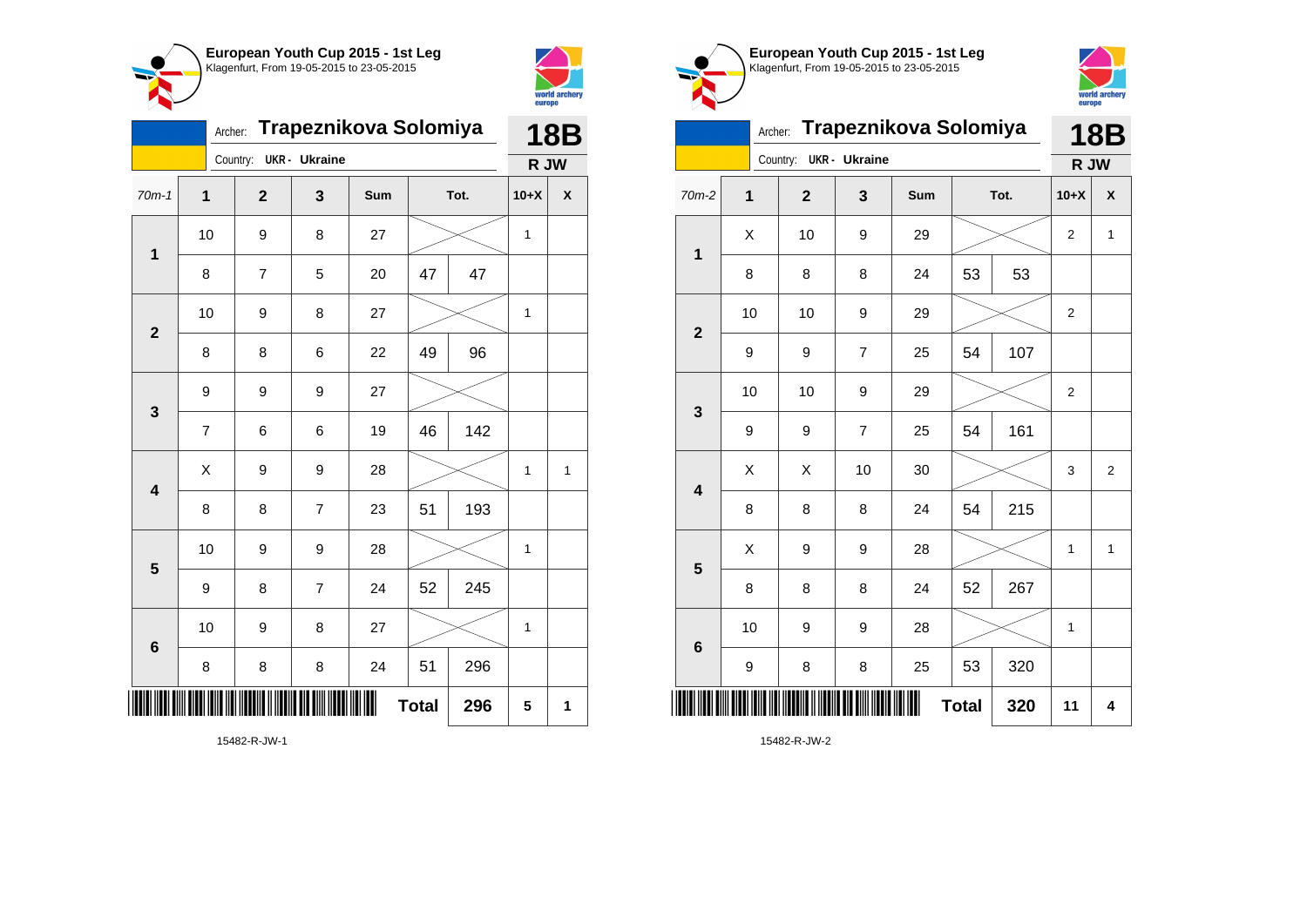



|                         | Archer: |                      |       | <b>18C</b> |              |      |                  |             |
|-------------------------|---------|----------------------|-------|------------|--------------|------|------------------|-------------|
|                         |         | Country: ITA - Italy |       |            |              |      | R JW             |             |
| $70m-1$                 | 1       | $\overline{2}$       | 3     | Sum        |              | Tot. | $10+X$           | χ           |
| 1                       | 10      | 9                    | 9     | 28         |              |      | 1                |             |
|                         | 9       | 9                    | 9     | 27         | 55           | 55   |                  |             |
| $\mathbf{2}$            | Χ       | 10                   | 9     | 29         |              |      | $\boldsymbol{2}$ | 1           |
|                         | 9       | 8                    | 5     | 22         | 51           | 106  |                  |             |
| 3                       | X       | 10                   | 9     | 29         |              |      | $\overline{2}$   | $\mathbf 1$ |
|                         | 9       | 9                    | 8     | 26         | 55           | 161  |                  |             |
| $\overline{\mathbf{4}}$ | Χ       | 10                   | 10    | 30         |              |      | 3                | 1           |
|                         | 9       | 9                    | 8     | 26         | 56           | 217  |                  |             |
| 5                       | 10      | 10                   | 10    | 30         |              |      | 3                |             |
|                         | 9       | 8                    | 8     | 25         | 55           | 272  |                  |             |
| $6\phantom{1}6$         | 8       | 8                    | 8     | 24         |              |      |                  |             |
|                         | 8       | $\boldsymbol{7}$     | $\,6$ | 21         | 45           | 317  |                  |             |
|                         |         |                      |       |            | <b>Total</b> | 317  | 11               | 3           |

world archery<br>europe Archer: **Boari Lucilla 18C** Country: **ITA - Italy R JW** 70m-2 **1 2 3 Sum Tot. 10+X X** 10 | 10 | 10 | 30 |  $\times$  | 3 **1** 10 | 9 | 8 | 27 | 57 | 57 | 1 10 | 10 | 9 | 29 |  $\times$  | 2 **2** 9 | 7 | 6 | 22 | 51 | 108 10 | 9 | 9 | 28 |  $\times$  | 1 **3** 8 | 8 | 8 | 24 | 52 | 160  $\begin{array}{|c|c|c|c|c|c|}\hline \hspace{.1cm}X & \hspace{.1cm} \text{ 10} & \hspace{.1cm} \text{9} & \hspace{.1cm} \text{29} & \hspace{.1cm} \text{20} & \hspace{.1cm} \text{3} & \hspace{.1cm} \text{2} & \hspace{.1cm} \text{21} & \hspace{.1cm} \text{11} & \hspace{.1cm} \hline \end{array}$ **4** 8 | 7 | 5 | 20 | 49 | 209 9 8 8 25 **5** 8 | 7 | 6 | 21 | 46 | 255 9 | 9 | 8 | 26 **6** 7 | 6 | 6 | 19 | 45 | 300 <u>\* 1148 - 1148 - 1148 - 1148 - 1148 - 1148 - 1148 - 1148 - 1148 - 1148 - 1148 - 1148 - 1148 - 1148 - 1148 - 11</u>  $Total | 300 | 9$ 

**Signed Total 300 9 2**

9148-R-JW-2

**European Youth Cup 2015 - 1st Leg** Klagenfurt, From 19-05-2015 to 23-05-2015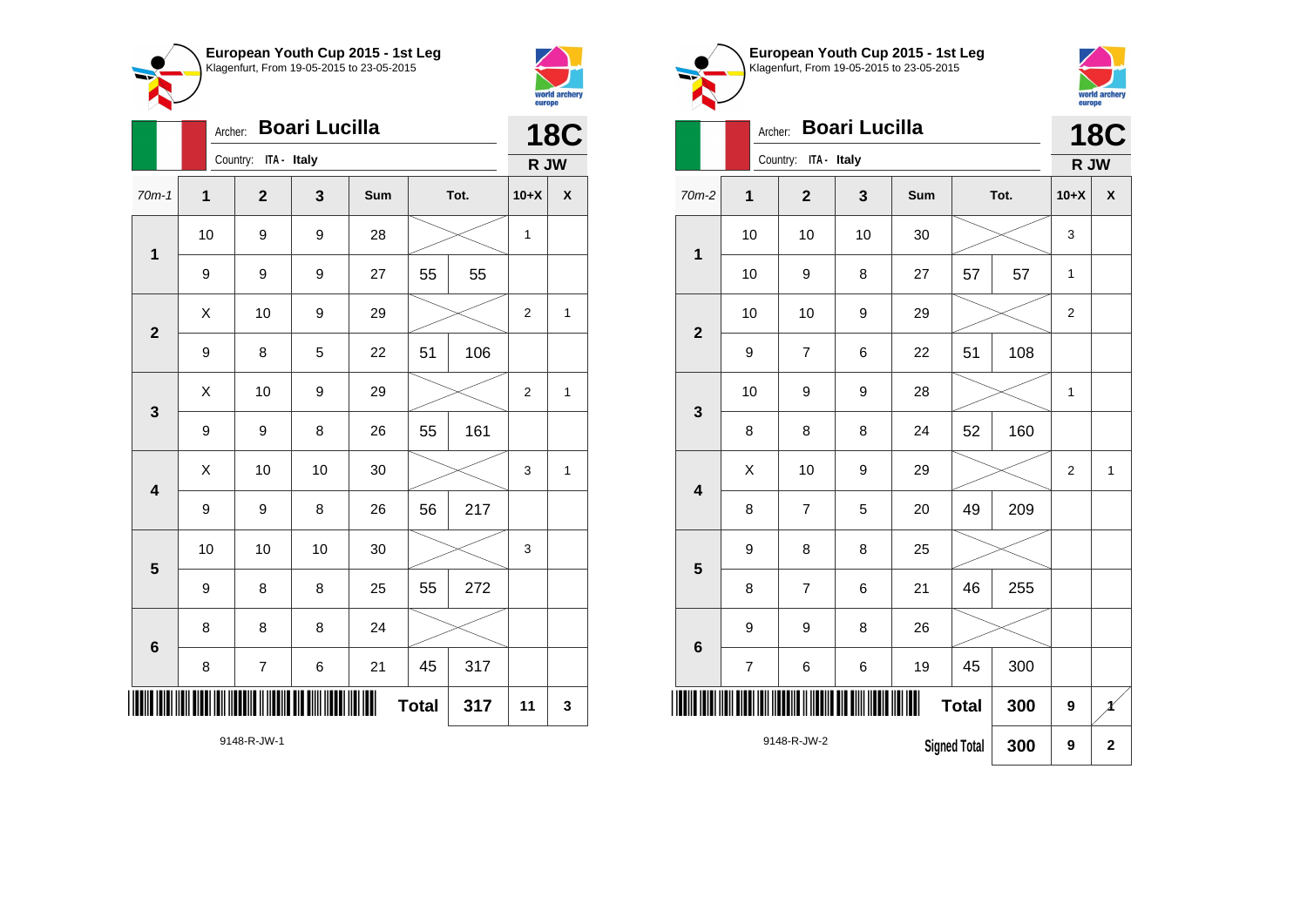



|                         | Archer: Zyzanska Sylwia |                         |                         |     |              |      |                |                    |  |
|-------------------------|-------------------------|-------------------------|-------------------------|-----|--------------|------|----------------|--------------------|--|
|                         |                         | Country: POL - Poland   |                         |     |              |      | R JW           |                    |  |
| $70m-1$                 | $\mathbf 1$             | $\overline{\mathbf{2}}$ | 3                       | Sum |              | Tot. | $10+X$         | $\pmb{\mathsf{X}}$ |  |
| $\mathbf 1$             | 10                      | 10                      | 9                       | 29  |              |      | $\overline{2}$ |                    |  |
|                         | $\boldsymbol{9}$        | 8                       | 8                       | 25  | 54           | 54   |                |                    |  |
| $\overline{2}$          | 10                      | 9                       | 9                       | 28  |              |      | 1              |                    |  |
|                         | 8                       | 7                       | $\overline{\mathbf{7}}$ | 22  | 50           | 104  |                |                    |  |
| 3                       | X                       | 10                      | 9                       | 29  |              |      | $\overline{2}$ | $\mathbf{1}$       |  |
|                         | 9                       | 8                       | $\overline{7}$          | 24  | 53           | 157  |                |                    |  |
| $\overline{\mathbf{4}}$ | 10                      | 9                       | 9                       | 28  |              |      | 1              |                    |  |
|                         | 9                       | 9                       | $\overline{7}$          | 25  | 53           | 210  |                |                    |  |
| 5                       | 10                      | 9                       | 9                       | 28  |              |      | 1              |                    |  |
|                         | 8                       | 8                       | 8                       | 24  | 52           | 262  |                |                    |  |
| 6                       | 10                      | 9                       | 9                       | 28  |              |      | 1              |                    |  |
|                         | 9                       | 8                       | $\overline{\mathbf{7}}$ | 24  | 52           | 314  |                |                    |  |
| IIII                    |                         |                         |                         |     | <b>Total</b> | 314  | 8              | 1                  |  |

world archery<br>europe Archer: **Zyzanska Sylwia 19A** Country: **POL - Poland R JW** 70m-2 **1 2 3 Sum Tot. 10+X X**  $\begin{array}{|c|c|c|c|c|c|}\hline \hspace{.1cm}X & \hspace{.1cm} \text{ 10} & \hspace{.1cm} \text{ 10} & \hspace{.1cm} \text{ 30} & \hspace{.1cm} \end{array} \hspace{.2cm} \begin{array}{|c|c|c|c|c|c|}\hline \hspace{.1cm}X & \hspace{.1cm} \text{ 3} & \hspace{.1cm} \text{ 1} & \hspace{.1cm} \text{ 4} & \hspace{.1cm} \end{array}$ **1** 9 | 8 | 7 | 24 | 54 | 54 10 | 9 | 9 | 28 |  $\times$  | 1 **2** 9 | 8 | 7 | 24 | 52 | 106  $\textsf{X}$  | 10 | 10 | 30 |  $\textcolor{blue}{\swarrow}$  | 3 | 1 **3** 9 | 9 | 9 | 27 | 57 | 163 10 | 10 | 9 | 29 |  $\times$  | 2 **4** 8 | 8 | 8 | 24 | 53 | 216 10 | 9 | 9 | 28 |  $\times$  | 1 **5** 8 | 8 | 7 | 23 | 51 | 267  $\begin{array}{|c|c|c|c|c|}\hline \hspace{0.8cm}X & X & X & 30 & \nearrow & \end{array} \hspace{0.2cm} \begin{array}{|c|c|c|c|c|}\hline \hspace{0.8cm}X & 3 & 3 & 3 \end{array}$ **6** 9 | 9 | 7 | 25 |  $55$  |  $322$ 

**Total 322 13 5**

**European Youth Cup 2015 - 1st Leg** Klagenfurt, From 19-05-2015 to 23-05-2015

13111-R-JW-2

\*13111-R-JW-2\*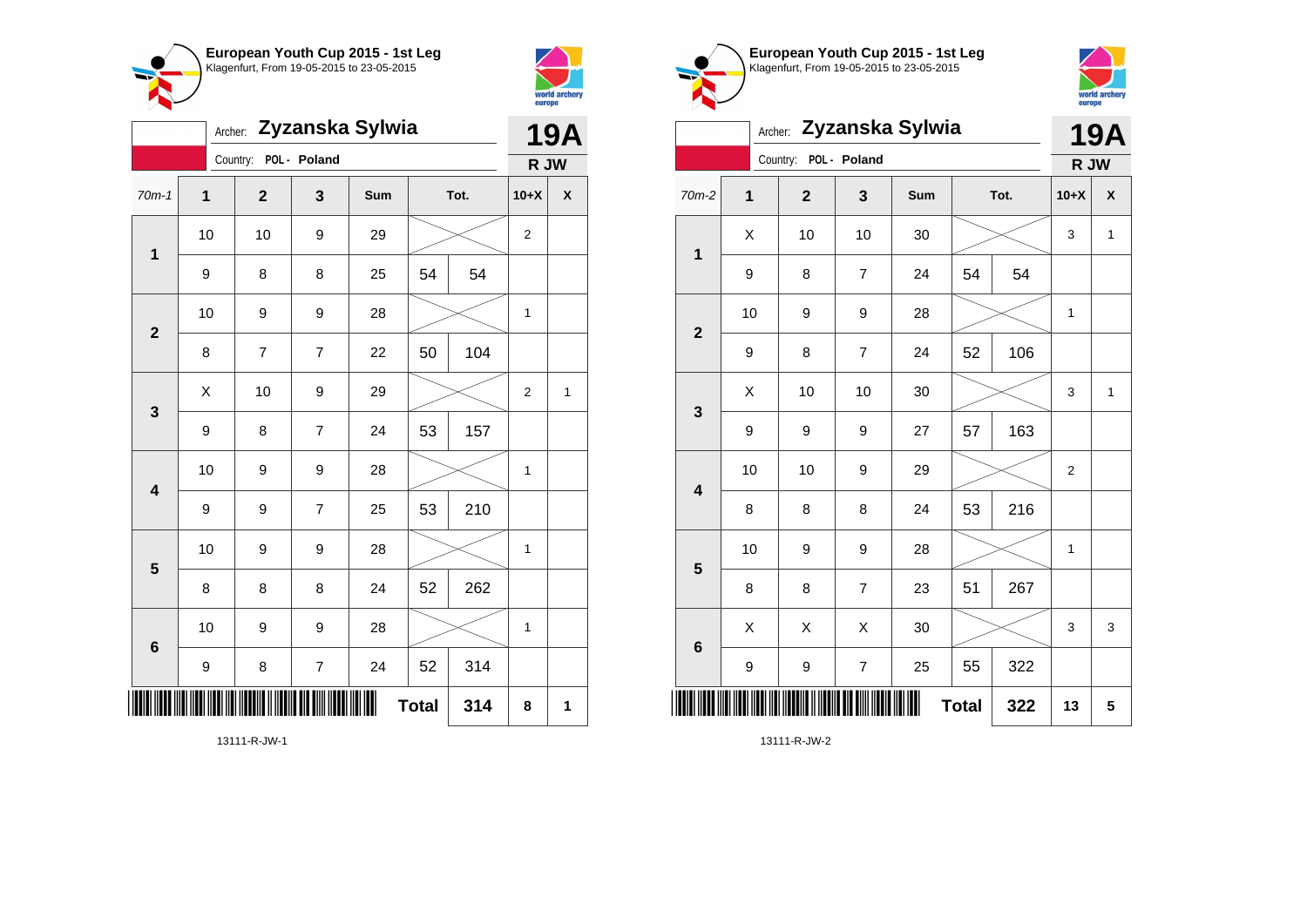



|                         | Lukyanova Nataliya<br>Archer: |                |                |     |    |      |                |                         |  |
|-------------------------|-------------------------------|----------------|----------------|-----|----|------|----------------|-------------------------|--|
|                         |                               | Country:       | UKR - Ukraine  |     |    |      | R JW           |                         |  |
| $70m-1$                 | $\mathbf 1$                   | $\overline{2}$ | 3              | Sum |    | Tot. | $10+X$         | χ                       |  |
| 1                       | 10                            | 9              | 9              | 28  |    |      | $\mathbf 1$    |                         |  |
|                         | 8                             | 8              | 6              | 22  | 50 | 50   |                |                         |  |
| $\mathbf{2}$            | 10                            | 9              | 9              | 28  |    |      | 1              |                         |  |
|                         | 8                             | 8              | $\overline{7}$ | 23  | 51 | 101  |                |                         |  |
| 3                       | Χ                             | 10             | 9              | 29  |    |      | $\mathbf 2$    | $\mathbf{1}$            |  |
|                         | 9                             | 8              | 8              | 25  | 54 | 155  |                |                         |  |
| $\overline{\mathbf{4}}$ | X                             | 9              | 9              | 28  |    |      | 1              | 1                       |  |
|                         | 9                             | 8              | 8              | 25  | 53 | 208  |                |                         |  |
| 5                       | X                             | X              | 9              | 29  |    |      | $\overline{2}$ | $\overline{\mathbf{c}}$ |  |
|                         | 9                             | 9              | $\overline{7}$ | 25  | 54 | 262  |                |                         |  |
| $6\phantom{1}6$         | 10                            | 10             | 10             | 30  |    |      | 3              |                         |  |
|                         | 9                             | 9              | 8              | 26  | 56 | 318  |                |                         |  |
| ║║║                     | <b>Total</b><br>318           |                |                |     |    |      | 10             | $\overline{\mathbf{4}}$ |  |





|                         | Archer:                 |                |                      | Lukyanova Nataliya |              |      |                | <b>19B</b>     |
|-------------------------|-------------------------|----------------|----------------------|--------------------|--------------|------|----------------|----------------|
|                         |                         | Country:       | <b>UKR</b> - Ukraine |                    |              |      | R JW           |                |
| $70m-2$                 | $\overline{\mathbf{1}}$ | $\overline{2}$ | 3                    | Sum                |              | Tot. | $10+X$         | X              |
| $\overline{\mathbf{1}}$ | X                       | X              | 10                   | 30                 |              |      | 3              | $\overline{2}$ |
|                         | 10                      | 9              | 9                    | 28                 | 58           | 58   | 1              |                |
| $\overline{2}$          | X                       | 10             | 9                    | 29                 |              |      | $\overline{2}$ | $\mathbf{1}$   |
|                         | 9                       | 7              | $\overline{7}$       | 23                 | 52           | 110  |                |                |
| 3                       | 10                      | 10             | 9                    | 29                 |              |      | 2              |                |
|                         | 9                       | 8              | $\overline{7}$       | 24                 | 53           | 163  |                |                |
| $\overline{\mathbf{4}}$ | X                       | 10             | 10                   | 30                 |              |      | 3              | $\mathbf{1}$   |
|                         | 10                      | 8              | $\overline{7}$       | 25                 | 55           | 218  | 1              |                |
| 5                       | Χ                       | 10             | 8                    | 28                 |              |      | 2              | 1              |
|                         | 8                       | 7              | 1                    | 16                 | 44           | 262  |                |                |
| 6                       | 10                      | 9              | 9                    | 28                 |              |      | 1              |                |
|                         | 9                       | 9              | 8                    | 26                 | 54           | 316  |                |                |
|                         |                         |                |                      |                    | <b>Total</b> | 316  | 15             | 5              |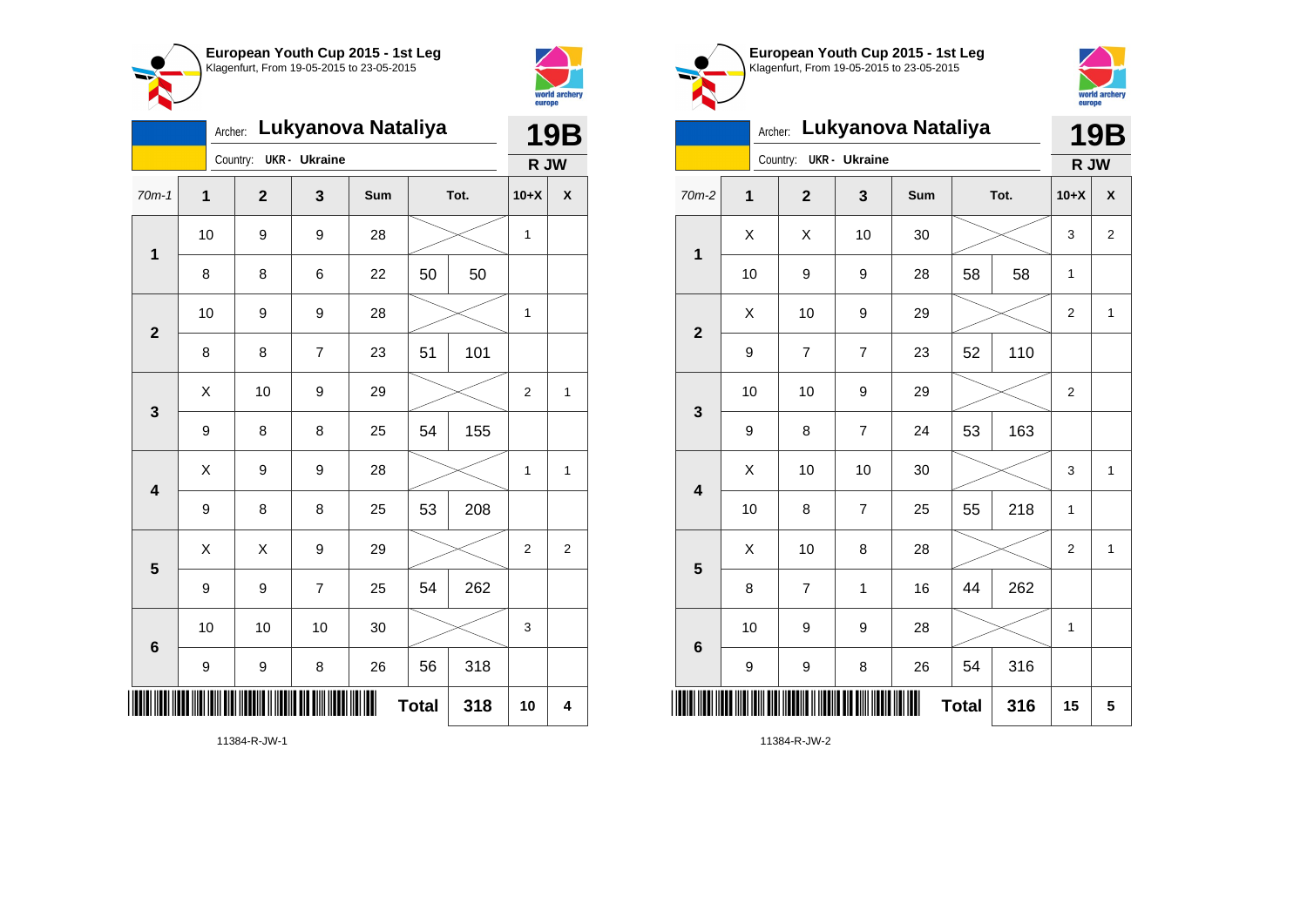



|                         |             | Archer: |                         |                         | <b>19C</b> |              |      |                |              |
|-------------------------|-------------|---------|-------------------------|-------------------------|------------|--------------|------|----------------|--------------|
|                         |             |         | Country: ITA - Italy    |                         |            |              |      | R JW           |              |
| $70m-1$                 | $\mathbf 1$ |         | $\overline{\mathbf{2}}$ | 3                       | Sum        |              | Tot. | $10+X$         | X            |
| $\mathbf 1$             | X           |         | 10                      | 10                      | 30         |              |      | 3              | $\mathbf{1}$ |
|                         | 9           |         | 8                       | $\overline{7}$          | 24         | 54           | 54   |                |              |
| $\overline{2}$          | X           |         | 9                       | 9                       | 28         |              |      | 1              | $\mathbf{1}$ |
|                         | 9           |         | 8                       | $\overline{\mathbf{7}}$ | 24         | 52           | 106  |                |              |
| 3                       | 10          |         | 9                       | 8                       | 27         |              |      | $\mathbf{1}$   |              |
|                         | 8           |         | 8                       | 6                       | 22         | 49           | 155  |                |              |
| $\overline{\mathbf{4}}$ | X           |         | 10                      | 9                       | 29         |              |      | $\overline{2}$ | $\mathbf{1}$ |
|                         | 9           |         | 9                       | 8                       | 26         | 55           | 210  |                |              |
| 5                       | 9           |         | 9                       | 9                       | 27         |              |      |                |              |
|                         | 9           |         | 8                       | $\overline{7}$          | 24         | 51           | 261  |                |              |
| 6                       | X           |         | 10                      | 10                      | 30         |              |      | 3              | $\mathbf{1}$ |
|                         | 9           |         | 9                       | 8                       | 26         | 56           | 317  |                |              |
|                         |             |         |                         |                         | ∭          | <b>Total</b> | 317  | 10             | 4            |

Klagenfurt, From 19-05-2015 to 23-05-2015 world archery<br>europe Archer: **Landi Vanessa 19C** Country: **ITA - Italy R JW** 70m-2 **1 2 3 Sum Tot. 10+X X** 9 9 9 27 **1** 8 | 8 | 8 | 24 | 51 | 51 9 | 9 | 8 | 26 **2** 8 | 7 | 6 | 21 | 47 | 98  $\begin{array}{|c|c|c|c|c|c|}\hline \hspace{.1cm}X & \hspace{.1cm} & \textbf{10} & \hspace{.1cm} & \textbf{9} & \hspace{.1cm} & \textbf{29} & \hspace{.1cm} & \hspace{.1cm} & \hspace{.1cm} & \hspace{.1cm} & \hspace{.1cm} & \hspace{.1cm} & \hspace{.1cm} & \hspace{.1cm} & \hspace{.1cm} & \hspace{.1cm} & \hspace{.1cm} & \hspace{.1cm} & \hspace{.1cm} & \hspace{.1cm} & \hspace{.1cm} & \hspace{$ **3** 9 | 9 | 8 | 26 | 55 | 153 9 | 9 | 8 | 26 **4** 8 8 8 24 50 203  $\begin{array}{|c|c|c|c|c|c|}\hline \hspace{.1cm}X & \hspace{.1cm} & \textbf{10} & \hspace{.1cm} & \textbf{9} & \hspace{.1cm} & \textbf{29} & \hspace{.1cm} & \hspace{.1cm} & \hspace{.1cm} & \hspace{.1cm} & \hspace{.1cm} & \hspace{.1cm} & \hspace{.1cm} & \hspace{.1cm} & \hspace{.1cm} & \hspace{.1cm} & \hspace{.1cm} & \hspace{.1cm} \hline \end{array}$ **5** 9 | 8 | 8 | 25 | 54 | 257 10 | 9 | 9 | 28 |  $\times$  | 1 **6** 9 | 8 | 7 | 24 | 52 | 309 \*13749-R-JW-2\* **Total 309 5 2**

**European Youth Cup 2015 - 1st Leg**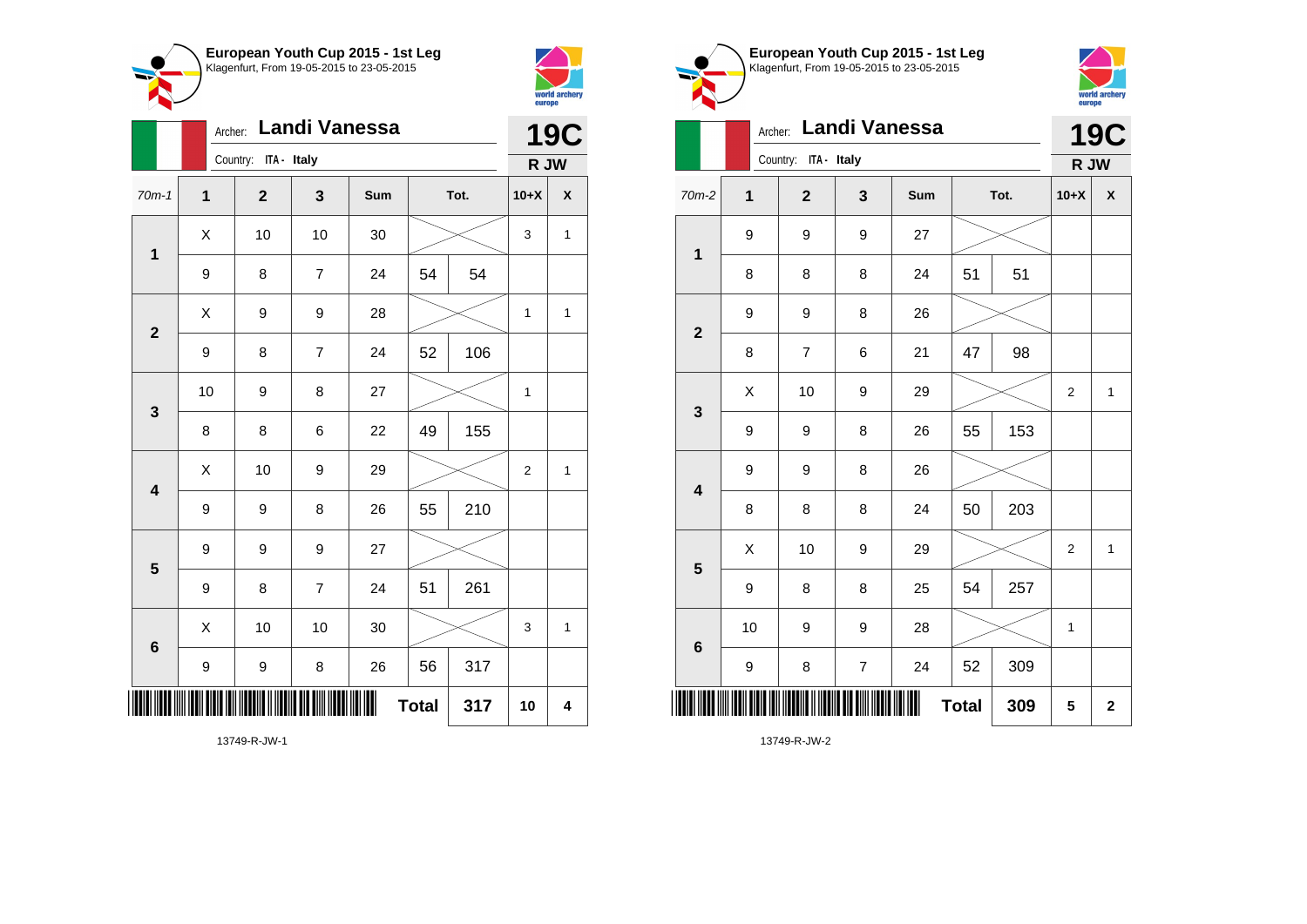



| Smialkowska Magdalena<br>Archer: |    |              |                |     |              |      |                | <b>20A</b>   |  |
|----------------------------------|----|--------------|----------------|-----|--------------|------|----------------|--------------|--|
|                                  |    | Country:     | POL - Poland   |     |              |      | R JW           |              |  |
| $70m-1$                          | 1  | $\mathbf{2}$ | 3              | Sum |              | Tot. | $10+X$         | X            |  |
| 1                                | 9  | 9            | 9              | 27  |              |      |                |              |  |
|                                  | 9  | 9            | 8              | 26  | 53           | 53   |                |              |  |
| $\overline{2}$                   | 9  | 8            | 8              | 25  |              |      |                |              |  |
|                                  | 8  | 7            | 6              | 21  | 46           | 99   |                |              |  |
| 3                                | 10 | 10           | 9              | 29  |              |      | $\overline{2}$ |              |  |
|                                  | 8  | 8            | $\overline{7}$ | 23  | 52           | 151  |                |              |  |
| $\overline{\mathbf{4}}$          | X  | 10           | 10             | 30  |              |      | 3              | $\mathbf{1}$ |  |
|                                  | 9  | 8            | 8              | 25  | 55           | 206  |                |              |  |
| 5                                | 9  | 9            | 8              | 26  |              |      |                |              |  |
|                                  | 8  | 7            | $\overline{7}$ | 22  | 48           | 254  |                |              |  |
| 6                                | 9  | 8            | 8              | 25  |              |      |                |              |  |
|                                  | 8  | 8            | $\overline{7}$ | 23  | 48           | 302  |                |              |  |
|                                  |    |              |                |     | <b>Total</b> | 302  | 5              | 1            |  |

world archery<br>europe Archer: **Smialkowska Magdalena 20A** Country: **POL - Poland R JW** 70m-2 **1 2 3 Sum Tot. 10+X X** 10 | 9 | 9 | 28 |  $\times$  | 1 **1** 9 | 9 | 9 | 27 | 55 | 55  $X$   $\mid$   $X$   $\mid$   $9$   $\mid$   $29$   $\mid$   $\gg$   $\mid$  2  $\mid$  2 **2** 9 | 9 | 8 | 26 | 55 | 110  $\begin{array}{|c|c|c|c|c|c|}\hline \hspace{.1cm}X & \hspace{.1cm} 9 & \hspace{.1cm} 9 & \hspace{.1cm} 28 & \hspace{.1cm} 28 & \hspace{.1cm} & \hline \end{array} \hspace{.2cm} \begin{array}{c} \hline \hspace{.1cm}X & \hspace{.1cm} 1 & \hspace{.1cm} 1 & \hspace{.1cm} 1 \hspace{.1cm} \end{array}$ **3** 8 | 7 | 7 | 22 | 50 | 160 9 8 8 25 **4** 8 8 2 18 43 203 9 9 9 27 **5** 8 | 7 | 6 | 21 | 48 | 251  $\begin{array}{|c|c|c|c|c|c|}\hline \hspace{.1cm}X & \hspace{.1cm} \text{ 10} & \hspace{.1cm} \text{ 10} & \hspace{.1cm} \text{ 30} & \hspace{.1cm} \end{array} \hspace{.2cm} \begin{array}{|c|c|c|c|c|c|}\hline \hspace{.1cm}X & \hspace{.1cm} \text{ 3} & \hspace{.1cm} \text{ 1} & \hspace{.1cm} \text{ 4} & \hspace{.1cm} \end{array}$ **6** 9 | 9 | 6 | 24 | 54 | 305 \*15536-R-JW-2\* **Total**  $305$   $7$   $4$ 

**European Youth Cup 2015 - 1st Leg** Klagenfurt, From 19-05-2015 to 23-05-2015

15536-R-JW-2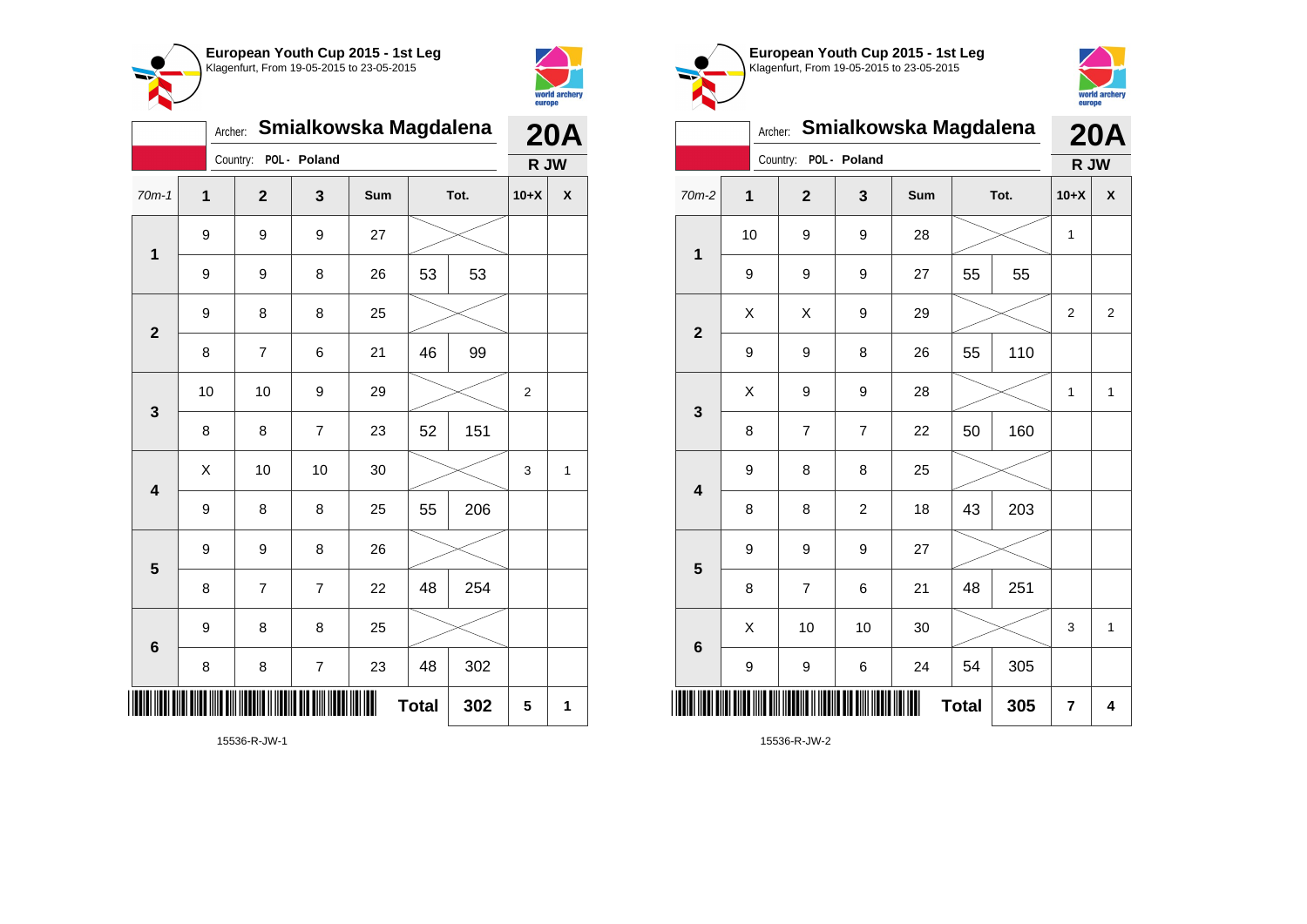



|                         | Machikha Sofiya<br>Archer: |                |                |     |              |      |              |                    |  |
|-------------------------|----------------------------|----------------|----------------|-----|--------------|------|--------------|--------------------|--|
|                         |                            | Country:       | UKR - Ukraine  |     |              |      | R JW         |                    |  |
| $70m-1$                 | $\overline{1}$             | $\mathbf{2}$   | 3              | Sum |              | Tot. | $10+X$       | $\pmb{\mathsf{X}}$ |  |
| $\mathbf 1$             | 9                          | 9              | 8              | 26  |              |      |              |                    |  |
|                         | 8                          | $\overline{7}$ | 6              | 21  | 47           | 47   |              |                    |  |
| $\overline{2}$          | 9                          | 9              | 8              | 26  |              |      |              |                    |  |
|                         | 8                          | $\overline{7}$ | 4              | 19  | 45           | 92   |              |                    |  |
| 3                       | $\overline{7}$             | 6              | 6              | 19  |              |      |              |                    |  |
|                         | 6                          | 5              | 3              | 14  | 33           | 125  |              |                    |  |
| $\overline{\mathbf{4}}$ | 10                         | 9              | 9              | 28  |              |      | $\mathbf 1$  |                    |  |
|                         | 9                          | 9              | 9              | 27  | 55           | 180  |              |                    |  |
| 5                       | 10                         | 9              | 8              | 27  |              |      | $\mathbf{1}$ |                    |  |
|                         | 8                          | $\overline{7}$ | $\overline{7}$ | 22  | 49           | 229  |              |                    |  |
| $6\phantom{1}6$         | 9                          | 9              | 9              | 27  |              |      |              |                    |  |
|                         | 8                          | 7              | 5              | 20  | 47           | 276  |              |                    |  |
|                         |                            |                |                |     | <b>Total</b> | 276  | $\mathbf 2$  | $\mathbf 0$        |  |





| ×                       | Archer:                 |                        | <b>Machikha Sofiya</b> |     |              |      | <b>20B</b>     |          |
|-------------------------|-------------------------|------------------------|------------------------|-----|--------------|------|----------------|----------|
|                         |                         | Country: UKR - Ukraine |                        |     |              |      | R JW           |          |
| $70m-2$                 | $\overline{\mathbf{1}}$ | $\overline{2}$         | 3                      | Sum |              | Tot. | $10+X$         | X        |
| $\mathbf 1$             | 9                       | 8                      | 8                      | 25  |              |      |                |          |
|                         | 8                       | $\overline{7}$         | $\overline{7}$         | 22  | 47           | 47   |                |          |
| $\overline{\mathbf{2}}$ | 9                       | 9                      | 8                      | 26  |              |      |                |          |
|                         | $\overline{7}$          | 5                      | M                      | 12  | 38           | 85   |                |          |
| 3                       | 9                       | 8                      | 8                      | 25  |              |      |                |          |
|                         | 8                       | 6                      | 5                      | 19  | 44           | 129  |                |          |
| $\overline{\mathbf{4}}$ | 10                      | 8                      | 8                      | 26  |              |      | $\mathbf{1}$   |          |
|                         | $\overline{7}$          | 7                      | 5                      | 19  | 45           | 174  |                |          |
| 5                       | 8                       | 8                      | $\overline{7}$         | 23  |              |      |                |          |
|                         | 7                       | 6                      | 6                      | 19  | 42           | 216  |                |          |
| $6\phantom{1}6$         | 10                      | 10                     | $\overline{7}$         | 27  |              |      | $\overline{2}$ |          |
|                         | $\overline{7}$          | 6                      | 6                      | 19  | 46           | 262  |                |          |
|                         |                         |                        |                        |     | <b>Total</b> | 262  | 3              | $\bf{0}$ |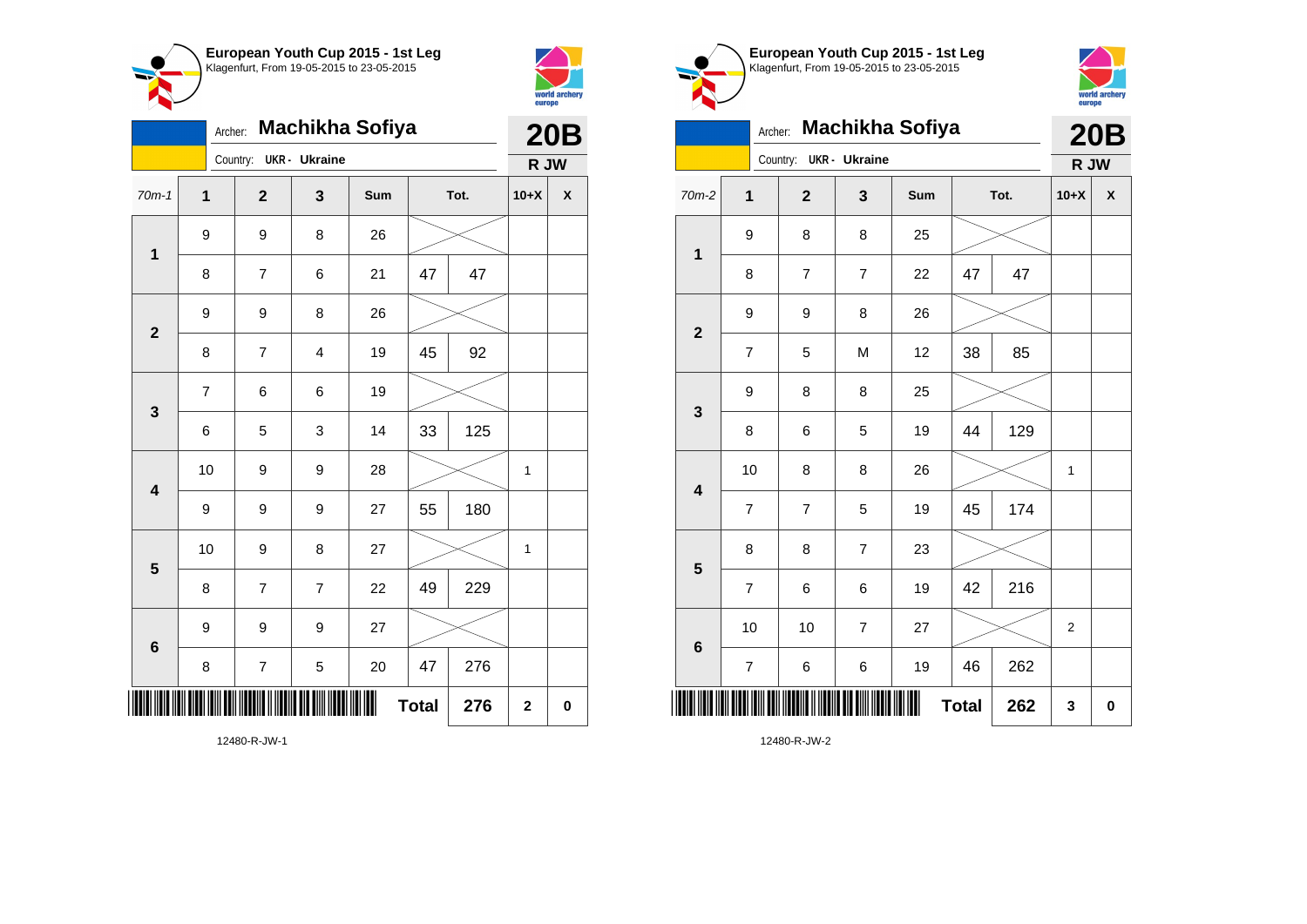



|                         |              | Spera Loredana<br>Archer: |                |     |              |      |                |                |  |
|-------------------------|--------------|---------------------------|----------------|-----|--------------|------|----------------|----------------|--|
|                         |              | Country: ITA - Italy      |                |     |              |      | R JW           |                |  |
| $70m-1$                 | $\mathbf{1}$ | $\overline{\mathbf{2}}$   | 3              | Sum |              | Tot. | $10+X$         | χ              |  |
| $\mathbf 1$             | 10           | 9                         | 8              | 27  |              |      | $\mathbf{1}$   |                |  |
|                         | 8            | 8                         | 6              | 22  | 49           | 49   |                |                |  |
| $\overline{2}$          | X            | X                         | 10             | 30  |              |      | 3              | 2              |  |
|                         | 10           | 9                         | 8              | 27  | 57           | 106  | 1              |                |  |
| 3                       | X            | X                         | 10             | 30  |              |      | 3              | $\mathbf{2}$   |  |
|                         | 9            | 8                         | 8              | 25  | 55           | 161  |                |                |  |
| $\overline{\mathbf{4}}$ | X            | X                         | 10             | 30  |              |      | 3              | $\overline{c}$ |  |
|                         | 10           | 8                         | 8              | 26  | 56           | 217  | 1              |                |  |
| 5                       | 10           | 9                         | 9              | 28  |              |      | 1              |                |  |
|                         | 9            | 8                         | $\overline{7}$ | 24  | 52           | 269  |                |                |  |
| $\boldsymbol{6}$        | X            | 10                        | 9              | 29  |              |      | $\overline{2}$ | $\mathbf{1}$   |  |
|                         | 9            | 8                         | 8              | 25  | 54           | 323  |                |                |  |
|                         |              |                           |                | ∭   | <b>Total</b> | 323  | 15             | 7              |  |

**European Youth Cup 2015 - 1st Leg** Klagenfurt, From 19-05-2015 to 23-05-2015 world archery<br>europe Archer: **Spera Loredana 20C** Country: **ITA - Italy R JW** 70m-2 **1 2 3 Sum Tot. 10+X X** 9 9 9 27 **1** 8 | 8 | 7 | 23 | 50 | 50 10 | 10 | 9 | 29 |  $\times$  | 2 **2** 9 | 8 | 8 | 25 | 54 | 104 10 | 10 | 10 | 30 |  $\times$  | 3 **3** 9 | 9 | 7 | 25 | 55 | 159 10 | 10 | 9 | 29 |  $\times$  | 2 **4** 9 | 8 | 7 | 24 | 53 | 212 10 | 9 | 8 | 27 |  $\times$  | 1 **5** 7 | 7 | 6 | 20 | 47 | 259 10 | 10 | 10 | 30 |  $\swarrow$  | 3 **6** 10 | 9 | 8 | 27 | 57 | 316 | 1 \*11416-R-JW-2\* **Total 316 12 0**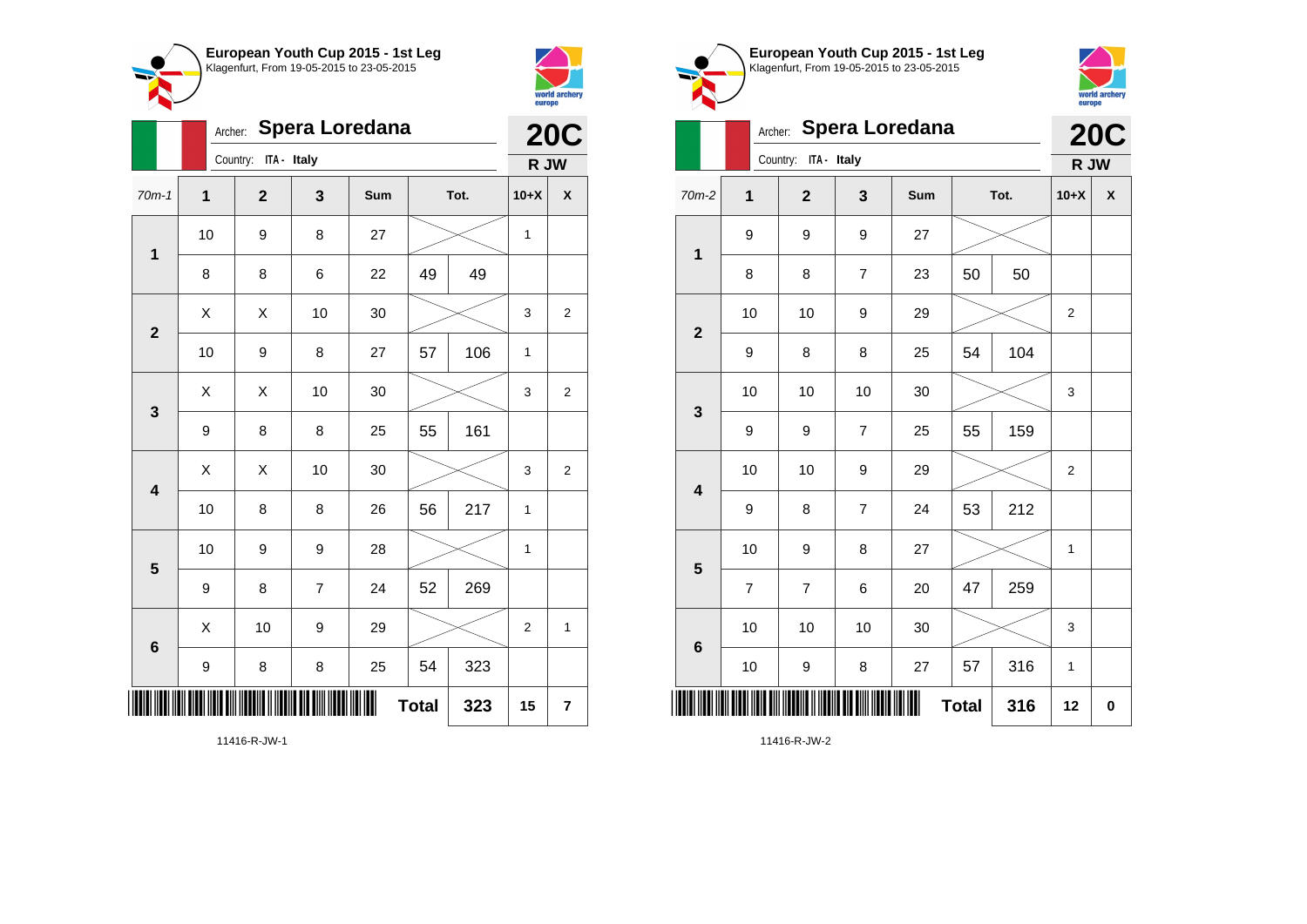



|                         |                | 21A                   |                |     |              |      |        |                |
|-------------------------|----------------|-----------------------|----------------|-----|--------------|------|--------|----------------|
|                         |                | Country: POL - Poland |                |     |              |      | R JW   |                |
| $70m-1$                 | 1              | $\mathbf{2}$          | 3              | Sum |              | Tot. | $10+X$ | X              |
| 1                       | X              | 9                     | 9              | 28  |              |      | 1      | $\mathbf{1}$   |
|                         | 9              | 9                     | 8              | 26  | 54           | 54   |        |                |
| $\overline{\mathbf{2}}$ | X              | X                     | 10             | 30  |              |      | 3      | $\overline{c}$ |
|                         | 10             | 9                     | 8              | 27  | 57           | 111  | 1      |                |
| 3                       | 10             | 10                    | 9              | 29  |              |      | 2      |                |
|                         | 9              | 9                     | 8              | 26  | 55           | 166  |        |                |
| $\overline{\mathbf{4}}$ | 10             | 9                     | 9              | 28  |              |      | 1      |                |
|                         | $\overline{7}$ | $\overline{7}$        | $\overline{7}$ | 21  | 49           | 215  |        |                |
| 5                       | 9              | 9                     | 9              | 27  |              |      |        |                |
|                         | 9              | 6                     | M              | 15  | 42           | 257  |        |                |
| $6\phantom{1}6$         | 9              | 9                     | 9              | 27  |              |      |        |                |
|                         | 9              | 8                     | 8              | 25  | 52           | 309  |        |                |
|                         |                |                       |                | ║   | <b>Total</b> | 309  | 8      | 3              |

**European Youth Cup 2015 - 1st Leg** Klagenfurt, From 19-05-2015 to 23-05-2015 world archery<br>europe Archer: **Farasiewicz Karolina 21A** Country: **POL - Poland R JW** 70m-2 **1 2 3 Sum Tot. 10+X X** 10 | 8 | 8 | 26 |  $\times$  | 1 **1** 8 8 7 23 49 49 9 9 9 27 **2** 9 | 8 | 8 | 25 | 52 | 101 9 9 8 26 **3** 7 | 7 | 6 | 20 | 46 | 147 10 | 9 | 9 | 28 |  $\times$  | 1 **4** 9 | 8 | 8 | 25 | 53 | 200 10 | 9 | 9 | 28 |  $\times$  | 1 **5** 9 | 8 | 6 | 23 | 51 | 251  $\begin{array}{|c|c|c|c|c|c|}\hline \hspace{.1cm}X & \hspace{.1cm} \text{ 10} & \hspace{.1cm} \text{ 10} & \hspace{.1cm} \text{ 30} & \hspace{.1cm} \end{array} \hspace{.2cm} \begin{array}{|c|c|c|c|c|c|}\hline \hspace{.1cm}X & \hspace{.1cm} \text{ 3} & \hspace{.1cm} \text{ 1} & \hspace{.1cm} \text{ 4} & \hspace{.1cm} \end{array}$ **6** 9 | 9 | 9 | 27 | 57 | 308 \*12711-R-JW-2\* **Total 308 6 1**

12711-R-JW-2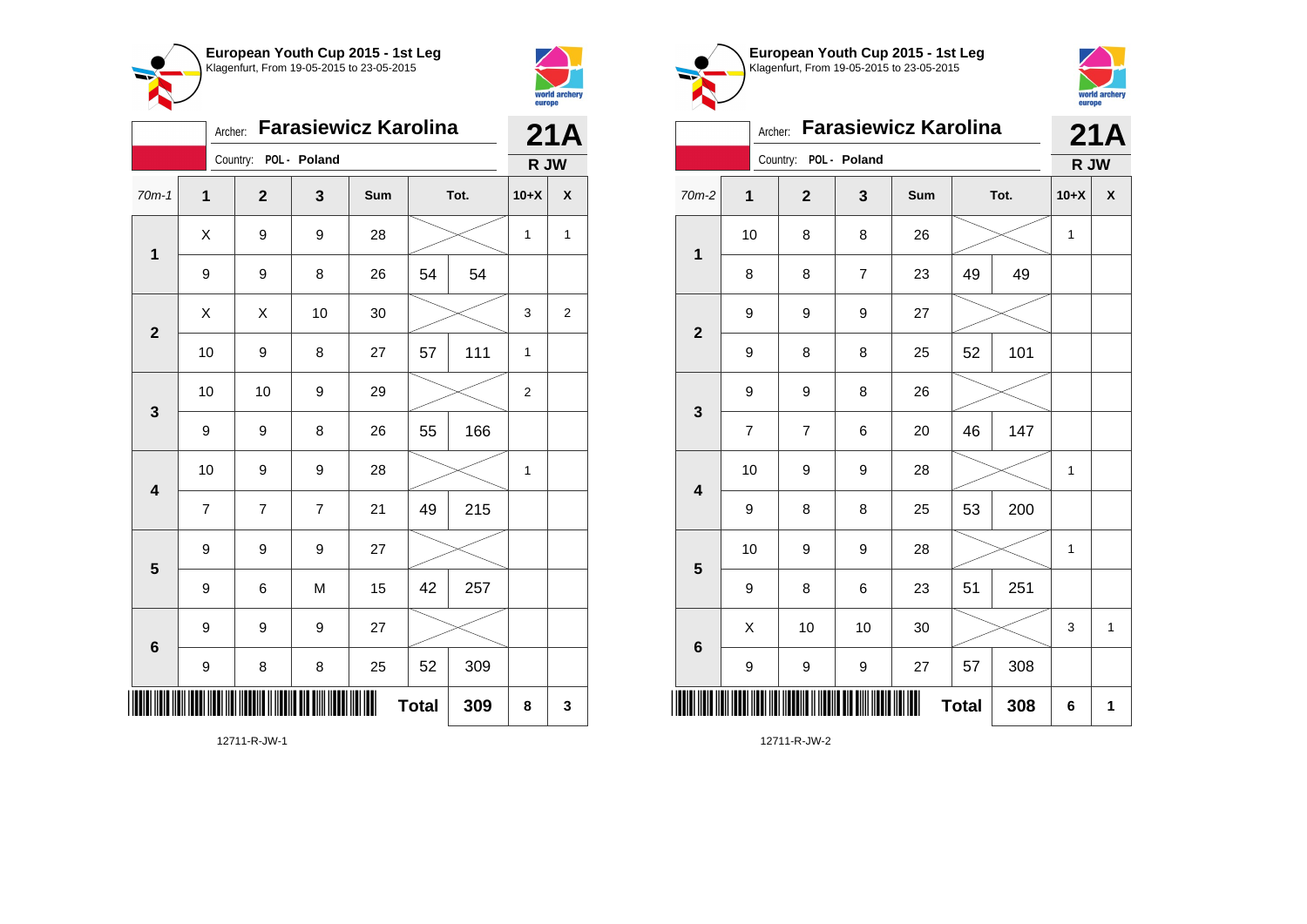



|                         | Archer: Hnyp Solomiya |                         |                      |     |              |      |                  |             |
|-------------------------|-----------------------|-------------------------|----------------------|-----|--------------|------|------------------|-------------|
|                         |                       | Country:                | <b>UKR</b> - Ukraine |     |              |      | R JW             |             |
| $70m-1$                 | $\mathbf{1}$          | $\overline{\mathbf{2}}$ | 3                    | Sum |              | Tot. | $10+X$           | X           |
| $\mathbf 1$             | 9                     | 9                       | 9                    | 27  |              |      |                  |             |
|                         | 8                     | $\overline{7}$          | 7                    | 22  | 49           | 49   |                  |             |
| $\mathbf{2}$            | 10                    | 10                      | 9                    | 29  |              |      | $\overline{c}$   |             |
|                         | 9                     | 9                       | 9                    | 27  | 56           | 105  |                  |             |
| 3                       | Χ                     | 10                      | 10                   | 30  |              |      | 3                | 1           |
|                         | 9                     | 8                       | $\overline{7}$       | 24  | 54           | 159  |                  |             |
| $\overline{\mathbf{4}}$ | 9                     | 9                       | 8                    | 26  |              |      |                  |             |
|                         | 8                     | $\overline{7}$          | $\overline{7}$       | 22  | 48           | 207  |                  |             |
| 5                       | X                     | 10                      | 9                    | 29  |              |      | $\overline{c}$   | 1           |
|                         | 9                     | 9                       | $\overline{7}$       | 25  | 54           | 261  |                  |             |
| $6\phantom{1}6$         | 10                    | 10                      | 9                    | 29  |              |      | $\boldsymbol{2}$ |             |
|                         | 9                     | 9                       | 8                    | 26  | 55           | 316  |                  |             |
| ║║                      |                       |                         |                      | III | <b>Total</b> | 316  | 9                | $\mathbf 2$ |

**European Youth Cup 2015 - 1st Leg** Klagenfurt, From 19-05-2015 to 23-05-2015



|                         | <b>Hnyp Solomiya</b><br>Archer: |    |                |                     |     |              |      |                  | 21B          |
|-------------------------|---------------------------------|----|----------------|---------------------|-----|--------------|------|------------------|--------------|
|                         |                                 |    | Country:       | <b>UKR- Ukraine</b> |     |              |      | R JW             |              |
| 70m-2                   | $\mathbf{1}$                    |    | $\overline{2}$ | 3                   | Sum |              | Tot. | $10+X$           | X            |
| $\mathbf 1$             |                                 | 10 | 9              | 8                   | 27  |              |      | 1                |              |
|                         |                                 | 8  | 8              | 8                   | 24  | 51           | 51   |                  |              |
| $\overline{2}$          |                                 | Χ  | 10             | 10                  | 30  |              |      | 3                | $\mathbf{1}$ |
|                         |                                 | 10 | 10             | 9                   | 29  | 59           | 110  | $\overline{2}$   |              |
| $\mathbf{3}$            |                                 | X  | 9              | 9                   | 28  |              |      | 1                | $\mathbf{1}$ |
|                         | 9                               |    | 8              | 7                   | 24  | 52           | 162  |                  |              |
| $\overline{\mathbf{4}}$ | 9                               |    | 9              | 8                   | 26  |              |      |                  |              |
|                         | 8                               |    | 8              | 8                   | 24  | 50           | 212  |                  |              |
| 5                       |                                 | Χ  | 10             | 9                   | 29  |              |      | $\boldsymbol{2}$ | $\mathbf{1}$ |
|                         |                                 | 9  | 8              | 8                   | 25  | 54           | 266  |                  |              |
| $6\phantom{1}6$         |                                 | 10 | 10             | 9                   | 29  |              |      | $\overline{2}$   |              |
|                         |                                 | 9  | 8              | 8                   | 25  | 54           | 320  |                  |              |
| Ш                       |                                 |    |                |                     |     | <b>Total</b> | 320  | 11               | 3            |

13564-R-JW-2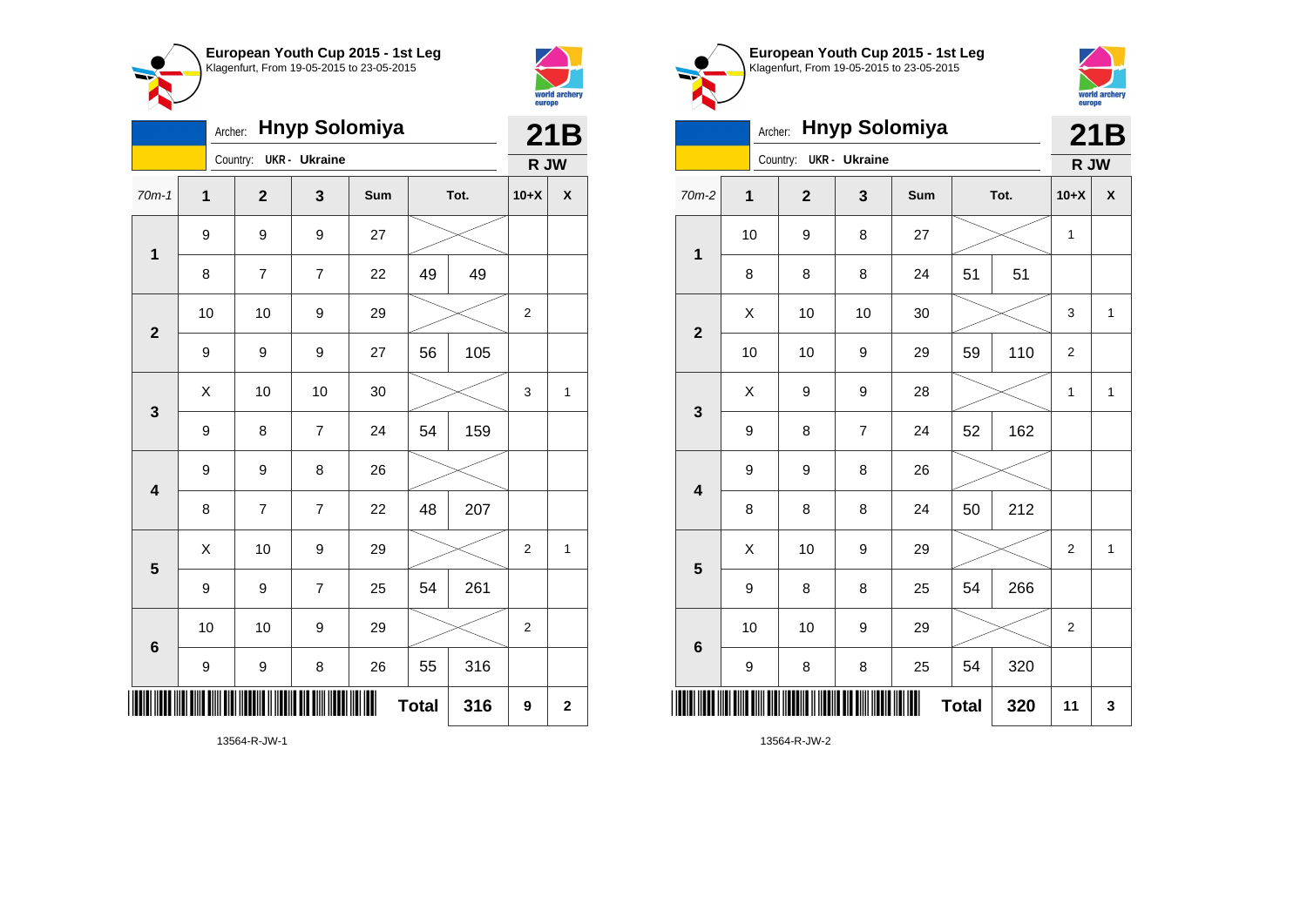



|                         |                  | <b>Santoro Federica</b><br>Archer: |                         |     |              |      |                  |                    |  |
|-------------------------|------------------|------------------------------------|-------------------------|-----|--------------|------|------------------|--------------------|--|
|                         |                  | Country: ITA - Italy               |                         |     |              |      | R JW             |                    |  |
| $70m-1$                 | $\overline{1}$   | $\mathbf{2}$                       | 3                       | Sum |              | Tot. | $10+X$           | $\pmb{\mathsf{X}}$ |  |
| $\mathbf 1$             | 10               | 10                                 | 8                       | 28  |              |      | $\boldsymbol{2}$ |                    |  |
|                         | 8                | 7                                  | $\overline{7}$          | 22  | 50           | 50   |                  |                    |  |
| $\overline{\mathbf{2}}$ | 10               | 9                                  | 9                       | 28  |              |      | $\mathbf{1}$     |                    |  |
|                         | 9                | 8                                  | 8                       | 25  | 53           | 103  |                  |                    |  |
| 3                       | 10               | 9                                  | 9                       | 28  |              |      | 1                |                    |  |
|                         | $\overline{7}$   | $\overline{7}$                     | $\overline{7}$          | 21  | 49           | 152  |                  |                    |  |
| $\overline{\mathbf{4}}$ | Χ                | 10                                 | 10                      | 30  |              |      | 3                | $\mathbf{1}$       |  |
|                         | $\boldsymbol{9}$ | 9                                  | $\overline{7}$          | 25  | 55           | 207  |                  |                    |  |
| 5                       | 10               | 9                                  | 8                       | 27  |              |      | 1                |                    |  |
|                         | 8                | 8                                  | 6                       | 22  | 49           | 256  |                  |                    |  |
| 6                       | 10               | 9                                  | 9                       | 28  |              |      | 1                |                    |  |
|                         | $\boldsymbol{9}$ | 8                                  | $\overline{\mathbf{7}}$ | 24  | 52           | 308  |                  |                    |  |
|                         |                  |                                    |                         |     | <b>Total</b> | 308  | 9                | 1                  |  |

world archery<br>europe **21C** Archer: **Santoro Federica** Country: **ITA - Italy R JW** 70m-2 **1 2 3 Sum Tot. 10+X X** 9 9 9 27 **1** 8 | 8 | 7 | 23 | 50 | 50  $\begin{array}{|c|c|c|c|c|c|}\hline \hspace{.1cm}X & \hspace{.1cm} \text{ 10} & \hspace{.1cm} \text{ 10} & \hspace{.1cm} \text{ 30} & \hspace{.1cm} \end{array} \hspace{.2cm} \begin{array}{|c|c|c|c|c|c|}\hline \hspace{.1cm}X & \hspace{.1cm} \text{ 3} & \hspace{.1cm} \text{ 1} & \hspace{.1cm} \text{ 4} & \hspace{.1cm} \end{array}$ **2** 9 | 8 | 8 | 25 | 55 | 105  $\textsf{X}$  | 10 | 10 | 30 |  $\textcolor{blue}{\swarrow}$  | 3 | 1 **3** 9 | 9 | 8 | 26 | 56 | 161 10 | 10 | 9 | 29 |  $\times$  | 2 **4** 9 | 9 | 8 | 26 | 55 | 216  $\begin{array}{|c|c|c|c|c|c|}\hline \hspace{.1cm}X & \hspace{.1cm} \text{ 10} & \hspace{.1cm} \text{ 10} & \hspace{.1cm} \text{ 30} & \hspace{.1cm} \end{array} \hspace{1.2cm} \begin{array}{|c|c|c|c|c|c|}\hline \hspace{.1cm}X & \hspace{.1cm} \text{ 3} & \hspace{.1cm} \text{ 1} & \hspace{.1cm} \text{ 4} & \hspace{.1cm} \end{array} \hspace{1.2cm}$ **5** 8 | 8 | 7 | 23 | 53 | 269 10 | 10 | 10 | 30 |  $\times$  | 3 **6** 9 | 9 | 5 | 23 | 53 | 322 \*13483-R-JW-2\* **Total 322 14 3**

**European Youth Cup 2015 - 1st Leg** Klagenfurt, From 19-05-2015 to 23-05-2015

13483-R-JW-1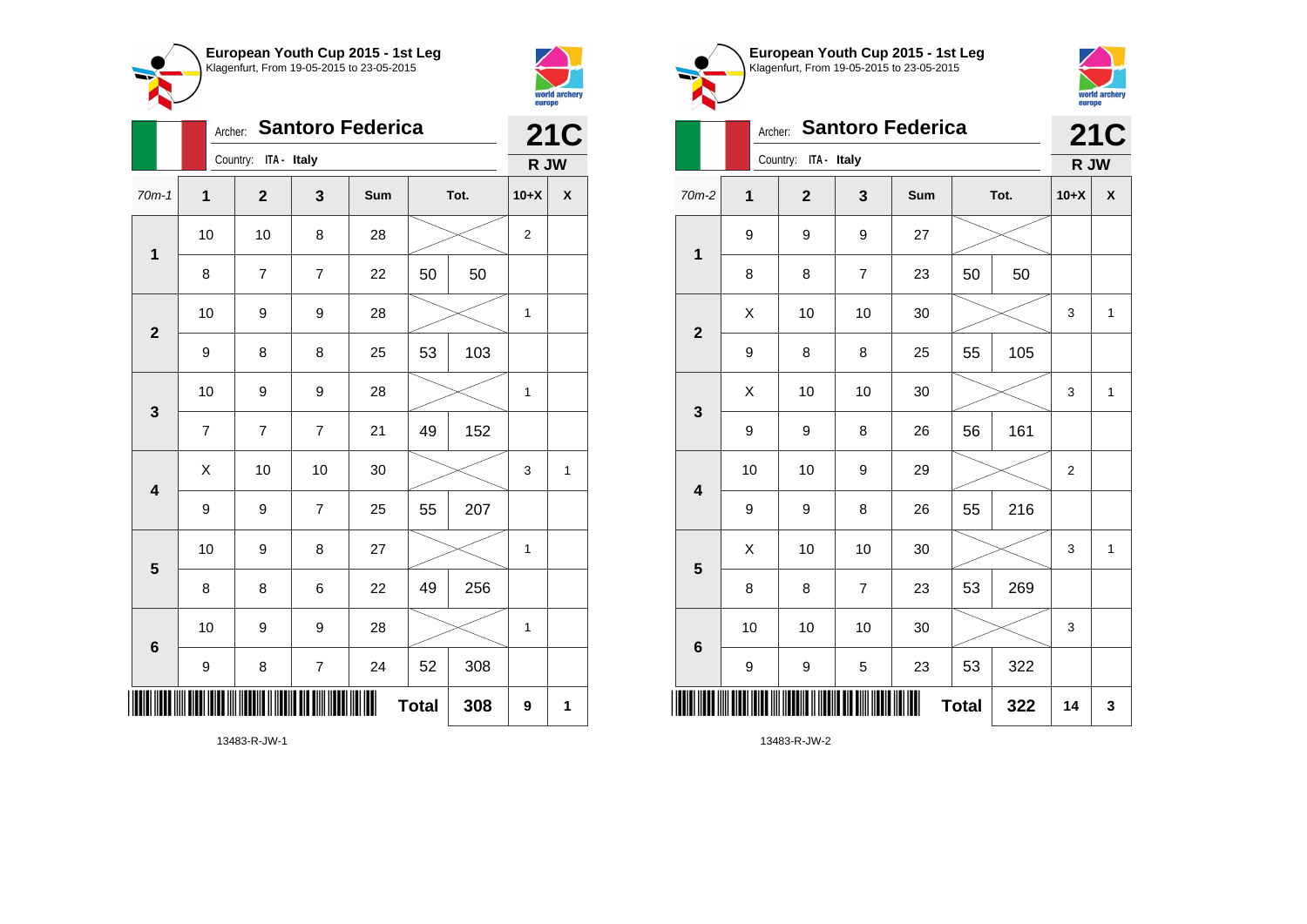



|                         |                  | Archer: |                  |                         | <b>22A</b> |              |      |        |              |
|-------------------------|------------------|---------|------------------|-------------------------|------------|--------------|------|--------|--------------|
|                         |                  |         | Country:         | FRA - France            |            |              |      | R JW   |              |
| $70m-1$                 | $\mathbf{1}$     |         | $\overline{2}$   | 3                       | Sum        |              | Tot. | $10+X$ | X            |
| $\mathbf 1$             |                  | Χ       | 9                | 9                       | 28         |              |      | 1      | 1            |
|                         | $\boldsymbol{9}$ |         | 8                | 6                       | 23         | 51           | 51   |        |              |
| $\overline{\mathbf{2}}$ |                  | 10      | 9                | 9                       | 28         |              |      | 1      |              |
|                         |                  | 8       | 8                | 8                       | 24         | 52           | 103  |        |              |
| 3                       |                  | 10      | 9                | 9                       | 28         |              |      | 1      |              |
|                         | 8                |         | 8                | $\overline{7}$          | 23         | 51           | 154  |        |              |
| $\overline{\mathbf{4}}$ | 9                |         | 9                | 9                       | 27         |              |      |        |              |
|                         | 9                |         | 8                | 8                       | 25         | 52           | 206  |        |              |
| 5                       |                  | X       | 10               | 9                       | 29         |              |      | 2      | $\mathbf{1}$ |
|                         |                  | 9       | 8                | $\overline{7}$          | 24         | 53           | 259  |        |              |
| 6                       |                  | 10      | 9                | 8                       | 27         |              |      | 1      |              |
|                         | 8                |         | $\boldsymbol{7}$ | $\overline{\mathbf{7}}$ | 22         | 49           | 308  |        |              |
| III                     |                  |         |                  |                         | ∭          | <b>Total</b> | 308  | 6      | $\mathbf{2}$ |
|                         |                  |         | 12394-R-JW-1     |                         |            |              |      |        |              |

world archery<br>europe Archer: **Gaubil Melanie 22A** Country: **FRA - France R JW** 70m-2 **1 2 3 Sum Tot. 10+X X**  $\begin{array}{|c|c|c|c|c|c|}\hline \hspace{.1cm}X & \hspace{.1cm} & \textbf{10} & \hspace{.1cm} & \textbf{9} & \hspace{.1cm} & \textbf{29} & \hspace{.1cm} & \hspace{.1cm} & \hspace{.1cm} & \hspace{.1cm} & \hspace{.1cm} & \hspace{.1cm} & \hspace{.1cm} & \hspace{.1cm} & \hspace{.1cm} & \hspace{.1cm} & \hspace{.1cm} & \hspace{.1cm} & \hspace{.1cm} & \hspace{.1cm} & \hspace{.1cm} & \hspace{$ **1** 9 | 8 | 8 | 25 | 54 | 54 10 | 9 | 9 | 28 |  $\times$  | 1 **2** 9 | 9 | 8 | 26 | 54 | 108 X X 10 30 3 2 **3** 9 | 9 | 8 | 26 | 56 | 164  $\begin{array}{|c|c|c|c|c|c|}\hline \hspace{.1cm}X & \hspace{.1cm} \text{ 10} & \hspace{.1cm} \text{9} & \hspace{.1cm} \text{29} & \hspace{.1cm} \text{20} & \hspace{.1cm} \text{3} & \hspace{.1cm} \text{2} & \hspace{.1cm} \text{21} & \hspace{.1cm} \text{11} & \hspace{.1cm} \hline \end{array}$ **4** 9 | 9 | 8 | 26 | 55 | 219  $X$  | 9 | 9 | 28 |  $\times$  | 1 | 1 **5** 8 | 8 | 8 | 24 | 52 | 271 9 9 9 27 **6** 8 | 8 | 8 | 24 | 51 | 322 \*12394-R-JW-2\*  $Total \, | \, 322 \, | \, 9 \, | \, 5$ 

**European Youth Cup 2015 - 1st Leg** Klagenfurt, From 19-05-2015 to 23-05-2015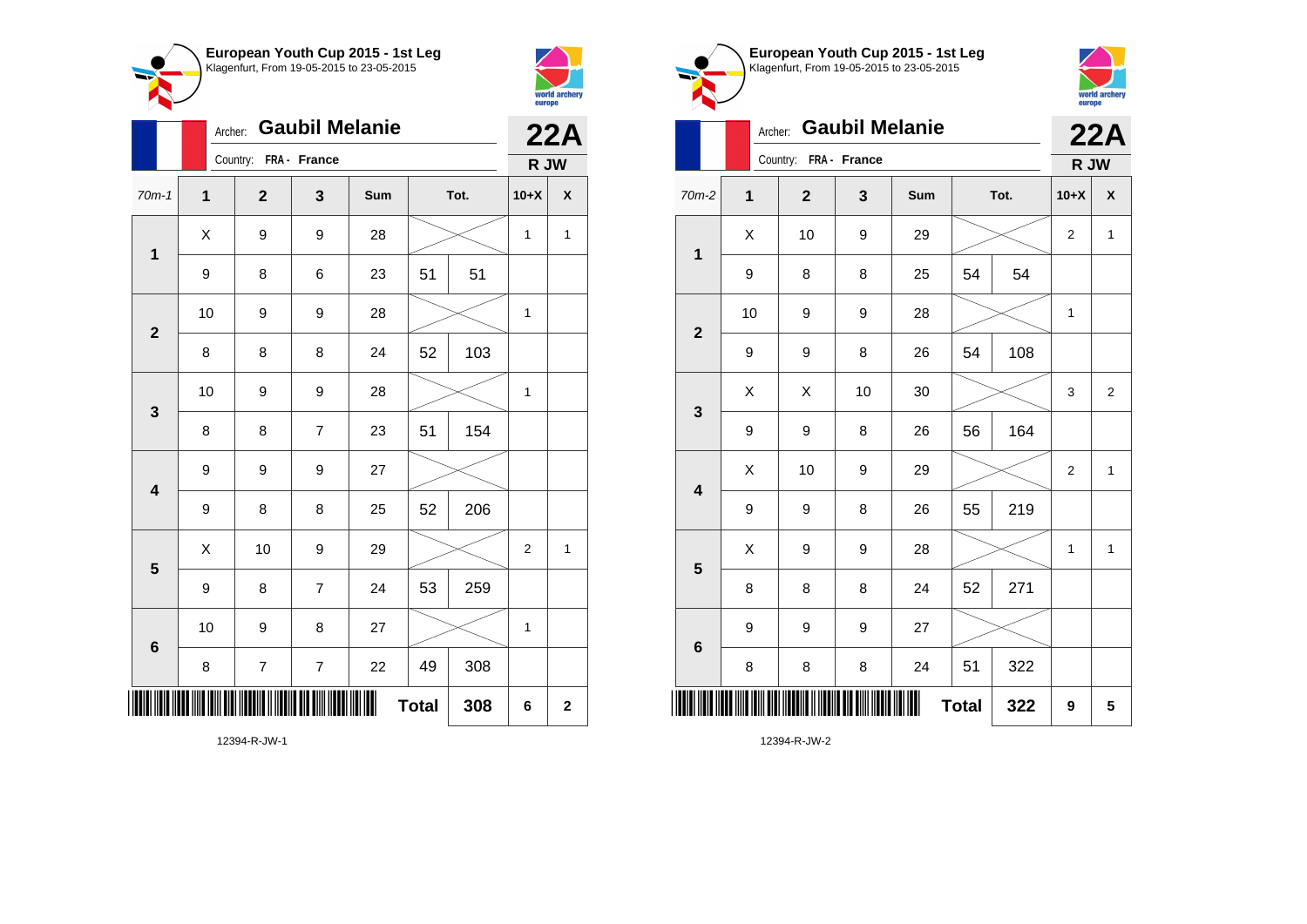



|                         | <b>Bauer Katharina</b><br>Archer: |                        |                |     |              |      |                |                |  |
|-------------------------|-----------------------------------|------------------------|----------------|-----|--------------|------|----------------|----------------|--|
|                         |                                   | Country: GER - Germany |                |     |              |      | R JW           |                |  |
| $70m-1$                 | $\mathbf 1$                       | $\mathbf{2}$           | 3              | Sum |              | Tot. | $10+X$         | X              |  |
| 1                       | 9                                 | 9                      | 9              | 27  |              |      |                |                |  |
|                         | 9                                 | 8                      | $\overline{7}$ | 24  | 51           | 51   |                |                |  |
| $\overline{2}$          | X                                 | 9                      | 9              | 28  |              |      | 1              | $\mathbf{1}$   |  |
|                         | 8                                 | 8                      | $\overline{7}$ | 23  | 51           | 102  |                |                |  |
| 3                       | X                                 | 10                     | 10             | 30  |              |      | 3              | $\mathbf{1}$   |  |
|                         | 9                                 | 9                      | 8              | 26  | 56           | 158  |                |                |  |
| $\overline{\mathbf{4}}$ | 10                                | 10                     | 9              | 29  |              |      | $\overline{2}$ |                |  |
|                         | 9                                 | $\overline{7}$         | 7              | 23  | 52           | 210  |                |                |  |
| 5                       | X                                 | Χ                      | 10             | 30  |              |      | 3              | $\overline{c}$ |  |
|                         | 9                                 | 9                      | 9              | 27  | 57           | 267  |                |                |  |
| $6\phantom{1}6$         | X                                 | 10                     | 9              | 29  |              |      | $\overline{2}$ | $\mathbf{1}$   |  |
|                         | 9                                 | 9                      | 8              | 26  | 55           | 322  |                |                |  |
|                         |                                   |                        |                | Ш   | <b>Total</b> | 322  | 11             | 5              |  |





|                         | <b>Bauer Katharina</b><br>Archer: |                        |                         |     |              |      |                |              |
|-------------------------|-----------------------------------|------------------------|-------------------------|-----|--------------|------|----------------|--------------|
|                         |                                   | Country: GER - Germany |                         |     |              |      | R JW           |              |
| $70m-2$                 | $\mathbf 1$                       | $\mathbf{2}$           | 3                       | Sum |              | Tot. | $10+X$         | X            |
| $\mathbf{1}$            | Χ                                 | 10                     | 9                       | 29  |              |      | 2              | $\mathbf{1}$ |
|                         | 8                                 | 8                      | $\overline{\mathbf{7}}$ | 23  | 52           | 52   |                |              |
| $\overline{\mathbf{2}}$ | 9                                 | 8                      | 8                       | 25  |              |      |                |              |
|                         | 8                                 | $\overline{7}$         | $\overline{7}$          | 22  | 47           | 99   |                |              |
| $\mathbf 3$             | X                                 | 10                     | 9                       | 29  |              |      | $\mathbf 2$    | $\mathbf{1}$ |
|                         | 9                                 | 8                      | 8                       | 25  | 54           | 153  |                |              |
| $\overline{\mathbf{4}}$ | 10                                | 10                     | 10                      | 30  |              |      | 3              |              |
|                         | 8                                 | 8                      | $\overline{7}$          | 23  | 53           | 206  |                |              |
| 5                       | X                                 | 9                      | 9                       | 28  |              |      | $\mathbf{1}$   | $\mathbf{1}$ |
|                         | 8                                 | 8                      | 8                       | 24  | 52           | 258  |                |              |
| $6\phantom{1}$          | Χ                                 | 10                     | 9                       | 29  |              |      | $\overline{c}$ | 1            |
|                         | 9                                 | 8                      | 6                       | 23  | 52           | 310  |                |              |
|                         |                                   |                        |                         |     | <b>Total</b> | 310  | 10             | 4            |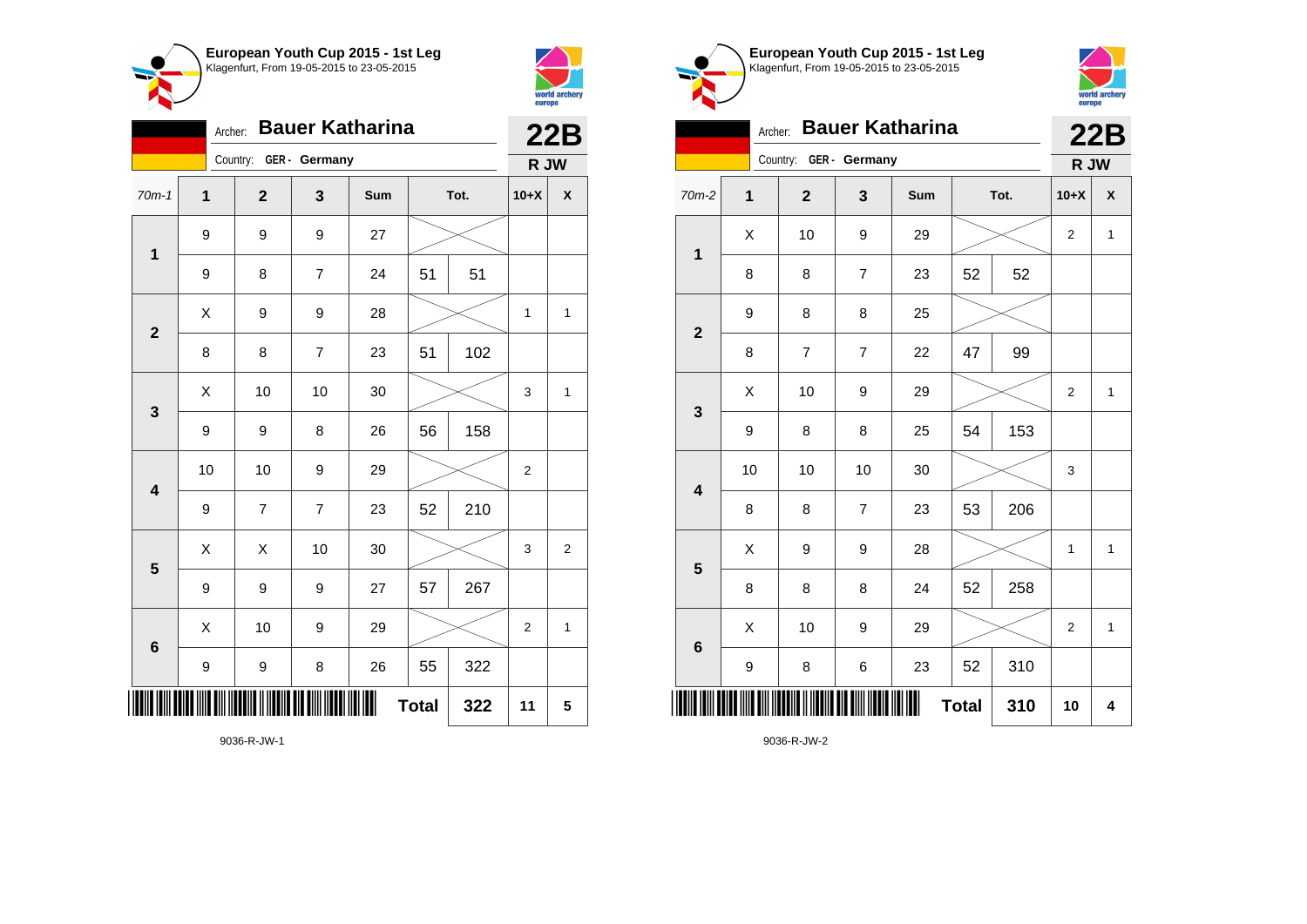



| Mylnikova Valeria<br>Archer: |             |                       |                |     |              |      |                | <b>22C</b>         |
|------------------------------|-------------|-----------------------|----------------|-----|--------------|------|----------------|--------------------|
|                              |             | Country: RUS - Russia |                |     |              |      | R JW           |                    |
| $70m-1$                      | $\mathbf 1$ | $\mathbf{2}$          | 3              | Sum |              | Tot. | $10+X$         | $\pmb{\mathsf{X}}$ |
| $\mathbf 1$                  | X           | X                     | 10             | 30  |              |      | 3              | $\overline{c}$     |
|                              | 8           | 8                     | 8              | 24  | 54           | 54   |                |                    |
| $\overline{\mathbf{2}}$      | X           | 10                    | 10             | 30  |              |      | 3              | 1                  |
|                              | 8           | 8                     | 8              | 24  | 54           | 108  |                |                    |
| 3                            | 10          | 9                     | 9              | 28  |              |      | 1              |                    |
|                              | 9           | 8                     | 8              | 25  | 53           | 161  |                |                    |
| 4                            | 10          | 10                    | 9              | 29  |              |      | $\overline{2}$ |                    |
|                              | 9           | 9                     | 8              | 26  | 55           | 216  |                |                    |
| 5                            | 9           | 9                     | 9              | 27  |              |      |                |                    |
|                              | 8           | 7                     | 6              | 21  | 48           | 264  |                |                    |
| 6                            | X           | X                     | 10             | 30  |              |      | 3              | $\overline{c}$     |
|                              | 9           | 8                     | $\overline{7}$ | 24  | 54           | 318  |                |                    |
| III                          |             |                       |                |     | <b>Total</b> | 318  | 12             | 5                  |

Klagenfurt, From 19-05-2015 to 23-05-2015 world archery<br>europe **22C** Archer: **Mylnikova Valeria** Country: **RUS - Russia R JW** 70m-2 **1 2 3 Sum Tot. 10+X X**  $\begin{array}{|c|c|c|c|c|c|}\hline \hspace{.1cm}X & \hspace{.1cm} & \textbf{10} & \hspace{.1cm} & \textbf{9} & \hspace{.1cm} & \textbf{29} & \hspace{.1cm} & \hspace{.1cm} & \hspace{.1cm} & \hspace{.1cm} & \hspace{.1cm} & \hspace{.1cm} & \hspace{.1cm} & \hspace{.1cm} & \hspace{.1cm} & \hspace{.1cm} & \hspace{.1cm} & \hspace{.1cm} & \hspace{.1cm} & \hspace{.1cm} & \hspace{.1cm} & \hspace{$ **1** 9 | 9 | 8 | 26 | 55 | 55 10 | 9 | 9 | 28 |  $\times$  | 1 **2** 9 | 8 | 7 | 24 | 52 | 107 10 | 10 | 10 | 30 |  $\times$  | 3 **3** 9 | 8 | 8 | 25 | 55 | 162 9 9 9 27 **4** 9 | 8 | 8 | 25 | 52 | 214 10 | 9 | 9 | 28 |  $\times$  | 1 **5** 9 | 9 | 9 | 27 | 55 | 269 9 8 8 25 **6** 8 | 8 | 7 | 23 | 48 | 317 \*13560-R-JW-2\*  $Total | 317 | 7 | 1$ 

**European Youth Cup 2015 - 1st Leg**

13560-R-JW-2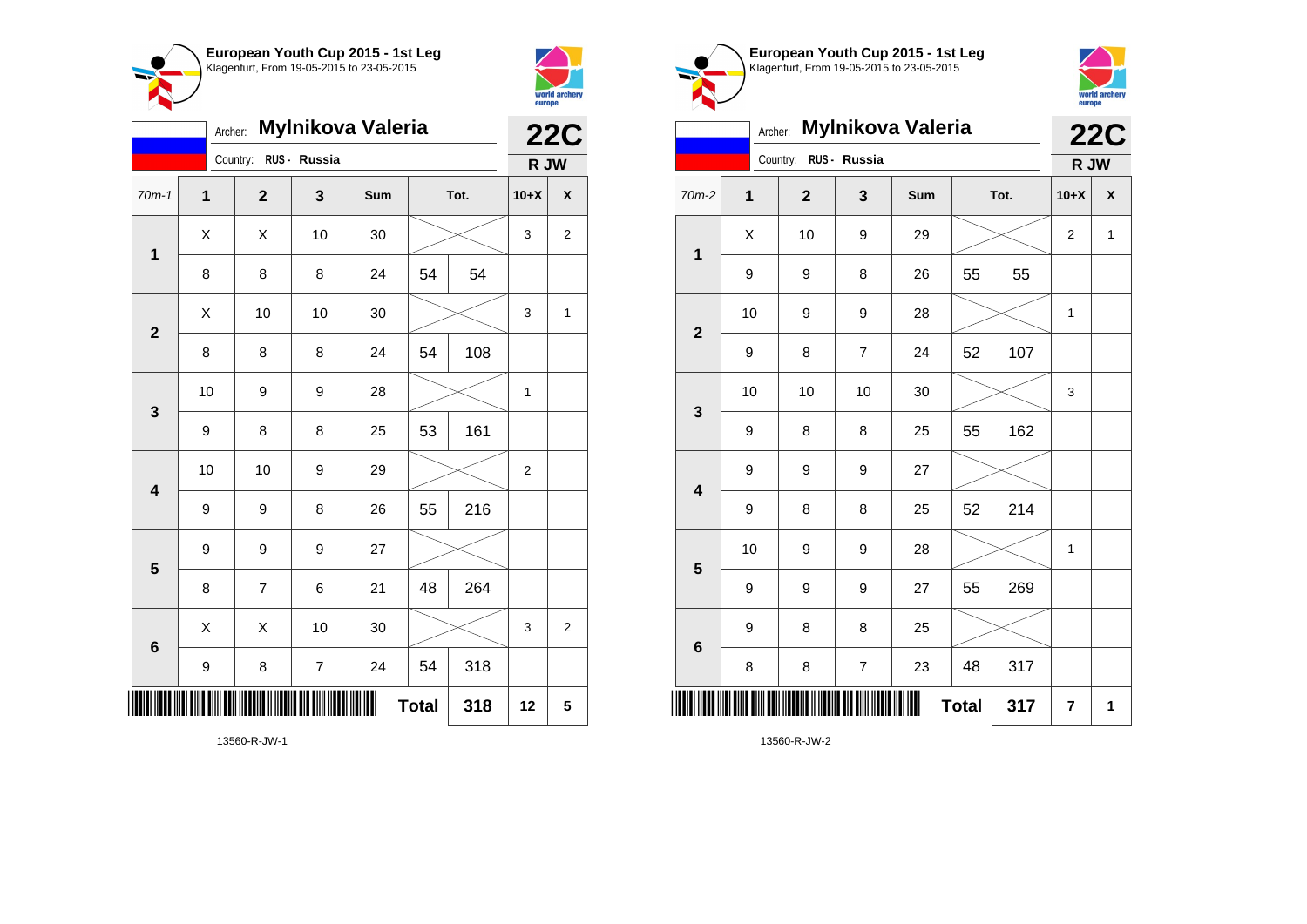



|                         | Archer:          |                       |                          | 23A |              |      |                |   |
|-------------------------|------------------|-----------------------|--------------------------|-----|--------------|------|----------------|---|
|                         |                  | Country: FRA - France |                          |     |              |      | R JW           |   |
| $70m-1$                 | $\mathbf{1}$     | $\overline{2}$        | 3                        | Sum |              | Tot. | $10+X$         | X |
| 1                       | 10               | 10                    | 10                       | 30  |              |      | 3              |   |
|                         | 9                | 9                     | $\overline{7}$           | 25  | 55           | 55   |                |   |
| $\mathbf{2}$            | X                | 10                    | 9                        | 29  |              |      | $\overline{2}$ | 1 |
|                         | 9                | 9                     | 8                        | 26  | 55           | 110  |                |   |
| 3                       | Χ                | 10                    | 10                       | 30  |              |      | 3              | 1 |
|                         | 10               | 9                     | $\overline{7}$           | 26  | 56           | 166  | $\mathbf{1}$   |   |
| $\overline{\mathbf{4}}$ | 10               | 10                    | 9                        | 29  |              |      | $\overline{2}$ |   |
|                         | 9                | 9                     | 8                        | 26  | 55           | 221  |                |   |
| 5                       | X                | Χ                     | 9                        | 29  |              |      | $\overline{2}$ | 2 |
|                         | $\boldsymbol{9}$ | 9                     | 5                        | 23  | 52           | 273  |                |   |
| 6                       | 9                | 9                     | 9                        | 27  |              |      |                |   |
|                         | 9                | 9                     | $\overline{\mathcal{I}}$ | 25  | 52           | 325  |                |   |
| III                     |                  |                       |                          |     | <b>Total</b> | 325  | 13             | 4 |

**European Youth Cup 2015 - 1st Leg** Klagenfurt, From 19-05-2015 to 23-05-2015 Archer: **Planeix Sophie** Country: **FRA - France**



|                         | Archer:      |                       |                  | 23A |              |      |        |   |
|-------------------------|--------------|-----------------------|------------------|-----|--------------|------|--------|---|
|                         |              | Country: FRA - France |                  |     |              |      | R JW   |   |
| $70m-2$                 | $\mathbf{1}$ | $\mathbf{2}$          | 3                | Sum |              | Tot. | $10+X$ | X |
| $\mathbf 1$             | Χ            | 10                    | 10               | 30  |              |      | 3      | 1 |
|                         | 9            | 9                     | 5                | 23  | 53           | 53   |        |   |
| $\overline{2}$          | 10           | 10                    | 9                | 29  |              |      | 2      |   |
|                         | 9            | 9                     | 8                | 26  | 55           | 108  |        |   |
| 3                       | 10           | 9                     | 8                | 27  |              |      | 1      |   |
|                         | 8            | 8                     | $\overline{7}$   | 23  | 50           | 158  |        |   |
| $\overline{\mathbf{4}}$ | 10           | 10                    | 10               | 30  |              |      | 3      |   |
|                         | 9            | 9                     | 8                | 26  | 56           | 214  |        |   |
| 5                       | 10           | 9                     | 8                | 27  |              |      | 1      |   |
|                         | 8            | 8                     | 8                | 24  | 51           | 265  |        |   |
| $6\phantom{1}6$         | 10           | 10                    | $\boldsymbol{9}$ | 29  |              |      | 2      |   |
|                         | 8            | 8                     | 8                | 24  | 53           | 318  |        |   |
| ║║                      |              |                       |                  | Ⅲ   | <b>Total</b> | 318  | 12     | 1 |

13465-R-JW-2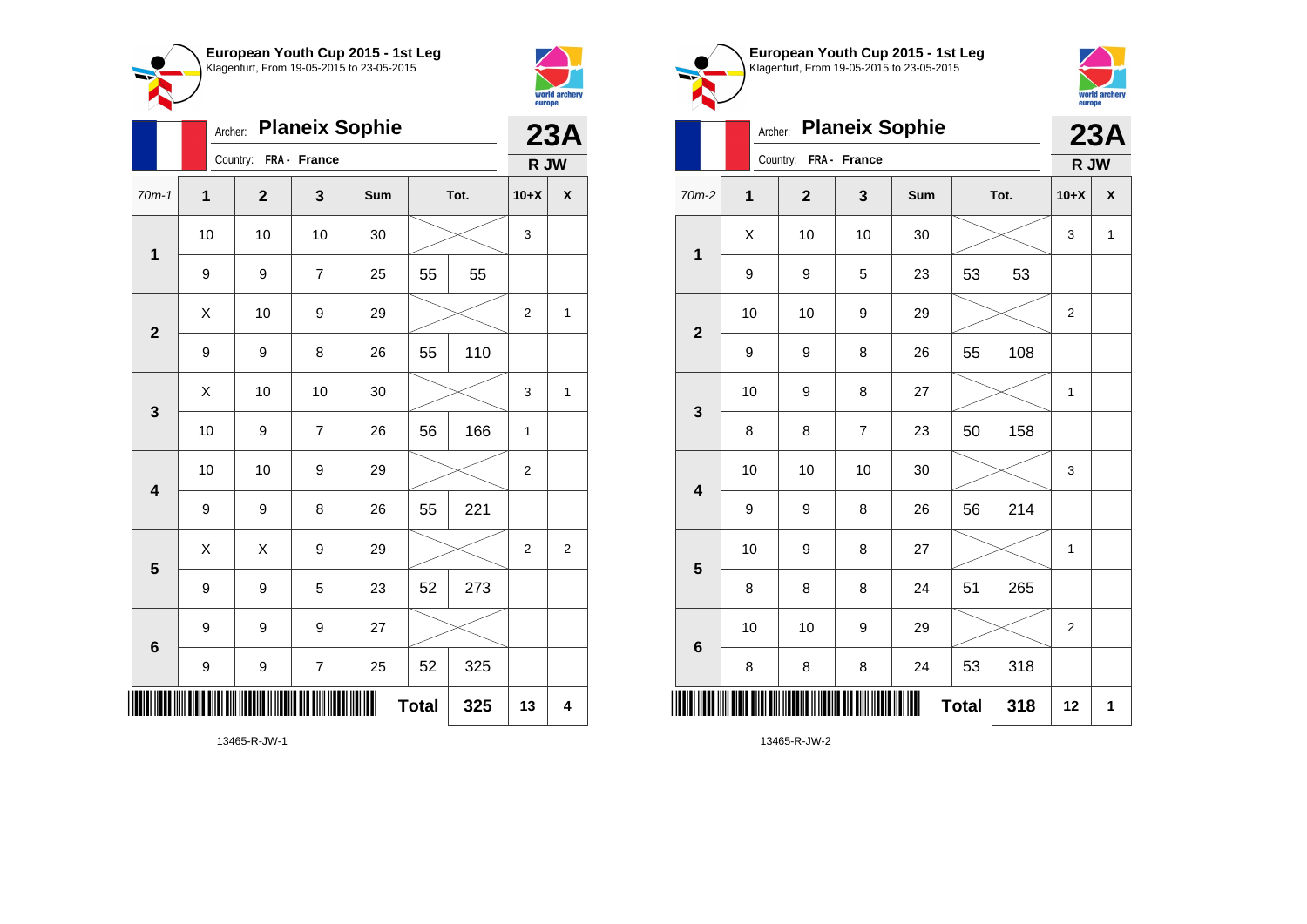



|                         | <b>Freywald Cynthia</b><br>Archer: |                         |                |     |              |      |              |                    |  |
|-------------------------|------------------------------------|-------------------------|----------------|-----|--------------|------|--------------|--------------------|--|
|                         |                                    | Country: GER - Germany  |                |     |              |      | R JW         |                    |  |
| $70m-1$                 | $\overline{1}$                     | $\overline{\mathbf{2}}$ | 3              | Sum |              | Tot. | $10+X$       | $\pmb{\mathsf{X}}$ |  |
| $\mathbf 1$             | Χ                                  | 10                      | 10             | 30  |              |      | 3            | 1                  |  |
|                         | 9                                  | 8                       | 6              | 23  | 53           | 53   |              |                    |  |
| $\overline{2}$          | 8                                  | 8                       | 8              | 24  |              |      |              |                    |  |
|                         | 8                                  | $\overline{\mathbf{7}}$ | $\overline{7}$ | 22  | 46           | 99   |              |                    |  |
| 3                       | 9                                  | 9                       | 8              | 26  |              |      |              |                    |  |
|                         | 8                                  | 8                       | 6              | 22  | 48           | 147  |              |                    |  |
| $\overline{\mathbf{4}}$ | $\boldsymbol{9}$                   | 9                       | 8              | 26  |              |      |              |                    |  |
|                         | $\overline{7}$                     | $\overline{7}$          | 6              | 20  | 46           | 193  |              |                    |  |
| $\overline{\mathbf{5}}$ | 9                                  | 9                       | 9              | 27  |              |      |              |                    |  |
|                         | 8                                  | $\overline{7}$          | 6              | 21  | 48           | 241  |              |                    |  |
| 6                       | 10                                 | 9                       | 9              | 28  |              |      | $\mathbf{1}$ |                    |  |
|                         | 9                                  | $\boldsymbol{7}$        | 4              | 20  | 48           | 289  |              |                    |  |
| ║║                      |                                    |                         |                |     | <b>Total</b> | 289  | 4            | 1                  |  |





| $\sim$ $\sim$           |             |                |                |                         |              |      |                |             |
|-------------------------|-------------|----------------|----------------|-------------------------|--------------|------|----------------|-------------|
|                         | Archer:     |                |                | <b>Freywald Cynthia</b> |              |      |                | 23B         |
|                         |             | Country:       | GER - Germany  |                         |              |      | R JW           |             |
| 70m-2                   | $\mathbf 1$ | $\overline{2}$ | 3              | Sum                     |              | Tot. | $10+X$         | X           |
| 1                       | X           | 10             | 8              | 28                      |              |      | 2              | $\mathbf 1$ |
|                         | 8           | $\overline{7}$ | $\overline{7}$ | 22                      | 50           | 50   |                |             |
| $\overline{2}$          | 10          | 9              | 8              | 27                      |              |      | 1              |             |
|                         | 8           | $\overline{7}$ | $\overline{7}$ | 22                      | 49           | 99   |                |             |
| 3                       | 10          | 10             | 10             | 30                      |              |      | 3              |             |
|                         | 9           | $\overline{7}$ | 5              | 21                      | 51           | 150  |                |             |
| $\overline{\mathbf{4}}$ | 10          | 10             | 9              | 29                      |              |      | $\overline{2}$ |             |
|                         | 9           | $\overline{7}$ | 5              | 21                      | 50           | 200  |                |             |
| 5                       | 10          | 9              | $\overline{7}$ | 26                      |              |      | 1              |             |
|                         | 6           | 6              | 5              | 17                      | 43           | 243  |                |             |
| $6\phantom{1}6$         | 10          | 10             | 9              | 29                      |              |      | $\overline{2}$ |             |
|                         | 9           | 8              | 8              | 25                      | 54           | 297  |                |             |
|                         |             |                |                |                         | <b>Total</b> | 297  | 11             | 1           |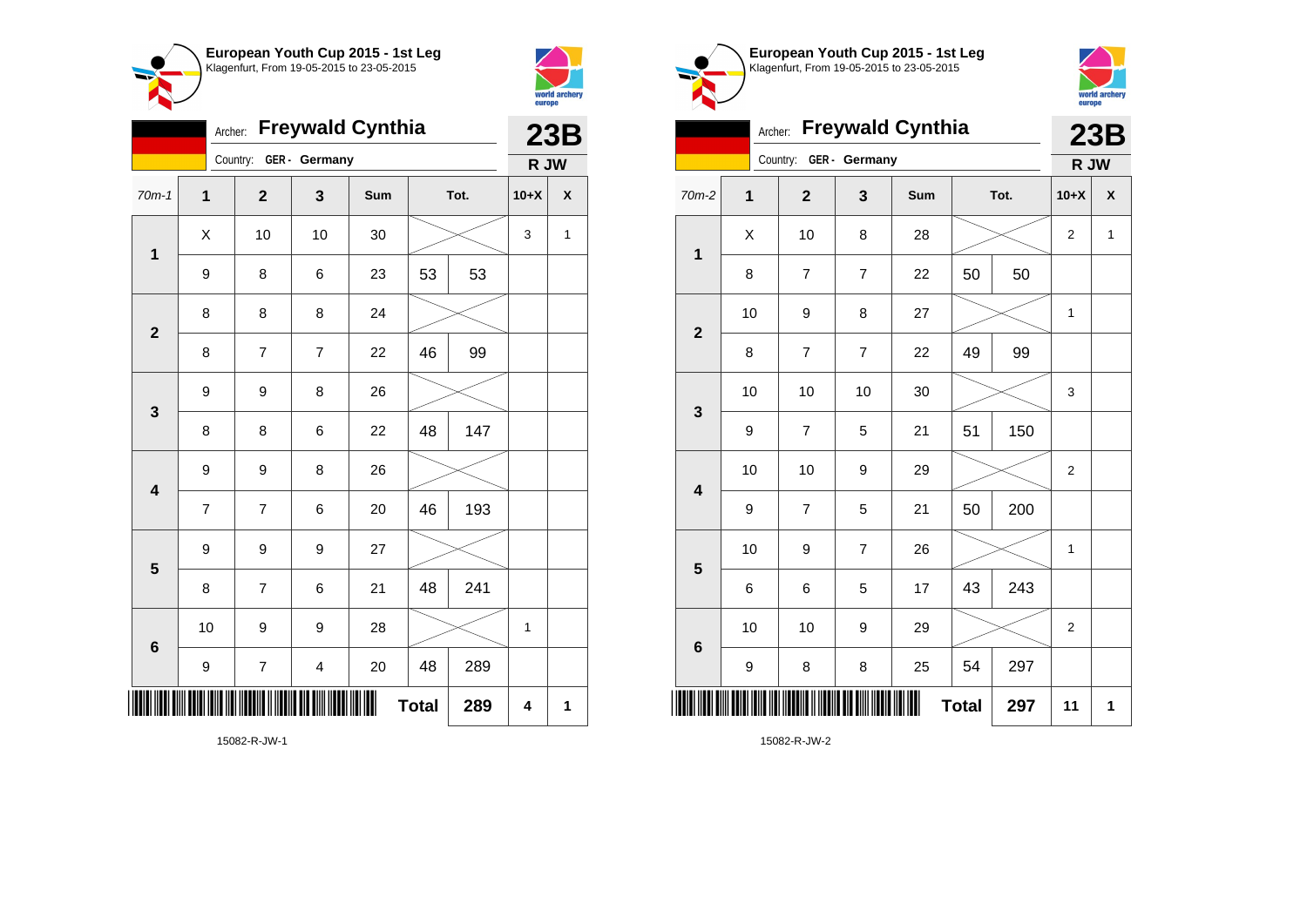



|                | Dambaeva Zhibzema |                       | <b>23C</b>     |     |              |      |                |                    |
|----------------|-------------------|-----------------------|----------------|-----|--------------|------|----------------|--------------------|
|                |                   | Country: RUS - Russia |                |     |              |      | R JW           |                    |
| $70m-1$        | $\mathbf{1}$      | $\mathbf{2}$          | 3              | Sum |              | Tot. | $10+X$         | $\pmb{\mathsf{X}}$ |
| $\mathbf 1$    | $\boldsymbol{9}$  | 9                     | 9              | 27  |              |      |                |                    |
|                | 9                 | 8                     | 8              | 25  | 52           | 52   |                |                    |
| $\mathbf{2}$   | 10                | 10                    | 9              | 29  |              |      | $\overline{2}$ |                    |
|                | 9                 | 8                     | $\overline{7}$ | 24  | 53           | 105  |                |                    |
| 3              | X                 | X                     | 10             | 30  |              |      | 3              | $\overline{2}$     |
|                | $\boldsymbol{9}$  | 9                     | 8              | 26  | 56           | 161  |                |                    |
| 4              | X                 | 10                    | 9              | 29  |              |      | $\overline{2}$ | $\mathbf{1}$       |
|                | 8                 | 8                     | 8              | 24  | 53           | 214  |                |                    |
| 5              | 9                 | 9                     | 9              | 27  |              |      |                |                    |
|                | 9                 | 9                     | 8              | 26  | 53           | 267  |                |                    |
| $6\phantom{1}$ | 10                | 10                    | 9              | 29  |              |      | $\overline{2}$ |                    |
|                | $\boldsymbol{9}$  | 9                     | 9              | 27  | 56           | 323  |                |                    |
|                |                   |                       |                |     | <b>Total</b> | 323  | 9              | 3                  |

world archery<br>europe Archer: **Dambaeva Zhibzema 23C** Country: **RUS - Russia R JW** 70m-2 **1 2 3 Sum Tot. 10+X X** 10 | 10 | 9 | 29 |  $\times$  | 2 **1** 9 | 9 | 8 | 26 | 55 | 55 9 9 9 27 **2** 9 | 8 | 8 | 25 | 52 | 107 10 | 9 | 9 | 28 |  $\times$  | 1 **3** 9 | 9 | 9 | 27 | 55 | 162 10 | 10 | 10 | 30 |  $\times$  | 3 **4** 9 | 8 | 8 | 25 | 55 | 217 10 | 10 | 9 | 29 |  $\times$  | 2 **5** 8 | 5 | 1 | 14 | 43 | 260 10 | 10 | 9 | 29 |  $\times$  | 2 **6** 9 | 8 | 7 | 24 | 53 | 313 \*13756-R-JW-2\* **Total 313 10 0**

**European Youth Cup 2015 - 1st Leg** Klagenfurt, From 19-05-2015 to 23-05-2015

13756-R-JW-1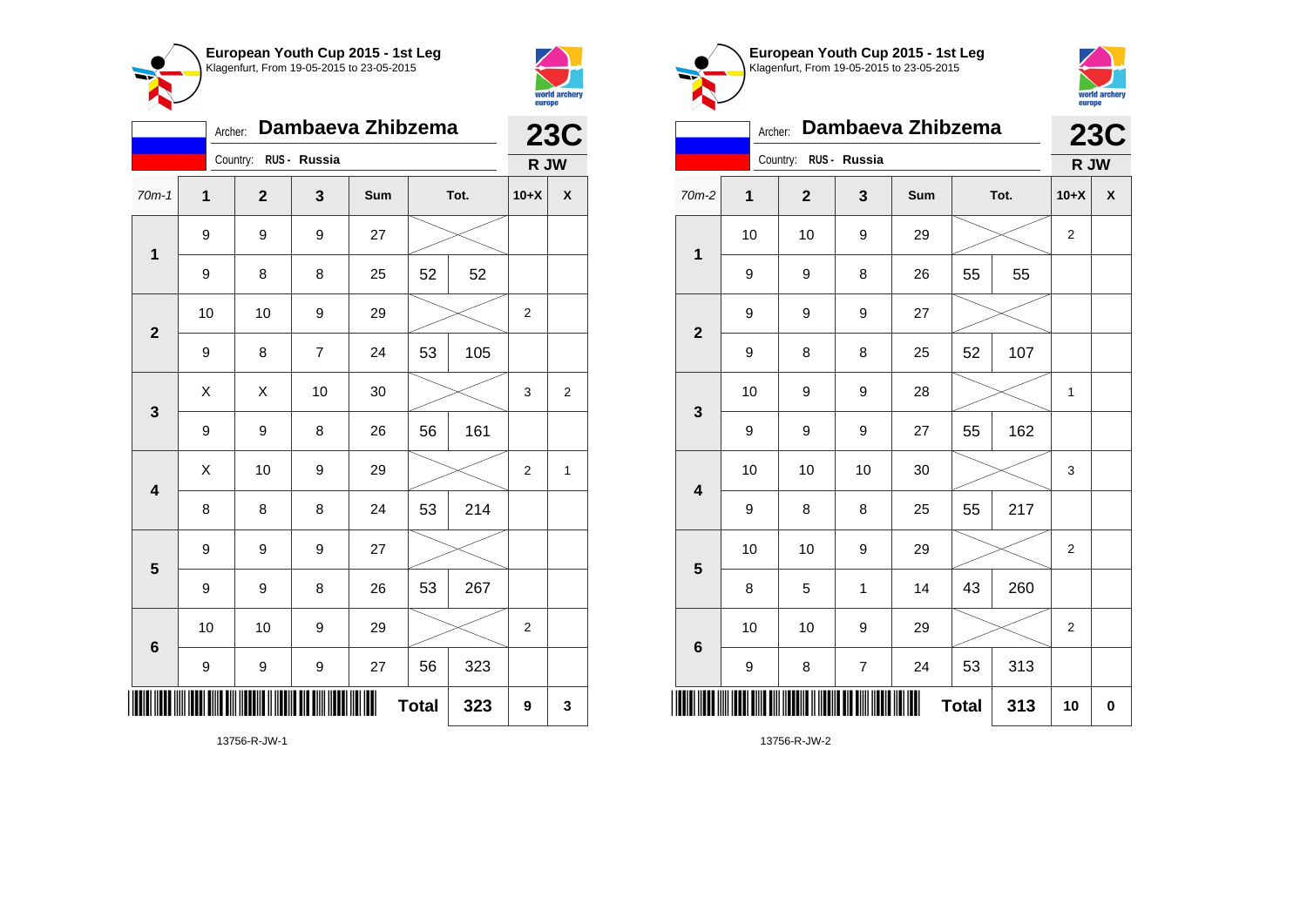



|                         |    | Archer: Adiceom Audrey |                |     |              |      |                  |                         |  |
|-------------------------|----|------------------------|----------------|-----|--------------|------|------------------|-------------------------|--|
|                         |    | Country:               | FRA - France   |     |              |      | R JW             |                         |  |
| $70m-1$                 | 1  | $\overline{2}$         | 3              | Sum |              | Tot. | $10+X$           | $\pmb{\mathsf{X}}$      |  |
| $\mathbf 1$             | Χ  | X                      | X              | 30  |              |      | 3                | 3                       |  |
|                         | 10 | 9                      | 9              | 28  | 58           | 58   | $\mathbf{1}$     |                         |  |
| $\overline{\mathbf{2}}$ | Χ  | Χ                      | 10             | 30  |              |      | 3                | $\overline{\mathbf{c}}$ |  |
|                         | 9  | 8                      | 5              | 22  | 52           | 110  |                  |                         |  |
| 3                       | X  | X                      | 9              | 29  |              |      | $\overline{2}$   | $\overline{2}$          |  |
|                         | 9  | 9                      | $\overline{c}$ | 20  | 49           | 159  |                  |                         |  |
| $\overline{\mathbf{4}}$ | X  | X                      | 10             | 30  |              |      | 3                | $\overline{2}$          |  |
|                         | 10 | 9                      | 8              | 27  | 57           | 216  | 1                |                         |  |
| 5                       | 10 | 10                     | 9              | 29  |              |      | $\boldsymbol{2}$ |                         |  |
|                         | 9  | 9                      | 8              | 26  | 55           | 271  |                  |                         |  |
| 6                       | 9  | 9                      | 9              | 27  |              |      |                  |                         |  |
|                         | 8  | 8                      | 8              | 24  | 51           | 322  |                  |                         |  |
| Ш                       |    |                        |                |     | <b>Total</b> | 322  | 15               | 9                       |  |
|                         |    |                        |                |     |              |      |                  |                         |  |





|                         |    | <b>Adiceom Audrey</b><br>Archer: |                          |     |              |      |                |                  |  |
|-------------------------|----|----------------------------------|--------------------------|-----|--------------|------|----------------|------------------|--|
|                         |    | Country:                         | FRA - France             |     |              |      | R JW           |                  |  |
| $70m-2$                 | 1  | $\mathbf{2}$                     | 3                        | Sum |              | Tot. | $10+X$         | X                |  |
| $\mathbf 1$             | 10 | 9                                | 9                        | 28  |              |      |                |                  |  |
|                         | 9  | 9                                | 8                        | 26  | 54           | 54   |                |                  |  |
| $\overline{\mathbf{2}}$ | X  | 10                               | 9                        | 29  |              |      | $\mathbf 2$    | $\mathbf{1}$     |  |
|                         | 9  | 8                                | 8                        | 25  | 54           | 108  |                |                  |  |
| 3                       | X  | 10                               | 10                       | 30  |              |      | 3              | $\mathbf{1}$     |  |
|                         | 10 | 9                                | 8                        | 27  | 57           | 165  | 1              |                  |  |
| $\overline{\mathbf{4}}$ | X  | Χ                                | 10                       | 30  |              |      | 3              | $\boldsymbol{2}$ |  |
|                         | 10 | 9                                | 8                        | 27  | 57           | 222  | 1              |                  |  |
| 5                       | 10 | 10                               | 9                        | 29  |              |      | $\overline{2}$ |                  |  |
|                         | 9  | 9                                | 8                        | 26  | 55           | 277  |                |                  |  |
| $6\phantom{1}6$         | 10 | 10                               | 10                       | 30  |              |      | 3              |                  |  |
|                         | 9  | 8                                | $\overline{\mathcal{I}}$ | 24  | 54           | 331  |                |                  |  |
| ║║║                     |    |                                  |                          | Ш   | <b>Total</b> | 331  | 16             | 4                |  |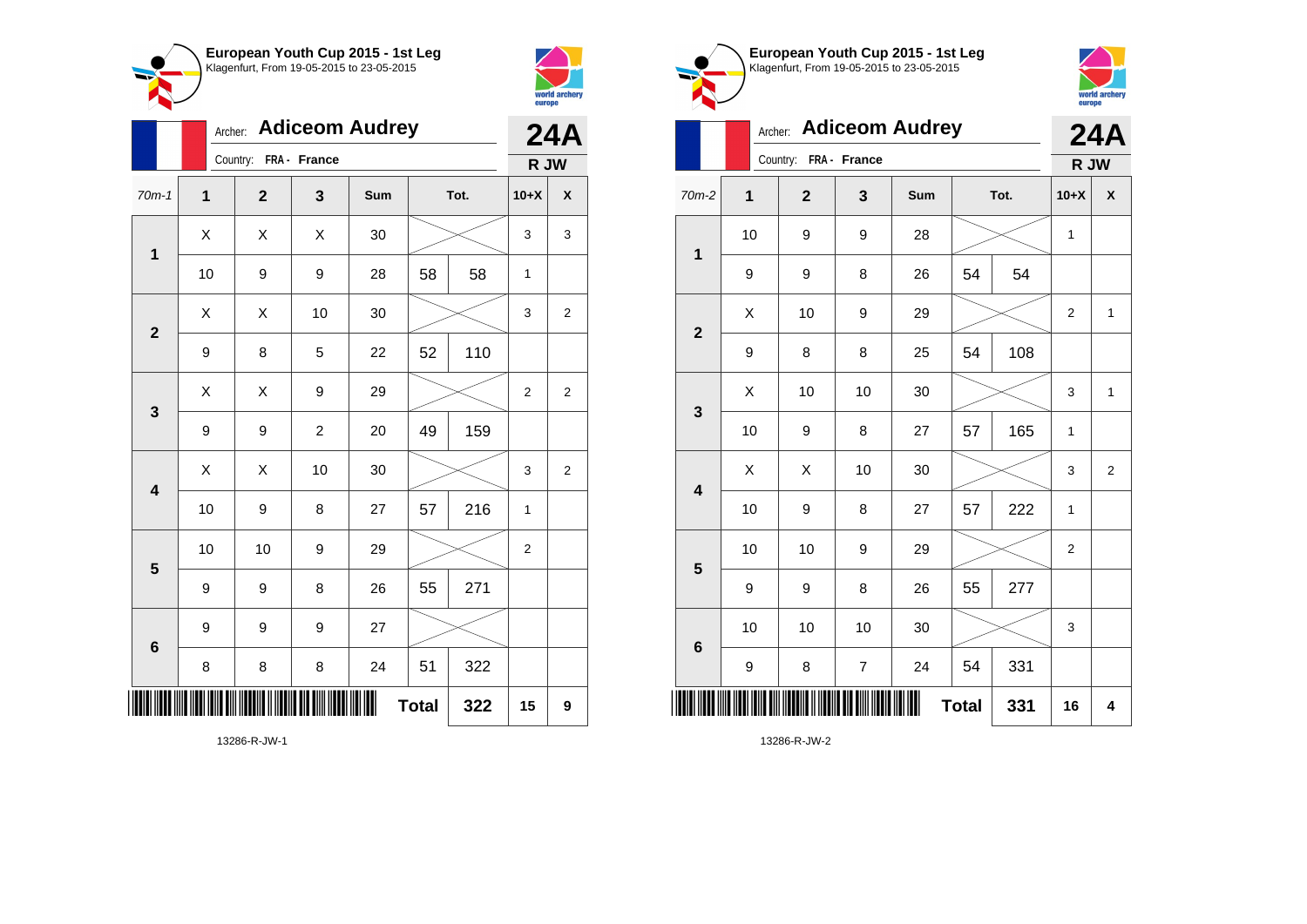



| <b>Kroppen Michelle</b><br>Archer: |    |                        |                          |     |              |      |                | <b>24B</b> |  |
|------------------------------------|----|------------------------|--------------------------|-----|--------------|------|----------------|------------|--|
|                                    |    | Country: GER - Germany |                          |     |              |      | R JW           |            |  |
| $70m-1$                            | 1  | $\mathbf{2}$           | 3                        | Sum |              | Tot. | $10+X$         | χ          |  |
| 1                                  | 10 | 10                     | 9                        | 29  |              |      | $\overline{c}$ |            |  |
|                                    | 9  | $\overline{7}$         | 6                        | 22  | 51<br>51     |      |                |            |  |
| $\mathbf{2}$                       | Χ  | 9                      | 9                        | 28  |              |      | 1              | 1          |  |
|                                    | 9  | 8                      | 8                        | 25  | 53           | 104  |                |            |  |
| 3                                  | 10 | 9                      | 9                        | 28  |              |      | 1              |            |  |
|                                    | 9  | 8                      | 8                        | 25  | 53           | 157  |                |            |  |
| $\overline{\mathbf{4}}$            | 10 | 10                     | 9                        | 29  |              |      | $\overline{2}$ |            |  |
|                                    | 8  | 8                      | $\overline{7}$           | 23  | 52           | 209  |                |            |  |
| 5                                  | X  | 10                     | 9                        | 29  |              |      | $\overline{2}$ | 1          |  |
|                                    | 8  | 8                      | 8                        | 24  | 53           | 262  |                |            |  |
| $6\phantom{1}6$                    | X  | 10                     | 8                        | 28  |              |      | $\overline{2}$ | 1          |  |
|                                    | 8  | 8                      | $\overline{\mathcal{I}}$ | 23  | 51           | 313  |                |            |  |
| I                                  |    |                        |                          | ║║  | <b>Total</b> | 313  | 10             | 3          |  |





|                           | <b>Kroppen Michelle</b><br>Archer: |                          |                |     |    |      |                |                |  |
|---------------------------|------------------------------------|--------------------------|----------------|-----|----|------|----------------|----------------|--|
|                           |                                    | Country:                 | GER - Germany  |     |    |      | R JW           | <b>24B</b>     |  |
| 70m-2                     | 1                                  | $\mathbf{2}$             | 3              | Sum |    | Tot. | $10+X$         | X              |  |
| $\mathbf 1$               | 10                                 | 9                        | 9              | 28  |    |      | $\mathbf{1}$   |                |  |
|                           | 9                                  | 9                        | 8              | 26  | 54 | 54   |                |                |  |
| $\overline{2}$            | X                                  | 10                       | 8              | 28  |    |      | $\overline{2}$ | $\mathbf{1}$   |  |
|                           | 8                                  | 8                        | $\overline{7}$ | 23  | 51 | 105  |                |                |  |
| 3                         | 10                                 | 9                        | 9              | 28  |    |      | 1              |                |  |
|                           | 9                                  | 8                        | 8              | 25  | 53 | 158  |                |                |  |
| $\overline{\mathbf{4}}$   | X                                  | Χ                        | 10             | 30  |    |      | 3              | $\overline{2}$ |  |
|                           | 9                                  | 8                        | $\overline{7}$ | 24  | 54 | 212  |                |                |  |
| 5                         | X                                  | 10                       | 9              | 29  |    |      | $\overline{2}$ | 1              |  |
|                           | $\overline{7}$                     | $\overline{7}$           | 5              | 19  | 48 | 260  |                |                |  |
| $6\phantom{1}6$           | 9                                  | 9                        | 8              | 26  |    |      |                |                |  |
|                           | $\overline{\mathbf{7}}$            | $\overline{\mathcal{I}}$ | 6              | 20  | 46 | 306  |                |                |  |
| ║║<br><b>Total</b><br>306 |                                    |                          |                |     |    |      |                | 4              |  |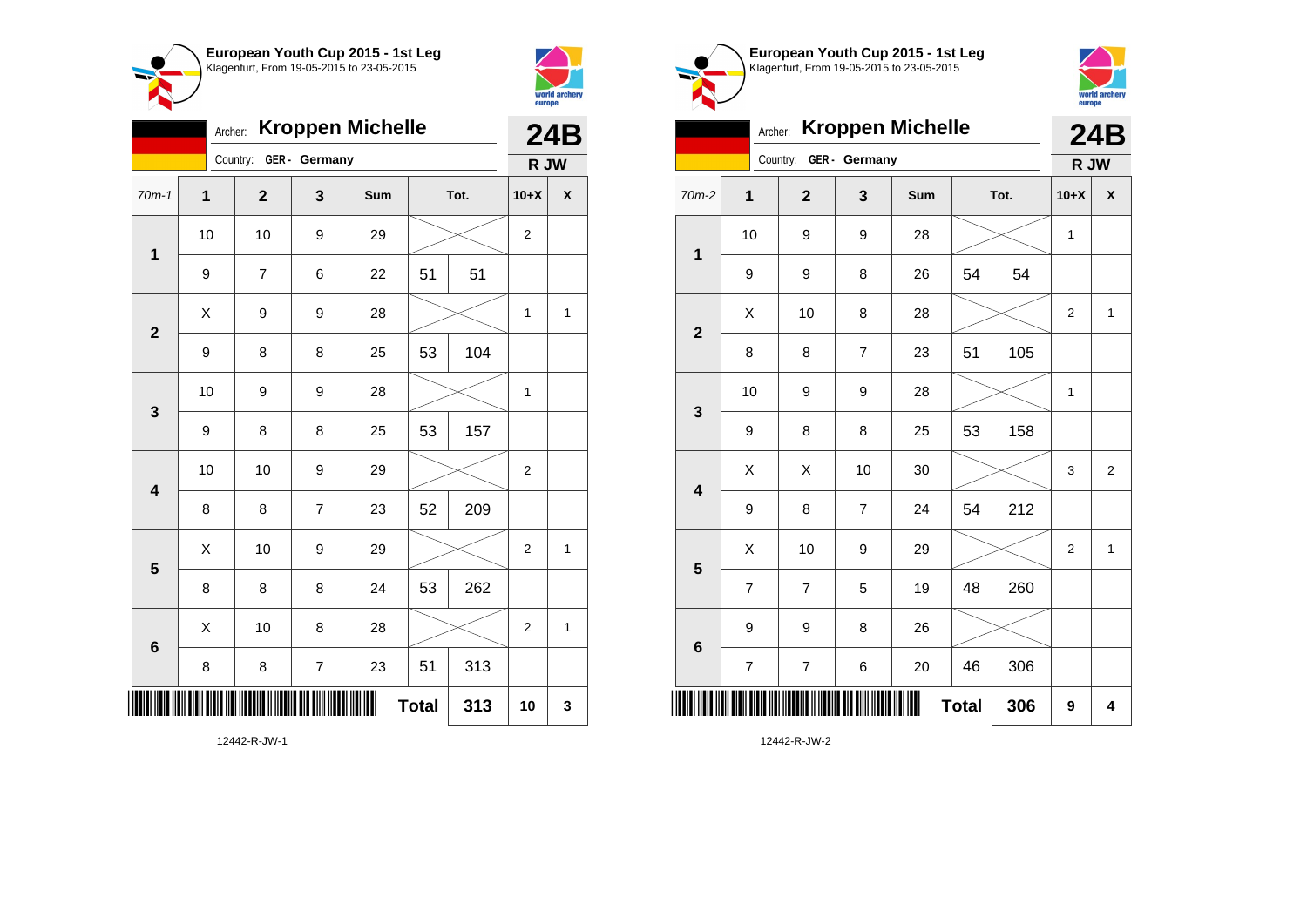



|                         |              | <b>24C</b>  |              |     |              |      |                |              |
|-------------------------|--------------|-------------|--------------|-----|--------------|------|----------------|--------------|
|                         |              | Country:    | RUS - Russia |     |              |      | R JW           |              |
| $70m-1$                 | $\mathbf{1}$ | $\mathbf 2$ | 3            | Sum |              | Tot. | $10+X$         | χ            |
| 1                       | Χ            | 10          | 10           | 30  |              |      | 3              | 1            |
|                         | 9            | 9           | 8            | 26  | 56           | 56   |                |              |
| $\overline{\mathbf{2}}$ | 10           | 10          | 9            | 29  |              |      | 2              |              |
|                         | 9            | 9           | 8            | 26  | 55           | 111  |                |              |
| 3                       | Χ            | 10          | 10           | 30  |              |      | 3              | 1            |
|                         | 9            | 9           | 9            | 27  | 57           | 168  |                |              |
| $\overline{\mathbf{4}}$ | 10           | 10          | 9            | 29  |              |      | 2              |              |
|                         | 9            | 9           | 9            | 27  | 56           | 224  |                |              |
| 5                       | X            | 10          | 9            | 29  |              |      | $\overline{2}$ | $\mathbf{1}$ |
|                         | 9            | 9           | 8            | 26  | 55           | 279  |                |              |
| $6\phantom{a}$          | X            | Χ           | 9            | 29  |              |      | 2              | 2            |
|                         | 9            | 9           | 8            | 26  | 55           | 334  |                |              |
|                         |              |             |              |     | <b>Total</b> | 334  | 14             | 5            |

**European Youth Cup 2015 - 1st Leg** Klagenfurt, From 19-05-2015 to 23-05-2015 world archery<br>europe Archer: **Dashidorzhieva Tuyana 24C** Country: **RUS - Russia R JW** 70m-2 **1 2 3 Sum Tot. 10+X X** 10 | 9 | 9 | 28 |  $\times$  | 1 **1** 9 | 9 | 9 | 27 | 55 | 55  $X$   $\mid$   $X$   $\mid$   $9$   $\mid$   $29$   $\mid$   $\gg$   $\mid$  2  $\mid$  2 **2** 9 | 9 | 7 | 25 | 54 | 109  $\textsf{X}$  | 10 | 10 | 30 |  $\textcolor{blue}{\swarrow}$  | 3 | 1 **3** 9 | 9 | 9 | 27 | 57 | 166 9 9 9 27 **4** 8 | 8 | 7 | 23 | 50 | 216 10 | 9 | 9 | 28 |  $\times$  | 1 **5** 9 | 9 | 8 | 26 | 54 | 270  $\begin{array}{|c|c|c|c|c|c|}\hline \hspace{.1cm}X & \hspace{.1cm} \text{ 10} & \hspace{.1cm} \text{9} & \hspace{.1cm} \text{29} & \hspace{.1cm} \text{20} & \hspace{.1cm} \text{3} & \hspace{.1cm} \text{2} & \hspace{.1cm} \text{21} & \hspace{.1cm} \text{11} & \hspace{.1cm} \hline \end{array}$ **6** 9 | 8 | 7 | 24 | 53 | 323 \*9088-R-JW-2\*  $Total \, | \, 323 \, | \, 9 \, | \, 4$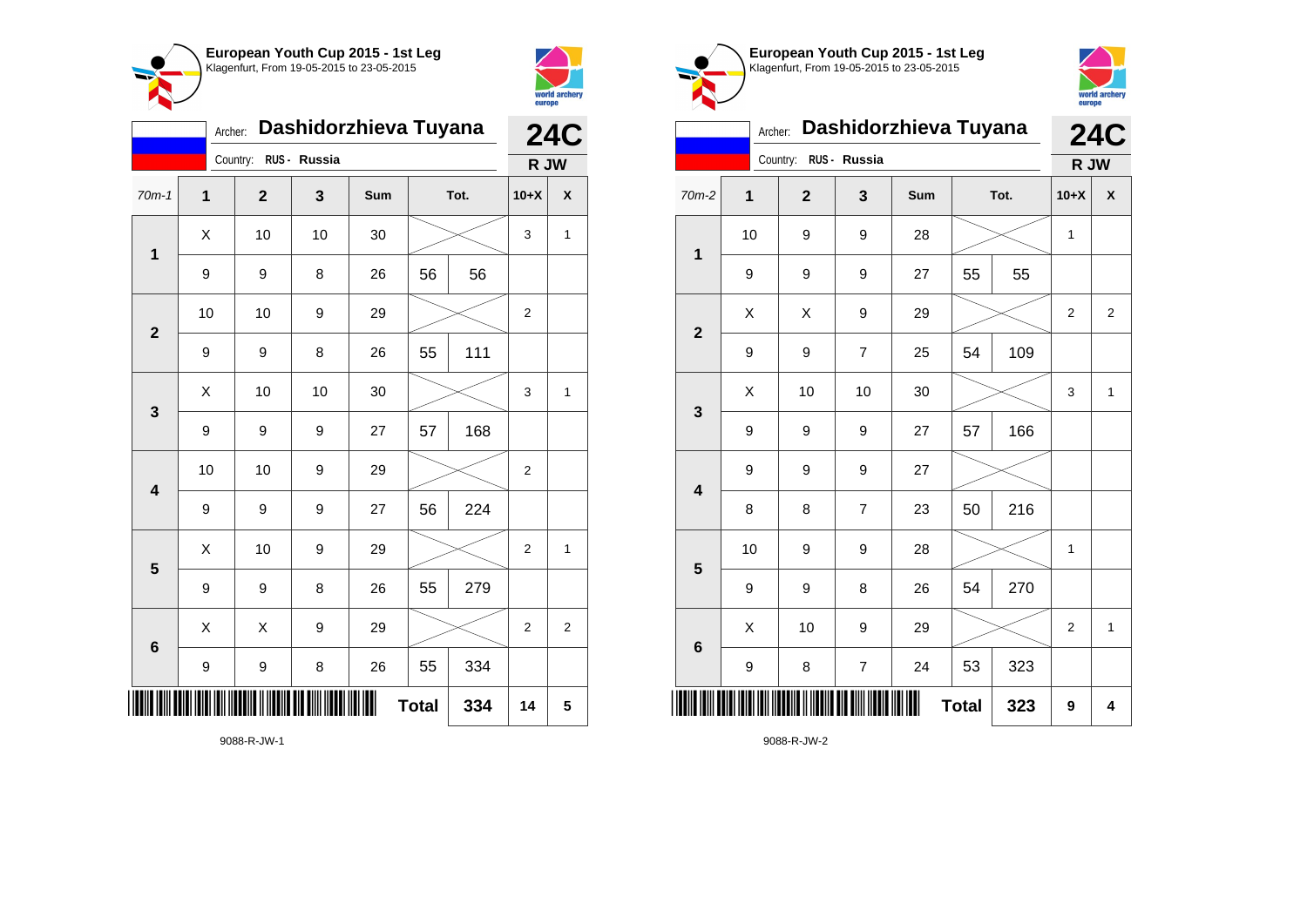



| <b>Sindlerova Lucie</b><br>Archer: |              |                               |                         |     |              |      |             | <b>25A</b>              |  |
|------------------------------------|--------------|-------------------------------|-------------------------|-----|--------------|------|-------------|-------------------------|--|
|                                    |              | Country: CZE - Czech Republic |                         |     |              |      | R JW        |                         |  |
| $70m-1$                            | $\mathbf{1}$ | $\overline{2}$                | 3                       | Sum |              | Tot. | $10+X$      | X                       |  |
| $\mathbf 1$                        | 9            | 8                             | 8                       | 25  |              |      |             |                         |  |
|                                    | 8            | 7                             | 6                       | 21  | 46           | 46   |             |                         |  |
| $\overline{\mathbf{2}}$            | X            | 9                             | 9                       | 28  |              |      | $\mathbf 1$ | $\mathbf{1}$            |  |
|                                    | 8            | 3                             | $\mathbf{1}$            | 12  | 40           | 86   |             |                         |  |
| 3                                  | X            | 9                             | 9                       | 28  |              |      | 1           | 1                       |  |
|                                    | 9            | 8                             | $\overline{7}$          | 24  | 52           | 138  |             |                         |  |
| $\overline{\mathbf{4}}$            | 10           | 9                             | 9                       | 28  |              |      | 1           |                         |  |
|                                    | 8            | 7                             | 5                       | 20  | 48           | 186  |             |                         |  |
| 5                                  | 9            | 9                             | 9                       | 27  |              |      |             |                         |  |
|                                    | 8            | 8                             | $\overline{\mathbf{4}}$ | 20  | 47           | 233  |             |                         |  |
| $\bf 6$                            | 10           | 9                             | 8                       | 27  |              |      | 1           |                         |  |
|                                    | 8            | 7                             | 6                       | 21  | 48           | 281  |             |                         |  |
|                                    |              |                               |                         | III | <b>Total</b> | 281  | 4           | $\overline{\mathbf{2}}$ |  |

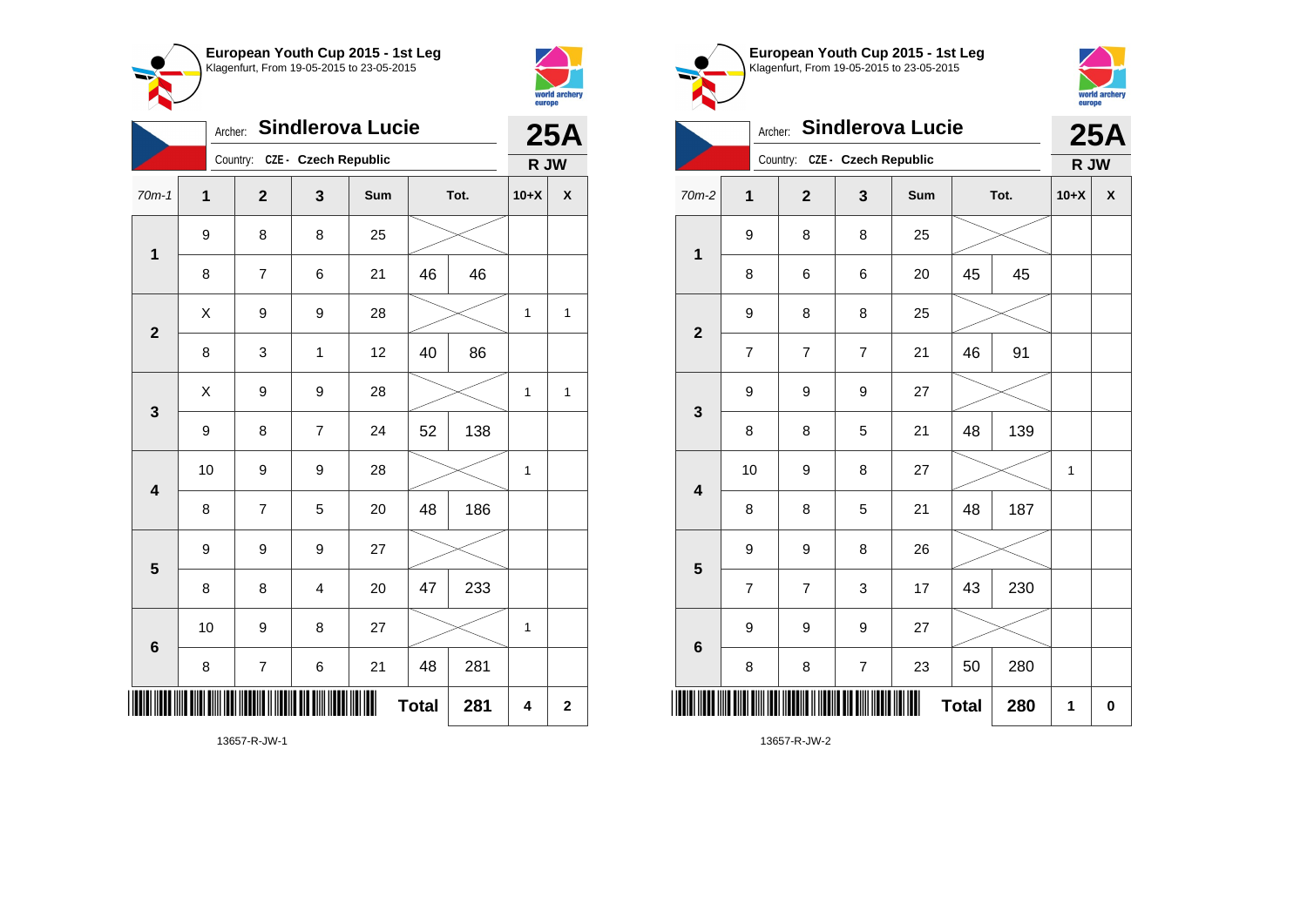



|                         | <b>Tukk Laura</b><br>Archer: |                          |                |     |              |      |                  |              |  |
|-------------------------|------------------------------|--------------------------|----------------|-----|--------------|------|------------------|--------------|--|
|                         |                              | Country: EST - Estonia   |                |     |              |      | R JW             |              |  |
| $70m-1$                 | $\mathbf{1}$                 | $\mathbf{2}$             | 3              | Sum |              | Tot. | $10+X$           | X            |  |
| 1                       | 8                            | 8                        | $\overline{7}$ | 23  |              |      |                  |              |  |
|                         | $\overline{7}$               | 6                        | 6              | 19  | 42           | 42   |                  |              |  |
| $\mathbf{2}$            | 10                           | 8                        | 8              | 26  |              |      | 1                |              |  |
|                         | $\overline{7}$               | $\overline{7}$           | 6              | 20  | 46           | 88   |                  |              |  |
| $\mathbf{3}$            | X                            | 9                        | 8              | 27  |              |      | 1                | $\mathbf{1}$ |  |
|                         | $\overline{7}$               | $\overline{7}$           | 6              | 20  | 47           | 135  |                  |              |  |
| $\overline{\mathbf{4}}$ | 9                            | 9                        | 8              | 26  |              |      |                  |              |  |
|                         | $\overline{7}$               | 7                        | 5              | 19  | 45           | 180  |                  |              |  |
| 5                       | 10                           | 9                        | 9              | 28  |              |      | 1                |              |  |
|                         | 8                            | 8                        | $\overline{7}$ | 23  | 51           | 231  |                  |              |  |
| 6                       | 10                           | 10                       | 9              | 29  |              |      | $\boldsymbol{2}$ |              |  |
|                         | 9                            | $\overline{\mathcal{I}}$ | 5              | 21  | 50           | 281  |                  |              |  |
|                         |                              |                          |                | ∭   | <b>Total</b> | 281  | 5                | 1            |  |





|                         | <b>Tukk Laura</b><br>Archer: |                         |                |     |              |      |              |                    |  |  |
|-------------------------|------------------------------|-------------------------|----------------|-----|--------------|------|--------------|--------------------|--|--|
|                         |                              | Country: EST - Estonia  |                |     |              |      | R JW         |                    |  |  |
| $70m-2$                 | $\overline{\mathbf{1}}$      | $\overline{\mathbf{2}}$ | 3              | Sum |              | Tot. | $10+X$       | $\pmb{\mathsf{X}}$ |  |  |
| $\mathbf{1}$            | 10                           | 9                       | 9              | 28  |              |      | $\mathbf{1}$ |                    |  |  |
|                         | 8                            | 7                       | $\overline{7}$ | 22  | 50           | 50   |              |                    |  |  |
| $\overline{\mathbf{2}}$ | 9                            | $\overline{7}$          | $\overline{7}$ | 23  |              |      |              |                    |  |  |
|                         | 6                            | 6                       | 6              | 18  | 41           | 91   |              |                    |  |  |
| 3                       | 9                            | 9                       | 9              | 27  |              |      |              |                    |  |  |
|                         | 9                            | 8                       | 8              | 25  | 52           | 143  |              |                    |  |  |
| $\overline{\mathbf{4}}$ | 9                            | 9                       | 8              | 26  |              |      |              |                    |  |  |
|                         | 8                            | 8                       | $\overline{7}$ | 23  | 49           | 192  |              |                    |  |  |
| $\overline{\mathbf{5}}$ | 9                            | 9                       | 9              | 27  |              |      |              |                    |  |  |
|                         | 8                            | $\overline{7}$          | $\overline{7}$ | 22  | 49           | 241  |              |                    |  |  |
| 6                       | 8                            | $\overline{7}$          | $\overline{7}$ | 22  |              |      |              |                    |  |  |
|                         | 6                            | 5                       | $\overline{c}$ | 13  | 35           | 276  |              |                    |  |  |
|                         |                              |                         |                |     | <b>Total</b> | 276  | 1            | $\pmb{0}$          |  |  |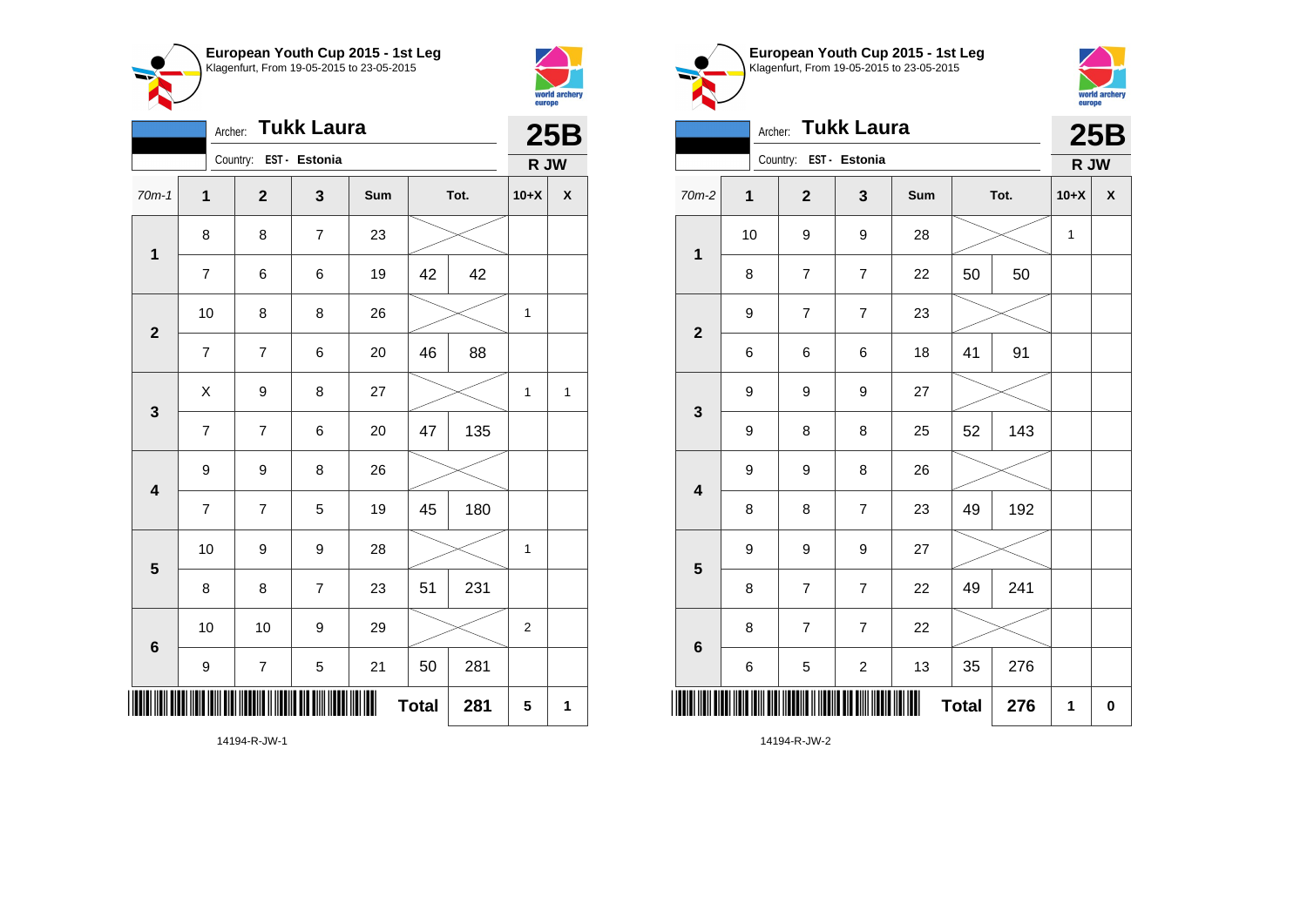



|                         | Tuokkola Mirjam<br>Archer: |              |                          |     |              |      |                |              |  |
|-------------------------|----------------------------|--------------|--------------------------|-----|--------------|------|----------------|--------------|--|
|                         |                            | Country:     | FIN- Finland             |     |              |      | R JW           |              |  |
| $70m-1$                 | $\mathbf 1$                | $\mathbf{2}$ | 3                        | Sum |              | Tot. | $10+X$         | X            |  |
| $\mathbf{1}$            | X                          | 9            | 9                        | 28  |              |      | $\mathbf 1$    | $\mathbf{1}$ |  |
|                         | 8                          | 7            | $\overline{7}$           | 22  | 50           | 50   |                |              |  |
| $\overline{\mathbf{2}}$ | X                          | 9            | 9                        | 28  |              |      | 1              | 1            |  |
|                         | 8                          | 8            | 6                        | 22  | 50           | 100  |                |              |  |
| 3                       | Χ                          | 9            | 9                        | 28  |              |      | 1              | 1            |  |
|                         | 9                          | 8            | 8                        | 25  | 53           | 153  |                |              |  |
| $\overline{\mathbf{4}}$ | 9                          | 9            | 8                        | 26  |              |      |                |              |  |
|                         | 8                          | 6            | 5                        | 19  | 45           | 198  |                |              |  |
| 5                       | 9                          | 9            | 8                        | 26  |              |      |                |              |  |
|                         | 8                          | 8            | 8                        | 24  | 50           | 248  |                |              |  |
| $\bf 6$                 | 10                         | 10           | 9                        | 29  |              |      | $\overline{2}$ |              |  |
|                         | 9                          | 8            | $\overline{\mathcal{I}}$ | 24  | 53           | 301  |                |              |  |
|                         |                            |              |                          | ║║  | <b>Total</b> | 301  | 5              | 3            |  |

world archery<br>europe Archer: **Tuokkola Mirjam 25C** Country: **FIN - Finland R JW** 70m-2 **1 2 3 Sum Tot. 10+X X** 10 | 10 | 10 | 30 |  $\times$  | 3 **1** 9 | 9 | 8 | 26 | 56 | 56 10 | 9 | 9 | 28 |  $\times$  | 1 **2** 8 | 8 | 7 | 23 | 51 | 107 10 | 9 | 8 | 27 |  $\times$  | 1 **3** 8 | 8 | 7 | 23 | 50 | 157 9 9 9 27 **4** 9 | 8 | 6 | 23 | 50 | 207 9 9 8 26 **5** 7 | 7 | 5 | 19 | 45 | 252 10 | 10 | 9 | 29 |  $\times$  | 2 **6** 8 | 7 | 6 | 21 | 50 | 302 \*12713-R-JW-2\*  $Total | 302 | 7 | 0$ 12713-R-JW-2 **Signed Total 202 7 0**

**European Youth Cup 2015 - 1st Leg** Klagenfurt, From 19-05-2015 to 23-05-2015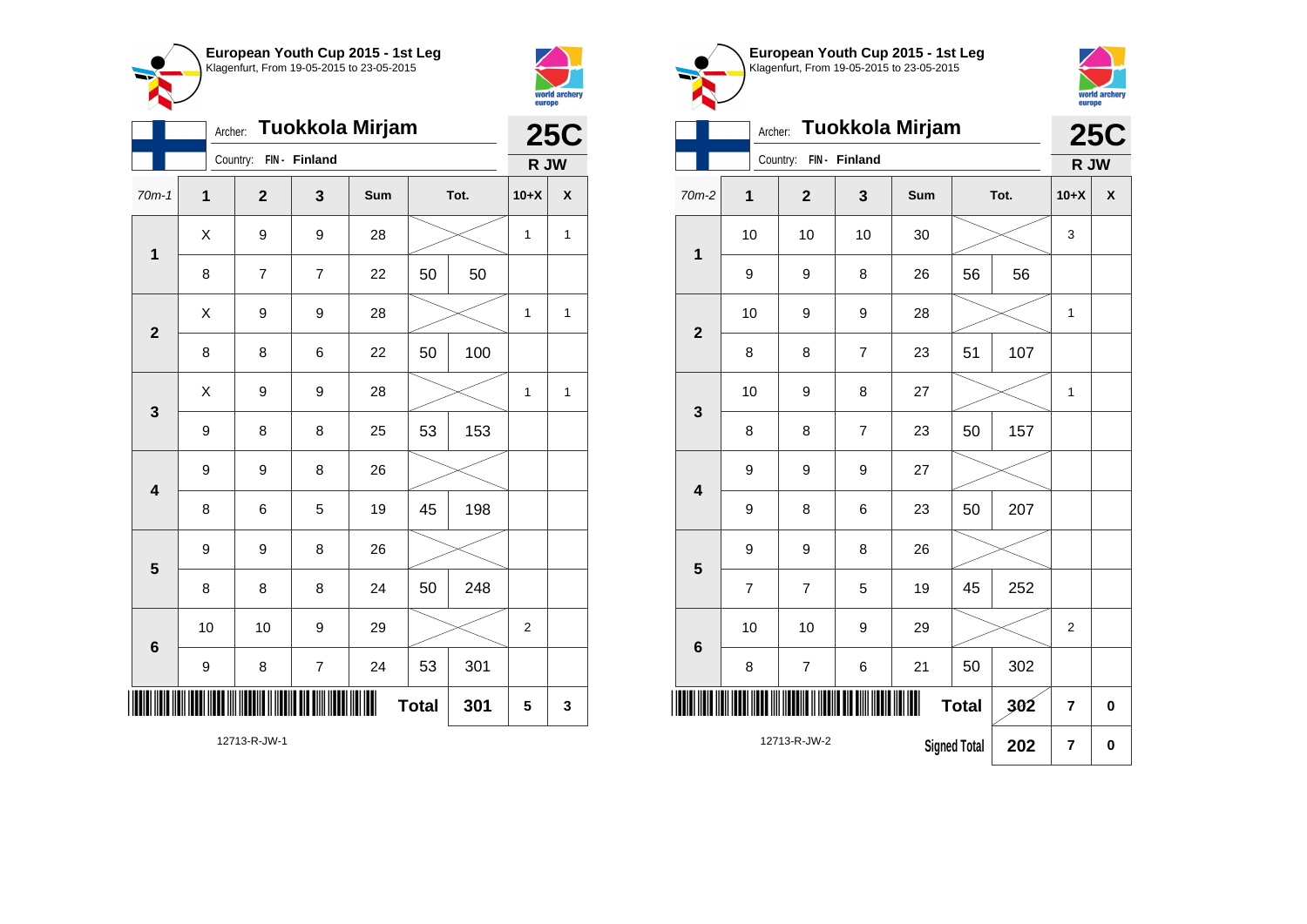



| <b>Horackova Marie</b><br>Archer: |                               |              |                |     |              | <b>26A</b> |                  |             |
|-----------------------------------|-------------------------------|--------------|----------------|-----|--------------|------------|------------------|-------------|
|                                   | Country: CZE - Czech Republic |              |                |     |              |            | R JW             |             |
| $70m-1$                           | 1                             | $\mathbf{2}$ | 3              | Sum | Tot.         |            | $10+X$           | χ           |
| 1                                 | 10                            | 9            | 9              | 28  |              |            | $\mathbf{1}$     |             |
|                                   | 8                             | 8            | $\overline{7}$ | 23  | 51           | 51         |                  |             |
| $\overline{\mathbf{2}}$           | 10                            | 9            | 9              | 28  |              |            | 1                |             |
|                                   | 8                             | 8            | 6              | 22  | 50           | 101        |                  |             |
| 3                                 | Χ                             | 10           | 9              | 29  |              |            | $\boldsymbol{2}$ | 1           |
|                                   | 9                             | 8            | 5              | 22  | 51           | 152        |                  |             |
| $\overline{\mathbf{4}}$           | Χ                             | 9            | 8              | 27  |              |            | 1                | 1           |
|                                   | 8                             | 8            | 8              | 24  | 51           | 203        |                  |             |
| 5                                 | 10                            | 10           | 9              | 29  |              |            | $\overline{2}$   |             |
|                                   | 8                             | 6            | 5              | 19  | 48           | 251        |                  |             |
| 6                                 | 9                             | 9            | 9              | 27  |              |            |                  |             |
|                                   | 9                             | 8            | 8              | 25  | 52           | 303        |                  |             |
|                                   |                               |              |                | ║║  | <b>Total</b> | 303        | $\overline{7}$   | $\mathbf 2$ |

**European Youth Cup 2015 - 1st Leg** Klagenfurt, From 19-05-2015 to 23-05-2015 world archery<br>europe Archer: **Horackova Marie 26A** Country: **CZE - Czech Republic R JW** 70m-2 **1 2 3 Sum Tot. 10+X X** 9 9 8 26 **1** 8 | 7 | 6 | 21 | 47 | 47  $X$  | 9 | 9 | 28 |  $\times$  | 1 | 1 **2** 9 | 9 | 6 | 24 | 52 | 99 10 | 9 | 9 | 28 |  $\times$  | 1 **3** 8 8 8 24 52 151 9 9 9 27 **4** 9 | 8 | 7 | 24 | 51 | 202 10 | 9 | 8 | 27 |  $\times$  | 1 **5** 8 | 8 | 8 | 24 | 51 | 253 10 | 9 | 9 | 28 |  $\times$  | 1 **6** 9 | 9 | 9 | 27 | 55 | 308 \*13298-R-JW-2\*  $Total | 308 | 4 | 1$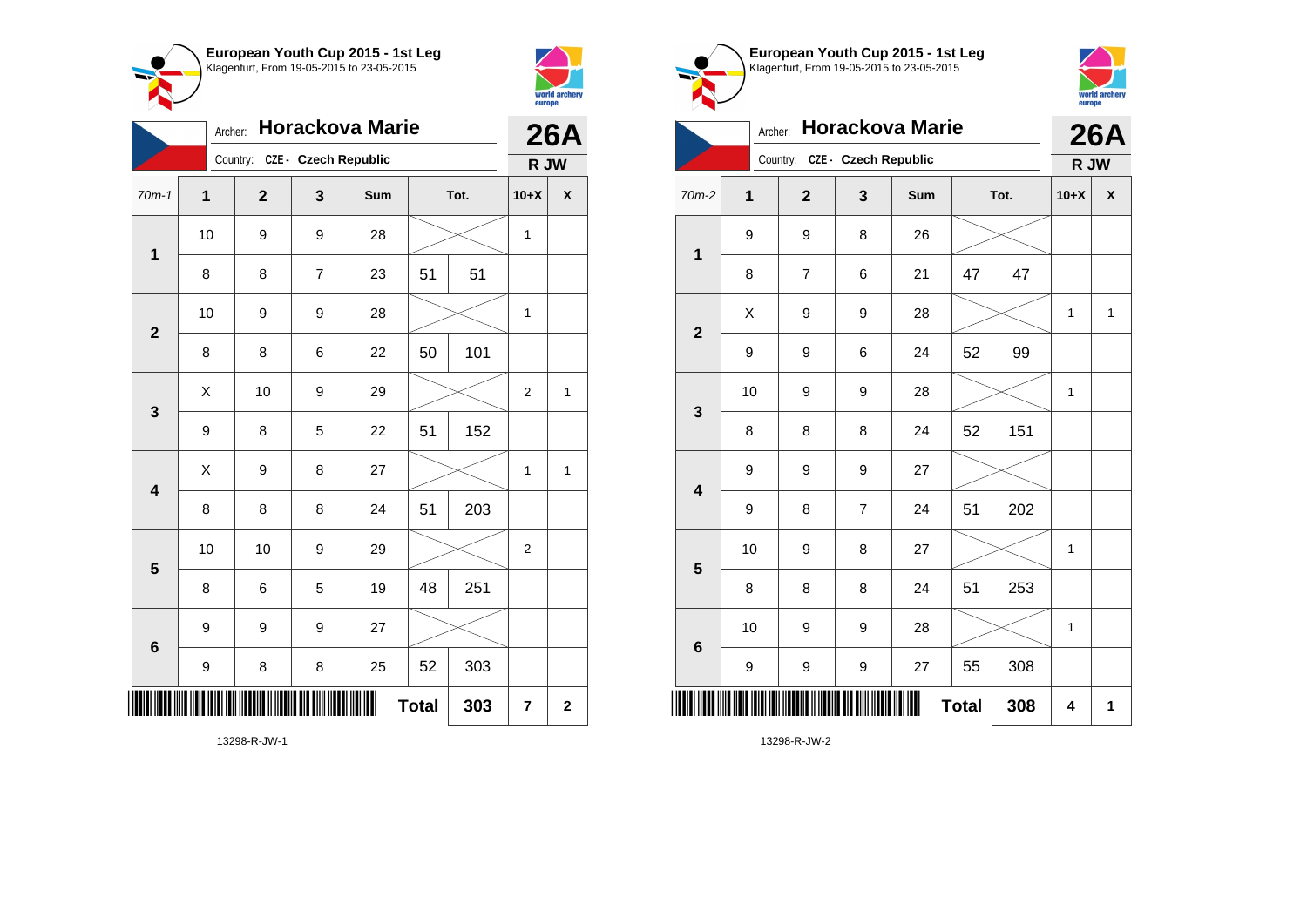



| Deineko Iliana<br>Archer: |             |                |   |                   |              |     | <b>26B</b>       |                    |
|---------------------------|-------------|----------------|---|-------------------|--------------|-----|------------------|--------------------|
|                           |             | Country:       |   | SUI - Switzerland |              |     |                  | R JW               |
| $70m-1$                   | $\mathbf 1$ | $\mathbf{2}$   | 3 | Sum               | Tot.         |     | $10+X$           | $\pmb{\mathsf{X}}$ |
| $\mathbf{1}$              | 10          | 9              | 9 | 28                |              |     | $\mathbf 1$      |                    |
|                           | 9           | 9              | 9 | 27                | 55           | 55  |                  |                    |
| $\mathbf{2}$              | 10          | 10             | 9 | 29                |              |     | $\boldsymbol{2}$ |                    |
|                           | 8           | $\overline{7}$ | 6 | 21                | 50           | 105 |                  |                    |
| $\mathbf{3}$              | 10          | 9              | 9 | 28                |              |     | $\mathbf 1$      |                    |
|                           | 8           | 8              | 8 | 24                | 52           | 157 |                  |                    |
| $\overline{\mathbf{4}}$   | 10          | 9              | 9 | 28                |              |     | 1                |                    |
|                           | 8           | 8              | 8 | 24                | 52           | 209 |                  |                    |
| 5                         | 10          | 10             | 8 | 28                |              |     | $\boldsymbol{2}$ |                    |
|                           | 8           | 7              | 6 | 21                | 49           | 258 |                  |                    |
| $\bf 6$                   | 10          | 9              | 9 | 28                |              |     | $\mathbf 1$      |                    |
|                           | 9           | 8              | 6 | 23                | 51           | 309 |                  |                    |
|                           |             |                |   |                   | <b>Total</b> | 309 | 8                | $\bf{0}$           |





| Deineko Iliana<br>Archer: |                               |             |                |     |              |      | <b>26B</b>     |   |
|---------------------------|-------------------------------|-------------|----------------|-----|--------------|------|----------------|---|
|                           | Country:<br>SUI - Switzerland |             |                |     |              | R JW |                |   |
| 70m-2                     | $\mathbf{1}$                  | $\mathbf 2$ | 3              | Sum | Tot.         |      | $10+X$         | X |
| 1                         | 10                            | 9           | 9              | 28  |              |      | $\mathbf{1}$   |   |
|                           | 9                             | 8           | $\overline{7}$ | 24  | 52           | 52   |                |   |
| $\overline{2}$            | 10                            | 10          | 10             | 30  |              |      | 3              |   |
|                           | 9                             | 9           | $\overline{7}$ | 25  | 55           | 107  |                |   |
| 3                         | 9                             | 9           | 9              | 27  |              |      |                |   |
|                           | 9                             | 8           | 8              | 25  | 52           | 159  |                |   |
| $\overline{\mathbf{4}}$   | 10                            | 10          | 9              | 29  |              |      | $\overline{2}$ |   |
|                           | 8                             | 8           | 6              | 22  | 51           | 210  |                |   |
| 5                         | 10                            | 10          | 9              | 29  |              |      | $\overline{2}$ |   |
|                           | 9                             | 9           | 3              | 21  | 50           | 260  |                |   |
| $6\phantom{1}6$           | 10                            | 10          | 10             | 30  |              |      | 3              |   |
|                           | 8                             | 8           | 7              | 23  | 53           | 313  |                |   |
|                           |                               |             |                | ∭   | <b>Total</b> | 313  | 11             | 0 |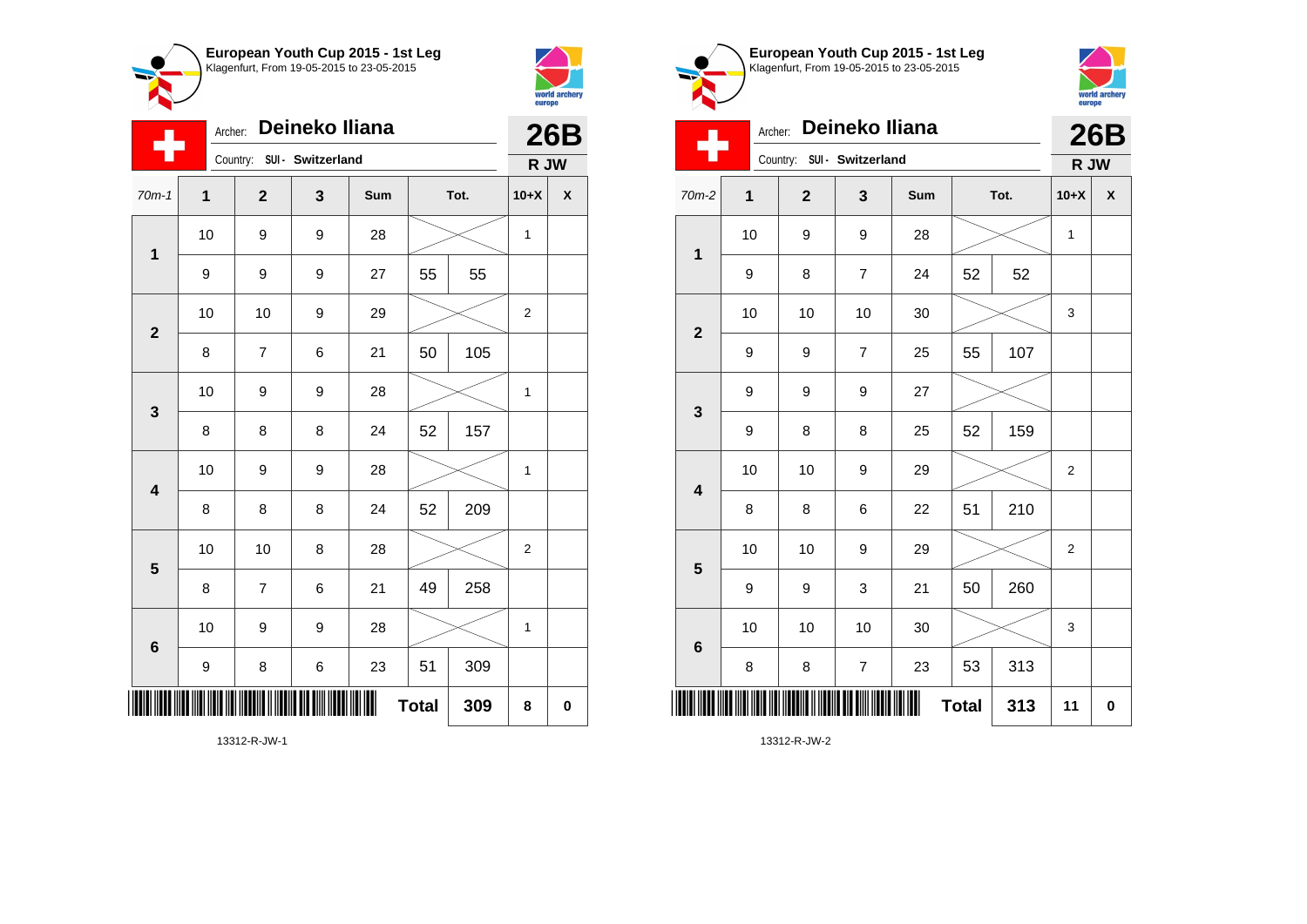



| <b>Danailova Dobromira</b><br>Archer: |                                   |                |                |     |              |     |                | 27A  |  |
|---------------------------------------|-----------------------------------|----------------|----------------|-----|--------------|-----|----------------|------|--|
|                                       | <b>BUL</b> - Bulgaria<br>Country: |                |                |     |              |     |                | R JW |  |
| $70m-1$                               | 1                                 | $\overline{2}$ | 3              | Sum | Tot.         |     | $10+X$         | X    |  |
| $\overline{\mathbf{1}}$               | 9                                 | 9              | 8              | 26  |              |     |                |      |  |
|                                       | 8                                 | $\overline{7}$ | 6              | 21  | 47           | 47  |                |      |  |
| $\overline{\mathbf{2}}$               | X                                 | 10             | 9              | 29  |              |     | $\overline{2}$ | 1    |  |
|                                       | 9                                 | 8              | $\overline{7}$ | 24  | 53           | 100 |                |      |  |
| 3                                     | 10                                | 9              | 8              | 27  |              |     | 1              |      |  |
|                                       | 8                                 | 8              | 6              | 22  | 49           | 149 |                |      |  |
| $\overline{\mathbf{4}}$               | 9                                 | 9              | 9              | 27  |              |     |                |      |  |
|                                       | 8                                 | 8              | 8              | 24  | 51           | 200 |                |      |  |
| 5                                     | 10                                | 10             | 9              | 29  |              |     | $\overline{2}$ |      |  |
|                                       | 8                                 | $\overline{7}$ | 5              | 20  | 49           | 249 |                |      |  |
| 6                                     | 10                                | 9              | 9              | 28  |              |     | 1              |      |  |
|                                       | 9                                 | 8              | $\overline{7}$ | 24  | 52           | 301 |                |      |  |
|                                       |                                   |                |                | Ш   | <b>Total</b> | 301 | 6              | 1    |  |

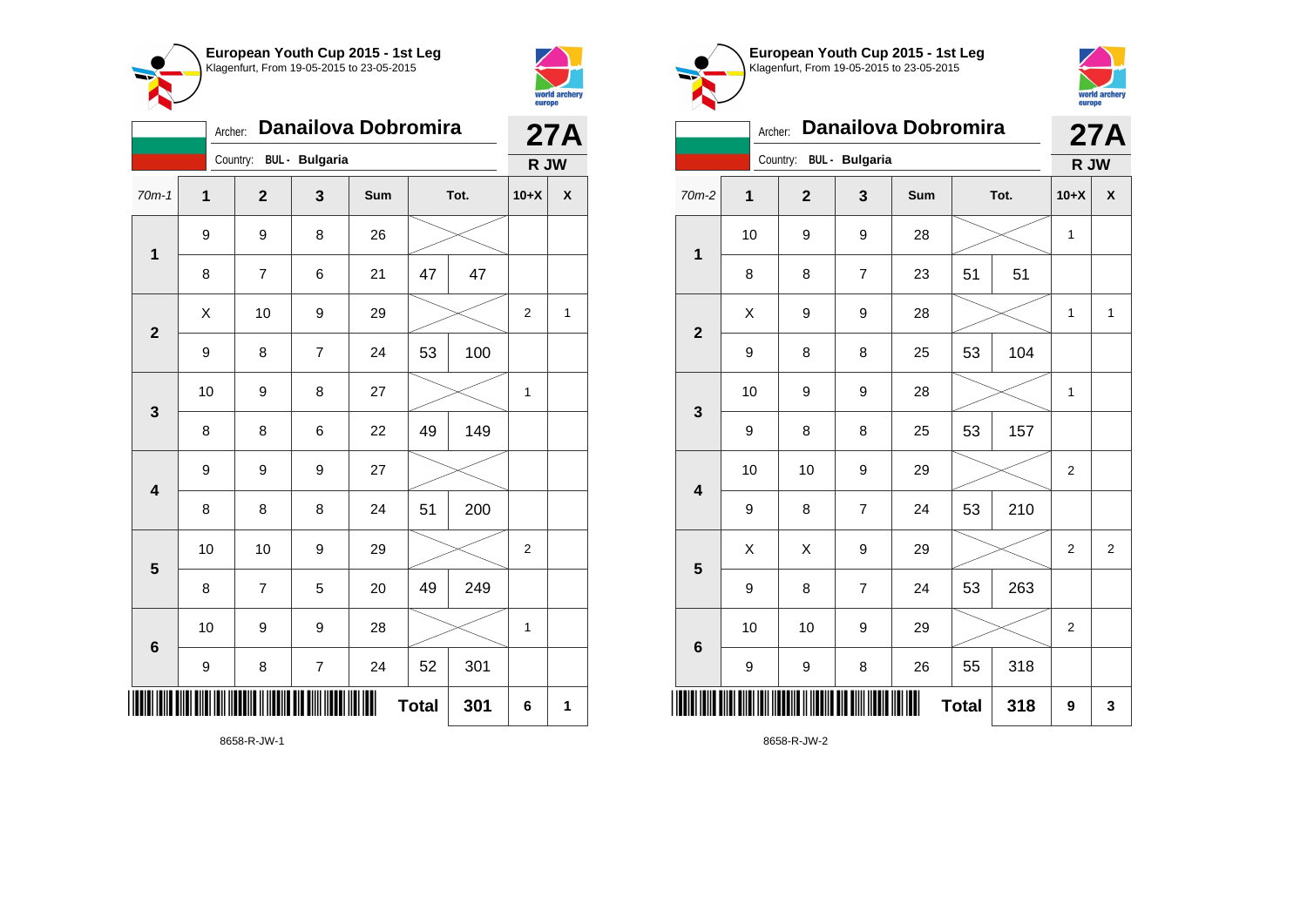



 $\bullet$  $\sim$ 

|                         | <b>Bayazit Burcu</b><br>Archer:<br>$\mathbb{C}^\star$ |                |                |     |              |     |                | <b>27B</b>     |  |
|-------------------------|-------------------------------------------------------|----------------|----------------|-----|--------------|-----|----------------|----------------|--|
|                         | TUR - Turkey<br>Country:                              |                |                |     |              |     | R JW           |                |  |
| $70m-1$                 | 1                                                     | $\overline{2}$ | 3              | Sum | Tot.         |     | $10+X$         | X              |  |
| $\mathbf 1$             | 10                                                    | 10             | 9              | 29  |              |     | $\overline{c}$ |                |  |
|                         | 9                                                     | 8              | 8              | 25  | 54           | 54  |                |                |  |
| $\overline{2}$          | X                                                     | 9              | 9              | 28  |              |     | 1              | $\mathbf{1}$   |  |
|                         | 9                                                     | 8              | $\overline{7}$ | 24  | 52           | 106 |                |                |  |
| 3                       | $\boldsymbol{9}$                                      | 9              | 8              | 26  |              |     |                |                |  |
|                         | 8                                                     | $\overline{7}$ | $\overline{7}$ | 22  | 48           | 154 |                |                |  |
| $\overline{\mathbf{4}}$ | X                                                     | 9              | 9              | 28  |              |     | 1              | 1              |  |
|                         | 8                                                     | 8              | 8              | 24  | 52           | 206 |                |                |  |
| 5                       | 9                                                     | 9              | 8              | 26  |              |     |                |                |  |
|                         | 8                                                     | $\overline{7}$ | $\overline{7}$ | 22  | 48           | 254 |                |                |  |
| $6\phantom{1}6$         | X                                                     | X              | 10             | 30  |              |     | 3              | $\overline{2}$ |  |
|                         | 9                                                     | 8              | 8              | 25  | 55           | 309 |                |                |  |
| III                     |                                                       |                |                | ║   | <b>Total</b> | 309 | $\overline{7}$ | 4              |  |
| 13414-R-JW-1            |                                                       |                |                |     |              |     |                |                |  |

world archery<br>europe Archer: **Bayazit Burcu 27B**  $\overline{C^*}$ Country: **TUR - Turkey R JW** 70m-2 **1 2 3 Sum Tot. 10+X X** 10 | 9 | 9 | 28 |  $\times$  | 1 **1** 9 | 9 | 8 | 26 | 54 | 54 9 9 9 27 **2** 8 | 8 | 7 | 23 | 50 | 104 10 | 8 | 8 | 26 |  $\times$  | 1 **3** 8 | 7 | 7 | 22 | 48 | 152  $\begin{array}{|c|c|c|c|c|c|}\hline \hspace{.1cm}X & \hspace{.1cm} \text{ 10} & \hspace{.1cm} \text{ 10} & \hspace{.1cm} \text{ 30} & \hspace{.1cm} \end{array} \hspace{1.2cm} \begin{array}{|c|c|c|c|c|c|}\hline \hspace{.1cm}X & \hspace{.1cm} \text{ 3} & \hspace{.1cm} \text{ 1} & \hspace{.1cm} \text{ 4} & \hspace{.1cm} \end{array} \hspace{1.2cm}$ **4** 9 | 8 | 8 | 25 | 55 | 207 10 | 9 | 8 | 27 |  $\times$  | 1 **5** 8 | 7 | 7 | 22 | 49 | 256 10 | 9 | 9 | 28 |  $\times$  | 1 **6**

**European Youth Cup 2015 - 1st Leg** Klagenfurt, From 19-05-2015 to 23-05-2015

9 | 8 | 6 | 23 | 51 | 307 \*13414-R-JW-2\*  $\textbf{Total}$  307  $\mid$  7  $\mid$  1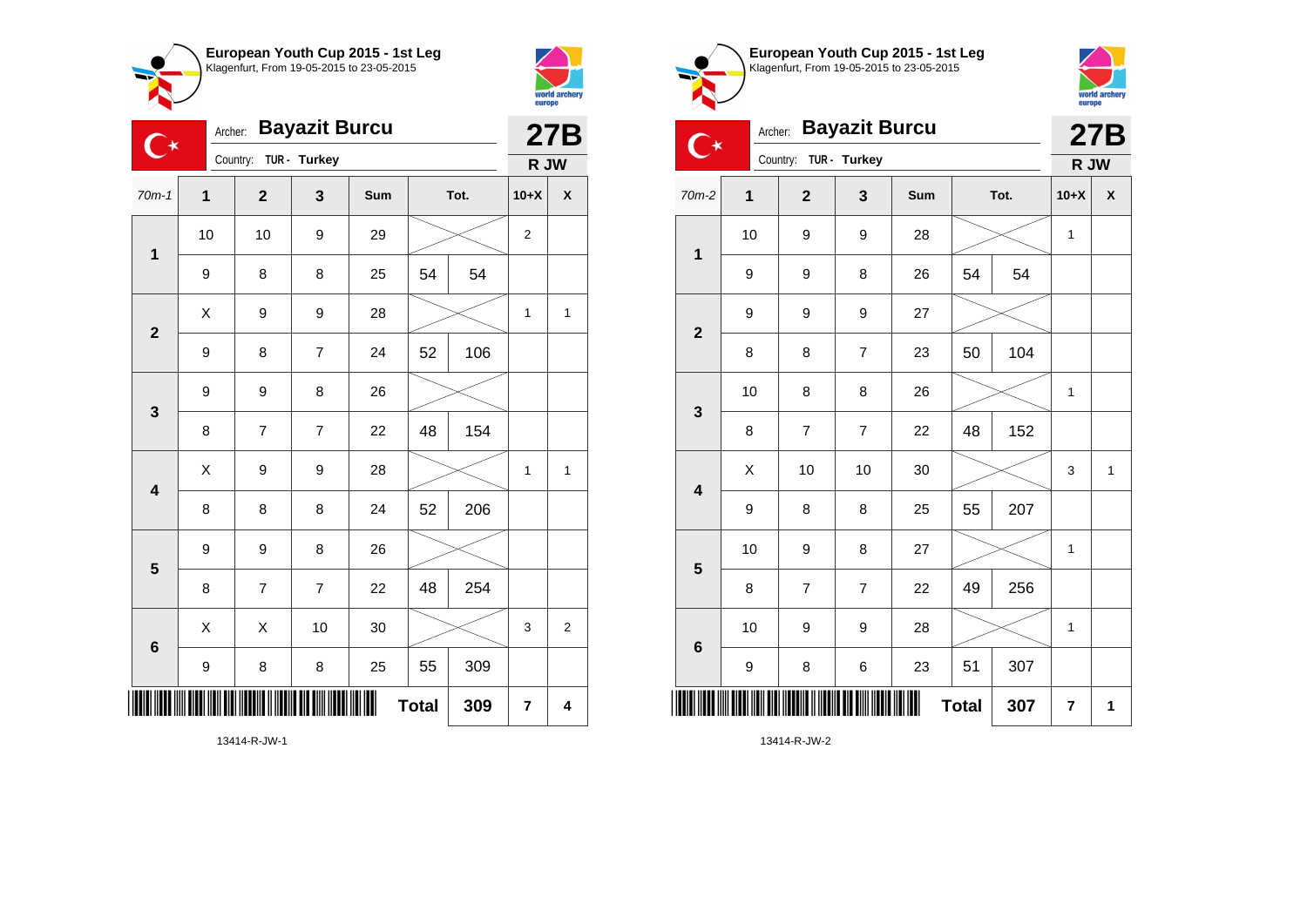



|                         | Archer:                                    |                |              | <b>Borgstrom Hampus</b> |              |      |                | <b>30A</b>     |
|-------------------------|--------------------------------------------|----------------|--------------|-------------------------|--------------|------|----------------|----------------|
|                         |                                            | Country:       | SWE - Sweden |                         |              |      | C JM           |                |
| $50m-1$                 | $\overline{1}$                             | $\overline{2}$ | 3            | Sum                     |              | Tot. | $10+X$         | X              |
| 1                       | Χ                                          | Χ              | X            | 30                      |              |      | 3              | 3              |
|                         | 10                                         | 9              | 8            | 27                      | 57           | 57   | 1              |                |
| $\overline{2}$          | X                                          | X              | 10           | 30                      |              |      | 3              | $\overline{2}$ |
|                         | 9                                          | 9              | 9            | 27                      | 57           | 114  |                |                |
| 3                       | X                                          | 10             | 10           | 30                      |              |      | 3              | $\mathbf{1}$   |
|                         | 9                                          | 9              | 9            | 27                      | 57           | 171  |                |                |
| $\overline{\mathbf{4}}$ | X                                          | X              | 10           | 30                      |              |      | 3              | $\overline{2}$ |
|                         | 10                                         | 10             | 9            | 29                      | 59           | 230  | $\overline{2}$ |                |
| 5                       | Χ                                          | Χ              | 10           | 30                      |              |      | 3              | $\overline{2}$ |
|                         | 10                                         | 9              | 9            | 28                      | 58           | 288  | 1              |                |
| 6                       | X                                          | X              | X            | 30                      |              |      | 3              | 3              |
|                         | 10                                         | 10             | 9            | 29                      | 59           | 347  | $\overline{2}$ |                |
| III                     |                                            |                |              | III                     | <b>Total</b> | 347  | 24             | 13             |
|                         | 12695-C-JM-1<br><b>Signed Total</b><br>347 |                |              |                         |              | 24   | 12             |                |







|                         |             | Country:     | SWE - Sweden     |     |              |      | C JM        |                    |
|-------------------------|-------------|--------------|------------------|-----|--------------|------|-------------|--------------------|
| $50m-2$                 | $\mathbf 1$ | $\mathbf{2}$ | $\mathbf{3}$     | Sum |              | Tot. | $10+X$      | $\pmb{\mathsf{X}}$ |
| 1                       | Χ           | Χ            | 10               | 30  |              |      | 3           | $\overline{c}$     |
|                         | 10          | 10           | 10               | 30  | 60           | 60   | 3           |                    |
| $\mathbf{2}$            | Χ           | Χ            | 10               | 30  |              |      | 3           | $\overline{2}$     |
|                         | 10          | 9            | 9                | 28  | 58           | 118  | 1           |                    |
| $\mathbf 3$             | Χ           | 10           | 10               | 30  |              |      | 3           | 1                  |
|                         | 9           | 9            | $\boldsymbol{9}$ | 27  | 57           | 175  |             |                    |
| $\overline{\mathbf{4}}$ | X           | $10$         | 10               | 30  |              |      | 3           | $\mathbf{1}$       |
|                         | 10          | 9            | $\boldsymbol{9}$ | 28  | 58           | 233  | $\mathbf 1$ |                    |
| $5\phantom{1}$          | X           | X            | 10               | 30  |              |      | 3           | $\overline{c}$     |
|                         | 9           | 9            | $\boldsymbol{9}$ | 27  | 57           | 290  |             |                    |
| $\bf 6$                 | X           | X            | X                | 30  |              |      | 3           | 3                  |
|                         | 10          | $10$         | $10$             | 30  | 60           | 350  | 3           |                    |
| ║║                      |             |              |                  | Ш   | <b>Total</b> | 350  | 26          | 11                 |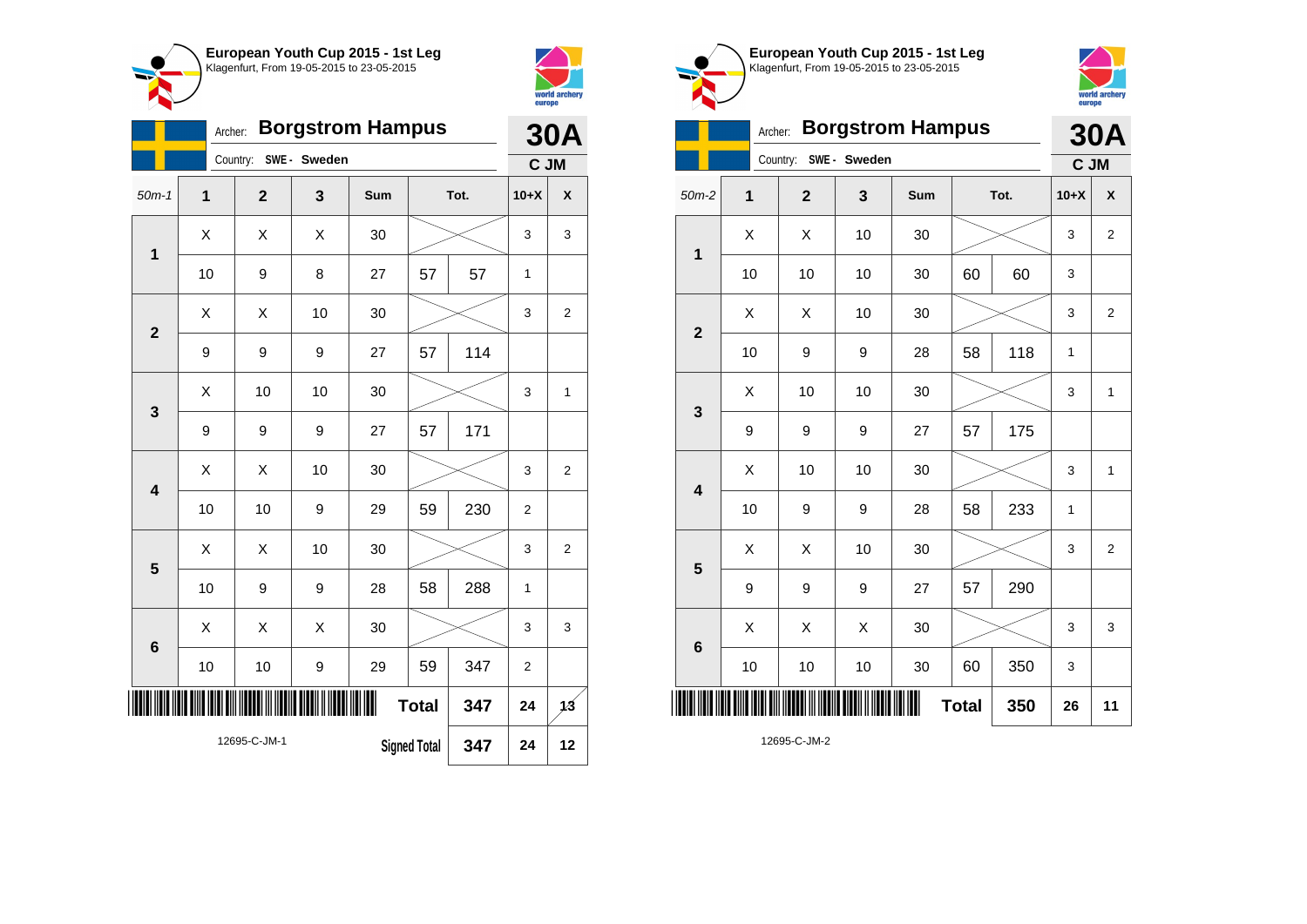



|                         |   | Archer:              |    | <b>Baradel Simone</b> |              |      |                  | <b>30B</b>     |
|-------------------------|---|----------------------|----|-----------------------|--------------|------|------------------|----------------|
|                         |   | Country: ITA - Italy |    |                       |              |      | C JM             |                |
| $50m-1$                 | 1 | $\mathbf{2}$         | 3  | Sum                   |              | Tot. | $10+X$           | χ              |
| 1                       | X | X                    | X  | 30                    |              |      | 3                | 3              |
|                         | X | 10                   | 10 | 30                    | 60           | 60   | 3                | 1              |
| $\mathbf{2}$            | Χ | 10                   | 10 | 30                    |              |      | 3                | $\mathbf{1}$   |
|                         | 9 | 9                    | 9  | 27                    | 57           | 117  |                  |                |
| 3                       | X | 10                   | 9  | 29                    |              |      | 2                | 1              |
|                         | 9 | 9                    | 9  | 27                    | 56           | 173  |                  |                |
| $\overline{\mathbf{4}}$ | X | X                    | 10 | 30                    |              |      | 3                | $\overline{2}$ |
|                         | 9 | 9                    | 8  | 26                    | 56           | 229  |                  |                |
| 5                       | X | 10                   | 10 | 30                    |              |      | 3                | 1              |
|                         | 9 | 8                    | 8  | 25                    | 55           | 284  |                  |                |
| $6\phantom{1}6$         | Χ | X                    | X  | 30                    |              |      | 3                | 3              |
|                         | Χ | 10                   | 9  | 29                    | 59           | 343  | $\boldsymbol{2}$ | 1              |
| ║║                      |   |                      |    |                       | <b>Total</b> | 343  | 22               | 13             |

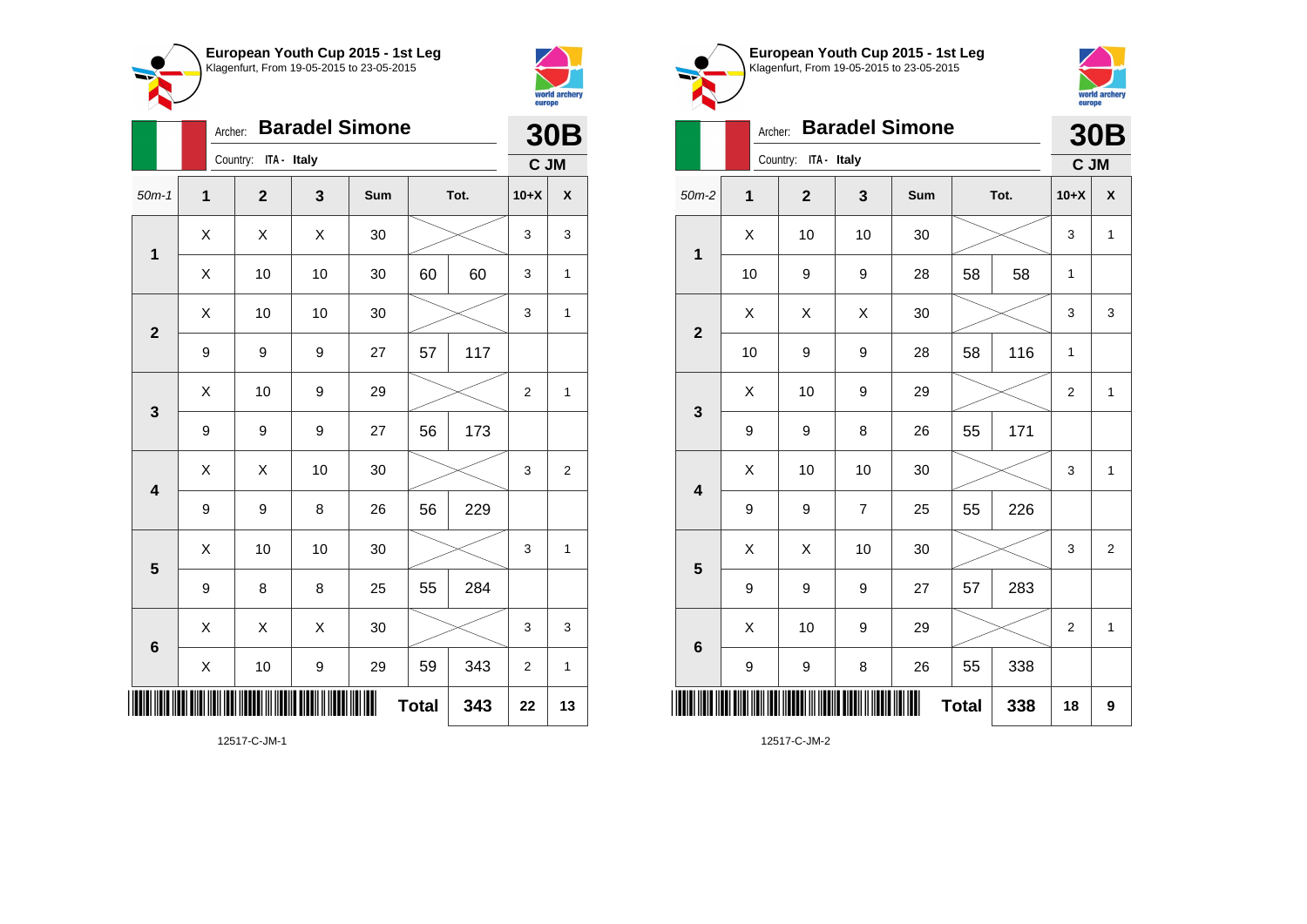



|                         | Archer: |                         |    | <b>Trachsel Marcel</b> |              |      |              | <b>30C</b>              |
|-------------------------|---------|-------------------------|----|------------------------|--------------|------|--------------|-------------------------|
|                         |         | Country: GER - Germany  |    |                        |              |      | C JM         |                         |
| $50m-1$                 | 1       | $\overline{\mathbf{2}}$ | 3  | Sum                    |              | Tot. | $10+X$       | χ                       |
| 1                       | 10      | 10                      | 10 | 30                     |              |      | 3            |                         |
|                         | 9       | 9                       | 9  | 27                     | 57           | 57   |              |                         |
| $\overline{2}$          | X       | X                       | 10 | 30                     |              |      | 3            | $\overline{2}$          |
|                         | 10      | 9                       | 9  | 28                     | 58           | 115  | $\mathbf{1}$ |                         |
| 3                       | X       | Χ                       | 10 | 30                     |              |      | 3            | $\overline{2}$          |
|                         | 10      | 9                       | 9  | 28                     | 58           | 173  | 1            |                         |
| $\overline{\mathbf{4}}$ | 10      | 10                      | 10 | 30                     |              |      | 3            |                         |
|                         | 10      | 9                       | 9  | 28                     | 58           | 231  | 1            |                         |
| 5                       | X       | X                       | 10 | 30                     |              |      | 3            | $\overline{2}$          |
|                         | 9       | 9                       | 9  | 27                     | 57           | 288  |              |                         |
| $6\phantom{1}6$         | X       | 10                      | 10 | 30                     |              |      | 3            | 1                       |
|                         | 10      | 10                      | 9  | 29                     | 59           | 347  | 2            |                         |
|                         |         |                         |    |                        | <b>Total</b> | 347  | 23           | $\overline{\mathbf{r}}$ |





|                         | Archer:      |                        |    | <b>Trachsel Marcel</b> |              |      | <b>30C</b>     |                    |
|-------------------------|--------------|------------------------|----|------------------------|--------------|------|----------------|--------------------|
|                         |              | Country: GER - Germany |    |                        |              |      | C JM           |                    |
| $50m-2$                 | $\mathbf{1}$ | $\overline{2}$         | 3  | <b>Sum</b>             |              | Tot. | $10+X$         | $\pmb{\mathsf{X}}$ |
| 1                       | 10           | 10                     | 10 | 30                     |              |      | 3              |                    |
|                         | 10           | 10                     | 9  | 29                     | 59           | 59   | $\overline{2}$ |                    |
| $\overline{2}$          | X            | X                      | 10 | 30                     |              |      | 3              | $\overline{2}$     |
|                         | 10           | 10                     | 10 | 30                     | 60           | 119  | 3              |                    |
| 3                       | X            | X                      | 10 | 30                     |              |      | 3              | $\overline{2}$     |
|                         | 10           | 10                     | 9  | 29                     | 59           | 178  | $\overline{2}$ |                    |
| $\overline{\mathbf{4}}$ | X            | Χ                      | X  | 30                     |              |      | 3              | 3                  |
|                         | 9            | 9                      | 9  | 27                     | 57           | 235  |                |                    |
| 5                       | Χ            | Χ                      | 10 | 30                     |              |      | 3              | $\overline{2}$     |
|                         | 9            | 9                      | 9  | 27                     | 57           | 292  |                |                    |
| $6\phantom{1}6$         | X            | Χ                      | 10 | 30                     |              |      | 3              | $\overline{2}$     |
|                         | 10           | 10                     | 10 | 30                     | 60           | 352  | 3              |                    |
|                         |              |                        |    |                        | <b>Total</b> | 352  | 28             | 11                 |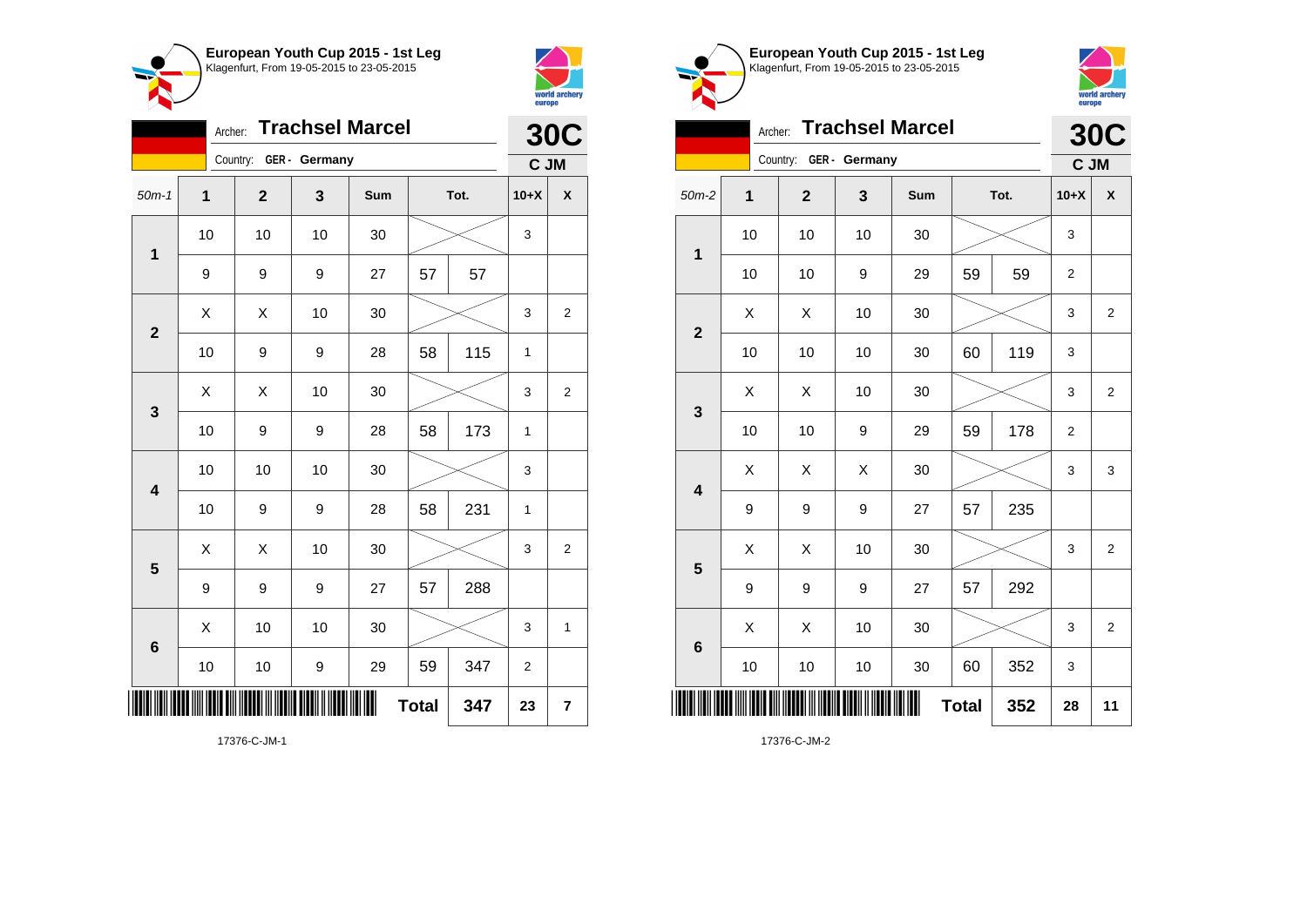



 $\bullet$  $\sim$ 

|                         |                  | Archer:                 | <b>Carlsson Isak</b> |     |              |      |                | <b>31A</b>     |
|-------------------------|------------------|-------------------------|----------------------|-----|--------------|------|----------------|----------------|
|                         |                  | Country: SWE - Sweden   |                      |     |              |      | C JM           |                |
| $50m-1$                 | 1                | $\overline{\mathbf{2}}$ | 3                    | Sum |              | Tot. | $10+X$         | X              |
| $\mathbf 1$             | Χ                | 10                      | 9                    | 29  |              |      | $\overline{c}$ | 1              |
|                         | 9                | 9                       | 8                    | 26  | 55           | 55   |                |                |
| $\overline{\mathbf{2}}$ | X                | Χ                       | 10                   | 30  |              |      | 3              | $\overline{2}$ |
|                         | 10               | 9                       | 9                    | 28  | 58           | 113  | 1              |                |
| 3                       | Χ                | Χ                       | Χ                    | 30  |              |      | 3              | 3              |
|                         | $\boldsymbol{9}$ | 9                       | 9                    | 27  | 57           | 170  |                |                |
| $\overline{\mathbf{4}}$ | X                | 10                      | 10                   | 30  |              |      | 3              | 1              |
|                         | 10               | 9                       | 9                    | 28  | 58           | 228  | 1              |                |
| 5                       | X                | 10                      | 9                    | 29  |              |      | $\overline{2}$ | $\mathbf{1}$   |
|                         | 9                | 9                       | 8                    | 26  | 55           | 283  |                |                |
| $6\phantom{1}6$         | X                | 10                      | 10                   | 30  |              |      | 3              | $\mathbf{1}$   |
|                         | 10               | 9                       | 9                    | 28  | 58           | 341  | 1              |                |
| ║║                      |                  |                         |                      | III | <b>Total</b> | 341  | 19             | 9              |

world archery<br>europe Archer: **Carlsson Isak 31A** Country: **SWE - Sweden C JM** 50m-2 **1 2 3 Sum Tot. 10+X X**  $X$   $\mid$   $X$   $\mid$  10  $\mid$  30  $\mid$   $\gg$   $\mid$  3  $\mid$  2 **1** 10 | 10 | 9 | 29 | 59 | 59 | 2  $\begin{array}{|c|c|c|c|c|c|}\hline \hspace{.1cm}X & \hspace{.1cm} \text{ 10} & \hspace{.1cm} \text{ 10} & \hspace{.1cm} \text{ 30} & \hspace{.1cm} \end{array} \hspace{.2cm} \begin{array}{|c|c|c|c|c|c|}\hline \hspace{.1cm}X & \hspace{.1cm} \text{ 3} & \hspace{.1cm} \text{ 1} & \hspace{.1cm} \text{ 4} & \hspace{.1cm} \end{array}$ **2** 10 | 10 | 8 | 28 | 58 | 117 | 2  $\textsf{X}$  | 10 | 10 | 30 |  $\textcolor{blue}{\swarrow}$  | 3 | 1 **3** 10 | 9 | 9 | 28 | 58 | 175 | 1  $\begin{array}{|c|c|c|c|c|}\hline \text{X} & \text{X} & \text{X} & \text{30} & \text{\hspace{1em}}\hline \end{array} \hspace{0.2cm} \begin{array}{|c|c|c|c|c|}\hline \text{X} & \text{3} & \text{3} & \text{3} & \text{3} & \text{3} & \text{3} & \text{3} & \text{3} & \text{3} & \text{3} & \text{3} & \text{3} & \text{3} & \text{3} & \text{3} & \text{3} & \text{3} & \text{3} & \text{3} & \text{3} & \text{3}$ **4** 9 9 9 27 57 232  $\begin{array}{|c|c|c|c|c|c|}\hline \hspace{.1cm}X & \hspace{.1cm} & \textbf{10} & \hspace{.1cm} & \textbf{9} & \hspace{.1cm} & \textbf{29} & \hspace{.1cm} & \hspace{.1cm} & \hspace{.1cm} & \hspace{.1cm} & \hspace{.1cm} & \hspace{.1cm} & \hspace{.1cm} & \hspace{.1cm} & \hspace{.1cm} & \hspace{.1cm} & \hspace{.1cm} & \hspace{.1cm} \hline \end{array}$ **5** 9 | 9 | 7 | 25 | 54 | 286  $\begin{array}{|c|c|c|c|c|c|}\hline \hspace{.1cm}X & \hspace{.1cm} \text{ 10} & \hspace{.1cm} \text{ 10} & \hspace{.1cm} \text{ 30} & \hspace{.1cm} \end{array} \hspace{.2cm} \begin{array}{|c|c|c|c|c|c|}\hline \hspace{.1cm}X & \hspace{.1cm} \text{ 3} & \hspace{.1cm} \text{ 1} & \hspace{.1cm} \text{ 4} & \hspace{.1cm} \end{array}$ **6** 9 | 9 | 7 | 25 |  $55$  |  $341$ \*12696-C-JM-2\*  $\textbf{Total}$  341 22 9

**European Youth Cup 2015 - 1st Leg** Klagenfurt, From 19-05-2015 to 23-05-2015

12696-C-JM-1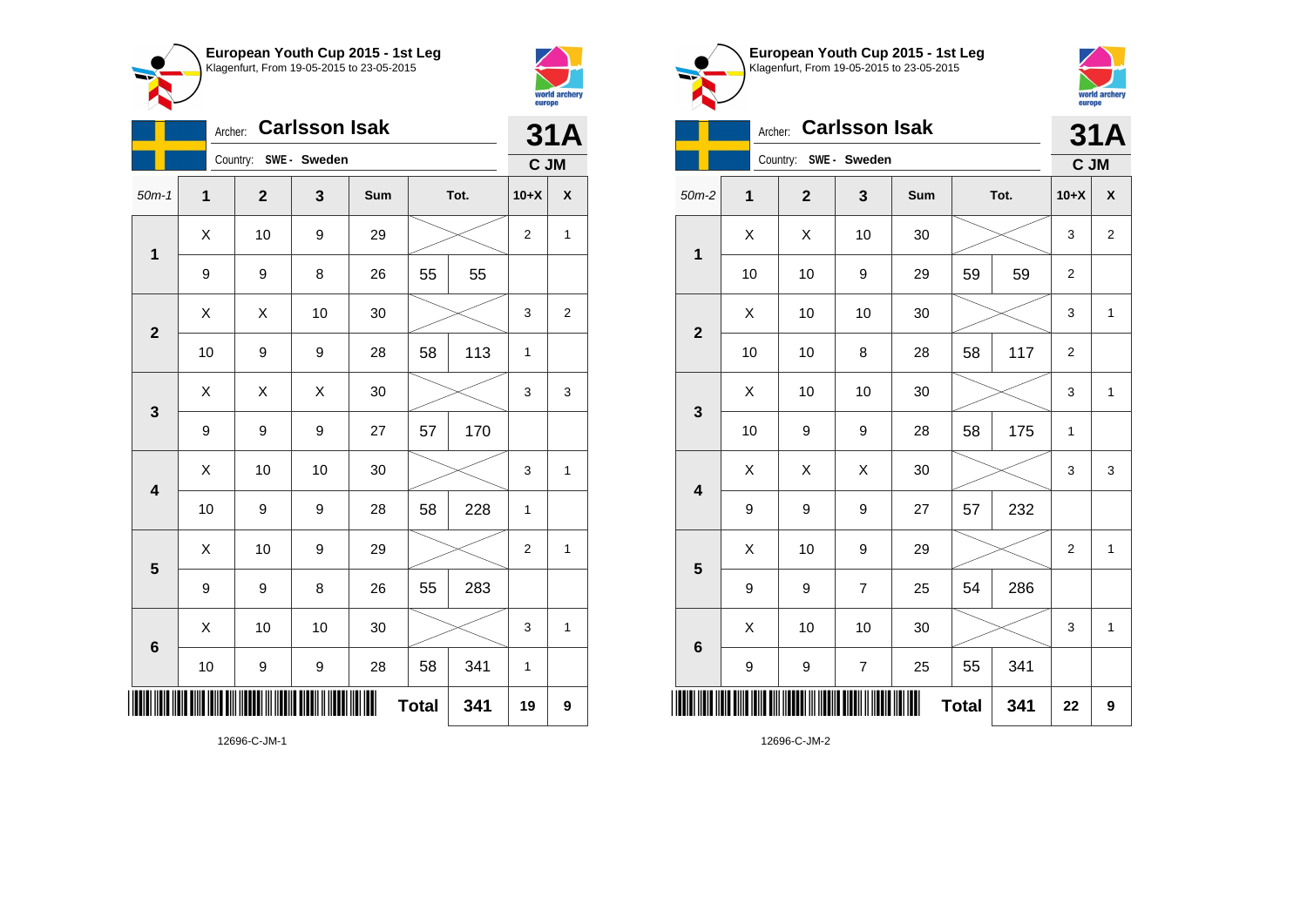



|                 | Archer:      |                      | <b>Festi Manuel</b> |     |              |      |                  | 31B                |
|-----------------|--------------|----------------------|---------------------|-----|--------------|------|------------------|--------------------|
|                 |              | Country: ITA - Italy |                     |     |              |      | C JM             |                    |
| $50m-1$         | $\mathbf{1}$ | $\overline{2}$       | 3                   | Sum |              | Tot. | $10+X$           | $\pmb{\mathsf{X}}$ |
| $\mathbf 1$     | X            | X                    | 10                  | 30  |              |      | 3                | $\mathbf 2$        |
|                 | 10           | 10                   | 9                   | 29  | 59           | 59   | $\boldsymbol{2}$ |                    |
| $\overline{2}$  | X            | 10                   | 10                  | 30  |              |      | 3                | 1                  |
|                 | 9            | 9                    | 9                   | 27  | 57           | 116  |                  |                    |
| 3               | X            | 10                   | 10                  | 30  |              |      | 3                | 1                  |
|                 | 10           | 10                   | 9                   | 29  | 59           | 175  | $\overline{c}$   |                    |
| 4               | Χ            | Χ                    | 10                  | 30  |              |      | 3                | $\mathbf 2$        |
|                 | 10           | 10                   | 10                  | 30  | 60           | 235  | 3                |                    |
| 5               | X            | X                    | 10                  | 30  |              |      | 3                | $\overline{c}$     |
|                 | 10           | 9                    | 9                   | 28  | 58           | 293  | $\mathbf 1$      |                    |
| $6\phantom{1}6$ | X            | X                    | 10                  | 30  |              |      | 3                | $\boldsymbol{2}$   |
|                 | 10           | 10                   | 9                   | 29  | 59           | 352  | $\mathbf 2$      |                    |
| II              |              |                      |                     |     | <b>Total</b> | 352  | 28               | 10                 |



**European Youth Cup 2015 - 1st Leg** Klagenfurt, From 19-05-2015 to 23-05-2015

9 | 9 | 9 | 27 | 56 | 345 \*15479-C-JM-2\* **Total 345 21 12**

15479-C-JM-1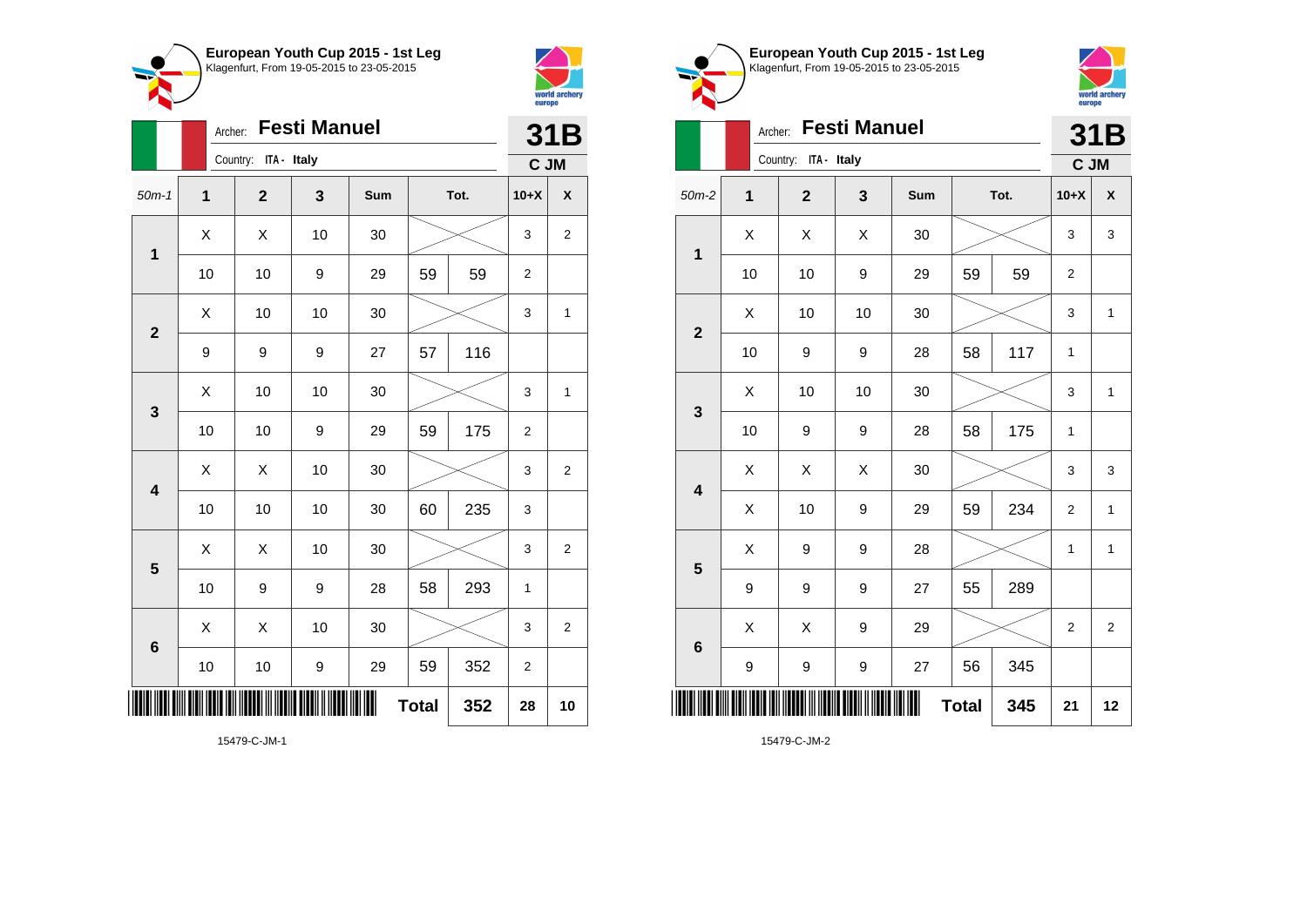



|                         |      | <b>Hollas Leon</b><br>Archer: |    |     |              |      | <b>31C</b>     |                         |
|-------------------------|------|-------------------------------|----|-----|--------------|------|----------------|-------------------------|
|                         |      | Country: GER - Germany        |    |     |              |      | C JM           |                         |
| $50m-1$                 | 1    | $\mathbf 2$                   | 3  | Sum |              | Tot. | $10+X$         | $\pmb{\mathsf{X}}$      |
| $\mathbf 1$             | X    | Χ                             | 10 | 30  |              |      | 3              | $\overline{\mathbf{c}}$ |
|                         | 9    | 9                             | 9  | 27  | 57           | 57   |                |                         |
| $\mathbf{2}$            | 10   | 10                            | 9  | 29  |              |      | $\overline{2}$ |                         |
|                         | 9    | 9                             | 9  | 27  | 56           | 113  |                |                         |
| 3                       | X    | 10                            | 10 | 30  |              |      | 3              | $\mathbf{1}$            |
|                         | 9    | 9                             | 9  | 27  | 57           | 170  |                |                         |
| $\overline{\mathbf{4}}$ | Χ    | Χ                             | 10 | 30  |              |      | 3              | $\overline{\mathbf{c}}$ |
|                         | 10   | 10                            | 9  | 29  | 59           | 229  | $\overline{2}$ |                         |
| 5                       | X    | 10                            | 10 | 30  |              |      | 3              | $\mathbf{1}$            |
|                         | 9    | 9                             | 9  | 27  | 57           | 286  |                |                         |
| $6\phantom{1}6$         | X    | Χ                             | X  | 30  |              |      | 3              | 3                       |
|                         | $10$ | 9                             | 9  | 28  | 58           | 344  | 1              |                         |
|                         |      |                               |    |     | <b>Total</b> | 344  | 20             | 9                       |





|                         | Archer:      |                        | <b>Hollas Leon</b> |     |              |      |                  | <b>31C</b>     |
|-------------------------|--------------|------------------------|--------------------|-----|--------------|------|------------------|----------------|
|                         |              | Country: GER - Germany |                    |     |              |      | C JM             |                |
| $50m-2$                 | $\mathbf{1}$ | $\mathbf{2}$           | 3                  | Sum |              | Tot. | $10+X$           | X              |
| 1                       | X            | X                      | X                  | 30  |              |      | 3                | 3              |
|                         | 10           | 9                      | 9                  | 28  | 58           | 58   | 1                |                |
| $\overline{2}$          | Χ            | 10                     | 10                 | 30  |              |      | 3                | 1              |
|                         | 9            | 9                      | 8                  | 26  | 56           | 114  |                  |                |
| $\mathbf{3}$            | Χ            | 10                     | 10                 | 30  |              |      | 3                | 1              |
|                         | 10           | 9                      | 9                  | 28  | 58           | 172  | 1                |                |
| $\overline{\mathbf{4}}$ | X            | X                      | 10                 | 30  |              |      | 3                | $\overline{2}$ |
|                         | 10           | 9                      | 9                  | 28  | 58           | 230  | 1                |                |
| 5                       | X            | X                      | 10                 | 30  |              |      | 3                | $\overline{2}$ |
|                         | 10           | 10                     | $\boldsymbol{9}$   | 29  | 59           | 289  | $\boldsymbol{2}$ |                |
| 6                       | X            | 10                     | 10                 | 30  |              |      | 3                | 1              |
|                         | 9            | 9                      | 9                  | 27  | 57           | 346  |                  |                |
|                         |              |                        |                    |     | <b>Total</b> | 346  | 23               | 10             |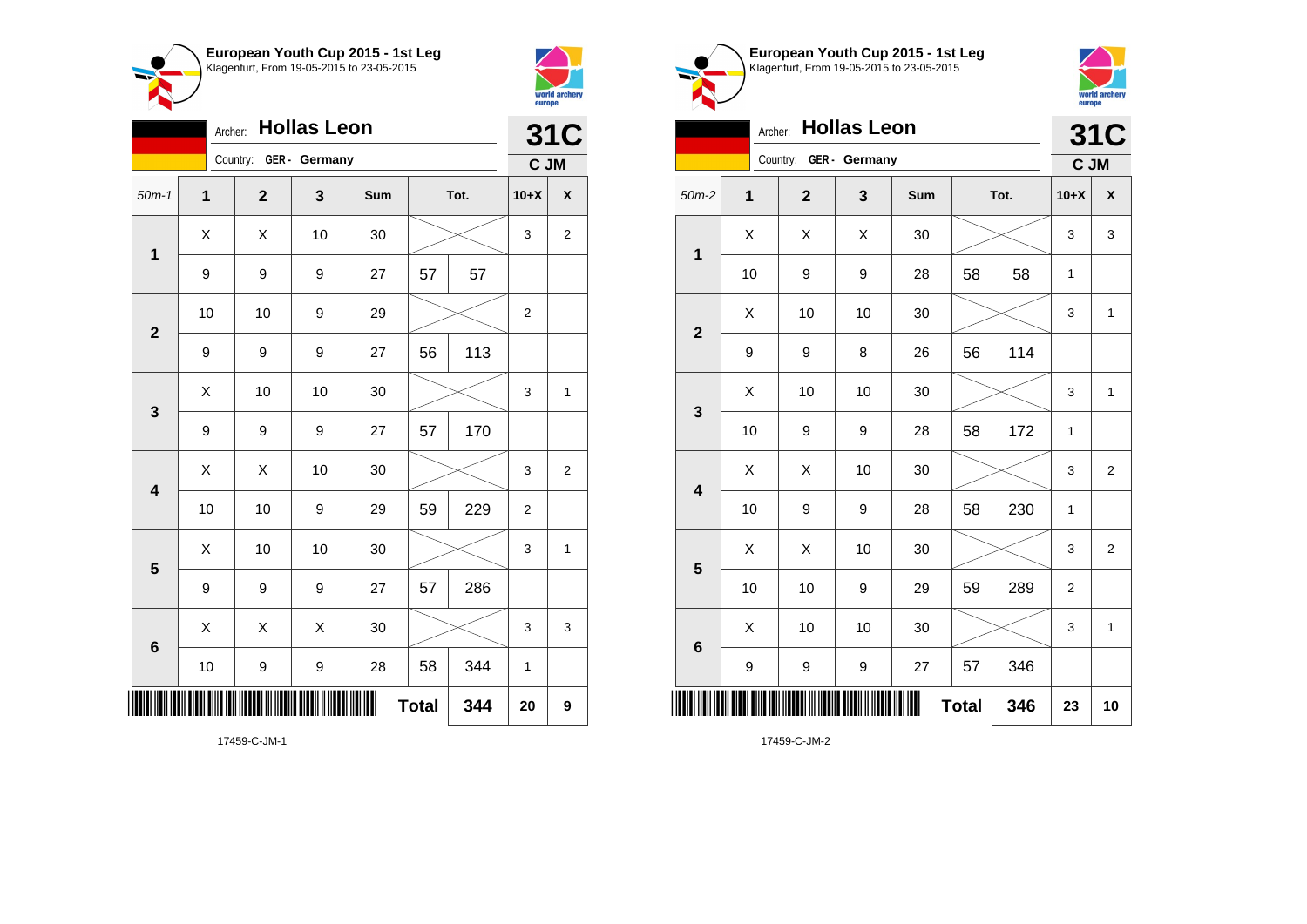



|                 |    |                       |    | Archer: Stromberg Linus |              |      |                | <b>32A</b>         |
|-----------------|----|-----------------------|----|-------------------------|--------------|------|----------------|--------------------|
|                 |    | Country: SWE - Sweden |    |                         |              |      | C JM           |                    |
| $50m-1$         | 1  | $\mathbf 2$           | 3  | Sum                     |              | Tot. | $10+X$         | $\pmb{\mathsf{X}}$ |
| $\mathbf 1$     | X  | 10                    | 10 | 30                      |              |      | 3              | 1                  |
|                 | 9  | 9                     | 8  | 26                      | 56           | 56   |                |                    |
| $\mathbf{2}$    | X  | 10                    | 10 | 30                      |              |      | 3              | $\mathbf{1}$       |
|                 | 10 | 10                    | 10 | 30                      | 60           | 116  | 3              |                    |
| 3               | 10 | 10                    | 10 | 30                      |              |      | 3              |                    |
|                 | 9  | 9                     | 9  | 27                      | 57           | 173  |                |                    |
| 4               | Χ  | 10                    | 10 | 30                      |              |      | 3              | 1                  |
|                 | 10 | 10                    | 9  | 29                      | 59           | 232  | $\overline{2}$ |                    |
| 5               | X  | 10                    | 10 | 30                      |              |      | 3              | $\overline{1}$     |
|                 | 10 | 9                     | 9  | 28                      | 58           | 290  | 1              |                    |
| $6\phantom{1}6$ | 10 | 10                    | 10 | 30                      |              |      | 3              |                    |
|                 | 10 | 9                     | 8  | 27                      | 57           | 347  | 1              |                    |
| ║║              |    |                       |    | ∭                       | <b>Total</b> | 347  | 25             | 4                  |



**European Youth Cup 2015 - 1st Leg**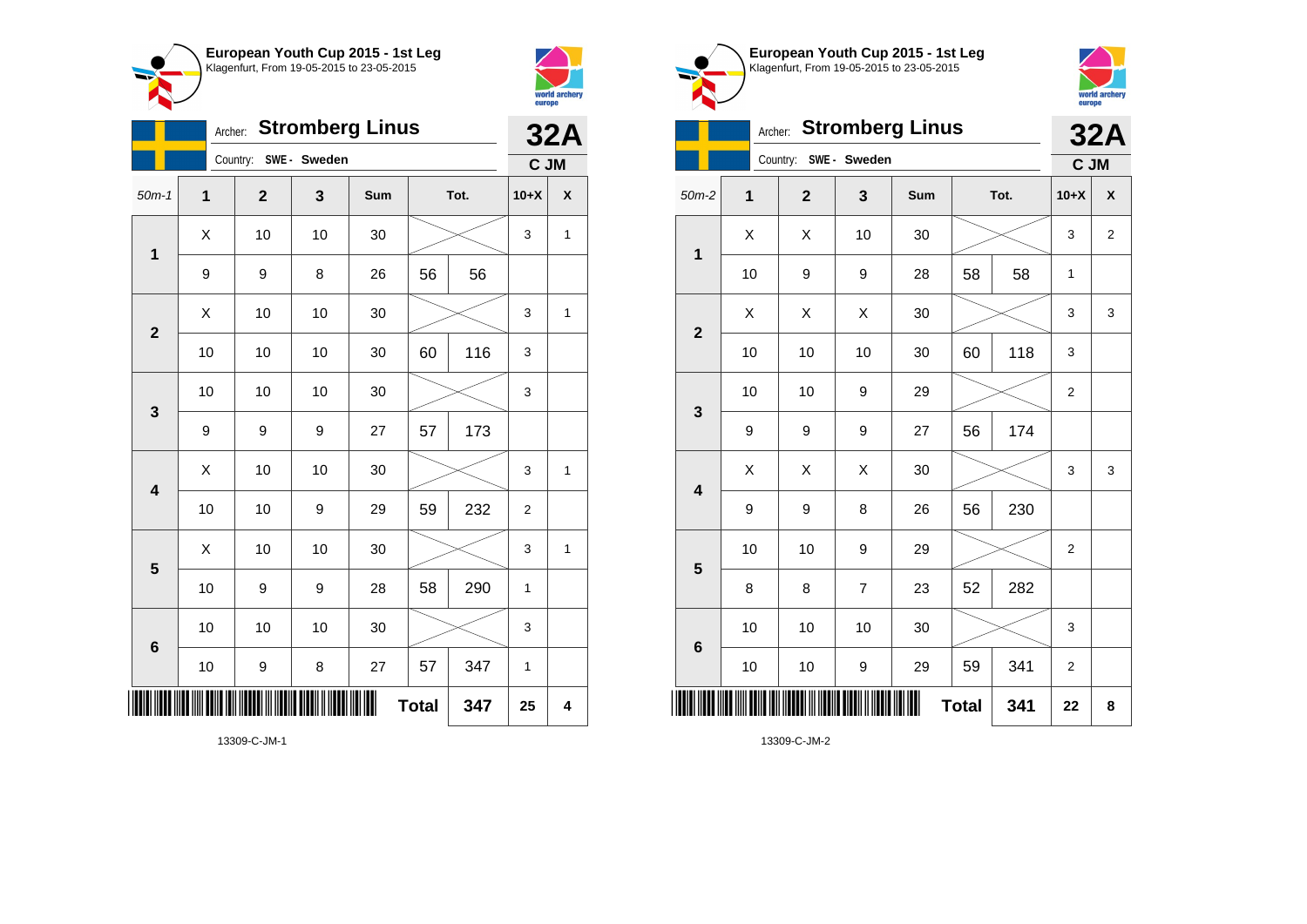



|                         | Archer: |                         | <b>Mior Viviano</b> |     |              |      |              | <b>32B</b>   |
|-------------------------|---------|-------------------------|---------------------|-----|--------------|------|--------------|--------------|
|                         |         | Country:<br>ITA - Italy |                     |     |              |      | C JM         |              |
| $50m-1$                 | 1       | $\mathbf{2}$            | 3                   | Sum |              | Tot. | $10+X$       | X            |
| 1                       | X       | 10                      | 10                  | 30  |              |      | 3            | $\mathbf{1}$ |
|                         | 10      | 9                       | 9                   | 28  | 58           | 58   | 1            |              |
| $\overline{2}$          | Χ       | X                       | X                   | 30  |              |      | 3            | 3            |
|                         | 10      | 9                       | 9                   | 28  | 58           | 116  | 1            |              |
| 3                       | X       | 10                      | 10                  | 30  |              |      | 3            | 1            |
|                         | 10      | 9                       | 9                   | 28  | 58           | 174  | 1            |              |
| $\overline{\mathbf{4}}$ | X       | X                       | X                   | 30  |              |      | 3            | 3            |
|                         | Χ       | 9                       | 8                   | 27  | 57           | 231  | $\mathbf{1}$ | $\mathbf{1}$ |
| 5                       | X       | 10                      | 10                  | 30  |              |      | 3            | 1            |
|                         | 10      | 10                      | 10                  | 30  | 60           | 291  | 3            |              |
| $6\phantom{1}6$         | Χ       | 10                      | 10                  | 30  |              |      | 3            | 1            |
|                         | 10      | 9                       | 9                   | 28  | 58           | 349  | $\mathbf{1}$ |              |
|                         |         |                         |                     | ║   | <b>Total</b> | 349  | 26           | 11           |





|                         | Archer: |                      | <b>Mior Viviano</b> |     |              |      |        | <b>32B</b>     |
|-------------------------|---------|----------------------|---------------------|-----|--------------|------|--------|----------------|
|                         |         | Country: ITA - Italy |                     |     |              |      | C JM   |                |
| $50m-2$                 | 1       | $\overline{2}$       | 3                   | Sum |              | Tot. | $10+X$ | X              |
| $\overline{\mathbf{1}}$ | X       | 10                   | 10                  | 30  |              |      | 3      | $\mathbf{1}$   |
|                         | 10      | 9                    | 9                   | 28  | 58           | 58   | 1      |                |
| $\overline{2}$          | X       | 10                   | 10                  | 30  |              |      | 3      | 1              |
|                         | 10      | 9                    | 9                   | 28  | 58           | 116  | 1      |                |
| 3                       | X       | X                    | 10                  | 30  |              |      | 3      | $\overline{2}$ |
|                         | 9       | 9                    | 9                   | 27  | 57           | 173  |        |                |
| $\overline{\mathbf{4}}$ | Χ       | X                    | 10                  | 30  |              |      | 3      | $\overline{2}$ |
|                         | 10      | 9                    | 9                   | 28  | 58           | 231  | 1      |                |
| 5                       | X       | 10                   | 10                  | 30  |              |      | 3      | $\mathbf{1}$   |
|                         | 9       | 9                    | 9                   | 27  | 57           | 288  |        |                |
| $6\phantom{1}6$         | X       | Χ                    | 10                  | 30  |              |      | 3      | $\overline{2}$ |
|                         | 10      | 9                    | 9                   | 28  | 58           | 346  | 1      |                |
|                         |         |                      |                     |     | <b>Total</b> | 346  | 22     | 9              |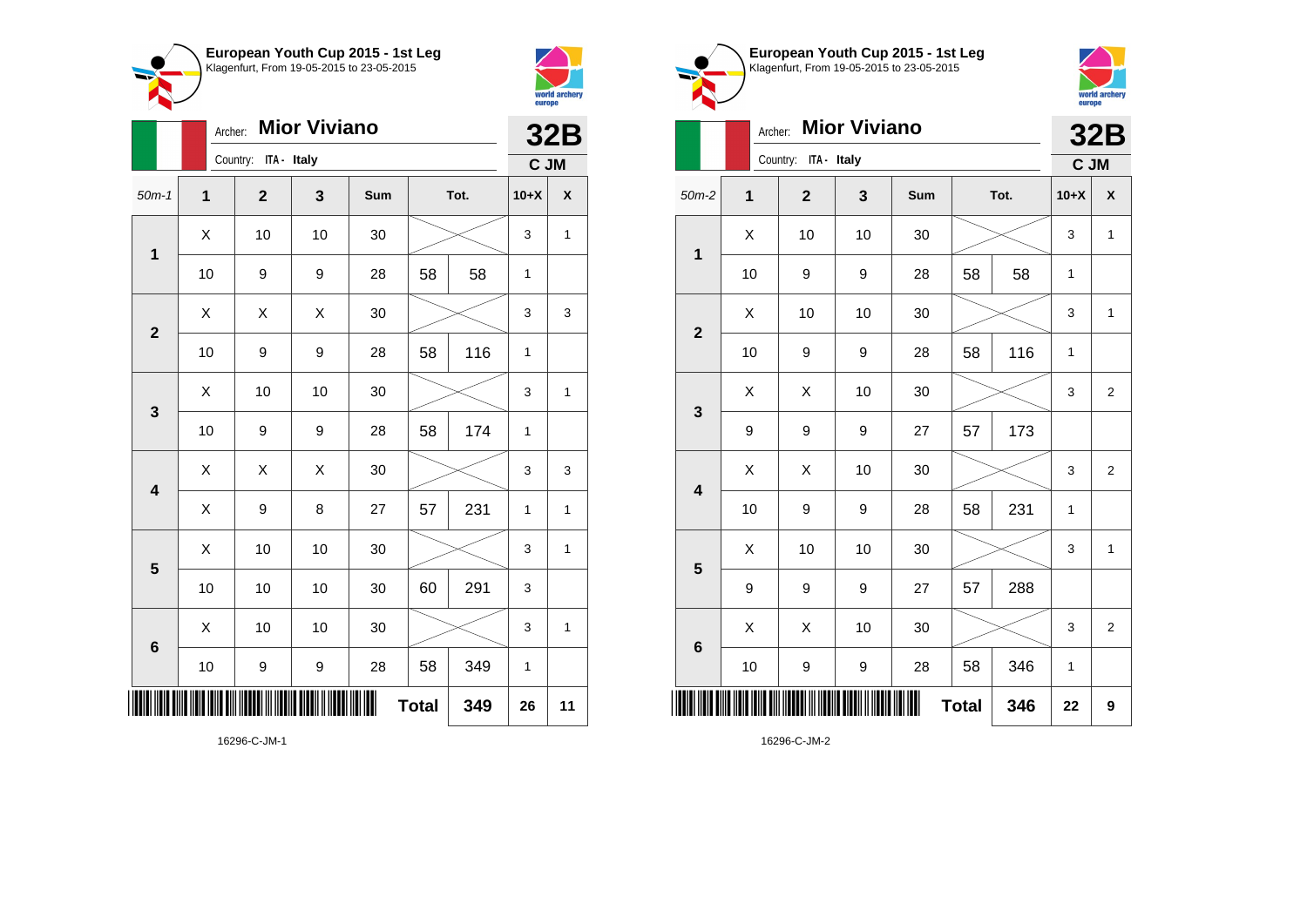

Country: **GER - Germany**

**1**

**2**

**3**

**4**

**5**

**6**

Archer: **Achenbach Jeremy**

50m-1 **1 2 3 Sum Tot. 10+X X**

9 | 9 | 27 | 55 | 55

10 | 9 | 9 | 28 |  $\times$  | 1

10 | 9 | 8 | 27 | 57 | 112 | 1

10 | 10 | 10 | 30 |  $\times$  | 3

10 | 10 | 10 | 30 |  $\times$  | 3

10 | 9 | 9 | 28 | 58 | 227 | 1

10 | 9 | 9 | 28 | 58 | 285 | 1

9 | 9 | 9 | 27 | 57 | 342

 $\begin{array}{|c|c|c|c|c|}\hline \hspace{0.8cm}X & X & 10 & 30 & X \ \hline \end{array} \hspace{0.2cm} \begin{array}{|c|c|c|c|c|}\hline \hspace{0.8cm}3 & 3 & 2 \ \hline \end{array}$ 

 $\begin{array}{|c|c|c|c|c|}\hline \hspace{0.8cm}X & X & 10 & 30 & X \ \hline \end{array} \hspace{0.2cm} \begin{array}{|c|c|c|c|c|}\hline \hspace{0.8cm}3 & 3 & 2 \ \hline \end{array}$ 

**Total 342 19 5**

9 | 9 | 9 | 27 | 57 | 169

 $\begin{array}{|c|c|c|c|c|c|}\hline \hspace{.1cm}X & \hspace{.1cm} \text{ 10} & \hspace{.1cm} \text{ 10} & \hspace{.1cm} \text{ 30} & \hspace{.1cm} \end{array} \hspace{.2cm} \begin{array}{|c|c|c|c|c|c|}\hline \hspace{.1cm}X & \hspace{.1cm} \text{ 3} & \hspace{.1cm} \text{ 1} & \hspace{.1cm} \text{ 4} & \hspace{.1cm} \end{array}$ 



**32C C JM**

| European Youth Cup 2015 - 1st Leg<br>Klagenfurt, From 19-05-2015 to 23-05-2015 |
|--------------------------------------------------------------------------------|
|                                                                                |
|                                                                                |



|                |    | Archer:                |    | <b>Achenbach Jeremy</b> |              |      |                | <b>32C</b>     |
|----------------|----|------------------------|----|-------------------------|--------------|------|----------------|----------------|
|                |    | Country: GER - Germany |    |                         |              |      | C JM           |                |
| $50m-2$        | 1  | $\overline{2}$         | 3  | <b>Sum</b>              |              | Tot. | $10+X$         | X              |
| $\mathbf{1}$   | X  | X                      | 9  | 29                      |              |      | 2              | 2              |
|                | 9  | 9                      | 8  | 26                      | 55           | 55   |                |                |
| $\overline{2}$ | Χ  | X                      | 10 | 30                      |              |      | 3              | $\overline{2}$ |
|                | 10 | 10                     | 9  | 29                      | 59           | 114  | $\overline{2}$ |                |
| 3              | X  | X                      | 10 | 30                      |              |      | 3              | $\mathbf 2$    |
|                | 10 | 9                      | 9  | 28                      | 58           | 172  | 1              |                |
| 4              | X  | X                      | 10 | 30                      |              |      | 3              | $\overline{c}$ |
|                | 10 | 9                      | 9  | 28                      | 58           | 230  | $\mathbf{1}$   |                |
| 5              | X  | X                      | 10 | 30                      |              |      | 3              | $\overline{2}$ |
|                | 10 | 10                     | 9  | 29                      | 59           | 289  | $\overline{2}$ |                |
| 6              | X  | 10                     | 10 | 30                      |              |      | 3              | $\mathbf{1}$   |
|                | 10 | 10                     | 9  | 29                      | 59           | 348  | $\overline{2}$ |                |
|                |    |                        |    |                         | <b>Total</b> | 348  | 25             | 11             |

17375-C-JM-1

\*17375-C-JM-1\*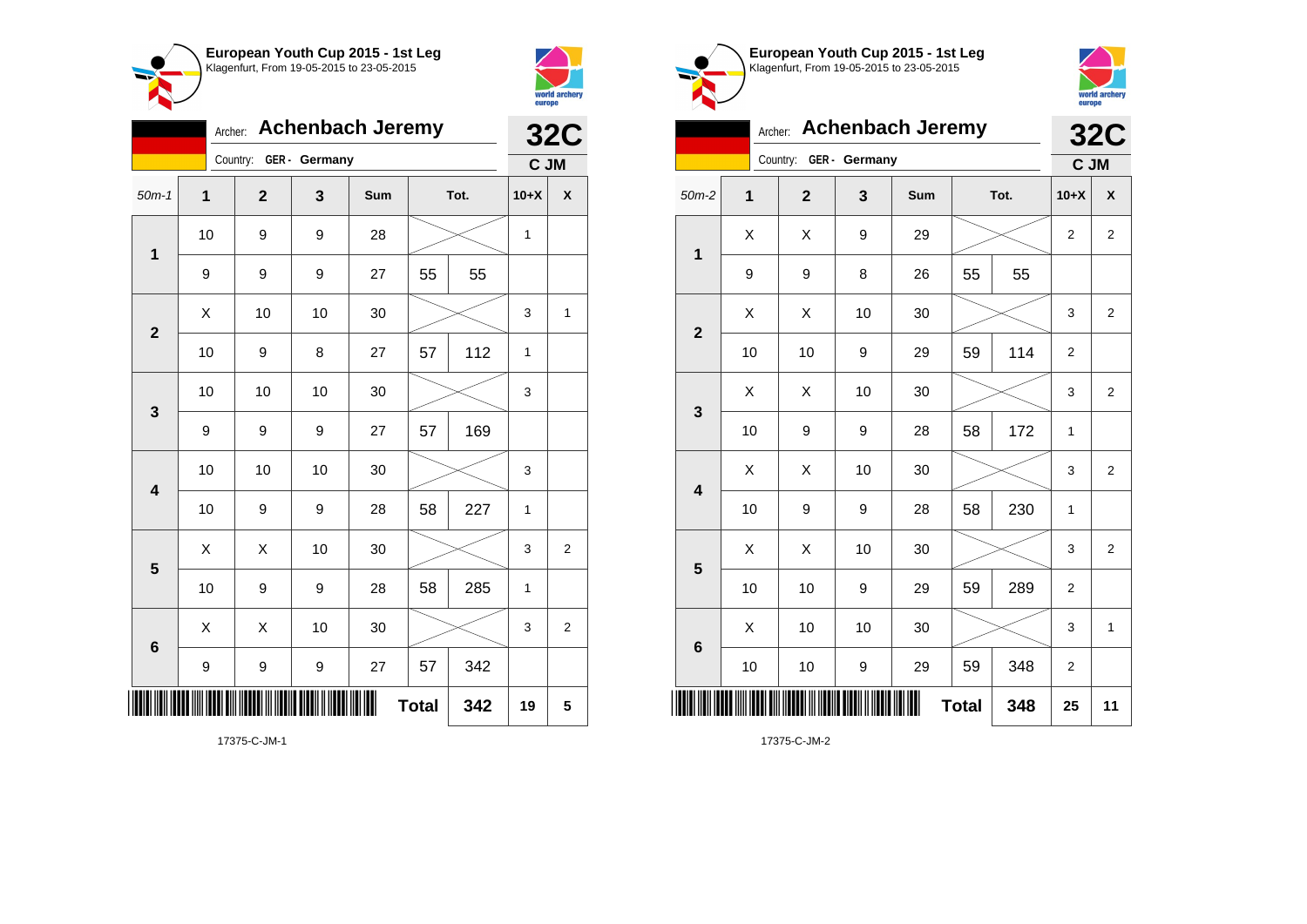



|                         | Archer: |                        | <b>Buchner Erwin</b> |     |              |      |                  | <b>33A</b>         |
|-------------------------|---------|------------------------|----------------------|-----|--------------|------|------------------|--------------------|
|                         |         | Country: AUT - Austria |                      |     |              |      | C JM             |                    |
| $50m-1$                 | 1       | $\overline{2}$         | 3                    | Sum |              | Tot. | $10+X$           | $\pmb{\mathsf{X}}$ |
| 1                       | Χ       | 9                      | 9                    | 28  |              |      | $\mathbf{1}$     | 1                  |
|                         | 9       | 9                      | 9                    | 27  | 55           | 55   |                  |                    |
| $\mathbf{2}$            | 10      | 10                     | 9                    | 29  |              |      | 2                |                    |
|                         | 9       | 9                      | 9                    | 27  | 56           | 111  |                  |                    |
| 3                       | Χ       | Χ                      | 10                   | 30  |              |      | 3                | 2                  |
|                         | 10      | 10                     | 8                    | 28  | 58           | 169  | $\boldsymbol{2}$ |                    |
| $\overline{\mathbf{4}}$ | 10      | 10                     | 10                   | 30  |              |      | 3                |                    |
|                         | 9       | 9                      | 9                    | 27  | 57           | 226  |                  |                    |
| 5                       | X       | 10                     | 9                    | 29  |              |      | 2                | 1                  |
|                         | 9       | 9                      | 8                    | 26  | 55           | 281  |                  |                    |
| $6\phantom{1}6$         | X       | 10                     | 10                   | 30  |              |      | 3                | 1                  |
|                         | 9       | 9                      | 9                    | 27  | 57           | 338  |                  |                    |
| ║                       |         |                        |                      |     | <b>Total</b> | 338  | 16               | 5                  |

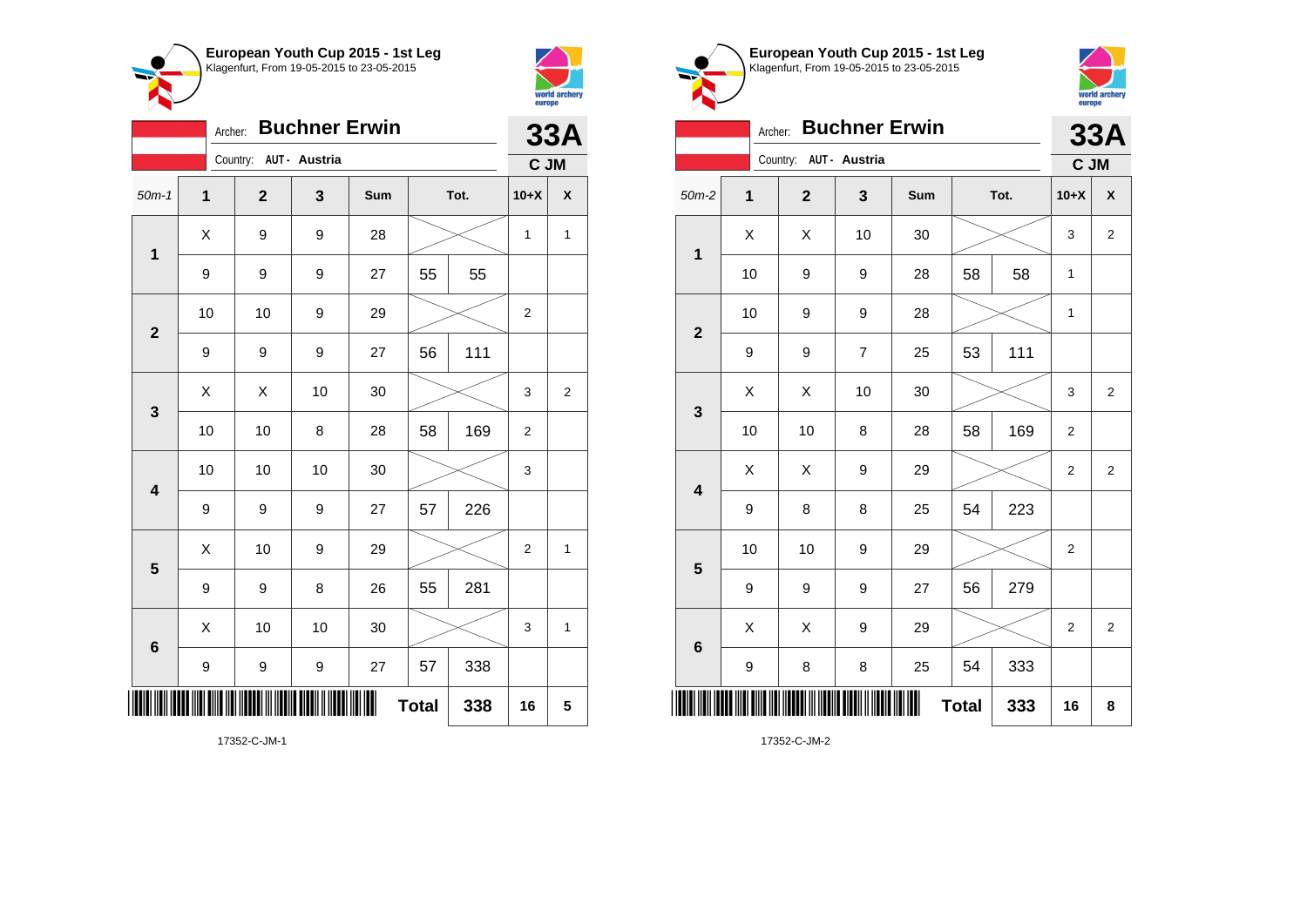



| $\mathsf{C}^\star$ |              | Archer:                 |    | <b>Yakali Samet Can</b> |              |      |                | <b>33B</b>     |
|--------------------|--------------|-------------------------|----|-------------------------|--------------|------|----------------|----------------|
|                    |              | Country: TUR - Turkey   |    |                         |              |      | C JM           |                |
| $50m-1$            | $\mathbf{1}$ | $\overline{\mathbf{2}}$ | 3  | Sum                     |              | Tot. | $10+X$         | χ              |
| 1                  | 10           | 10                      | 9  | 29                      |              |      | $\overline{c}$ |                |
|                    | 9            | 9                       | 9  | 27                      | 56           | 56   |                |                |
| $\overline{2}$     | Χ            | X                       | X  | 30                      |              |      | 3              | 3              |
|                    | 10           | 10                      | 9  | 29                      | 59           | 115  | $\overline{2}$ |                |
| $\mathbf{3}$       | X            | Χ                       | 10 | 30                      |              |      | 3              | $\mathbf{2}$   |
|                    | 10           | 10                      | 9  | 29                      | 59           | 174  | 2              |                |
| 4                  | X            | X                       | 10 | 30                      |              |      | 3              | $\overline{c}$ |
|                    | 10           | 10                      | 9  | 29                      | 59           | 233  | $\overline{2}$ |                |
| 5                  | X            | 10                      | 10 | 30                      |              |      | 3              | 1              |
|                    | 10           | 10                      | 9  | 29                      | 59           | 292  | $\overline{2}$ |                |
| $\boldsymbol{6}$   | Χ            | 10                      | 10 | 30                      |              |      | 3              | 1              |
|                    | 10           | 10                      | 9  | 29                      | 59           | 351  | $\overline{2}$ |                |
| Ⅲ                  |              |                         |    | ∭                       | <b>Total</b> | 351  | 27             | 9              |





|                         | Archer:      |              |                  | <b>Yakali Samet Can</b> |              |      |                | 33B            |
|-------------------------|--------------|--------------|------------------|-------------------------|--------------|------|----------------|----------------|
|                         |              | Country:     | TUR - Turkey     |                         |              |      | C JM           |                |
| $50m-2$                 | $\mathbf{1}$ | $\mathbf{2}$ | 3                | Sum                     |              | Tot. | $10+X$         | X              |
| $\mathbf{1}$            | X            | X            | Χ                | 30                      |              |      | 3              | 3              |
|                         | 10           | 10           | 9                | 29                      | 59           | 59   | 2              |                |
| $\overline{2}$          | X            | X            | X                | 30                      |              |      | 3              | 3              |
|                         | 10           | 10           | 9                | 29                      | 59           | 118  | $\overline{2}$ |                |
| 3                       | X            | 10           | 10               | 30                      |              |      | 3              | $\mathbf{1}$   |
|                         | 10           | 10           | 9                | 29                      | 59           | 177  | $\overline{2}$ |                |
| $\overline{\mathbf{4}}$ | 10           | 10           | $\boldsymbol{9}$ | 29                      |              |      | 2              |                |
|                         | 9            | 9            | 9                | 27                      | 56           | 233  |                |                |
| 5                       | Χ            | X            | 10               | 30                      |              |      | 3              | 2              |
|                         | 10           | 10           | 9                | 29                      | 59           | 292  | $\overline{2}$ |                |
| $6\phantom{1}6$         | X            | X            | 10               | 30                      |              |      | 3              | $\overline{2}$ |
|                         | 9            | 9            | 9                | 27                      | 57           | 349  |                |                |
| ║║║                     |              |              |                  | ∭                       | <b>Total</b> | 349  | 25             | 11             |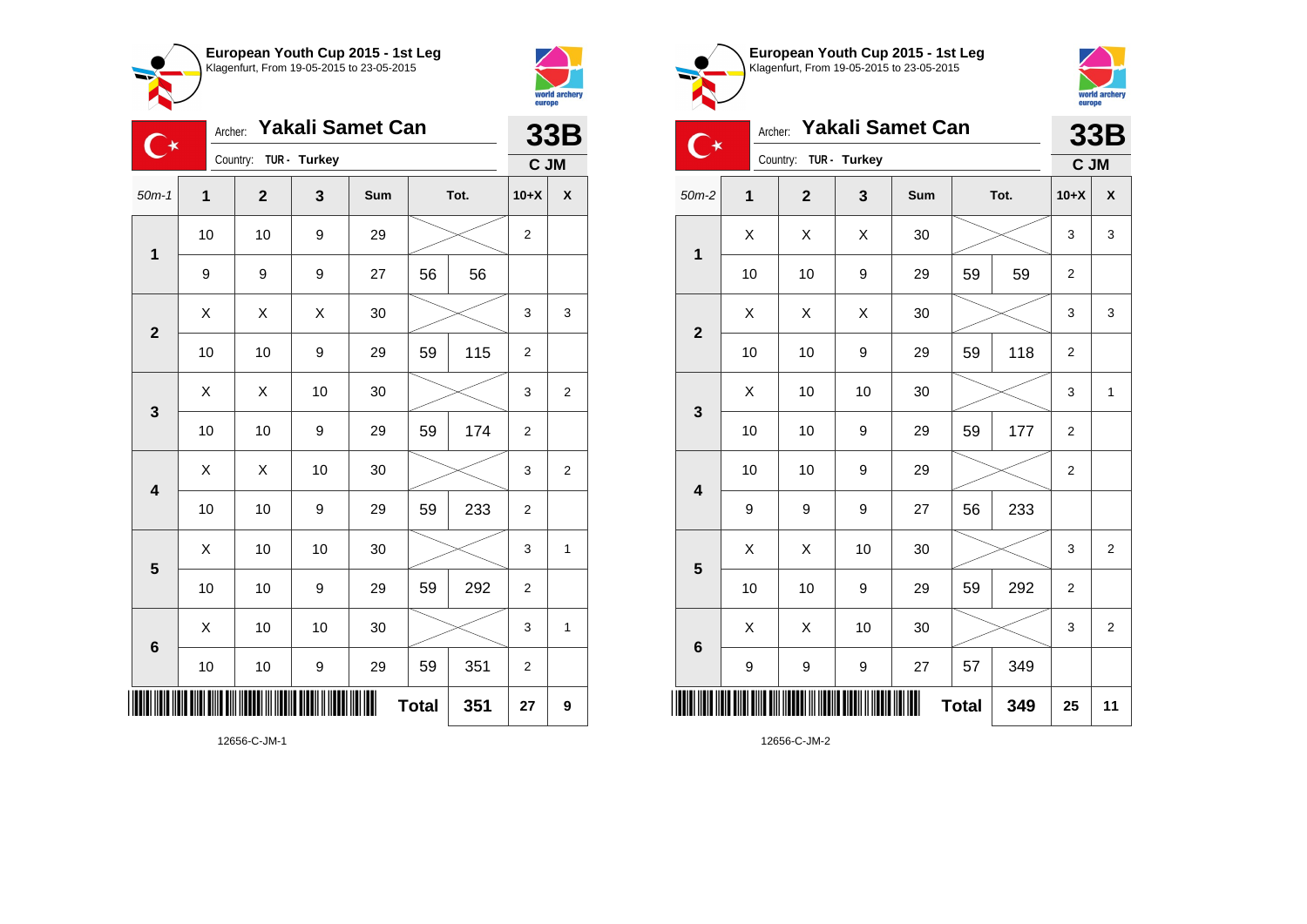



|                         |                  |                              |                | Archer: Tucknott Phillip |              |      |              | <b>33C</b>              |
|-------------------------|------------------|------------------------------|----------------|--------------------------|--------------|------|--------------|-------------------------|
|                         |                  | Country: GBR - Great Britain |                |                          |              |      | C JM         |                         |
| $50m-1$                 | 1                | $\overline{\mathbf{2}}$      | 3              | Sum                      |              | Tot. | $10+X$       | X                       |
| $\mathbf 1$             | 9                | 8                            | 8              | 25                       |              |      |              |                         |
|                         | 8                | $\overline{7}$               | $\overline{7}$ | 22                       | 47           | 47   |              |                         |
| $\overline{\mathbf{2}}$ | $\boldsymbol{9}$ | 9                            | 9              | 27                       |              |      |              |                         |
|                         | $\boldsymbol{9}$ | 9                            | 9              | 27                       | 54           | 101  |              |                         |
| $\mathbf{3}$            | Χ                | 10                           | 10             | 30                       |              |      | 3            | $\mathbf{1}$            |
|                         | 10               | 9                            | 9              | 28                       | 58           | 159  | $\mathbf{1}$ |                         |
| $\overline{\mathbf{4}}$ | Χ                | 10                           | 10             | 30                       |              |      | 3            | $\mathbf{1}$            |
|                         | 9                | 9                            | 8              | 26                       | 56           | 215  |              |                         |
| 5                       | Χ                | 10                           | 10             | 30                       |              |      | 3            | $\mathbf{1}$            |
|                         | 9                | 9                            | 8              | 26                       | 56           | 271  |              |                         |
| $6\phantom{1}6$         | Χ                | 10                           | 10             | 30                       |              |      | 3            | $\mathbf{1}$            |
|                         | 10               | 10                           | 10             | 30                       | 60           | 331  | 3            |                         |
|                         |                  |                              |                |                          | <b>Total</b> | 331  | 16           | $\overline{\mathbf{4}}$ |



**European Youth Cup 2015 - 1st Leg**

16116-C-JM-2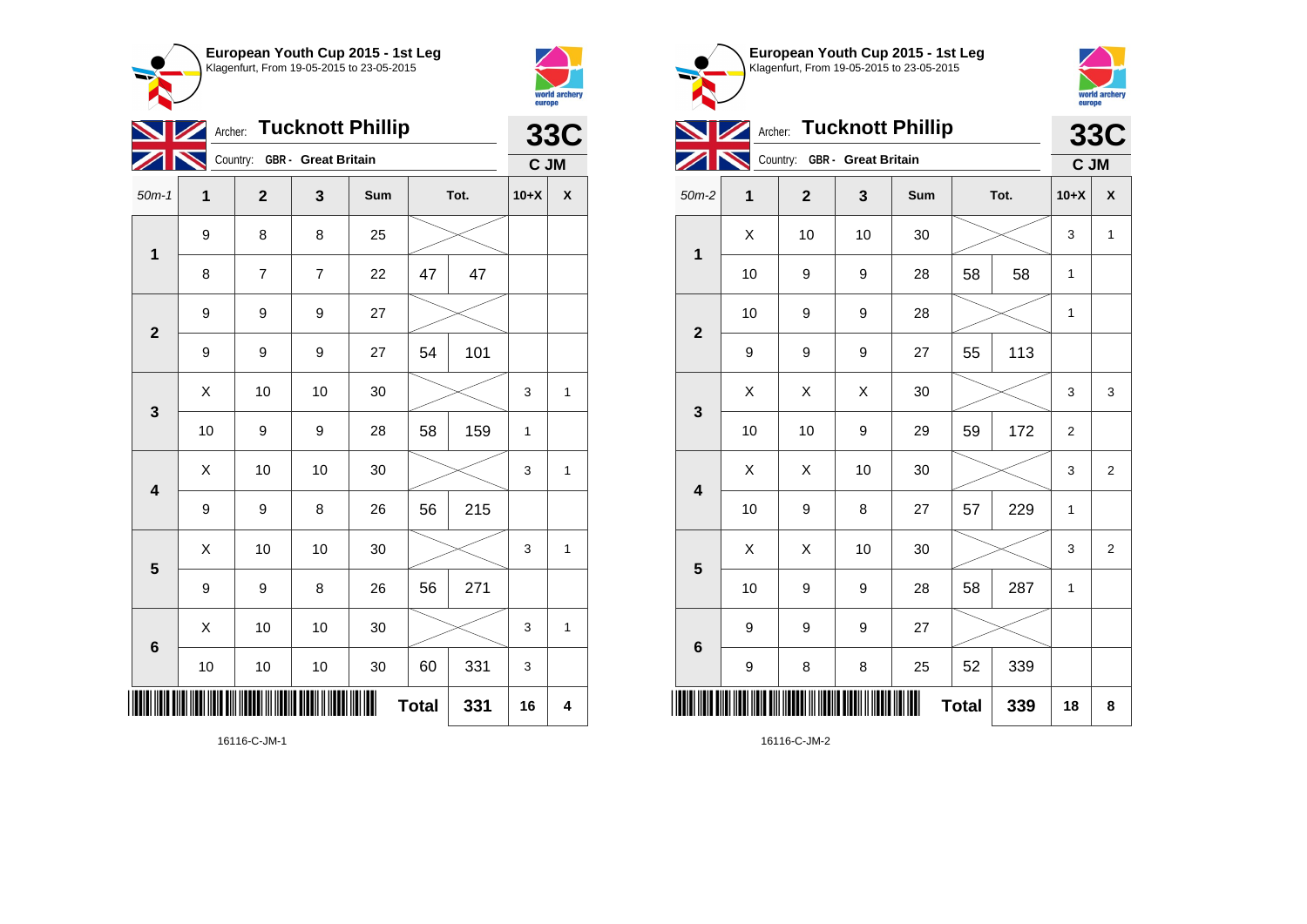



|                         |    | Archer:                 | <b>Wiener Nico</b> |     |              |      |                | <b>34A</b>         |
|-------------------------|----|-------------------------|--------------------|-----|--------------|------|----------------|--------------------|
|                         |    | Country: AUT - Austria  |                    |     |              |      | C JM           |                    |
| $50m-1$                 | 1  | $\overline{\mathbf{2}}$ | 3                  | Sum |              | Tot. | $10+X$         | $\pmb{\mathsf{X}}$ |
| $\mathbf{1}$            | X  | 10                      | 9                  | 29  |              |      | $\overline{2}$ | 1                  |
|                         | 9  | 9                       | 8                  | 26  | 55           | 55   |                |                    |
| $\mathbf{2}$            | Χ  | Χ                       | X                  | 30  |              |      | 3              | 3                  |
|                         | 10 | 9                       | 9                  | 28  | 58           | 113  | $\mathbf{1}$   |                    |
| 3                       | Χ  | 10                      | 10                 | 30  |              |      | 3              | 1                  |
|                         | 10 | 9                       | 9                  | 28  | 58           | 171  | 1              |                    |
| $\overline{\mathbf{4}}$ | X  | X                       | 10                 | 30  |              |      | 3              | $\overline{c}$     |
|                         | 10 | 10                      | 9                  | 29  | 59           | 230  | $\overline{2}$ |                    |
| 5                       | Χ  | X                       | 10                 | 30  |              |      | 3              | $\overline{2}$     |
|                         | 10 | 9                       | 9                  | 28  | 58           | 288  | 1              |                    |
| $6\phantom{1}6$         | Χ  | 10                      | 10                 | 30  |              |      | 3              | 1                  |
|                         | 9  | 9                       | 9                  | 27  | 57           | 345  |                |                    |
| ║║║                     |    |                         |                    | Ш   | <b>Total</b> | 345  | 22             | 10                 |





|                         | Archer: |                        | <b>Wiener Nico</b> |     |              |      |                | <b>34A</b>         |
|-------------------------|---------|------------------------|--------------------|-----|--------------|------|----------------|--------------------|
|                         |         | Country: AUT - Austria |                    |     |              |      | C JM           |                    |
| $50m-2$                 | 1       | $\mathbf 2$            | 3                  | Sum |              | Tot. | $10+X$         | $\pmb{\mathsf{X}}$ |
| $\mathbf 1$             | X       | 10                     | 10                 | 30  |              |      | 3              | $\mathbf{1}$       |
|                         | 10      | 10                     | 9                  | 29  | 59           | 59   | $\mathbf 2$    |                    |
| $\overline{\mathbf{2}}$ | X       | Χ                      | 9                  | 29  |              |      | $\overline{2}$ | $\overline{2}$     |
|                         | 9       | 9                      | 9                  | 27  | 56           | 115  |                |                    |
| $\mathbf{3}$            | X       | Χ                      | 10                 | 30  |              |      | 3              | $\overline{2}$     |
|                         | 10      | 9                      | 9                  | 28  | 58           | 173  | $\mathbf{1}$   |                    |
| $\overline{\mathbf{4}}$ | Χ       | Χ                      | 10                 | 30  |              |      | 3              | $\overline{2}$     |
|                         | 10      | 9                      | 9                  | 28  | 58           | 231  | $\mathbf{1}$   |                    |
| 5                       | X       | 10                     | 10                 | 30  |              |      | 3              | 1                  |
|                         | 10      | 9                      | 9                  | 28  | 58           | 289  | $\mathbf{1}$   |                    |
| $6\phantom{1}6$         | 10      | 10                     | 9                  | 29  |              |      | $\overline{2}$ |                    |
|                         | 9       | 9                      | 8                  | 26  | 55           | 344  |                |                    |
| ║                       |         |                        |                    |     | <b>Total</b> | 344  | 21             | 8                  |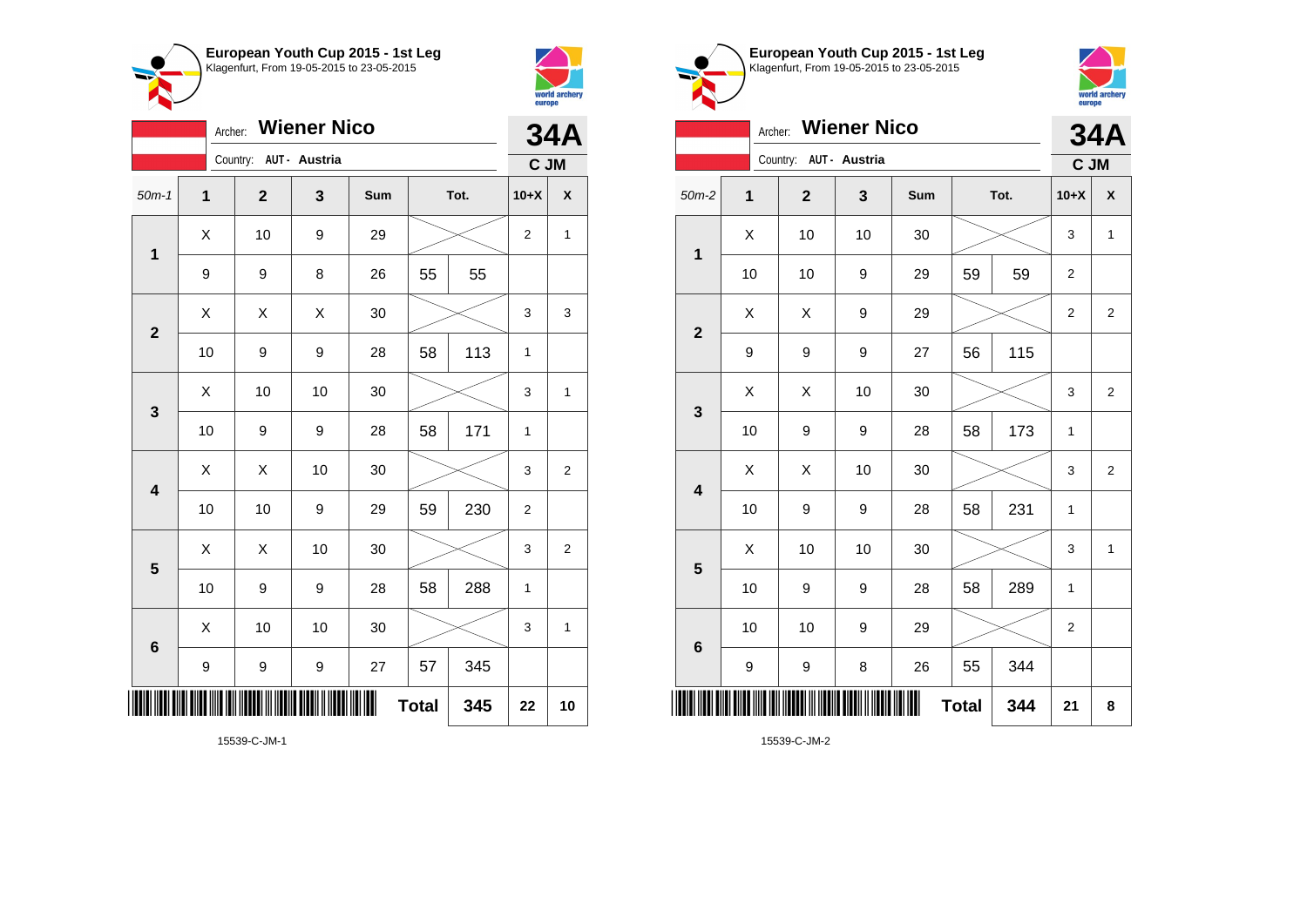



| $\mathbb{C}^\star$      | Archer:        |                         |              | Dernekli Furkan |              |      |                  | 34B            |
|-------------------------|----------------|-------------------------|--------------|-----------------|--------------|------|------------------|----------------|
|                         |                | Country:                | TUR - Turkey |                 |              |      | C JM             |                |
| $50m-1$                 | $\overline{1}$ | $\overline{\mathbf{2}}$ | 3            | Sum             |              | Tot. | $10+X$           | X              |
| 1                       | X              | X                       | 10           | 30              |              |      | 3                | $\overline{c}$ |
|                         | 10             | 9                       | 9            | 28              | 58           | 58   | 1                |                |
| $\overline{\mathbf{2}}$ | X              | Χ                       | X            | 30              |              |      | 3                | 3              |
|                         | 10             | 10                      | 9            | 29              | 59           | 117  | $\overline{2}$   |                |
| 3                       | Χ              | 10                      | 10           | 30              |              |      | 3                | $\mathbf{1}$   |
|                         | 9              | 9                       | 8            | 26              | 56           | 173  |                  |                |
| $\overline{\mathbf{4}}$ | 10             | 10                      | 10           | 30              |              |      | 3                |                |
|                         | 10             | 10                      | 9            | 29              | 59           | 232  | $\boldsymbol{2}$ |                |
| 5                       | X              | 10                      | 10           | 30              |              |      | 3                | 1              |
|                         | 10             | 9                       | 9            | 28              | 58           | 290  | 1                |                |
| 6                       | X              | 10                      | 9            | 29              |              |      | $\overline{2}$   | 1              |
|                         | 9              | 9                       | 9            | 27              | 56           | 346  |                  |                |
|                         |                |                         |              | ║║              | <b>Total</b> | 346  | 23               | 8              |





|                         | Archer: |                         |              | Dernekli Furkan |              |      |                | <b>34B</b>              |
|-------------------------|---------|-------------------------|--------------|-----------------|--------------|------|----------------|-------------------------|
|                         |         | Country:                | TUR - Turkey |                 |              |      | C JM           |                         |
| $50m-2$                 | 1       | $\overline{\mathbf{2}}$ | 3            | Sum             |              | Tot. | $10+X$         | $\pmb{\mathsf{X}}$      |
| $\mathbf 1$             | X       | X                       | 10           | 30              |              |      | 3              | $\overline{\mathbf{c}}$ |
|                         | 10      | 9                       | 9            | 28              | 58           | 58   | 1              |                         |
| $\overline{2}$          | Χ       | Χ                       | Χ            | 30              |              |      | 3              | 3                       |
|                         | 10      | 9                       | 9            | 28              | 58           | 116  | $\mathbf{1}$   |                         |
| $\mathbf{3}$            | X       | 10                      | 9            | 29              |              |      | $\overline{2}$ | $\mathbf{1}$            |
|                         | 9       | 9                       | 8            | 26              | 55           | 171  |                |                         |
| $\overline{\mathbf{4}}$ | X       | X                       | 10           | 30              |              |      | 3              | $\overline{2}$          |
|                         | 9       | 9                       | 9            | 27              | 57           | 228  |                |                         |
| 5                       | 10      | 10                      | 10           | 30              |              |      | 3              |                         |
|                         | 9       | 9                       | 9            | 27              | 57           | 285  |                |                         |
| $6\phantom{1}6$         | X       | X                       | 10           | 30              |              |      | 3              | $\overline{2}$          |
|                         | 10      | 9                       | 9            | 28              | 58           | 343  | 1              |                         |
|                         |         |                         |              |                 | <b>Total</b> | 343  | 20             | 10                      |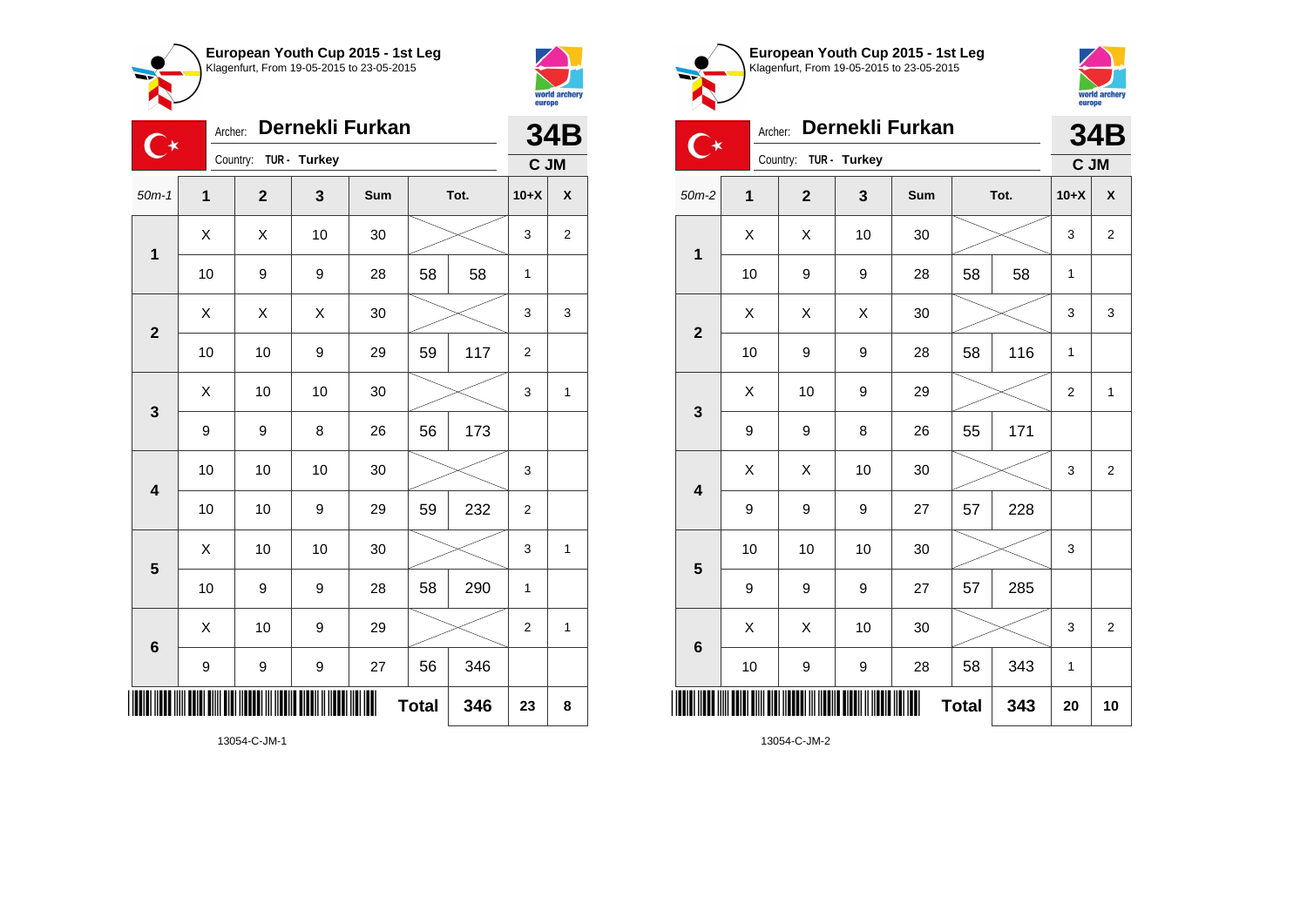



|                         |    | Archer: Jeram Samuel         |    |     |              |      |                  | <b>34C</b>              |
|-------------------------|----|------------------------------|----|-----|--------------|------|------------------|-------------------------|
|                         |    | Country: GBR - Great Britain |    |     |              |      | C JM             |                         |
| $50m-1$                 | 1  | $\overline{\mathbf{2}}$      | 3  | Sum |              | Tot. | $10+X$           | X                       |
| $\mathbf{1}$            | 10 | 10                           | 9  | 29  |              |      | $\overline{c}$   |                         |
|                         | 9  | 9                            | 8  | 26  | 55           | 55   |                  |                         |
| $\overline{\mathbf{2}}$ | Χ  | 10                           | 9  | 29  |              |      | $\overline{c}$   | $\mathbf{1}$            |
|                         | 9  | 9                            | 8  | 26  | 55           | 110  |                  |                         |
| 3                       | Χ  | 10                           | 10 | 30  |              |      | 3                | 1                       |
|                         | 10 | 9                            | 8  | 27  | 57           | 167  | 1                |                         |
| $\overline{\mathbf{4}}$ | X  | 10                           | 10 | 30  |              |      | 3                | 1                       |
|                         | 10 | 9                            | 8  | 27  | 57           | 224  | 1                |                         |
| 5                       | X  | X                            | 10 | 30  |              |      | 3                | $\overline{2}$          |
|                         | 10 | 10                           | 9  | 29  | 59           | 283  | $\boldsymbol{2}$ |                         |
| $6\phantom{1}6$         | X  | Χ                            | 10 | 30  |              |      | 3                | $\overline{2}$          |
|                         | 9  | 9                            | 9  | 27  | 57           | 340  |                  |                         |
|                         |    |                              |    | Ш   | <b>Total</b> | 340  | 20               | $\overline{\mathbf{r}}$ |



**European Youth Cup 2015 - 1st Leg**

15469-C-JM-2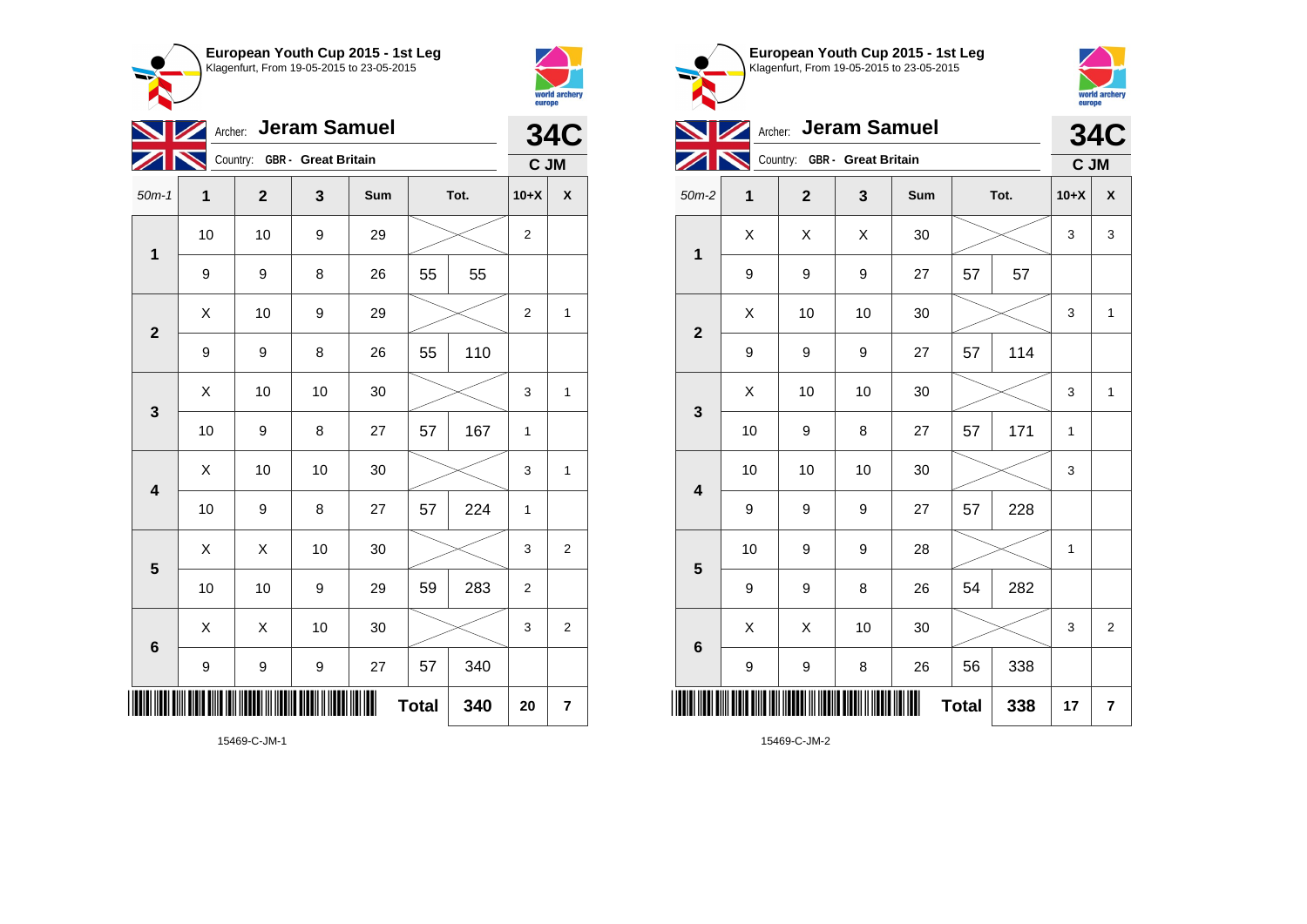



**1**

|                         | Archer: |                        | <b>Heincz Stefan</b> |     |              |      |                | <b>35A</b>         |
|-------------------------|---------|------------------------|----------------------|-----|--------------|------|----------------|--------------------|
|                         |         | Country: AUT - Austria |                      |     |              |      | C JM           |                    |
| $50m-1$                 | 1       | $\mathbf{2}$           | 3                    | Sum |              | Tot. | $10+X$         | $\pmb{\mathsf{X}}$ |
| $\mathbf{1}$            | Χ       | 9                      | 9                    | 28  |              |      | 1              | $\mathbf{1}$       |
|                         | 9       | 9                      | 9                    | 27  | 55           | 55   |                |                    |
| $\mathbf{2}$            | X       | X                      | 10                   | 30  |              |      | 3              | $\overline{2}$     |
|                         | 10      | 10                     | 9                    | 29  | 59           | 114  | $\overline{2}$ |                    |
| $\mathbf{3}$            | 10      | 10                     | 9                    | 29  |              |      | $\overline{c}$ |                    |
|                         | 9       | 9                      | 9                    | 27  | 56           | 170  |                |                    |
| $\overline{\mathbf{4}}$ | 10      | 10                     | 9                    | 29  |              |      | 2              |                    |
|                         | 9       | 9                      | 8                    | 26  | 55           | 225  |                |                    |
| 5                       | X       | Χ                      | 9                    | 29  |              |      | $\overline{2}$ | $\overline{c}$     |
|                         | 9       | 9                      | 8                    | 26  | 55           | 280  |                |                    |
| 6                       | Χ       | 10                     | 10                   | 30  |              |      | 3              | 1                  |
|                         | 9       | 9                      | $\mathsf g$          | 27  | 57           | 337  |                |                    |
|                         |         |                        |                      |     | <b>Total</b> | 337  | 15             | 6                  |

**European Youth Cup 2015 - 1st Leg** Klagenfurt, From 19-05-2015 to 23-05-2015 Archer: **Heincz Stefan** Country: **AUT - Austria** 50m-2 **1 2 3 Sum Tot. 10+X X**  $\begin{array}{|c|c|c|c|c|c|}\hline \hspace{.1cm}X & \hspace{.1cm} \text{ 10} & \hspace{.1cm} \text{ 10} & \hspace{.1cm} \text{ 30} & \hspace{.1cm} \end{array} \hspace{.2cm} \begin{array}{|c|c|c|c|c|c|}\hline \hspace{.1cm}X & \hspace{.1cm} \text{ 3} & \hspace{.1cm} \text{ 1} & \hspace{.1cm} \text{ 4} & \hspace{.1cm} \end{array}$ 9 | 9 | 8 | 26 | 56 | 56

**35A**

world archery<br>europe

**C JM**

| $\mathbf{2}$            | $\sf X$ | 9            | 9                | 28 |    |     | $\mathbf{1}$              | $\mathbf{1}$            |
|-------------------------|---------|--------------|------------------|----|----|-----|---------------------------|-------------------------|
|                         | 9       | 9            | 8                | 26 | 54 | 110 |                           |                         |
| $\mathbf{3}$            | 10      | 10           | 10               | 30 |    |     | 3                         |                         |
|                         | 10      | $10$         | $\boldsymbol{9}$ | 29 | 59 | 169 | $\mathbf 2$               |                         |
| $\overline{\mathbf{4}}$ | 10      | 10           | 10               | 30 |    |     | 3                         |                         |
|                         | 9       | 9            | $\boldsymbol{7}$ | 25 | 55 | 224 |                           |                         |
| $5\phantom{.0}$         | X       | 10           | $\boldsymbol{9}$ | 29 |    |     | $\boldsymbol{2}$          | $\mathbf{1}$            |
|                         | 9       | 8            | 8                | 25 | 54 | 278 |                           |                         |
| $\bf 6$                 | X       | X            | 10               | 30 |    |     | $\ensuremath{\mathsf{3}}$ | $\overline{\mathbf{c}}$ |
|                         | 10      | 9            | 8                | 27 | 57 | 335 | 1                         |                         |
| ║║                      |         | <b>Total</b> | 335              | 18 | 5  |     |                           |                         |

17353-C-JM-2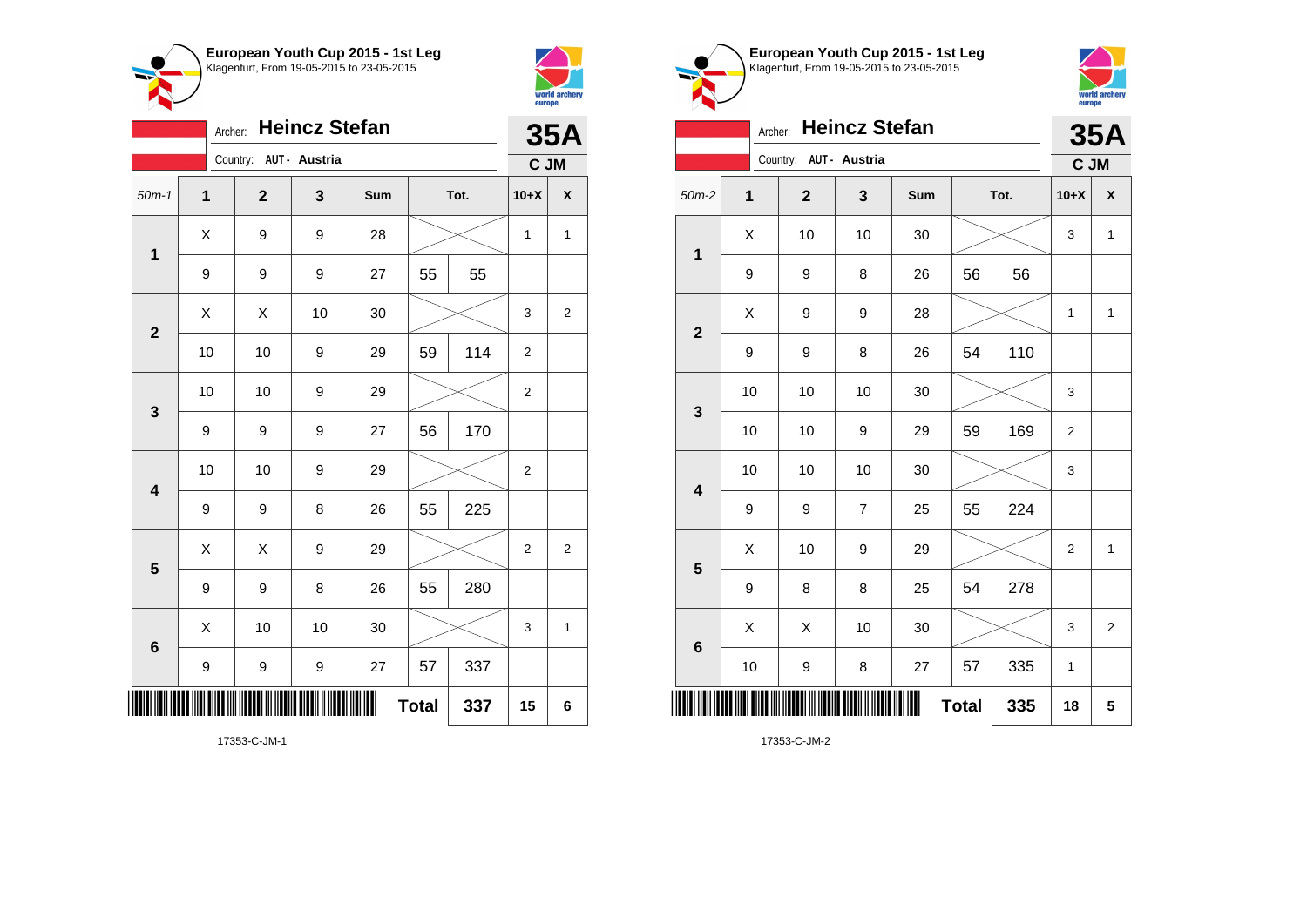



| <b>Tandogan Baris</b><br>Archer:<br>∁∗ |                  |                |              |            |              |      |                | 35B            |  |
|----------------------------------------|------------------|----------------|--------------|------------|--------------|------|----------------|----------------|--|
|                                        |                  | Country:       | TUR - Turkey |            |              |      | C JM           |                |  |
| $50m-1$                                | 1                | $\overline{2}$ | 3            | <b>Sum</b> |              | Tot. | $10+X$         | X              |  |
| $\mathbf 1$                            | Χ                | 10             | 10           | 30         |              |      | 3              | $\mathbf{1}$   |  |
|                                        | 10               | 9              | 9            | 28         | 58           | 58   | 1              |                |  |
| $\overline{2}$                         | X                | 10             | 10           | 30         |              |      | 3              | $\mathbf{1}$   |  |
|                                        | 9                | 9              | 9            | 27         | 57           | 115  |                |                |  |
| 3                                      | X                | 10             | 10           | 30         |              |      | 3              | 1              |  |
|                                        | 10               | 10             | 9            | 29         | 59           | 174  | $\overline{2}$ |                |  |
| $\overline{\mathbf{4}}$                | Χ                | X              | 10           | 30         |              |      | 3              | 2              |  |
|                                        | 10               | 9              | 9            | 28         | 58           | 232  | $\mathbf{1}$   |                |  |
| 5                                      | X                | X              | 10           | 30         |              |      | 3              | 2              |  |
|                                        | 10               | 10             | 9            | 29         | 59           | 291  | $\overline{2}$ |                |  |
| $6\phantom{1}$                         | X                | X              | 10           | 30         |              |      | 3              | $\overline{c}$ |  |
|                                        | $\boldsymbol{9}$ | 9              | 9            | 27         | 57           | 348  |                |                |  |
| ║                                      |                  |                |              | ║║         | <b>Total</b> | 348  | 24             | 9              |  |
| 13587-C-JM-1                           |                  |                |              |            |              |      |                |                |  |





| 【 ★                     | <b>35B</b> |              |              |     |              |      |                |                |
|-------------------------|------------|--------------|--------------|-----|--------------|------|----------------|----------------|
|                         |            | Country:     | TUR - Turkey |     |              |      | C JM           |                |
| $50m-2$                 | 1          | $\mathbf{2}$ | 3            | Sum |              | Tot. | $10+X$         | χ              |
| 1                       | Χ          | 10           | 10           | 30  |              |      | 3              | 1              |
|                         | 10         | 10           | 10           | 30  | 60           | 60   | 3              |                |
| $\overline{\mathbf{2}}$ | X          | X            | Χ            | 30  |              |      | 3              | 3              |
|                         | 10         | 9            | 8            | 27  | 57           | 117  | 1              |                |
| 3                       | X          | 10           | 9            | 29  |              |      | $\overline{2}$ | 1              |
|                         | 9          | 9            | 8            | 26  | 55           | 172  |                |                |
| $\overline{\mathbf{4}}$ | X          | Χ            | 10           | 30  |              |      | 3              | 2              |
|                         | 10         | 9            | 9            | 28  | 58           | 230  | 1              |                |
| 5                       | 10         | 10           | 10           | 30  |              |      | 3              |                |
|                         | 9          | 9            | 9            | 27  | 57           | 287  |                |                |
| $6\phantom{1}6$         | X          | X            | 9            | 29  |              |      | $\overline{2}$ | $\overline{2}$ |
|                         | 9          | 9            | 8            | 26  | 55           | 342  |                |                |
| ║║                      |            |              |              |     | <b>Total</b> | 342  | 21             | 9              |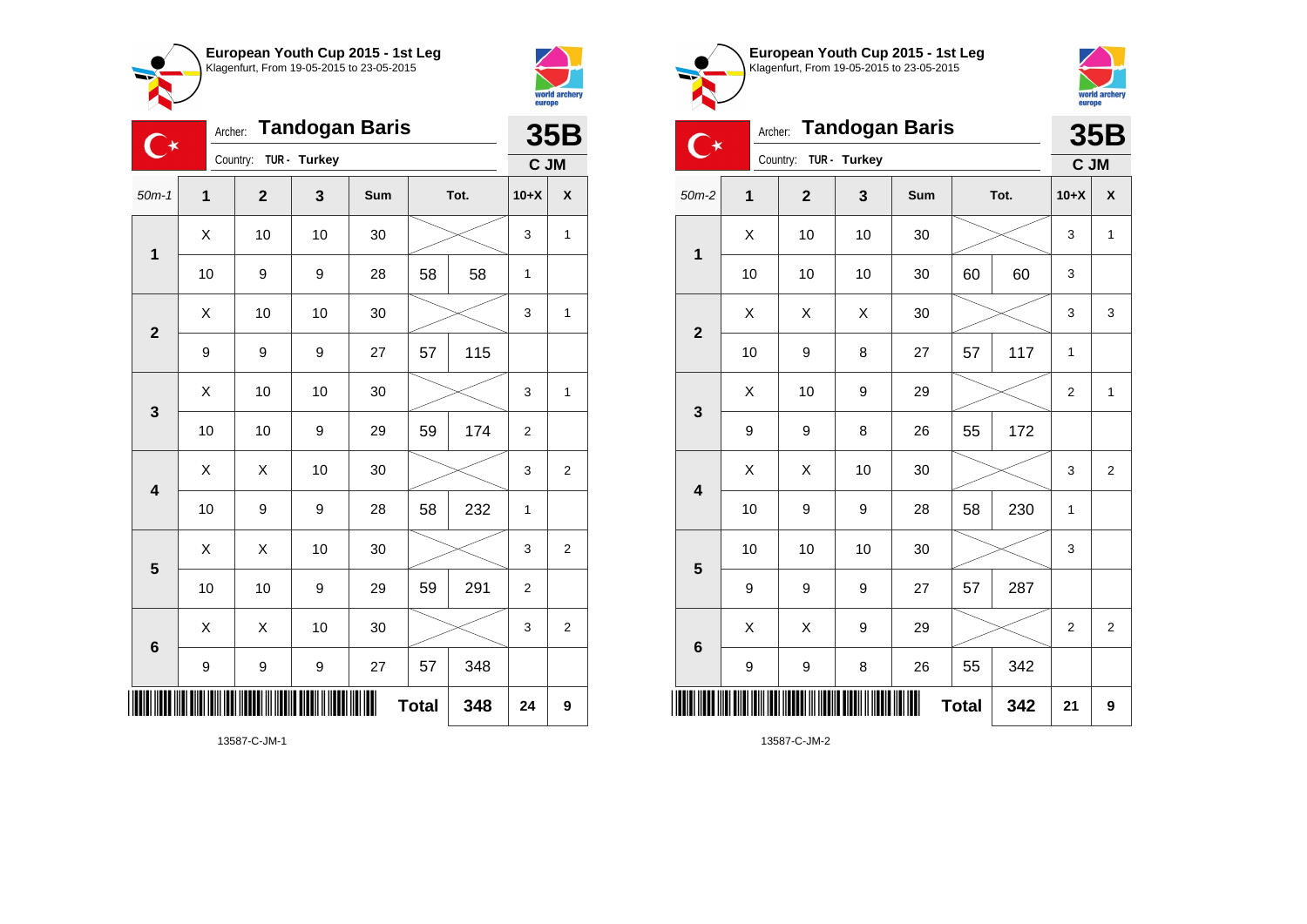



| <b>NZ</b>               | Archer: Howell James | <b>35C</b>                   |    |     |              |      |                |                    |
|-------------------------|----------------------|------------------------------|----|-----|--------------|------|----------------|--------------------|
|                         |                      | Country: GBR - Great Britain |    |     |              |      | C JM           |                    |
| $50m-1$                 | $\overline{1}$       | $\overline{2}$               | 3  | Sum |              | Tot. | $10+X$         | $\pmb{\mathsf{X}}$ |
| 1                       | 10                   | 10                           | 10 | 30  |              |      | 3              |                    |
|                         | 10                   | 9                            | 9  | 28  | 58           | 58   | $\mathbf{1}$   |                    |
| $\overline{\mathbf{2}}$ | Χ                    | X                            | 10 | 30  |              |      | 3              | $\overline{2}$     |
|                         | 9                    | 8                            | 6  | 23  | 53           | 111  |                |                    |
| 3                       | Χ                    | Χ                            | 10 | 30  |              |      | 3              | $\overline{2}$     |
|                         | 9                    | 9                            | 9  | 27  | 57           | 168  |                |                    |
| $\overline{\mathbf{4}}$ | Χ                    | 10                           | 10 | 30  |              |      | 3              | $\mathbf{1}$       |
|                         | 10                   | 10                           | 8  | 28  | 58           | 226  | $\overline{2}$ |                    |
| 5                       | X                    | X                            | 10 | 30  |              |      | 3              | $\overline{2}$     |
|                         | 9                    | 9                            | 6  | 24  | 54           | 280  |                |                    |
| 6                       | $\sf X$              | 10                           | 9  | 29  |              |      | $\overline{2}$ | 1                  |
|                         | $\boldsymbol{9}$     | 9                            | 8  | 26  | 55           | 335  |                |                    |
|                         |                      |                              |    | ║   | <b>Total</b> | 335  | 20             | 8                  |

|                         |             | world archery<br>europe      |                     |     |              |      |                  |                    |
|-------------------------|-------------|------------------------------|---------------------|-----|--------------|------|------------------|--------------------|
|                         | Archer:     |                              | <b>Howell James</b> |     |              |      |                  | <b>35C</b>         |
|                         |             | Country: GBR - Great Britain |                     |     |              |      | C JM             |                    |
| $50m-2$                 | $\mathbf 1$ | $\overline{2}$               | 3                   | Sum |              | Tot. | $10+X$           | $\pmb{\mathsf{X}}$ |
| $\mathbf{1}$            | X           | 10                           | 10                  | 30  |              |      | 3                | $\mathbf{1}$       |
|                         | 10          | 10                           | 9                   | 29  | 59           | 59   | 2                |                    |
| $\overline{2}$          | X           | X                            | X                   | 30  |              |      | 3                | 3                  |
|                         | 10          | 8                            | $\overline{7}$      | 25  | 55           | 114  | 1                |                    |
| $\mathbf{3}$            | X           | X                            | 10                  | 30  |              |      | 3                | $\overline{2}$     |
|                         | 10          | 9                            | 9                   | 28  | 58           | 172  | 1                |                    |
| $\overline{\mathbf{4}}$ | 10          | 10                           | 9                   | 29  |              |      | $\boldsymbol{2}$ |                    |
|                         | 9           | 6                            | M                   | 15  | 44           | 216  |                  |                    |
| 5                       | X           | 10                           | 9                   | 29  |              |      | $\overline{2}$   | $\mathbf{1}$       |
|                         | 9           | 8                            | 6                   | 23  | 52           | 268  |                  |                    |
| $6\phantom{1}6$         | 10          | 10                           | 9                   | 29  |              |      | $\overline{2}$   |                    |
|                         | 9           | 9                            | 8                   | 26  | 55           | 323  |                  |                    |
|                         |             |                              |                     |     | <b>Total</b> | 323  | 19               | 7                  |

**Signed Total 322 19 7**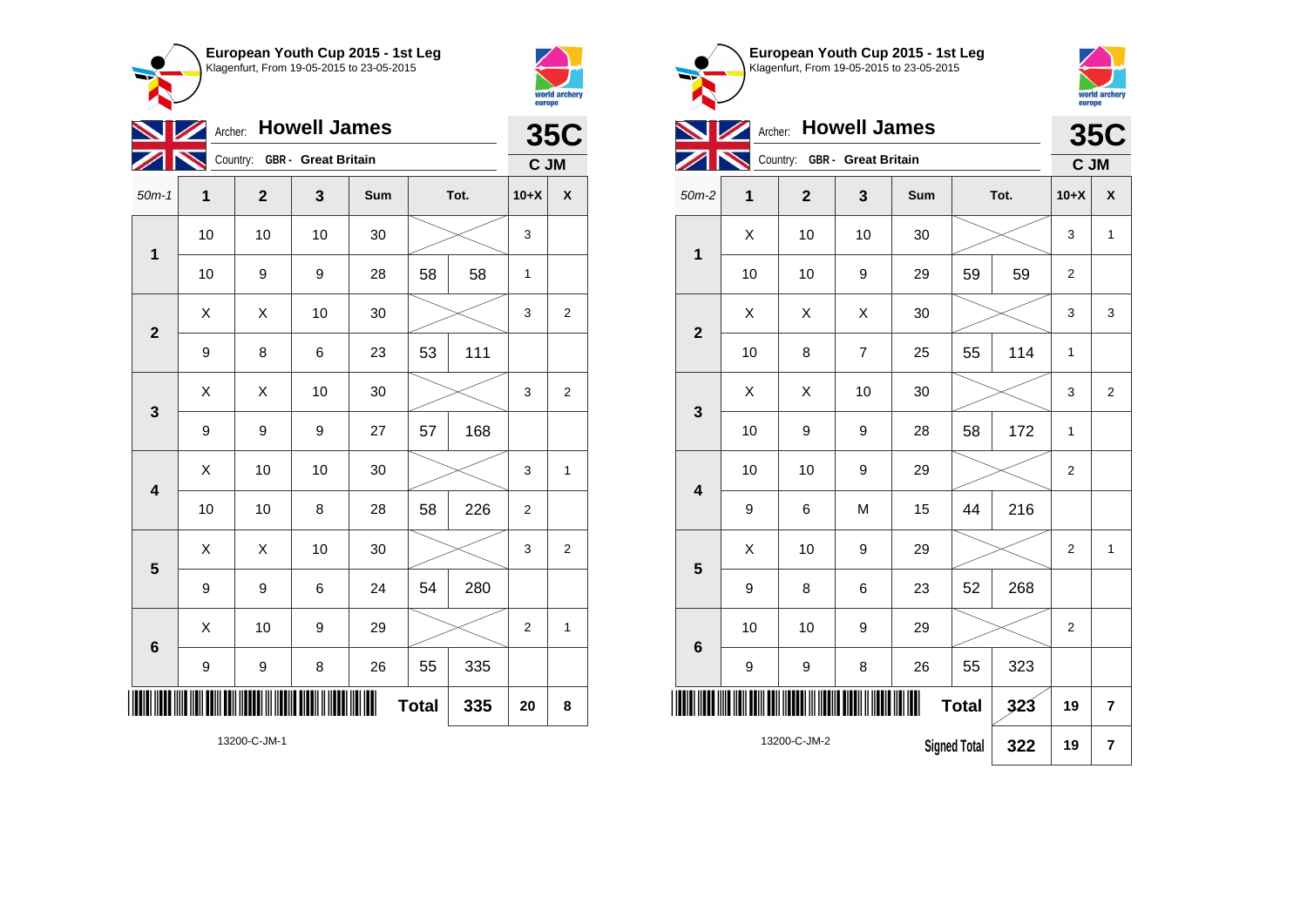



|                         | <b>Buden Domagoj</b><br>Archer:<br><u>othe</u> |                |               |     |              |      |                  | <b>36A</b>     |  |
|-------------------------|------------------------------------------------|----------------|---------------|-----|--------------|------|------------------|----------------|--|
|                         |                                                | Country:       | CRO - Croatia |     |              |      | C JM             |                |  |
| $50m-1$                 | $\overline{1}$                                 | $\overline{2}$ | 3             | Sum |              | Tot. | $10+X$           | X              |  |
| 1                       | 10                                             | 10             | 10            | 30  |              |      | 3                |                |  |
|                         | 9                                              | 9              | 9             | 27  | 57           | 57   |                  |                |  |
| $\overline{\mathbf{2}}$ | Χ                                              | X              | 10            | 30  |              |      | 3                | $\overline{2}$ |  |
|                         | 10                                             | 10             | 9             | 29  | 59           | 116  | $\overline{2}$   |                |  |
| 3                       | Χ                                              | Χ              | X             | 30  |              |      | 3                | 3              |  |
|                         | 10                                             | 10             | 10            | 30  | 60           | 176  | 3                |                |  |
| $\overline{\mathbf{4}}$ | 10                                             | 10             | 10            | 30  |              |      | 3                |                |  |
|                         | 10                                             | 10             | 9             | 29  | 59           | 235  | 2                |                |  |
| 5                       | Χ                                              | 10             | 10            | 30  |              |      | 3                | 1              |  |
|                         | 9                                              | 9              | 9             | 27  | 57           | 292  |                  |                |  |
| 6                       | Χ                                              | X              | 10            | 30  |              |      | 3                | $\overline{c}$ |  |
|                         | 10                                             | 10             | 9             | 29  | 59           | 351  | $\boldsymbol{2}$ |                |  |
|                         |                                                |                |               |     | <b>Total</b> | 351  | 27               | 8              |  |

Klagenfurt, From 19-05-2015 to 23-05-2015 world archery<br>europe Archer: **Buden Domagoj 36A** ₩. Country: **CRO - Croatia C JM** 50m-2 **1 2 3 Sum Tot. 10+X X** 10 | 10 | 10 | 30 |  $\times$  | 3 **1** 9 | 9 | 27 | 57 | 57  $\begin{array}{|c|c|c|c|c|c|}\hline \hspace{.1cm}X & \hspace{.1cm} \text{ 10} & \hspace{.1cm} \text{ 10} & \hspace{.1cm} \text{ 30} & \hspace{.1cm} \end{array} \hspace{.2cm} \begin{array}{|c|c|c|c|c|c|}\hline \hspace{.1cm}X & \hspace{.1cm} \text{ 3} & \hspace{.1cm} \text{ 1} & \hspace{.1cm} \text{ 4} & \hspace{.1cm} \end{array}$ **2** 10 | 10 | 9 | 29 | 59 | 116 | 2 10 | 10 | 10 | 30 |  $\times$  | 3 **3** 9 | 9 | 9 | 27 | 57 | 173  $\begin{array}{|c|c|c|c|c|}\hline \hspace{0.8cm}X & \hspace{0.8cm}X & \hspace{0.8cm}10 & \hspace{0.8cm}30 & \hspace{0.8cm}\hline \end{array} \hspace{0.2cm}\rightarrow \hspace{0.2cm}\begin{array}{|c|c|c|c|c|}\hline \hspace{0.8cm}X & \hspace{0.8cm}3 & \hspace{0.8cm}2 & \hspace{0.8cm}\hline \end{array}$ **4** 10 | 10 | 9 | 29 | 59 | 232 | 2  $\begin{array}{|c|c|c|c|c|}\hline \text{X} & \text{X} & \text{10} & \text{30} & \text{\hspace{1em}}\hline \end{array} \hspace{.1cm} \begin{array}{|c|c|c|c|c|}\hline \text{3} & \text{3} & \text{2} & \text{3} & \text{2} \\\hline \end{array}$ **5** 10 | 9 | 9 | 28 | 58 | 290 | 1  $\begin{array}{|c|c|c|c|c|c|}\hline \hspace{.1cm}X & \hspace{.1cm} \hspace{.1cm}X & \hspace{.1cm} \hspace{.1cm}10 & \hspace{.1cm} \hspace{.1cm}30 & \hspace{.1cm} \end{array} \hspace{.2cm} \begin{array}{c|c|c|c|c|c|c|c} \hline \hspace{.1cm}X & \hspace{.1cm} \hspace{.1cm}3 & \hspace{.1cm} \end{array} \hspace{.1cm} \begin{array}{|c|c|c|c|c|c|c|c|c|c|c|c|c|c|c|c|c$ **6** 10 | 9 | 8 | 27 | 57 | 347 | 1 \*8705-C-JM-2\* **Total 347 24 7**

**European Youth Cup 2015 - 1st Leg**

8705-C-JM-2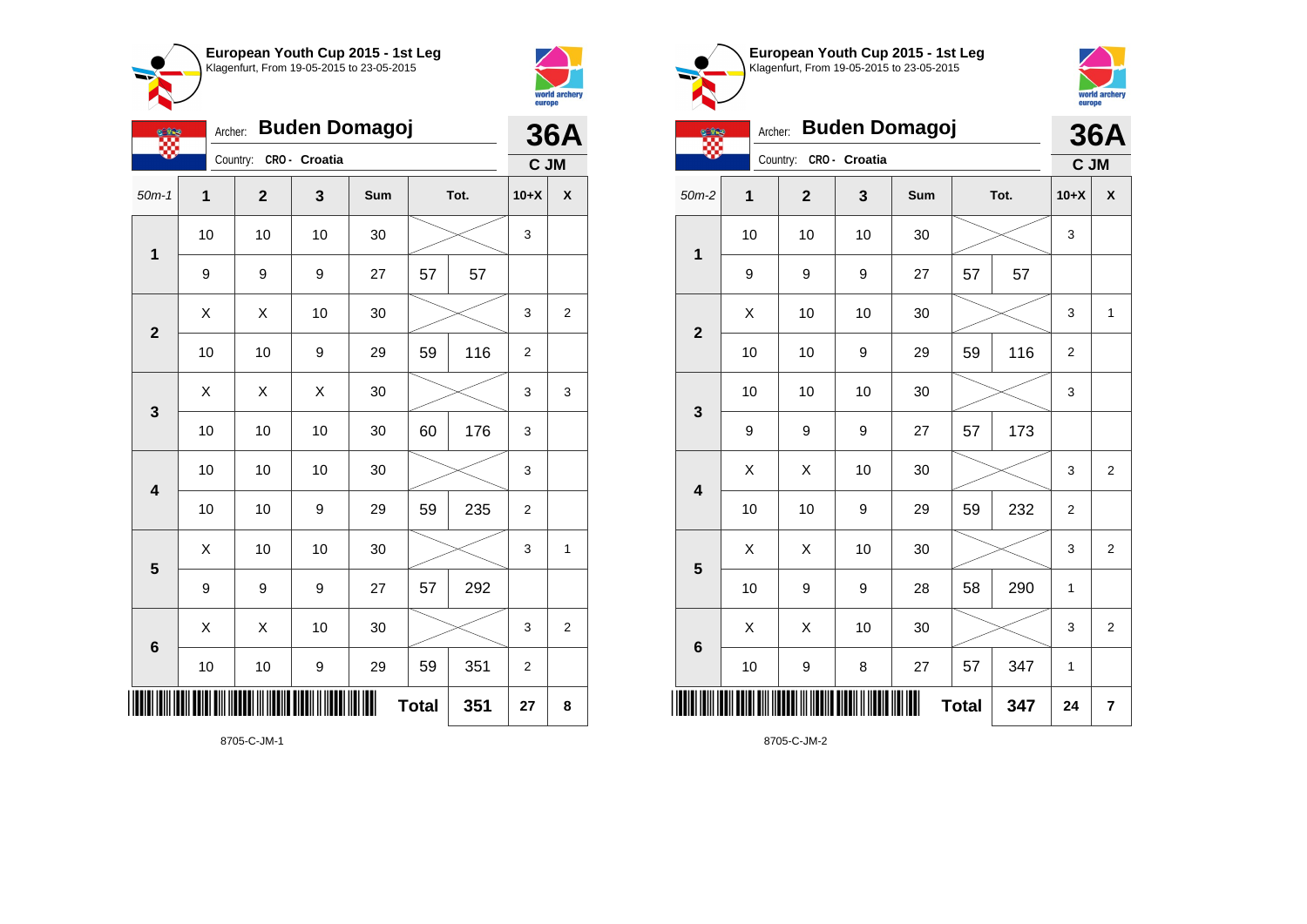



| Hoviadovskyi Roman<br>Archer: |    |  |                |                      |     |              |      |                | <b>36B</b>     |  |
|-------------------------------|----|--|----------------|----------------------|-----|--------------|------|----------------|----------------|--|
|                               |    |  | Country:       | <b>UKR</b> - Ukraine |     |              |      | C JM           |                |  |
| $50m-1$                       | 1  |  | $\overline{2}$ | 3                    | Sum |              | Tot. | $10+X$         | X              |  |
| 1                             | X  |  | 10             | 10                   | 30  |              |      | 3              | 1              |  |
|                               | 9  |  | 9              | 8                    | 26  | 56           | 56   |                |                |  |
| $\overline{\mathbf{2}}$       | X  |  | 10             | 10                   | 30  |              |      | 3              | 1              |  |
|                               | 10 |  | 9              | 9                    | 28  | 58           | 114  | 1              |                |  |
| 3                             | X  |  | 10             | 10                   | 30  |              |      | 3              | 1              |  |
|                               | 10 |  | 10             | 8                    | 28  | 58           | 172  | $\overline{2}$ |                |  |
| 4                             | X  |  | 10             | 10                   | 30  |              |      | 3              | $\mathbf{1}$   |  |
|                               | 10 |  | 9              | 9                    | 28  | 58           | 230  | 1              |                |  |
| 5                             | X  |  | Χ              | 10                   | 30  |              |      | 3              | $\overline{2}$ |  |
|                               | 10 |  | 9              | 9                    | 28  | 58           | 288  | 1              |                |  |
| 6                             | Χ  |  | X              | 10                   | 30  |              |      | 3              | $\overline{2}$ |  |
|                               | 9  |  | 9              | 9                    | 27  | 57           | 345  |                |                |  |
|                               |    |  |                |                      |     | <b>Total</b> | 345  | 23             | 8              |  |



**1**

**2**



## Archer: **Hoviadovskyi Roman** Country: **UKR - Ukraine 36B C JM** 50m-2 **1 2 3 Sum Tot. 10+X X** 10 | 10 | 9 | 29 |  $\times$  | 2 9 | 9 | 8 | 26 | 55 | 55 10 | 10 | 10 | 30 |  $\times$  | 3 9 | 9 | 9 | 27 | 57 | 112 10 | 9 | 9 | 28 |  $\times$  | 1

|                         |                  |      |                  | W  | <b>Total</b> | 340 | 17                        | 3 |
|-------------------------|------------------|------|------------------|----|--------------|-----|---------------------------|---|
|                         | 9                | 9    | 9                | 27 | 57           | 340 |                           |   |
| $\bf 6$                 | X                | X    | X                | 30 |              |     | $\ensuremath{\mathsf{3}}$ | 3 |
|                         | 10               | $10$ | $\boldsymbol{9}$ | 29 | 59           | 283 | $\overline{c}$            |   |
| 5                       | 10               | 10   | 10               | 30 |              |     | $\mathsf 3$               |   |
|                         | 9                | 9    | $\boldsymbol{9}$ | 27 | 57           | 224 |                           |   |
| $\overline{\mathbf{4}}$ | 10               | $10$ | $10$             | 30 |              |     | 3                         |   |
|                         | $\boldsymbol{9}$ | 9    | 9                | 27 | 55           | 167 |                           |   |
| $\mathbf{3}$            | 10               | 9    | 9                | 28 |              |     | 1                         |   |
|                         | 9                | 9    | 9                | 27 | 57           | 112 |                           |   |

12568-C-JM-2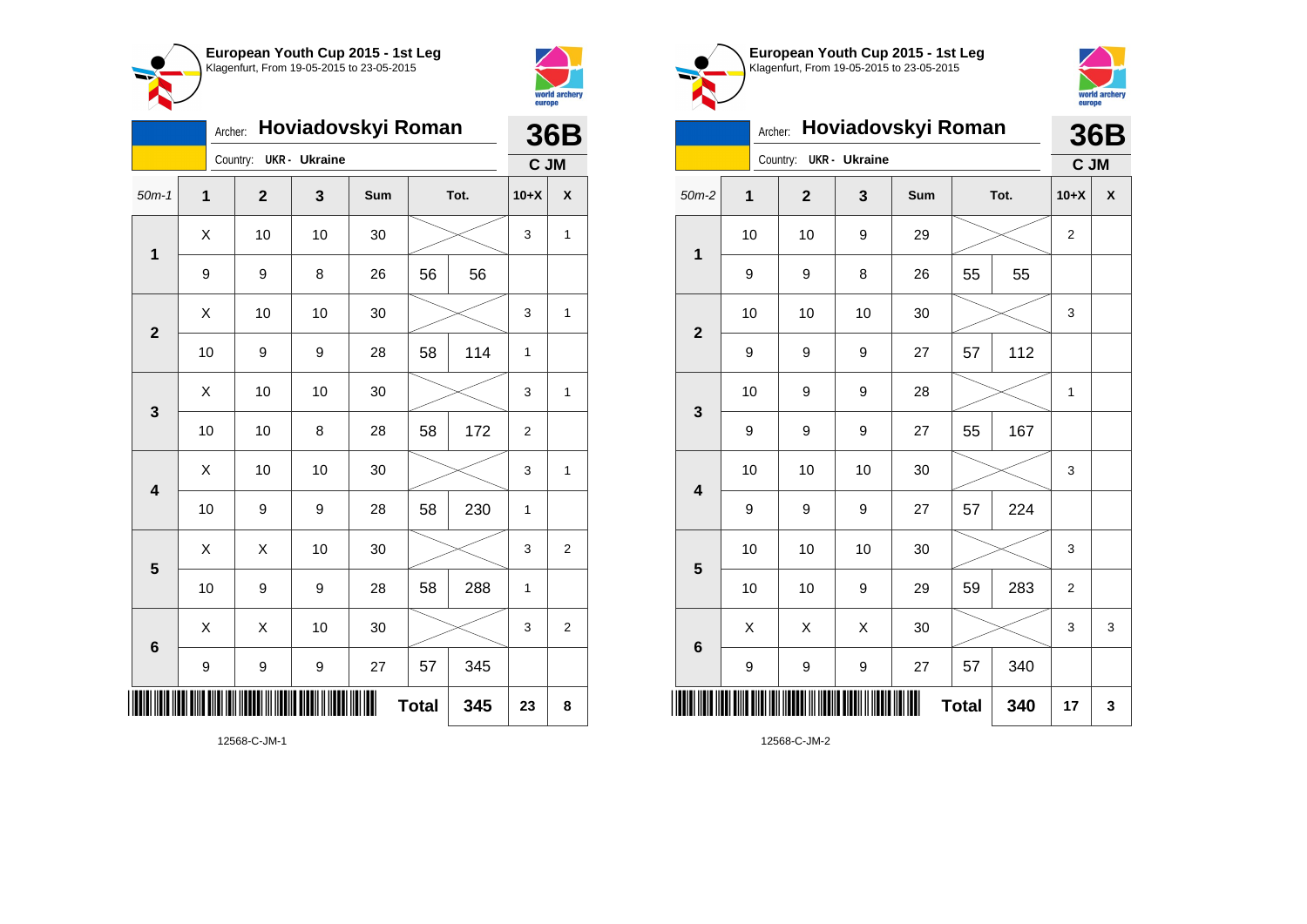



|                         | <b>Balla Martin</b><br>Archer: |              |               |     |              |      |                |            |  |
|-------------------------|--------------------------------|--------------|---------------|-----|--------------|------|----------------|------------|--|
|                         |                                | Country:     | HUN - Hungary |     |              |      | C JM           | <b>36C</b> |  |
| $50m-1$                 | $\overline{1}$                 | $\mathbf{2}$ | 3             | Sum |              | Tot. | $10+X$         | X          |  |
| $\mathbf 1$             | 10                             | 10           | 10            | 30  |              |      | 3              |            |  |
|                         | 9                              | 9            | 8             | 26  | 56           | 56   |                |            |  |
| $\overline{\mathbf{2}}$ | 10                             | 10           | 10            | 30  |              |      | 3              |            |  |
|                         | 10                             | 10           | 9             | 29  | 59           | 115  | $\overline{2}$ |            |  |
| $\mathbf{3}$            | X                              | X            | Χ             | 30  |              |      | 3              | 3          |  |
|                         | 10                             | 9            | 8             | 27  | 57           | 172  | 1              |            |  |
| $\overline{\mathbf{4}}$ | 10                             | 10           | 9             | 29  |              |      | $\overline{2}$ |            |  |
|                         | 9                              | 8            | 8             | 25  | 54           | 226  |                |            |  |
| 5                       | 10                             | 10           | 9             | 29  |              |      | $\overline{2}$ |            |  |
|                         | 9                              | 9            | 8             | 26  | 55           | 281  |                |            |  |
| $6\phantom{1}6$         | X                              | X            | X             | 30  |              |      | 3              | 3          |  |
|                         | 10                             | 9            | 9             | 28  | 58           | 339  | $\mathbf{1}$   |            |  |
|                         |                                |              |               | Ш   | <b>Total</b> | 339  | 20             | 6          |  |

**European Youth Cup 2015 - 1st Leg** Klagenfurt, From 19-05-2015 to 23-05-2015



|                         | <b>Balla Martin</b><br>Archer: |                        |    |     |              |      |                  |                |
|-------------------------|--------------------------------|------------------------|----|-----|--------------|------|------------------|----------------|
|                         |                                | Country: HUN - Hungary |    |     |              |      | C JM             | <b>36C</b>     |
| $50m-2$                 | 1                              | $\mathbf 2$            | 3  | Sum |              | Tot. | $10+X$           | X              |
| $\mathbf 1$             | X                              | Χ                      | 10 | 30  |              |      | 3                | $\overline{2}$ |
|                         | 10                             | 9                      | 9  | 28  | 58           | 58   | 1                |                |
| $\overline{2}$          | X                              | X                      | 9  | 29  |              |      | $\boldsymbol{2}$ | $\overline{2}$ |
|                         | 9                              | 8                      | 8  | 25  | 54           | 112  |                  |                |
| $\mathbf{3}$            | X                              | X                      | 10 | 30  |              |      | 3                | $\overline{2}$ |
|                         | 9                              | 9                      | 9  | 27  | 57           | 169  |                  |                |
| $\overline{\mathbf{4}}$ | Χ                              | 10                     | 10 | 30  |              |      | 3                | $\mathbf 1$    |
|                         | 9                              | 9                      | 8  | 26  | 56           | 225  |                  |                |
| 5                       | 10                             | 10                     | 10 | 30  |              |      | 3                |                |
|                         | 9                              | 9                      | 9  | 27  | 57           | 282  |                  |                |
| $6\phantom{1}6$         | X                              | X                      | 10 | 30  |              |      | 3                | $\overline{2}$ |
|                         | 9                              | 9                      | 8  | 26  | 56           | 338  |                  |                |
| ║                       |                                |                        |    |     | <b>Total</b> | 338  | 18               | 9              |

12471-C-JM-2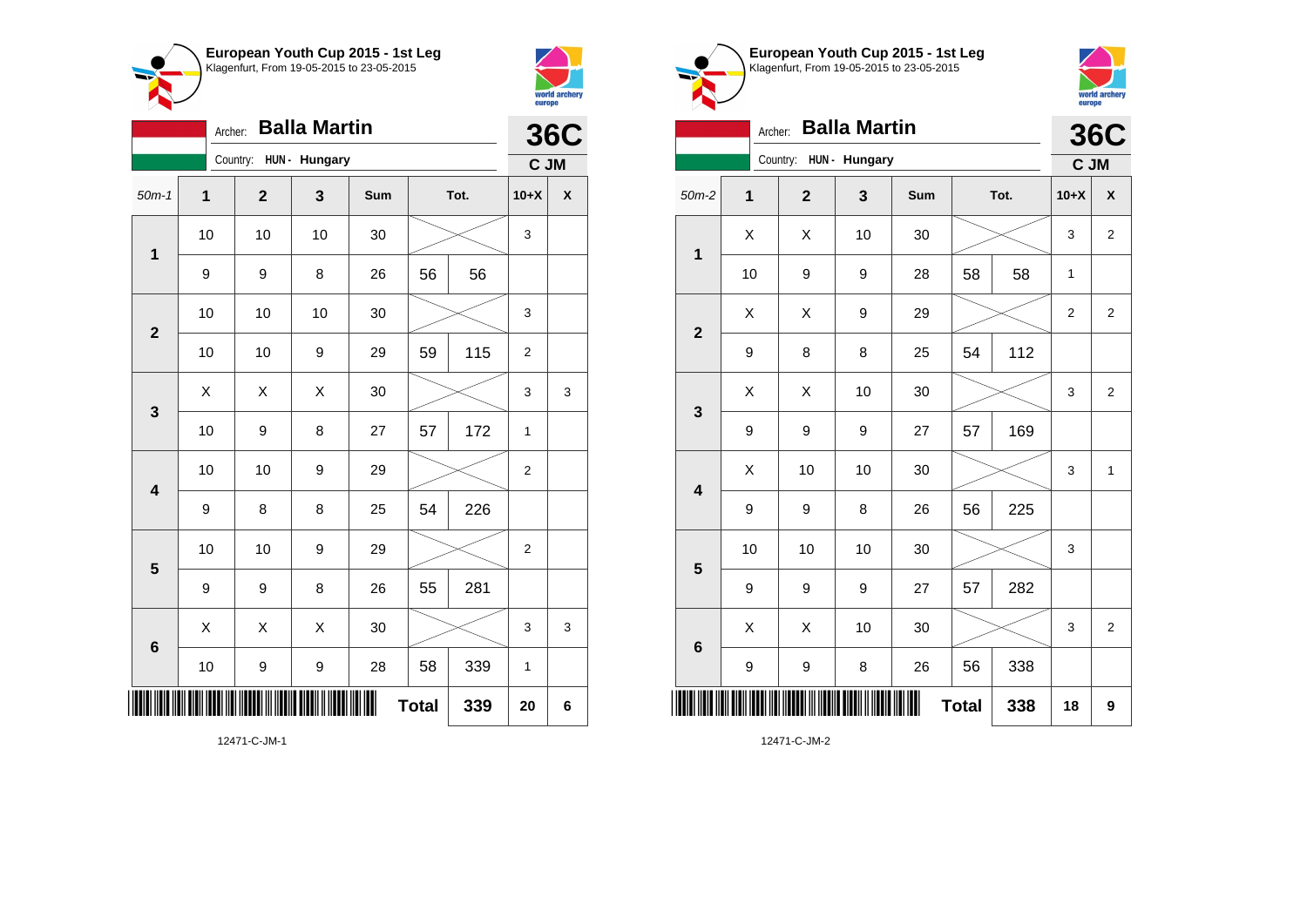



|                           | <b>Vavro Mario</b><br>Archer:<br><b>CERS</b> |                         |    |     |    |      |                  | <b>37A</b>   |  |
|---------------------------|----------------------------------------------|-------------------------|----|-----|----|------|------------------|--------------|--|
|                           |                                              | Country: CRO - Croatia  |    |     |    |      | C JM             |              |  |
| $50m-1$                   | 1                                            | $\overline{\mathbf{2}}$ | 3  | Sum |    | Tot. | $10+X$           | χ            |  |
| 1                         | X                                            | 10                      | 10 | 30  |    |      | 3                | $\mathbf{1}$ |  |
|                           | 9                                            | 9                       | 9  | 27  | 57 | 57   |                  |              |  |
| $\overline{2}$            | X                                            | Χ                       | X  | 30  |    |      | 3                | 3            |  |
|                           | 10                                           | 10                      | 10 | 30  | 60 | 117  | 3                |              |  |
| $\mathbf{3}$              | X                                            | 10                      | 10 | 30  |    |      | 3                | 1            |  |
|                           | 10                                           | 10                      | 9  | 29  | 59 | 176  | 2                |              |  |
| 4                         | Χ                                            | 10                      | 9  | 29  |    |      | $\overline{2}$   | 1            |  |
|                           | 9                                            | 9                       | 9  | 27  | 56 | 232  |                  |              |  |
| 5                         | Χ                                            | Χ                       | Χ  | 30  |    |      | 3                | 3            |  |
|                           | X                                            | 10                      | 9  | 29  | 59 | 291  | $\overline{2}$   | 1            |  |
| $6\phantom{1}6$           | X                                            | 10                      | 10 | 30  |    |      | 3                | 1            |  |
|                           | 10                                           | 10                      | 9  | 29  | 59 | 350  | $\boldsymbol{2}$ |              |  |
| <b>Total</b><br>350<br>26 |                                              |                         |    |     |    |      |                  | 11           |  |





world archery<br>europe



8702-C-JM-2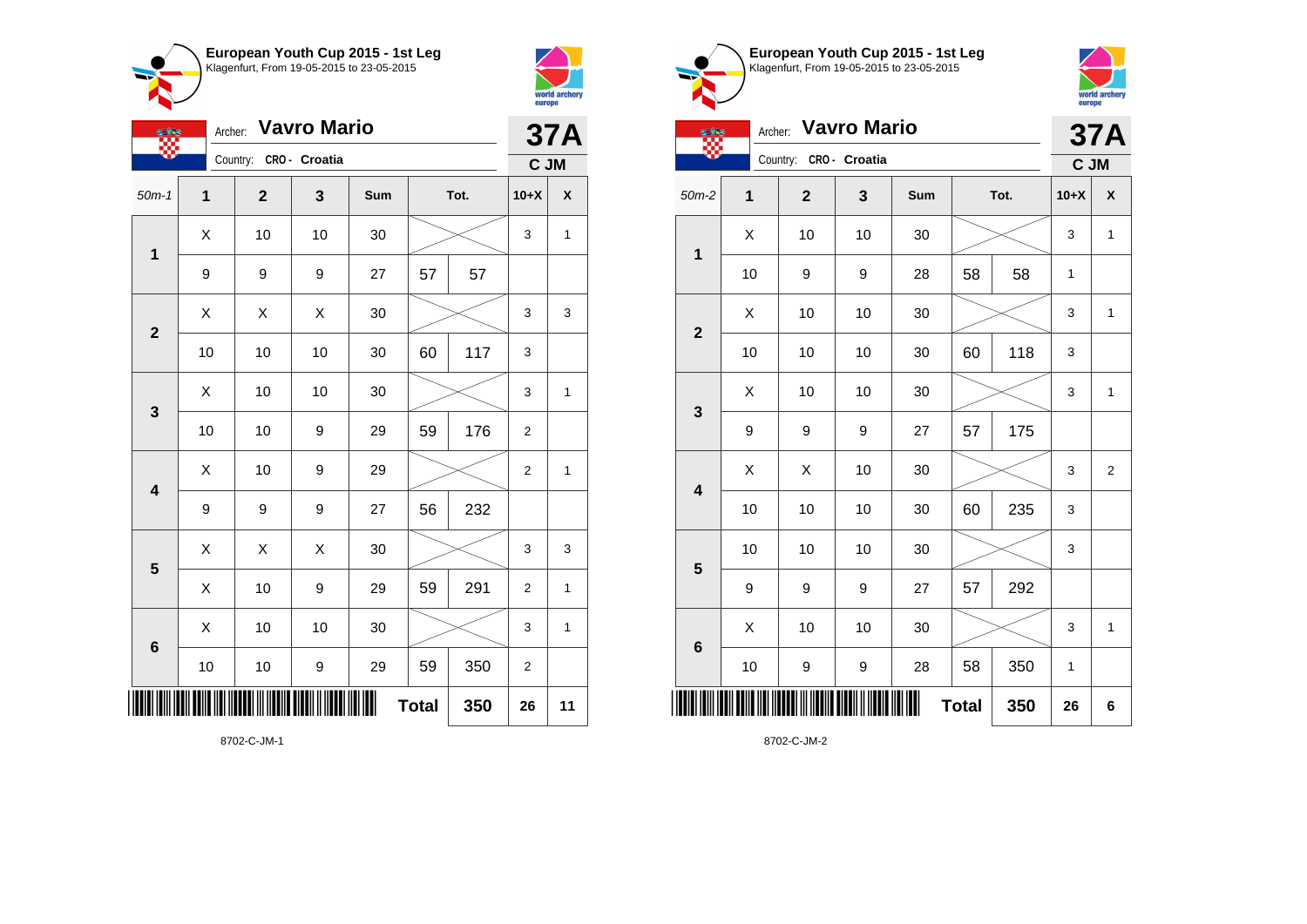



|                         | <b>Bolshakov Vladyslav</b> |             | 37B                  |     |              |      |                |                    |
|-------------------------|----------------------------|-------------|----------------------|-----|--------------|------|----------------|--------------------|
|                         |                            | Country:    | <b>UKR</b> - Ukraine |     |              |      | C JM           |                    |
| $50m-1$                 | $\mathbf{1}$               | $\mathbf 2$ | 3                    | Sum |              | Tot. | $10+X$         | $\pmb{\mathsf{X}}$ |
| $\mathbf 1$             | Χ                          | 10          | 9                    | 29  |              |      | $\overline{2}$ | 1                  |
|                         | 9                          | 9           | 8                    | 26  | 55           | 55   |                |                    |
| $\overline{\mathbf{2}}$ | X                          | 9           | 9                    | 28  |              |      | 1              | 1                  |
|                         | 9                          | 9           | 9                    | 27  | 55           | 110  |                |                    |
| 3                       | Χ                          | 10          | 10                   | 30  |              |      | 3              | 1                  |
|                         | $\boldsymbol{9}$           | 9           | 8                    | 26  | 56           | 166  |                |                    |
| $\overline{\mathbf{4}}$ | X                          | 10          | 9                    | 29  |              |      | $\overline{2}$ | 1                  |
|                         | $\boldsymbol{9}$           | 9           | 9                    | 27  | 56           | 222  |                |                    |
| 5                       | Χ                          | 10          | 9                    | 29  |              |      | $\overline{2}$ | $\mathbf{1}$       |
|                         | 9                          | 9           | 9                    | 27  | 56           | 278  |                |                    |
| 6                       | X                          | Χ           | X                    | 30  |              |      | 3              | 3                  |
|                         | 10                         | 8           | 8                    | 26  | 56           | 334  | 1              |                    |
| ║║║                     |                            |             |                      |     | <b>Total</b> | 334  | 14             | 8                  |





| $\triangleright$        |                |              |                      |                            |              |      | <u>concept</u> |              |
|-------------------------|----------------|--------------|----------------------|----------------------------|--------------|------|----------------|--------------|
|                         | Archer:        |              |                      | <b>Bolshakov Vladyslav</b> |              |      |                | 37B          |
|                         |                | Country:     | <b>UKR</b> - Ukraine |                            |              |      | C JM           |              |
| $50m-2$                 | $\overline{1}$ | $\mathbf{2}$ | 3                    | Sum                        |              | Tot. | $10+X$         | X            |
| $\mathbf{1}$            | X              | X            | X                    | 30                         |              |      | 3              | 3            |
|                         | X              | 9            | 9                    | 28                         | 58           | 58   | $\mathbf{1}$   | $\mathbf{1}$ |
| $\overline{\mathbf{2}}$ | Χ              | 10           | 10                   | 30                         |              |      | 3              | 1            |
|                         | 10             | 10           | 9                    | 29                         | 59           | 117  | $\overline{2}$ |              |
| 3                       | 9              | 9            | 9                    | 27                         |              |      |                |              |
|                         | 9              | 9            | 8                    | 26                         | 53           | 170  |                |              |
| $\overline{\mathbf{4}}$ | X              | 10           | 10                   | 30                         |              |      | 3              | $\mathbf{1}$ |
|                         | 10             | 10           | 9                    | 29                         | 59           | 229  | 2              |              |
| 5                       | X              | 10           | 9                    | 29                         |              |      | $\overline{2}$ | 1            |
|                         | 9              | 9            | 8                    | 26                         | 55           | 284  |                |              |
| $6\phantom{1}6$         | X              | 10           | 9                    | 29                         |              |      | 2              | $\mathbf{1}$ |
|                         | 9              | 9            | 8                    | 26                         | 55           | 339  |                |              |
|                         |                |              |                      |                            | <b>Total</b> | 339  | 18             | 8            |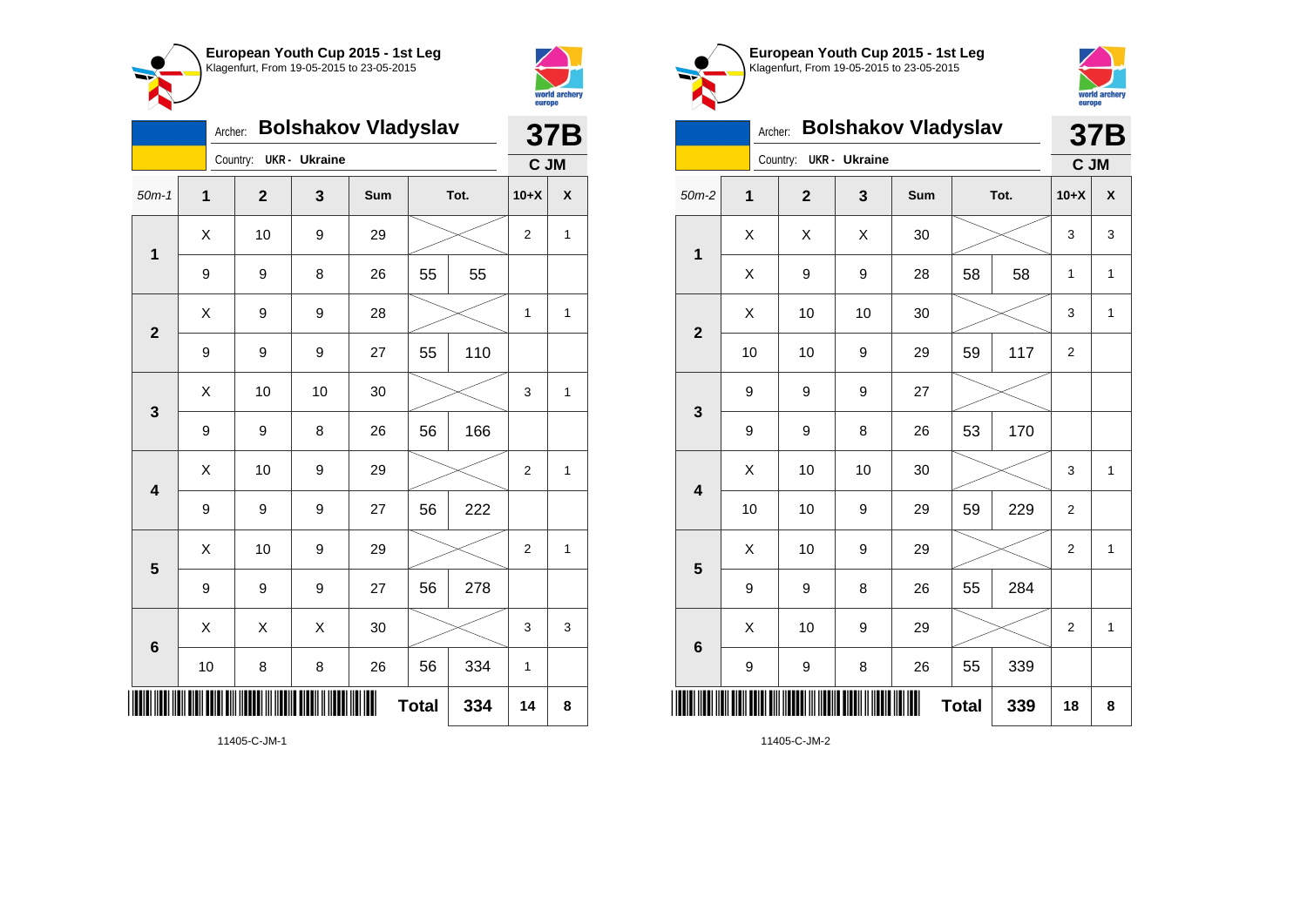



| Å                       | Stosevski Luka<br>Archer:<br>Country: SLO - Slovenia |                |    |     |              |      |                |                |  |
|-------------------------|------------------------------------------------------|----------------|----|-----|--------------|------|----------------|----------------|--|
|                         |                                                      |                |    |     |              |      | C JM           |                |  |
| $50m-1$                 | $\mathbf 1$                                          | $\overline{2}$ | 3  | Sum |              | Tot. | $10+X$         | $\mathsf{X}$   |  |
| $\mathbf 1$             | 10                                                   | 9              | 9  | 28  |              |      |                |                |  |
|                         | 9                                                    | 9              | 9  | 27  | 55           | 55   |                |                |  |
| $\mathbf{2}$            | 10                                                   | 10             | 9  | 29  |              |      | 2              |                |  |
|                         | 9                                                    | 9              | 8  | 26  | 55           | 110  |                |                |  |
| $\mathbf{3}$            | 10                                                   | 10             | 9  | 29  |              |      | 2              |                |  |
|                         | 9                                                    | 9              | 8  | 26  | 55           | 165  |                |                |  |
| $\overline{\mathbf{4}}$ | Χ                                                    | 10             | 9  | 29  |              |      | $\overline{2}$ | $\mathbf{1}$   |  |
|                         | $\boldsymbol{9}$                                     | 9              | 8  | 26  | 55           | 220  |                |                |  |
| 5                       | X                                                    | X              | 10 | 30  |              |      | 3              | $\overline{2}$ |  |
|                         | 9                                                    | 9              | 9  | 27  | 57           | 277  |                |                |  |
| $6\phantom{1}6$         | X                                                    | 10             | 9  | 29  |              |      | $\overline{2}$ | $\mathbf{1}$   |  |
|                         | $\boldsymbol{9}$                                     | 9              | 9  | 27  | 56           | 333  |                |                |  |
| Ш                       |                                                      |                |    |     | <b>Total</b> | 333  | 12             | 4              |  |

**European Youth Cup 2015 - 1st Leg** Klagenfurt, From 19-05-2015 to 23-05-2015 world archery<br>europe Archer: **Stosevski Luka 38A** Country: **SLO - Slovenia C JM** 50m-2 **1 2 3 Sum Tot. 10+X X** 10 | 9 | 9 | 28 |  $\times$  | 1 **1** 9 | 8 | 8 | 25 | 53 | 53  $\begin{array}{|c|c|c|c|c|c|}\hline \hspace{.1cm}X & \hspace{.1cm} & \textbf{10} & \hspace{.1cm} & \textbf{9} & \hspace{.1cm} & \textbf{29} & \hspace{.1cm} & \hspace{.1cm} & \hspace{.1cm} & \hspace{.1cm} & \hspace{.1cm} & \hspace{.1cm} & \hspace{.1cm} & \hspace{.1cm} & \hspace{.1cm} & \hspace{.1cm} & \hspace{.1cm} & \hspace{.1cm} & \hspace{.1cm} & \hspace{.1cm} & \hspace{.1cm} & \hspace{$ **2** 9 | 9 | 8 | 26 | 55 | 108  $\begin{array}{|c|c|c|c|c|}\hline \text{X} & \text{X} & \text{X} & \text{30} & \text{X} & \text{X} & \text{3} & \text{3} \ \hline \end{array}$ **3** 10 | 9 | 9 | 28 | 58 | 166 | 1  $\begin{array}{|c|c|c|c|c|c|}\hline \hspace{.1cm}X & \hspace{.1cm} \text{ 10} & \hspace{.1cm} \text{ 10} & \hspace{.1cm} \text{ 30} & \hspace{.1cm} \end{array} \hspace{1.2cm} \begin{array}{|c|c|c|c|c|c|}\hline \hspace{.1cm}X & \hspace{.1cm} \text{ 3} & \hspace{.1cm} \text{ 1} & \hspace{.1cm} \text{ 4} & \hspace{.1cm} \end{array} \hspace{1.2cm}$ **4** 9 | 9 | 8 | 26 | 56 | 222  $\begin{array}{|c|c|c|c|c|}\hline \hspace{0.8cm}X & X & X & 30 & \nearrow & \end{array} \hspace{0.2cm} \begin{array}{|c|c|c|c|c|}\hline \hspace{0.8cm}X & 3 & 3 & 3 \end{array}$ **5** 9 | 9 | 8 | 26 | 56 | 278  $\begin{array}{|c|c|c|c|c|c|}\hline \hspace{.1cm}X & \hspace{.1cm} \hspace{.1cm}X & \hspace{.1cm} \hspace{.1cm}10 & \hspace{.1cm} \hspace{.1cm}30 & \hspace{.1cm} \end{array} \hspace{.2cm} \begin{array}{c|c|c|c|c|c|c|c} \hline \hspace{.1cm}X & \hspace{.1cm} \hspace{.1cm}3 & \hspace{.1cm} \end{array} \hspace{.1cm} \begin{array}{|c|c|c|c|c|c|c|c|c|c|c|c|c|c|c|c|c$ **6** 10 | 9 | 9 | 28 | 58 | 336 | 1 \*9055-C-JM-2\* **Total 336 17 10**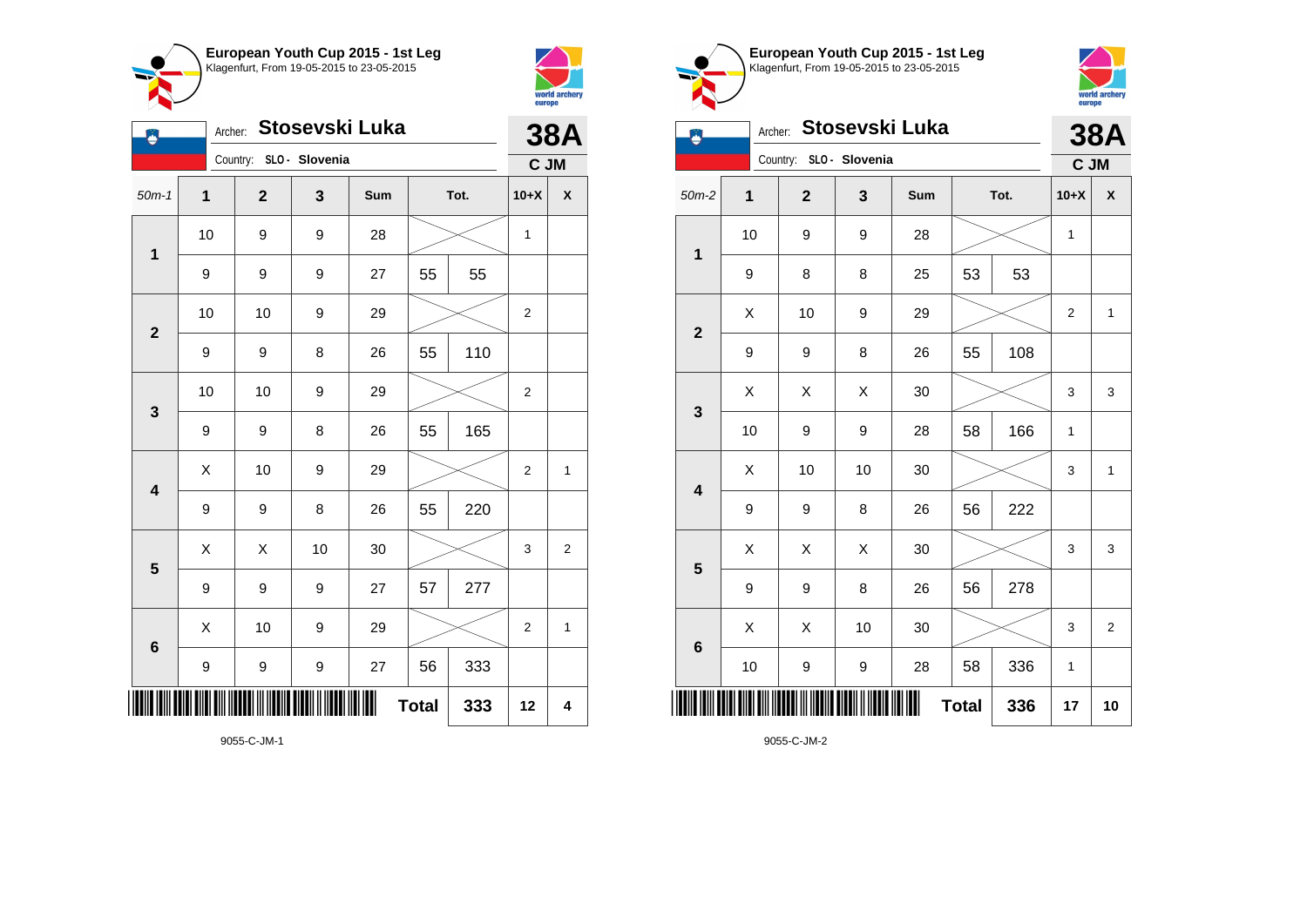



| $(\ddagger)$            | Archer:     | Kobza Martin |                |     | <b>38B</b>   |      |                |                |
|-------------------------|-------------|--------------|----------------|-----|--------------|------|----------------|----------------|
|                         |             | Country:     | SVK - Slovakia |     |              |      | C JM           |                |
| $50m-1$                 | $\mathbf 1$ | $\mathbf{2}$ | 3              | Sum |              | Tot. |                | χ              |
| $\mathbf 1$             | X           | X            | X              | 30  |              |      | 3              | 3              |
|                         | X           | X            | 10             | 30  | 60           | 60   | 3              | $\overline{2}$ |
| $\overline{\mathbf{2}}$ | Χ           | X            | 9              | 29  |              |      | $\overline{2}$ | $\overline{2}$ |
|                         | 9           | 9            | 8              | 26  | 55           | 115  |                |                |
| $\mathbf{3}$            | Χ           | Χ            | 9              | 29  |              |      | $\overline{2}$ | $\overline{2}$ |
|                         | 9           | 9            | 8              | 26  | 55           | 170  |                |                |
| $\overline{\mathbf{4}}$ | 10          | 10           | 10             | 30  |              |      | 3              |                |
|                         | 9           | 9            | 9              | 27  | 57           | 227  |                |                |
| $\overline{\mathbf{5}}$ | Χ           | 10           | 10             | 30  |              |      | 3              | 1              |
|                         | 10          | 9            | $\overline{7}$ | 26  | 56           | 283  | $\mathbf{1}$   |                |
| $6\phantom{1}6$         | 10          | 10           | 9              | 29  |              |      | 2              |                |
|                         | 9           | 9            | 8              | 26  | 55           | 338  |                |                |
|                         |             |              |                |     | <b>Total</b> | 338  | 19             | 10             |





| $\left( \begin{matrix} \frac{1}{2} \end{matrix} \right)$ | Archer:     |                         | Kobza Martin   |     |              |      |                | <b>38B</b>              |
|----------------------------------------------------------|-------------|-------------------------|----------------|-----|--------------|------|----------------|-------------------------|
|                                                          |             | Country: SVK - Slovakia |                |     |              |      | C JM           |                         |
| $50m-2$                                                  | $\mathbf 1$ | $\overline{2}$          | 3              | Sum |              | Tot. | $10+X$         | $\pmb{\mathsf{X}}$      |
| 1                                                        | X           | 10                      | 9              | 29  |              |      | 2              | $\mathbf 1$             |
|                                                          | 9           | 9                       | 9              | 27  | 56           | 56   |                |                         |
| $\mathbf{2}$                                             | X           | X                       | 10             | 30  |              |      | 3              | $\overline{2}$          |
|                                                          | 10          | 10                      | 9              | 29  | 59           | 115  | $\overline{2}$ |                         |
| 3                                                        | Χ           | 10                      | 10             | 30  |              |      | 3              | $\mathbf{1}$            |
|                                                          | 9           | 9                       | 9              | 27  | 57           | 172  |                |                         |
| $\overline{\mathbf{4}}$                                  | Χ           | 10                      | 10             | 30  |              |      | 3              | $\mathbf{1}$            |
|                                                          | 10          | 9                       | 9              | 28  | 58           | 230  | 1              |                         |
| 5                                                        | 10          | 10                      | 10             | 30  |              |      | 3              |                         |
|                                                          | 9           | 9                       | 9              | 27  | 57           | 287  |                |                         |
| 6                                                        | X           | X                       | 10             | 30  |              |      | 3              | $\overline{\mathbf{c}}$ |
|                                                          | 9           | 9                       | $\overline{7}$ | 25  | 55           | 342  |                |                         |
|                                                          |             |                         |                | Ш   | <b>Total</b> | 342  | 20             | $\overline{\mathbf{r}}$ |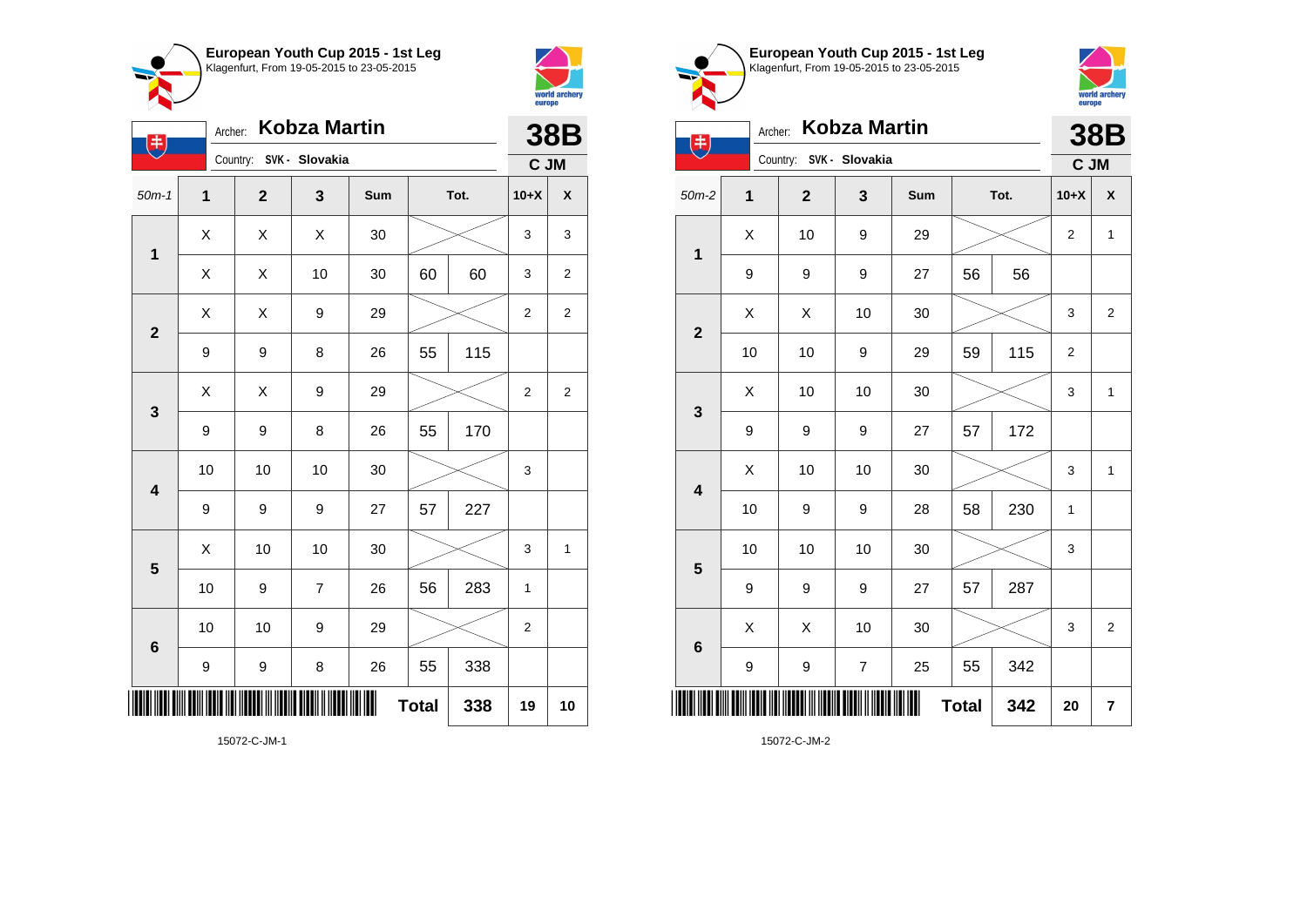



|                         | <b>Bostan Yesim</b><br>Archer:<br>$\mathbb{C}^\star$<br>Country:<br>TUR - Turkey |                         |    |     |              |      |                |    |  |  |
|-------------------------|----------------------------------------------------------------------------------|-------------------------|----|-----|--------------|------|----------------|----|--|--|
|                         |                                                                                  |                         |    |     |              |      | C JW           |    |  |  |
| $50m-1$                 | $\overline{1}$                                                                   | $\overline{\mathbf{2}}$ | 3  | Sum |              | Tot. | $10+X$         | X  |  |  |
| $\mathbf 1$             | Χ                                                                                | X                       | X  | 30  |              |      | 3              | 3  |  |  |
|                         | X                                                                                | 10                      | 10 | 30  | 60           | 60   | 3              | 1  |  |  |
| $\overline{2}$          | X                                                                                | 10                      | 10 | 30  |              |      | 3              | 1  |  |  |
|                         | 10                                                                               | 9                       | 9  | 28  | 58           | 118  | $\mathbf{1}$   |    |  |  |
| 3                       | X                                                                                | Χ                       | Χ  | 30  |              |      | 3              | 3  |  |  |
|                         | 10                                                                               | 10                      | 9  | 29  | 59           | 177  | $\overline{2}$ |    |  |  |
| $\overline{\mathbf{4}}$ | X                                                                                | 10                      | 10 | 30  |              |      | 3              | 1  |  |  |
|                         | 10                                                                               | 9                       | 9  | 28  | 58           | 235  | $\mathbf 1$    |    |  |  |
| 5                       | 10                                                                               | 10                      | 10 | 30  |              |      | 3              |    |  |  |
|                         | 10                                                                               | 10                      | 10 | 30  | 60           | 295  | 3              |    |  |  |
| $6\phantom{1}6$         | X                                                                                | X                       | X  | 30  |              |      | 3              | 3  |  |  |
|                         | 10                                                                               | 10                      | 9  | 29  | 59           | 354  | 2              |    |  |  |
|                         |                                                                                  |                         |    | ║║  | <b>Total</b> | 354  | 30             | 12 |  |  |





| <b>Bostan Yesim</b><br>Archer:<br>$\bullet\star$ |                           |             |                |              |     |    |      |                | <b>40A</b>   |  |
|--------------------------------------------------|---------------------------|-------------|----------------|--------------|-----|----|------|----------------|--------------|--|
|                                                  |                           |             | Country:       | TUR - Turkey |     |    |      | C JW           |              |  |
| $50m-2$                                          |                           | $\mathbf 1$ | $\overline{2}$ | 3            | Sum |    | Tot. | $10+X$         | X            |  |
| $\mathbf 1$                                      |                           | Χ           | X              | X            | 30  |    |      | 3              | 3            |  |
|                                                  |                           | X           | 10             | 10           | 30  | 60 | 60   | 3              | $\mathbf{1}$ |  |
| $\overline{\mathbf{2}}$                          |                           | X           | X              | X            | 30  |    |      | 3              | 3            |  |
|                                                  |                           | 10          | 10             | 9            | 29  | 59 | 119  | $\overline{2}$ |              |  |
| $\mathbf{3}$                                     |                           | X           | 10             | 9            | 29  |    |      | $\overline{2}$ | $\mathbf{1}$ |  |
|                                                  |                           | 9           | 9              | 9            | 27  | 56 | 175  |                |              |  |
| 4                                                |                           | X           | 10             | 10           | 30  |    |      | 3              | $\mathbf{1}$ |  |
|                                                  |                           | 10          | 9              | 9            | 28  | 58 | 233  | 1              |              |  |
| 5                                                |                           | 10          | 10             | 9            | 29  |    |      | $\overline{2}$ |              |  |
|                                                  |                           | 9           | 9              | 9            | 27  | 56 | 289  |                |              |  |
| $6\phantom{1}6$                                  |                           | Χ           | 10             | 10           | 30  |    |      | 3              | $\mathbf{1}$ |  |
|                                                  |                           | 10          | 10             | 9            | 29  | 59 | 348  | 2              |              |  |
| ║║║                                              | ║║<br><b>Total</b><br>348 |             |                |              |     |    |      | 24             | 10           |  |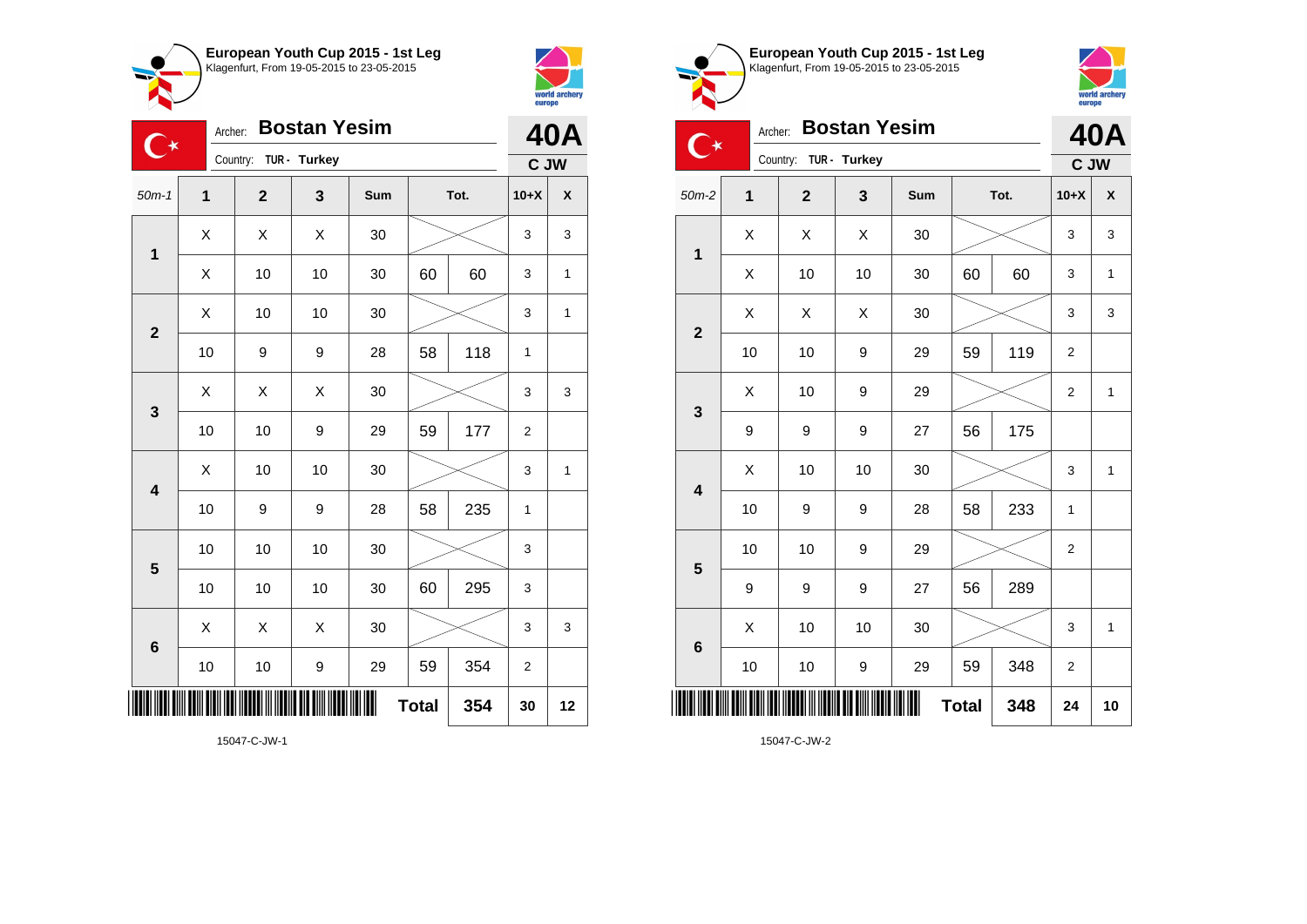



|                         | <b>Clark Daisy</b><br>Archer:<br>Country:<br><b>GBR</b> - Great Britain |                |    |     |              |     |                |                |  |  |  |
|-------------------------|-------------------------------------------------------------------------|----------------|----|-----|--------------|-----|----------------|----------------|--|--|--|
|                         |                                                                         |                |    |     |              |     | C JW           | <b>40B</b>     |  |  |  |
| $50m-1$                 | 1                                                                       | $\overline{2}$ | 3  | Sum | Tot.         |     | $10+X$         | X              |  |  |  |
| 1                       | Χ                                                                       | Χ              | 10 | 30  |              |     |                | $\overline{2}$ |  |  |  |
|                         | 9                                                                       | 9              | 8  | 26  | 56           | 56  |                |                |  |  |  |
| $\overline{2}$          | 10                                                                      | 10             | 9  | 29  |              |     | $\overline{2}$ |                |  |  |  |
|                         | 9                                                                       | 8              | 8  | 25  | 54           | 110 |                |                |  |  |  |
|                         | X                                                                       | 10             | 10 | 30  |              |     | 3              | 1              |  |  |  |
| 3                       | 9                                                                       | 9              | 9  | 27  | 57           | 167 |                |                |  |  |  |
| $\overline{\mathbf{4}}$ | X                                                                       | 10             | 10 | 30  |              |     | 3              | $\mathbf{1}$   |  |  |  |
|                         | 10                                                                      | 10             | 9  | 29  | 59           | 226 | $\overline{2}$ |                |  |  |  |
| 5                       | X                                                                       | 10             | 10 | 30  |              |     | 3              | $\mathbf{1}$   |  |  |  |
|                         | 10                                                                      | 9              | 9  | 28  | 58           | 284 | 1              |                |  |  |  |
| $6\phantom{a}$          | X                                                                       | 10             | 10 | 30  |              |     | 3              | $\mathbf{1}$   |  |  |  |
|                         | $\boldsymbol{9}$                                                        | 9              | 8  | 26  | 56           | 340 |                |                |  |  |  |
|                         |                                                                         |                |    | Ш   | <b>Total</b> | 340 | 20             | 6              |  |  |  |
|                         | 7045-C-JW-1<br>340<br><b>Signed Total</b>                               |                |    |     |              |     |                |                |  |  |  |



**40B C JW**

world archery<br>europe

| $10$ | 9  | 9                | 28 | 58 | 58           | $\mathbf 1$      |                         |
|------|----|------------------|----|----|--------------|------------------|-------------------------|
| Χ    | 10 | 9                | 29 |    |              | $\boldsymbol{2}$ | $\mathbf{1}$            |
| 9    | 9  | 9                | 27 | 56 | 114          |                  |                         |
| $10$ | 10 | $10$             | 30 |    |              | $\mathsf 3$      |                         |
| 9    | 8  | 8                | 25 | 55 | 169          |                  |                         |
| X    | 9  | $\boldsymbol{9}$ | 28 |    |              | 1                | $\mathbf{1}$            |
| 9    | 9  | 8                | 26 | 54 | 223          |                  |                         |
| 10   | 9  | 9                | 28 |    |              | 1                |                         |
| 9    | 9  | $\boldsymbol{9}$ | 27 | 55 | 278          |                  |                         |
| X    | X  | 10               | 30 |    |              | 3                | $\overline{\mathbf{c}}$ |
| 9    | 9  | $\boldsymbol{9}$ | 27 | 57 | 335          |                  |                         |
|      |    |                  |    |    | 335          | 14               | 5                       |
|      |    |                  |    |    | <b>Total</b> |                  |                         |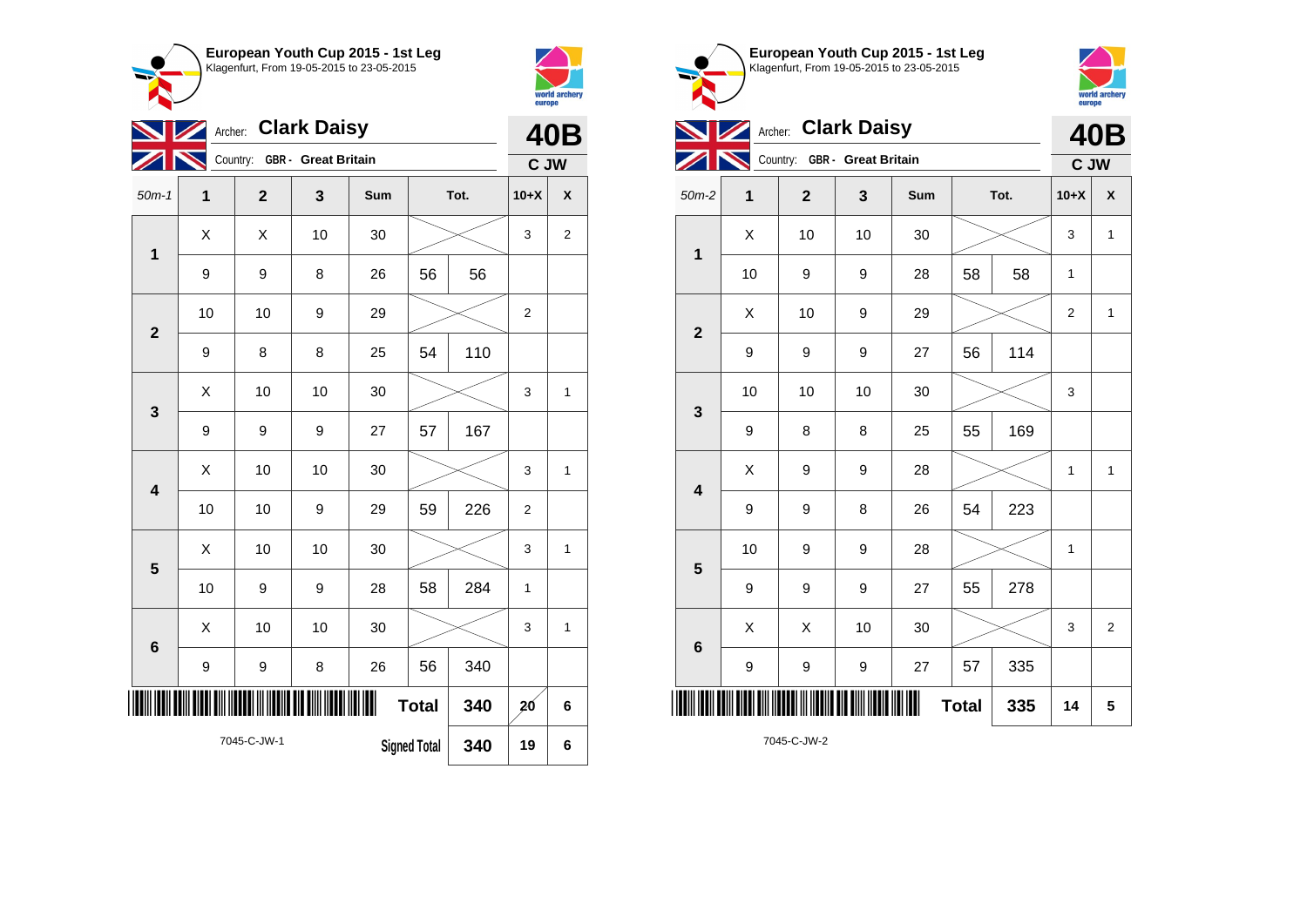



|                         | Archer:        |                         |                      | Shkolna Mariya |              |      |                | <b>40C</b>     |
|-------------------------|----------------|-------------------------|----------------------|----------------|--------------|------|----------------|----------------|
|                         |                | Country:                | <b>UKR</b> - Ukraine |                |              |      | C JW           |                |
| $50m-1$                 | $\overline{1}$ | $\overline{\mathbf{2}}$ | 3                    | Sum            |              | Tot. | $10+X$         | χ              |
| $\mathbf 1$             | X              | X                       | 10                   | 30             |              |      | 3              | $\overline{c}$ |
|                         | 10             | 9                       | 9                    | 28             | 58           | 58   | $\mathbf{1}$   |                |
| $\overline{2}$          | X              | Χ                       | Χ                    | 30             |              |      | 3              | 3              |
|                         | 10             | 9                       | 9                    | 28             | 58           | 116  | $\mathbf{1}$   |                |
| 3                       | X              | Χ                       | 10                   | 30             |              |      | 3              | 2              |
|                         | 10             | 10                      | 9                    | 29             | 59           | 175  | $\overline{2}$ |                |
| $\overline{\mathbf{4}}$ | 10             | 10                      | 10                   | 30             |              |      | 3              |                |
|                         | 9              | 9                       | 9                    | 27             | 57           | 232  |                |                |
| 5                       | 10             | 10                      | 10                   | 30             |              |      | 3              |                |
|                         | 10             | 10                      | 9                    | 29             | 59           | 291  | $\mathbf 2$    |                |
| $6\phantom{a}$          | X              | 10                      | 10                   | 30             |              |      | 3              | $\mathbf{1}$   |
|                         | 10             | 9                       | 9                    | 28             | 58           | 349  | 1              |                |
| ║                       |                |                         |                      |                | <b>Total</b> | 349  | 25             | 8              |





|                         | Archer: |                |                      | <b>Shkolna Mariya</b> |              |      |                | <b>40C</b>     |
|-------------------------|---------|----------------|----------------------|-----------------------|--------------|------|----------------|----------------|
|                         |         | Country:       | <b>UKR</b> - Ukraine |                       |              |      | C JW           |                |
| $50m-2$                 | 1       | $\overline{2}$ | 3                    | <b>Sum</b>            |              | Tot. | $10+X$         | X              |
| $\mathbf 1$             | X       | Χ              | 10                   | 30                    |              |      | 3              | $\overline{2}$ |
|                         | 10      | 10             | 9                    | 29                    | 59           | 59   | $\overline{2}$ |                |
| $\overline{2}$          | X       | 10             | 10                   | 30                    |              |      | 3              | 1              |
|                         | 10      | 10             | 10                   | 30                    | 60           | 119  | 3              |                |
| 3                       | Χ       | Χ              | 10                   | 30                    |              |      | 3              | $\overline{2}$ |
|                         | 10      | 9              | 9                    | 28                    | 58           | 177  | 1              |                |
| $\overline{\mathbf{4}}$ | 10      | 10             | 9                    | 29                    |              |      | $\overline{c}$ |                |
|                         | 9       | 9              | 9                    | 27                    | 56           | 233  |                |                |
| 5                       | Χ       | Χ              | Χ                    | 30                    |              |      | 3              | 3              |
|                         | 10      | 9              | 9                    | 28                    | 58           | 291  | 1              |                |
| $6\phantom{1}6$         | Χ       | X              | Χ                    | 30                    |              |      | 3              | 3              |
|                         | 10      | 9              | 9                    | 28                    | 58           | 349  | $\mathbf 1$    |                |
|                         |         |                |                      |                       | <b>Total</b> | 349  | 25             | 11             |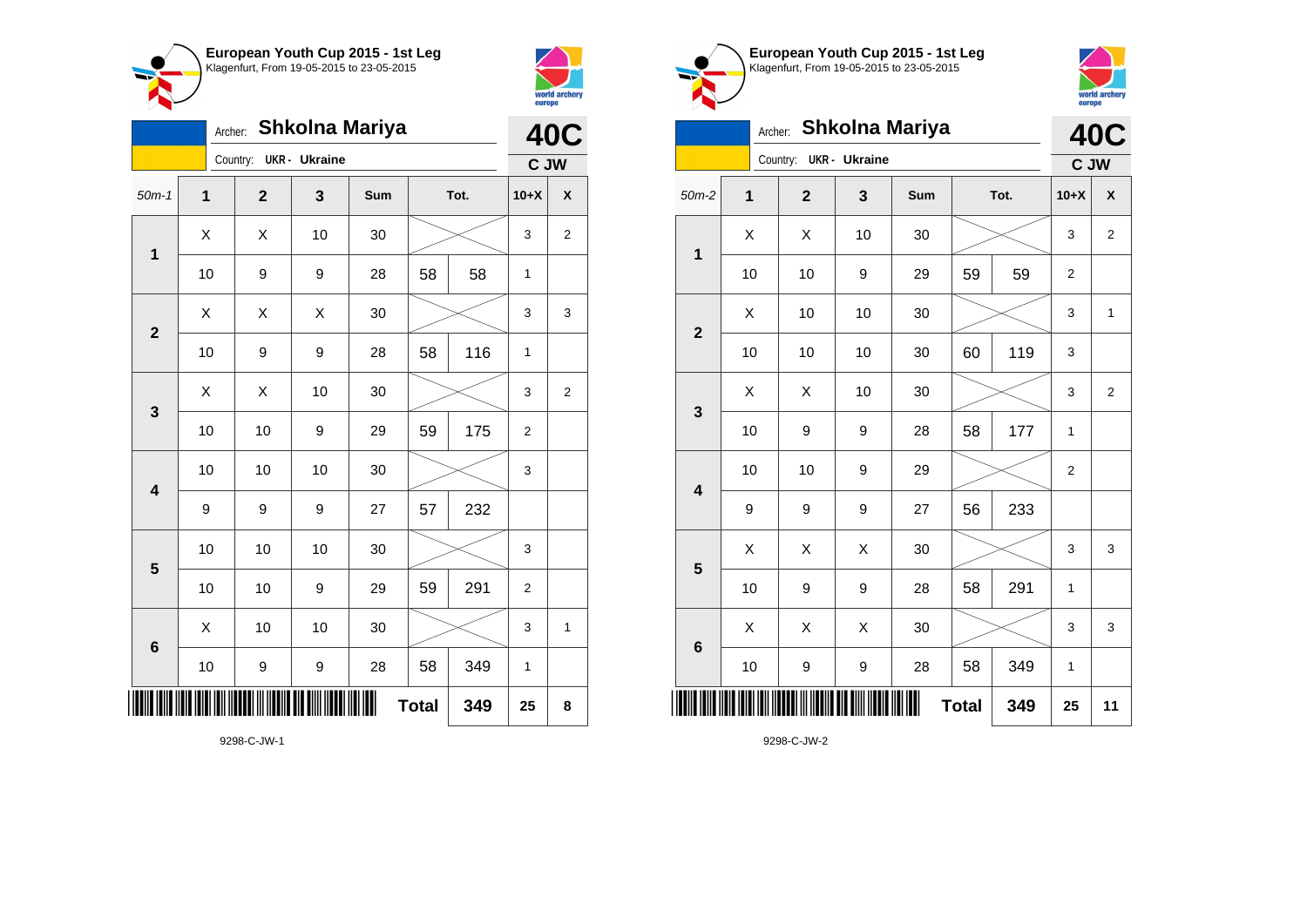



|                         | <b>Sevindik Dilara</b><br>Archer:<br>$\mathbb{C}^\star$<br>Country:<br>TUR - Turkey |              |    |     |                     |      |                |              |  |
|-------------------------|-------------------------------------------------------------------------------------|--------------|----|-----|---------------------|------|----------------|--------------|--|
|                         |                                                                                     |              |    |     |                     |      | C JW           |              |  |
| $50m-1$                 | $\overline{1}$                                                                      | $\mathbf{2}$ | 3  | Sum |                     | Tot. | $10+X$         | X            |  |
| $\mathbf{1}$            | X                                                                                   | 10           | 10 | 30  |                     |      | 3              | 1            |  |
|                         | 10                                                                                  | 9            | 8  | 27  | 57                  | 57   | $\mathbf{1}$   |              |  |
| $\overline{\mathbf{2}}$ | 10                                                                                  | 10           | 10 | 30  |                     |      | 3              |              |  |
|                         | 9                                                                                   | 9            | 8  | 26  | 56                  | 113  |                |              |  |
| 3                       | 10                                                                                  | 9            | 9  | 28  |                     |      | 1              |              |  |
|                         | 9                                                                                   | 9            | 9  | 27  | 55                  | 168  |                |              |  |
| $\overline{\mathbf{4}}$ | X                                                                                   | 10           | 10 | 30  |                     |      | 3              | 1            |  |
|                         | 9                                                                                   | 9            | 9  | 27  | 57                  | 225  |                |              |  |
| 5                       | Χ                                                                                   | 10           | 10 | 30  |                     |      | 3              | 1            |  |
|                         | 9                                                                                   | 9            | 8  | 26  | 56                  | 281  |                |              |  |
| 6                       | Χ                                                                                   | 10           | 10 | 30  |                     |      | 3              | $\mathbf{1}$ |  |
|                         | 10                                                                                  | 10           | 9  | 29  | 59                  | 340  | $\overline{c}$ |              |  |
|                         |                                                                                     |              |    | Ш   | <b>Total</b>        | 340  | 19             | 4            |  |
|                         |                                                                                     | 17343-C-JW-1 |    |     | <b>Signed Total</b> | 340  | 18             | 4            |  |





| <b>Sevindik Dilara</b><br>Archer:<br>⋰ |                |                       |    |     |      |     |                | 41A                |  |
|----------------------------------------|----------------|-----------------------|----|-----|------|-----|----------------|--------------------|--|
|                                        |                | Country: TUR - Turkey |    |     |      |     | C JW           |                    |  |
| $50m-2$                                | $\overline{1}$ | $\mathbf{2}$          | 3  | Sum | Tot. |     | $10+X$         | $\pmb{\mathsf{X}}$ |  |
| $\mathbf 1$                            | X              | 10                    | 10 | 30  |      |     | 3              | $\mathbf{1}$       |  |
|                                        | 9              | 9                     | 9  | 27  | 57   | 57  |                |                    |  |
| $\mathbf{2}$                           | X              | X                     | 10 | 30  |      |     | 3              | $\overline{2}$     |  |
|                                        | 10             | 9                     | 8  | 27  | 57   | 114 | 1              |                    |  |
| $\mathbf{3}$                           | X              | 10                    | 10 | 30  |      |     | 3              | $\mathbf{1}$       |  |
|                                        | 10             | 10                    | 9  | 29  | 59   | 173 | $\overline{2}$ |                    |  |
| $\overline{\mathbf{4}}$                | 10             | 10                    | 10 | 30  |      |     | 3              |                    |  |
|                                        | 9              | 9                     | 9  | 27  | 57   | 230 |                |                    |  |
| 5                                      | X              | X                     | 10 | 30  |      |     | 3              | $\overline{2}$     |  |
|                                        | 9              | 9                     | 9  | 27  | 57   | 287 |                |                    |  |
| $6\phantom{1}6$                        | X              | X                     | 10 | 30  |      |     | 3              | $\overline{2}$     |  |
|                                        | 9              | 8                     | 8  | 25  | 55   | 342 |                |                    |  |
|                                        | 21             | 8                     |    |     |      |     |                |                    |  |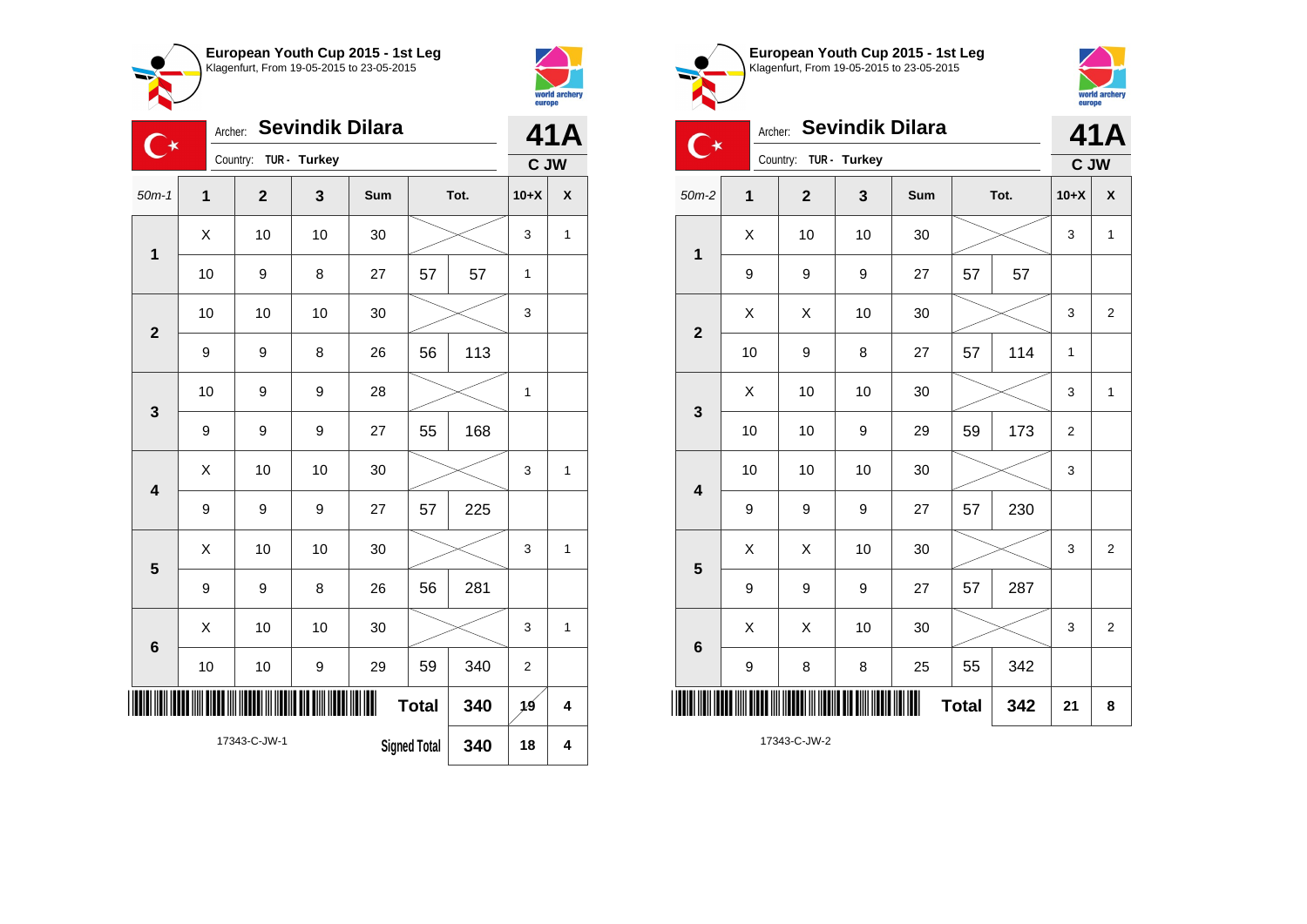



|                         | Archer: George Aalin Elisse |                              |    |     |              |      |                |              |
|-------------------------|-----------------------------|------------------------------|----|-----|--------------|------|----------------|--------------|
|                         |                             | Country: GBR - Great Britain |    |     |              |      | C JW           |              |
| $50m-1$                 | 1                           | $\overline{\mathbf{2}}$      | 3  | Sum |              | Tot. | $10+X$         | χ            |
| 1                       | Χ                           | 10                           | 9  | 29  |              |      | 2              | 1            |
|                         | 9                           | 9                            | 8  | 26  | 55           | 55   |                |              |
| $\overline{\mathbf{2}}$ | 10                          | 10                           | 10 | 30  |              |      | 3              |              |
|                         | 10                          | 9                            | 9  | 28  | 58           | 113  | 1              |              |
| 3                       | Χ                           | 10                           | 10 | 30  |              |      | 3              | 1            |
|                         | 9                           | 9                            | 8  | 26  | 56           | 169  |                |              |
| $\overline{\mathbf{4}}$ | X                           | 10                           | 9  | 29  |              |      | $\overline{2}$ | $\mathbf 1$  |
|                         | 9                           | 9                            | 8  | 26  | 55           | 224  |                |              |
| 5                       | 10                          | 10                           | 10 | 30  |              |      | 3              |              |
|                         | 9                           | 8                            | 8  | 25  | 55           | 279  |                |              |
| $\boldsymbol{6}$        | Χ                           | 10                           | 10 | 30  |              |      | 3              | $\mathbf{1}$ |
|                         | 10                          | 8                            | 8  | 26  | 56           | 335  | 1              |              |
|                         |                             |                              |    |     | <b>Total</b> | 335  | 18             | 4            |

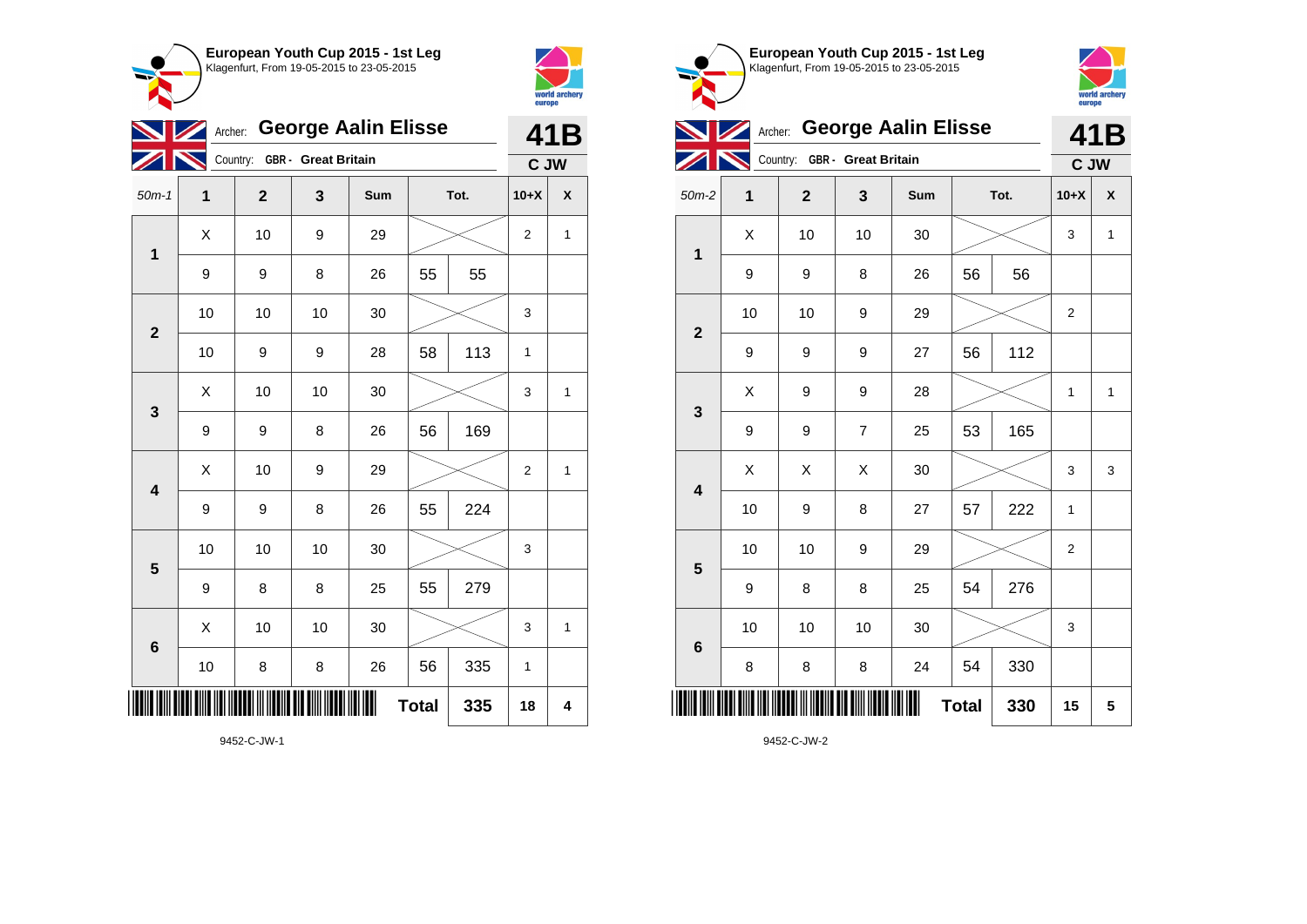



|                         | Grascelli Giulia<br>Archer: |                         |                |     |              |      |                | <b>41C</b>   |
|-------------------------|-----------------------------|-------------------------|----------------|-----|--------------|------|----------------|--------------|
|                         |                             | Country: ITA - Italy    |                |     |              |      |                | C JW         |
| $50m-1$                 | $\overline{1}$              | $\overline{\mathbf{2}}$ | 3              | Sum |              | Tot. | $10+X$         | X            |
| 1                       | 10                          | 10                      | 10             | 30  |              |      | 3              |              |
|                         | 9                           | 8                       | 8              | 25  | 55           | 55   |                |              |
| $\overline{\mathbf{2}}$ | X                           | X                       | X              | 30  |              |      | 3              | 3            |
|                         | 9                           | 9                       | 8              | 26  | 56           | 111  |                |              |
| 3                       | Χ                           | 10                      | 10             | 30  |              |      | 3              | $\mathbf{1}$ |
|                         | 9                           | 8                       | 8              | 25  | 55           | 166  |                |              |
| $\overline{\mathbf{4}}$ | 10                          | 9                       | 9              | 28  |              |      | $\mathbf{1}$   |              |
|                         | 9                           | 9                       | $\overline{7}$ | 25  | 53           | 219  |                |              |
| 5                       | X                           | 10                      | 9              | 29  |              |      | 2              | 1            |
|                         | $\boldsymbol{9}$            | 9                       | 9              | 27  | 56           | 275  |                |              |
| 6                       | Χ                           | 10                      | 9              | 29  |              |      | $\overline{c}$ | $\mathbf{1}$ |
|                         | 9                           | 9                       | 9              | 27  | 56           | 331  |                |              |
|                         |                             |                         |                |     | <b>Total</b> | 331  | 14             | 6            |

world archery<br>europe Archer: **Grascelli Giulia 41C** Country: **ITA - Italy C JW** 50m-2 **1 2 3 Sum Tot. 10+X X**  $\begin{array}{|c|c|c|c|c|c|}\hline \hspace{.1cm}X & \hspace{.1cm} \text{ 10} & \hspace{.1cm} \text{ 10} & \hspace{.1cm} \text{ 30} & \hspace{.1cm} \end{array} \hspace{.2cm} \begin{array}{|c|c|c|c|c|c|}\hline \hspace{.1cm}X & \hspace{.1cm} \text{ 3} & \hspace{.1cm} \text{ 1} & \hspace{.1cm} \text{ 4} & \hspace{.1cm} \end{array}$ **1** 9 | 8 | 7 | 24 | 54 | 54  $\begin{array}{|c|c|c|c|c|c|}\hline \hspace{.1cm}X & \hspace{.1cm} & \textbf{10} & \hspace{.1cm} & \textbf{9} & \hspace{.1cm} & \textbf{29} & \hspace{.1cm} & \hspace{.1cm} & \hspace{.1cm} & \hspace{.1cm} & \hspace{.1cm} & \hspace{.1cm} & \hspace{.1cm} & \hspace{.1cm} & \hspace{.1cm} & \hspace{.1cm} & \hspace{.1cm} & \hspace{.1cm} & \hspace{.1cm} & \hspace{.1cm} & \hspace{.1cm} & \hspace{$ **2** 9 | 9 | 8 | 26 | 55 | 109  $\textsf{X}$  | 10 | 10 | 30 |  $\textcolor{blue}{\swarrow}$  | 3 | 1 **3** 9 | 9 | 8 | 26 | 56 | 165 10 | 9 | 9 | 28 |  $\times$  | 1 **4** 9 | 8 | 8 | 25 | 53 | 218  $\begin{array}{|c|c|c|c|c|c|}\hline \hspace{.1cm}X & \hspace{.1cm} & \textbf{10} & \hspace{.1cm} & \textbf{9} & \hspace{.1cm} & \textbf{29} & \hspace{.1cm} & \hspace{.1cm} & \hspace{.1cm} & \hspace{.1cm} & \hspace{.1cm} & \hspace{.1cm} & \hspace{.1cm} & \hspace{.1cm} & \hspace{.1cm} & \hspace{.1cm} & \hspace{.1cm} & \hspace{.1cm} \hline \end{array}$ **5** 9 | 8 | 8 | 25 | 54 | 272  $\begin{array}{|c|c|c|c|c|c|}\hline \hspace{.1cm}X & \hspace{.1cm} \hspace{.1cm}X & \hspace{.1cm} \hspace{.1cm}10 & \hspace{.1cm} \hspace{.1cm}30 & \hspace{.1cm} \end{array} \hspace{.2cm} \begin{array}{c|c|c|c|c|c|c|c} \hline \hspace{.1cm}X & \hspace{.1cm} \hspace{.1cm}3 & \hspace{.1cm} \end{array} \hspace{.1cm} \begin{array}{|c|c|c|c|c|c|c|c|c|c|c|c|c|c|c|c|c$ **6** 9 | 8 | 8 | 25 | 55 | 327 \*15478-C-JW-2\* **Total 327 14 6**

**European Youth Cup 2015 - 1st Leg** Klagenfurt, From 19-05-2015 to 23-05-2015

15478-C-JW-2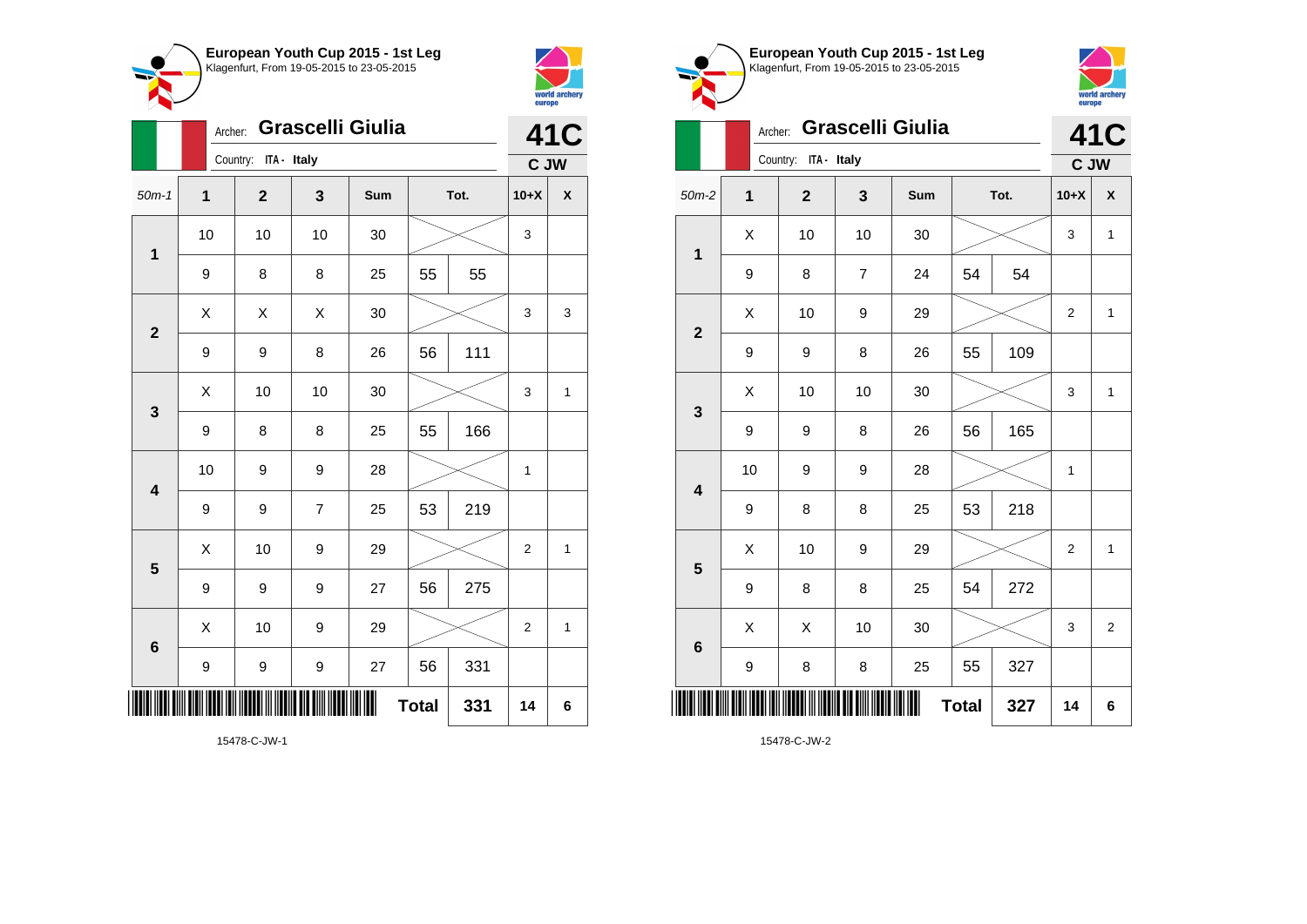



| <b>Saglam Evrim</b><br>Archer:<br>$\mathbb{C}^\star$ |                          |                         |                          |     |              |     | 42A            |                |
|------------------------------------------------------|--------------------------|-------------------------|--------------------------|-----|--------------|-----|----------------|----------------|
|                                                      | TUR - Turkey<br>Country: |                         |                          |     | C JW         |     |                |                |
| $50m-1$                                              | 1                        | $\overline{\mathbf{2}}$ | 3                        | Sum | Tot.         |     | $10+X$         | χ              |
| 1                                                    | X                        | X                       | 9                        | 29  |              |     | $\overline{2}$ | $\overline{c}$ |
|                                                      | 9                        | 9                       | 9                        | 27  | 56           | 56  |                |                |
| $\overline{2}$                                       | 10                       | 10                      | 10                       | 30  |              |     | 3              |                |
|                                                      | 10                       | 9                       | 8                        | 27  | 57           | 113 | 1              |                |
| 3                                                    | X                        | 10                      | 9                        | 29  |              |     | $\overline{2}$ | $\mathbf{1}$   |
|                                                      | $\boldsymbol{9}$         | 8                       | $\overline{7}$           | 24  | 53           | 166 |                |                |
| $\overline{\mathbf{4}}$                              | X                        | 10                      | 10                       | 30  |              |     | 3              | $\overline{1}$ |
|                                                      | 10                       | 10                      | 8                        | 28  | 58           | 224 | $\overline{c}$ |                |
| 5                                                    | X                        | 10                      | 9                        | 29  |              |     | $\overline{2}$ | 1              |
|                                                      | 9                        | 9                       | 9                        | 27  | 56           | 280 |                |                |
| $6\phantom{1}6$                                      | X                        | 10                      | 9                        | 29  |              |     | $\overline{2}$ | 1              |
|                                                      | $\boldsymbol{9}$         | 9                       | $\overline{\mathcal{I}}$ | 25  | 54           | 334 |                |                |
|                                                      |                          |                         |                          | Ш   | <b>Total</b> | 334 | 17             | 6              |

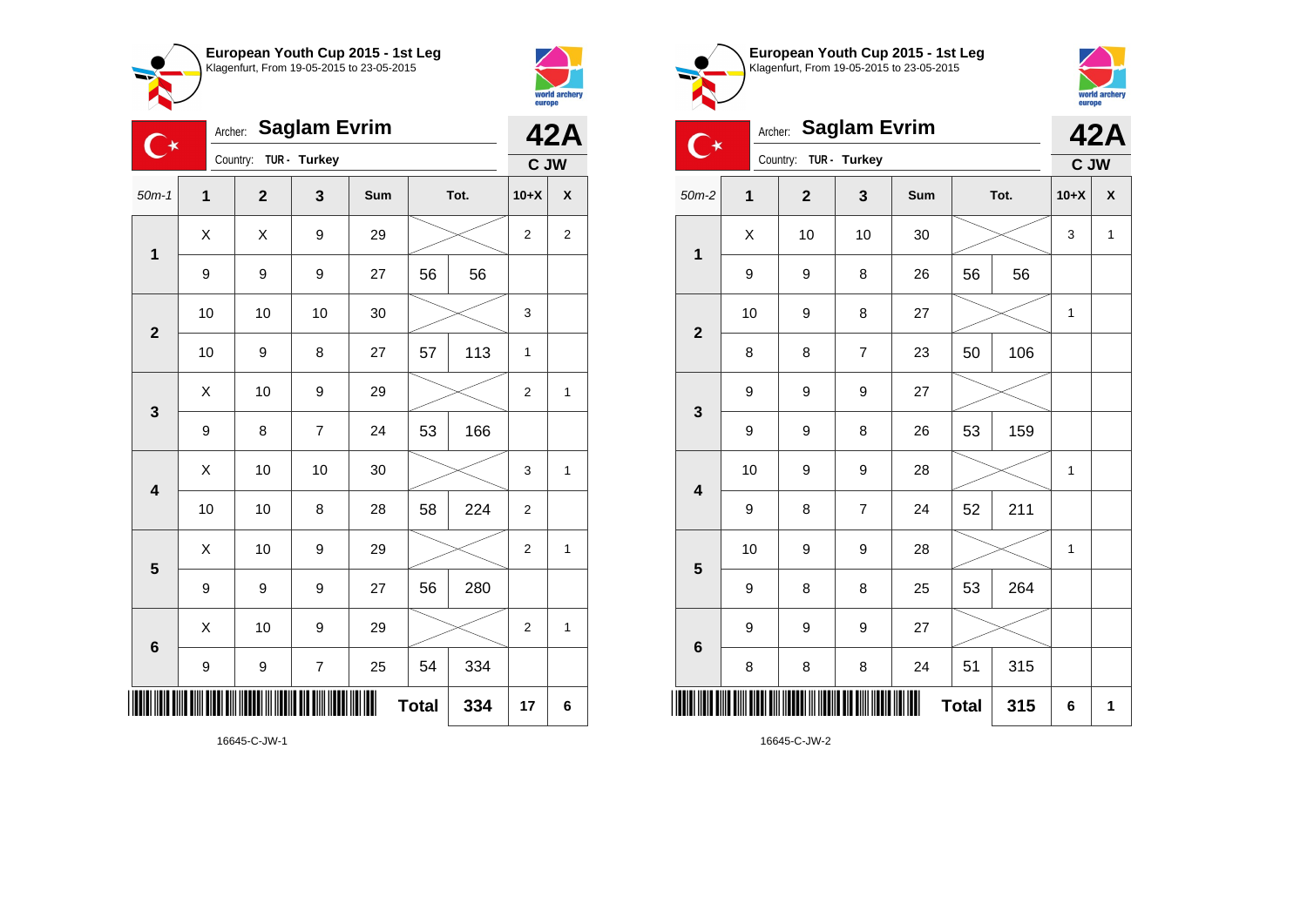



|                         | <b>George Kirsten</b><br>Archer: |              |                  |     |              |      |             | <b>42B</b>     |  |
|-------------------------|----------------------------------|--------------|------------------|-----|--------------|------|-------------|----------------|--|
|                         | Country: GBR - Great Britain     |              |                  |     |              |      |             | C JW           |  |
| $50m-1$                 | 1                                | $\mathbf{2}$ | 3                | Sum |              | Tot. | $10+X$      | X              |  |
| $\mathbf{1}$            | 10                               | 10           | 9                | 29  |              |      | 2           |                |  |
|                         | 9                                | 9            | 9                | 27  | 56           | 56   |             |                |  |
| $\overline{\mathbf{2}}$ | Χ                                | 10           | 10               | 30  |              |      | 3           | 1              |  |
|                         | 9                                | 9            | $\boldsymbol{9}$ | 27  | 57           | 113  |             |                |  |
| 3                       | 10                               | 10           | 10               | 30  |              |      | 3           |                |  |
|                         | 9                                | 9            | 9                | 27  | 57           | 170  |             |                |  |
| $\overline{\mathbf{4}}$ | Χ                                | X            | 10               | 30  |              |      | 3           | $\overline{2}$ |  |
|                         | 10                               | 9            | 8                | 27  | 57           | 227  | 1           |                |  |
| 5                       | X                                | 9            | 9                | 28  |              |      | 1           | 1              |  |
|                         | 9                                | 9            | 9                | 27  | 55           | 282  |             |                |  |
| $6\phantom{1}$          | Χ                                | 10           | 9                | 29  |              |      | $\mathbf 2$ | $\mathbf{1}$   |  |
|                         | 9                                | 9            | 8                | 26  | 55           | 337  |             |                |  |
|                         |                                  |              |                  |     | <b>Total</b> | 337  | 15          | 5              |  |

**European Youth Cup 2015 - 1st Leg** Klagenfurt, From 19-05-2015 to 23-05-2015  $\sim$ world archery<br>europe Archer: George Kirsten **42B** Country: **GBR - Great Britain C JW** 50m-2 **1 2 3 Sum Tot. 10+X X** 10 | 9 | 9 | 28 |  $\times$  | 1 **1** 9 | 9 | 27 | 55 | 55 10 | 10 | 10 | 30 |  $\times$  | 3 **2** 9 | 9 | 9 | 27 | 57 | 112  $\begin{array}{|c|c|c|c|c|c|}\hline \hspace{.1cm}X & \hspace{.1cm} & \textbf{10} & \hspace{.1cm} & \textbf{9} & \hspace{.1cm} & \textbf{29} & \hspace{.1cm} & \hspace{.1cm} & \hspace{.1cm} & \hspace{.1cm} & \hspace{.1cm} & \hspace{.1cm} & \hspace{.1cm} & \hspace{.1cm} & \hspace{.1cm} & \hspace{.1cm} & \hspace{.1cm} & \hspace{.1cm} & \hspace{.1cm} & \hspace{.1cm} & \hspace{.1cm} & \hspace{$ **3** 9 | 9 | 9 | 27 | 56 | 168  $\begin{array}{|c|c|c|c|c|}\hline \hspace{0.8cm}X & \hspace{0.8cm}X & \hspace{0.8cm}10 & \hspace{0.8cm}30 & \hspace{0.8cm}\hline \end{array} \hspace{0.2cm}\rightarrow \hspace{0.2cm}\begin{array}{|c|c|c|c|c|}\hline \hspace{0.8cm}X & \hspace{0.8cm}3 & \hspace{0.8cm}2 & \hspace{0.8cm}\hline \end{array}$ **4** 9 9 9 27 57 225  $\begin{array}{|c|c|c|c|c|c|}\hline \hspace{.1cm}X & \hspace{.1cm} \text{ 10} & \hspace{.1cm} \text{ 10} & \hspace{.1cm} \text{ 30} & \hspace{.1cm} \end{array} \hspace{1.2cm} \begin{array}{|c|c|c|c|c|c|}\hline \hspace{.1cm}X & \hspace{.1cm} \text{ 3} & \hspace{.1cm} \text{ 1} & \hspace{.1cm} \text{ 4} & \hspace{.1cm} \end{array} \hspace{1.2cm}$ **5** 9 | 9 | 8 | 26 | 56 | 281  $\begin{array}{|c|c|c|c|c|c|}\hline \hspace{.1cm}X & \hspace{.1cm} \text{ 10} & \hspace{.1cm} \text{ 10} & \hspace{.1cm} \text{ 30} & \hspace{.1cm} \end{array} \hspace{.2cm} \begin{array}{|c|c|c|c|c|c|}\hline \hspace{.1cm}X & \hspace{.1cm} \text{ 3} & \hspace{.1cm} \text{ 1} & \hspace{.1cm} \text{ 4} & \hspace{.1cm} \end{array}$ **6** 9 | 9 | 8 | 26 | 56 | 337 \*13236-C-JW-2\* **Total 337 15 5**

13236-C-JW-2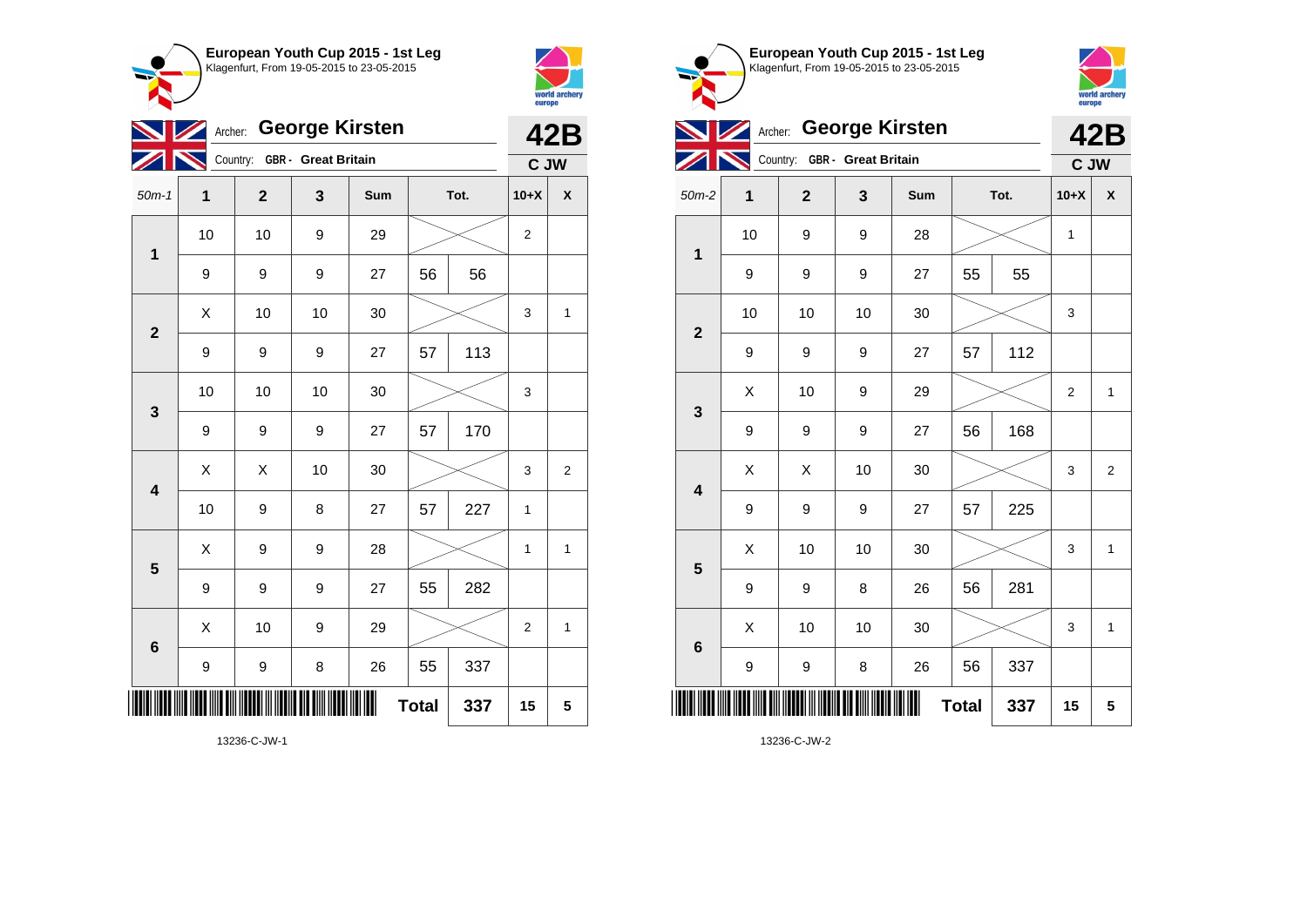



| <b>Orlic Maya</b><br>Archer:<br><b>OF THE</b> |                |                |               |     |              |      | <b>43A</b>       |                    |  |  |
|-----------------------------------------------|----------------|----------------|---------------|-----|--------------|------|------------------|--------------------|--|--|
|                                               |                | Country:       | CRO - Croatia |     |              |      |                  | C JW               |  |  |
| $50m-1$                                       | $\overline{1}$ | $\overline{2}$ | 3             | Sum |              | Tot. | $10+X$           | $\pmb{\mathsf{X}}$ |  |  |
| 1                                             | X              | 10             | 10            | 30  |              |      | 3                | 1                  |  |  |
|                                               | 10             | 9              | 9             | 28  | 58           | 58   | 1                |                    |  |  |
| $\overline{\mathbf{2}}$                       | 10             | 10             | 9             | 29  |              |      | $\boldsymbol{2}$ |                    |  |  |
|                                               | 9              | 9              | 9             | 27  | 56           | 114  |                  |                    |  |  |
| 3                                             | Χ              | 10             | 10            | 30  |              |      | 3                | 1                  |  |  |
|                                               | 10             | 10             | 9             | 29  | 59           | 173  | $\boldsymbol{2}$ |                    |  |  |
| $\overline{\mathbf{4}}$                       | X              | 10             | 9             | 29  |              |      | $\overline{2}$   | 1                  |  |  |
|                                               | 9              | 9              | 8             | 26  | 55           | 228  |                  |                    |  |  |
| 5                                             | X              | Χ              | 10            | 30  |              |      | 3                | $\overline{2}$     |  |  |
|                                               | 10             | 10             | 8             | 28  | 58           | 286  | $\overline{c}$   |                    |  |  |
| 6                                             | X              | 10             | 10            | 30  |              |      | 3                | 1                  |  |  |
|                                               | 10             | 9              | 9             | 28  | 58           | 344  | 1                |                    |  |  |
|                                               |                |                |               | III | <b>Total</b> | 344  | 22               | 6                  |  |  |

**European Youth Cup 2015 - 1st Leg** Klagenfurt, From 19-05-2015 to 23-05-2015



| <b>Orlic Maya</b><br>Archer:<br><b>CH</b> |    |              |               |     |              |      | <b>43A</b>              |                    |
|-------------------------------------------|----|--------------|---------------|-----|--------------|------|-------------------------|--------------------|
|                                           |    | Country:     | CRO - Croatia |     |              | C JW |                         |                    |
| $50m-2$                                   | 1  | $\mathbf{2}$ | 3             | Sum |              | Tot. | $10+X$                  | $\pmb{\mathsf{X}}$ |
| $\mathbf 1$                               | X  | X            | X             | 30  |              |      | 3                       | 3                  |
|                                           | 9  | 9            | 9             | 27  | 57           | 57   |                         |                    |
| $\overline{\mathbf{2}}$                   | X  | 10           | 10            | 30  |              |      | 3                       | $\mathbf{1}$       |
|                                           | 9  | 9            | 9             | 27  | 57           | 114  |                         |                    |
| 3                                         | X  | 10           | 10            | 30  |              |      | 3                       | 1                  |
|                                           | 9  | 9            | 8             | 26  | 56           | 170  |                         |                    |
| $\overline{\mathbf{4}}$                   | 10 | 10           | 9             | 29  |              |      | $\overline{\mathbf{c}}$ |                    |
|                                           | 9  | 9            | 9             | 27  | 56           | 226  |                         |                    |
| 5                                         | X  | 10           | 10            | 30  |              |      | 3                       | $\mathbf{1}$       |
|                                           | 9  | 9            | 8             | 26  | 56           | 282  |                         |                    |
| $6\phantom{1}6$                           | X  | X            | X             | 30  |              |      | 3                       | 3                  |
|                                           | 10 | $10$         | 10            | 30  | 60           | 342  | 3                       |                    |
| ║║                                        |    |              |               |     | <b>Total</b> | 342  | 20                      | 9                  |

8704-C-JW-2